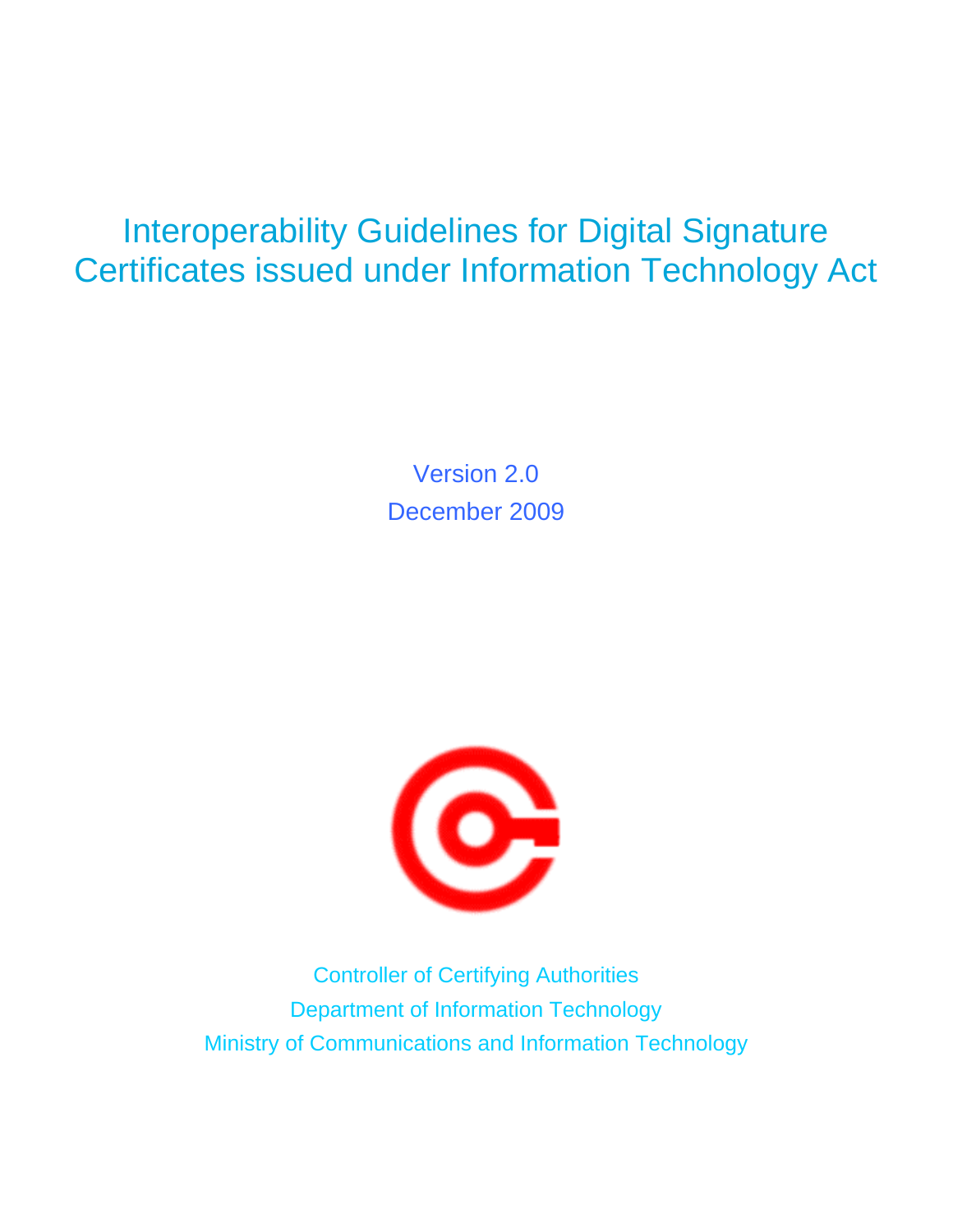### **Document Control**

| Document Name  | Digital Certificates Interoperability Guidelines |
|----------------|--------------------------------------------------|
| <b>Status</b>  | Release                                          |
| Version        |                                                  |
| Last update    | 01 December 2009                                 |
| Document Owner | Controller of Certifying Authorities, India      |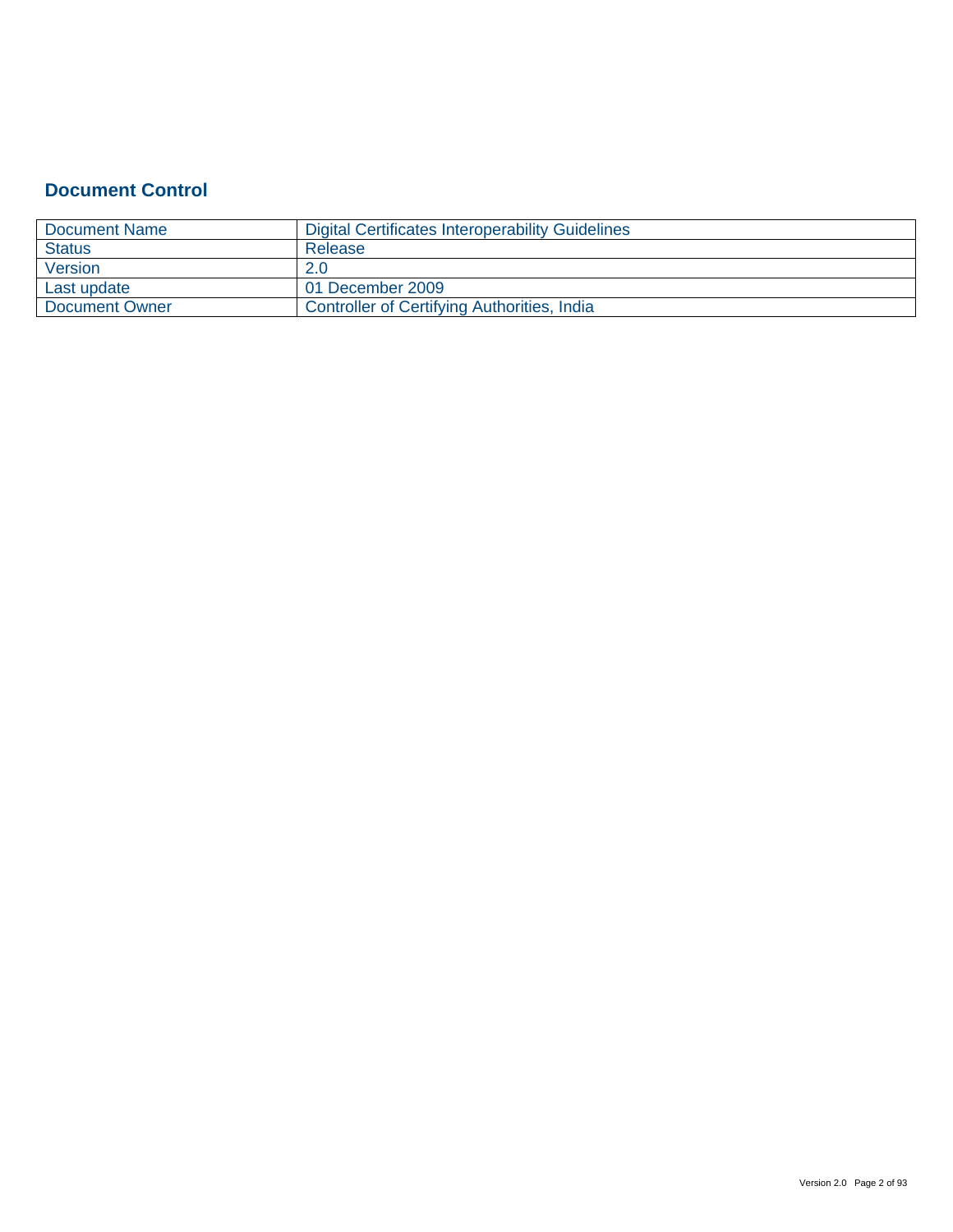### Table of contents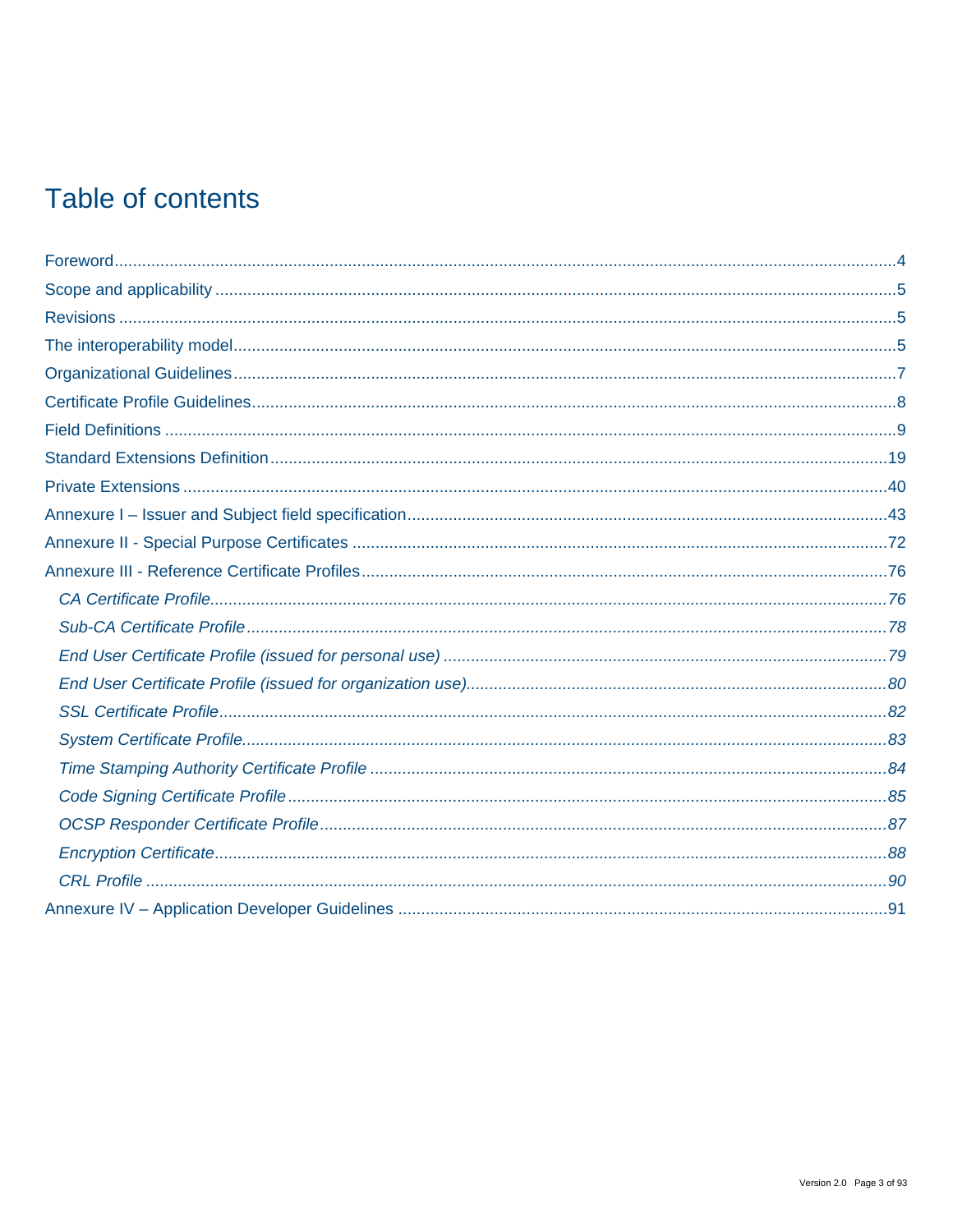### <span id="page-3-0"></span>Foreword

The office of Controller of Certifying Authorities (CCA) was set up under the Information Technology (IT) in the year 2000. One of the primary objectives was to promote the use of Digital Signatures for authentication in e-commerce & e-governance. Towards facilitating this, the CCA licensed eight Certifying Authorities (CAs) to issue Digital Signature Certificates (DSC) under the IT Act 2000. The standards and practices to be followed were defined in the Rules and Regulations under the Act and the Guidelines that are issued by CCA from time to time.

The Root Certifying Authority of India (RCAI) was set up by the CCA to serve as the root of trust in the hierarchical Public Key Infrastructure (PKI) model that has been set up in the country. The RCAI with its self-signed Root Certificate issues Public Key Certificates to the licensed CAs, while these licensed CAs in turn issue DSCs to endusers.

To gauge the extent of usage of Digital Signatures and the challenges that are being faced in further proliferating growth, a survey was carried out in the year 2007. One of the key findings of the survey was the lack of interoperability between DSCs issued by different CAs resulting in users having to obtain multiple number of DSCs for use across different applications.

This Guideline is the result of the effort made by the office of CCA to achieve interoperability across DSCs issued by different CAs. The first draft DSC profile was circulated widely to the Department of Information Technology, Central Government Departments, IT Secretaries of all States, CAs & major application developers and also published on CCAs website for comments from the public at large. Based on the feedback received, the draft was revised and sent for comments to an international expert in this area. The observations and specific recommendations received in this regard have now been incorporated and the profile that has been prepared is in line with international standards and best practices. These Guidelines also include profiles of other special purpose certificates including Time stamping, OCSP responder, SSL Server, SSL Client, Encryption and Code signing.

We thank all those who have contributed in the framing of these Guidelines and look forward to their continued interest and implementation.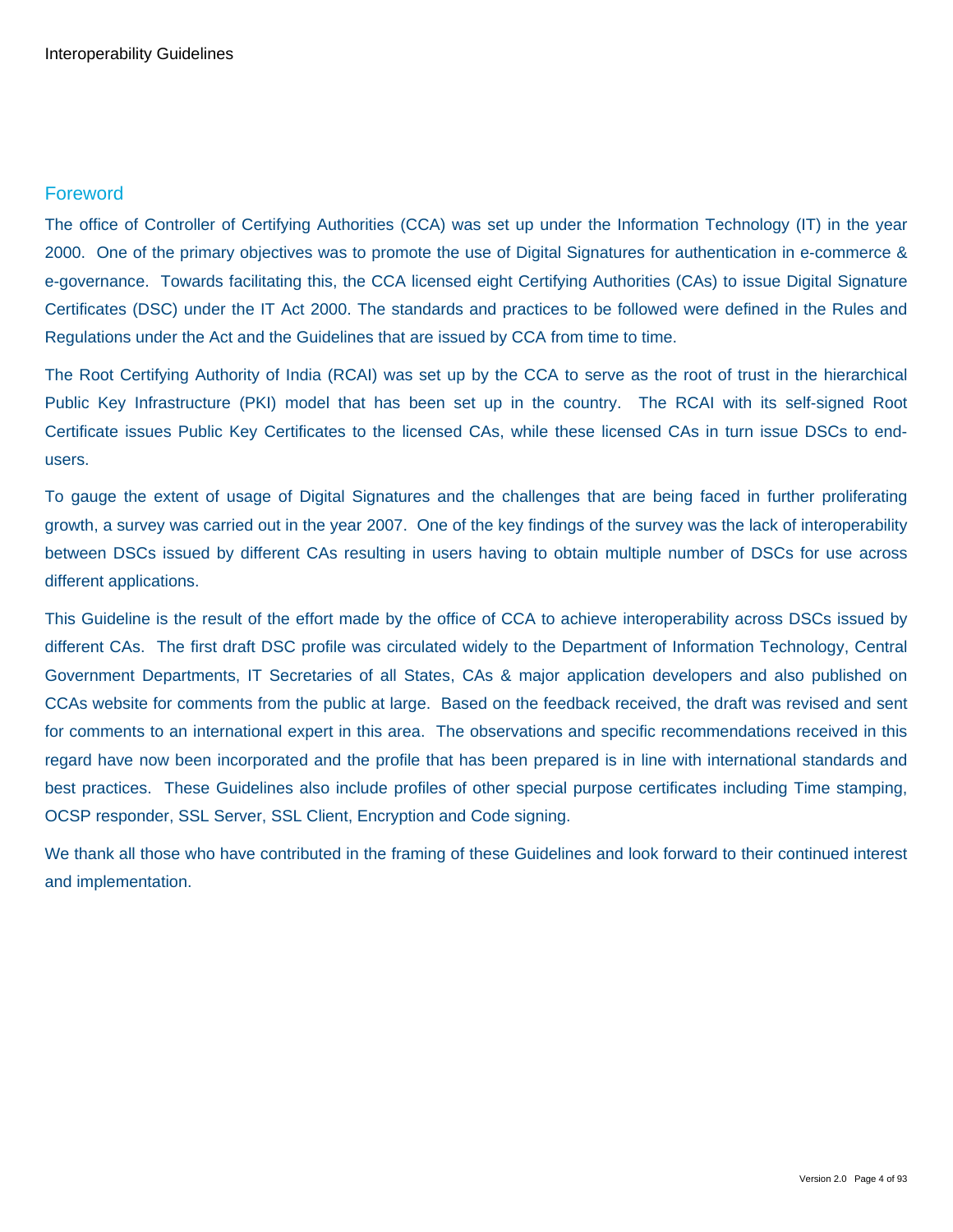#### <span id="page-4-0"></span>**Introduction**

As part of the interoperability initiative of the CCA, a comparative analysis of the certificates in use in India was carried out. Also the certificates were compared with the CCA rules and regulations for certificate formats. The comparative analysis of the certificates has highlighted that the majority of the interoperability problems in certificates are due to inconsistency in the 'Issuer' and 'Subject' fields of the certificates. Additionally, many fields were interpreted differently by the CAs. Some key observations from the comparative analysis revealed:

- 1. The 'Issuer' field in the digital certificates has been interpreted and /or used in 20 different ways especially its sub-fields. The variations ranged from name of the application for which the certificate is meant to company / organization names operating applications.
- 2. The 'Subject' field shows variety of usage for its sub fields. We observed non-standard implementation of the organization parameters. The Organization Unit sub field interpretation varies across the Certifying Authorities and contains information such as certificate class, subject designations, application specific information etc.
- 3. There is variation in usage and interpretation of almost all fields in the certificate including fields such as Authority Key Identifier, Key Usage, CRL distribution points etc.

Another major problem of interoperability arose from issuance of various different classes of certificates by each of the Certifying Authorities. There is currently no standard mechanism either for applications or by human inspection of certificate fields to determine the class of the certificate. Although various certifying authorities have attempted to include classes of certificates in various certificate fields or extensions, these are largely non-standard and create uncertainty for end users and applications on interpretation of the fields or extensions.

Many certifying authorities were found to be using sub-CAs for issuing digital certificates. The issue of sub-CA and its place in the overall PKI hierarchy created interoperability issues especially in path development and path validation for applications.

The analysis of the certificate and the applications highlighted the need to create a detailed guideline which addressed the above interoperability issues. This report and guidelines has been issued as part of the CCA interoperability project for digital certificates in India. The guidelines herein are mandated to the licensed certifying authorities in India. Additionally these guidelines are to help applications interpret and process the certificate fields in a uniform manner thus increasing the interoperability of the certificates across applications and ensuring secure usage of the certificates.

#### Scope and applicability

These guidelines are applicable to all licensed certifying authorities and are to be implemented for all certificates issued by them and their sub-CAs. The guidelines are in continuation and complimentary to the existing rules and regulations issued by the Controller of Certifying Authorities under the powers conferred upon it by the IT Act 2000. These guidelines shall be interpreted along with the existing rules and regulations. In case of any contradictions with any rules and regulations issued prior to these guidelines being issued, these guidelines will be considered as final, unless a clarification stating otherwise has been issued by the CCA.

#### **Revisions**

CCA may review and issue updated versions of this document. The revised document will be available on the CCA website.

#### The interoperability model

The interoperability challenges facing the Indian PKI are two fold - first being standardization of certificate fields and second being the scalability of accommodating business requirements of various classes of certificates and sub-CAs. The interoperability model that has been defined by the CA recommends two major initiatives – organizational guidelines and certificate profile guidelines.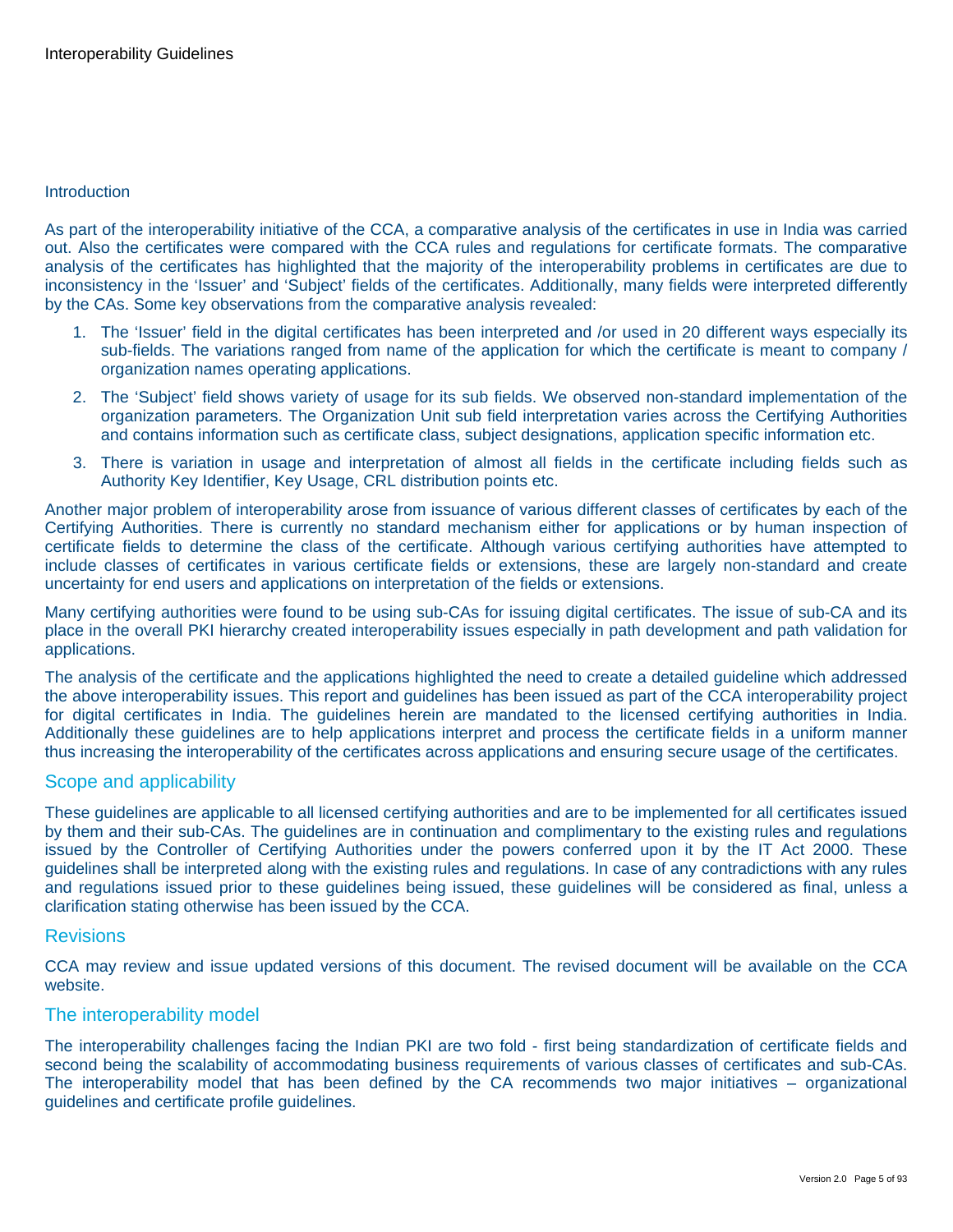*Organizational Guidelines*: Under this initiative, the CCA has recommended changes in the way Certifying Authorities are structured and issue certificates. This includes flexibility in operating sub-CAs for business purposes.

*Certificate Profile Guidelines:* Under Certificate Profile guidelines, CCA has issued detailed guidelines pertaining to certificate fields and extensions. This includes guidance on mandated or recommended values, interpretation and usage for certificate fields / extensions.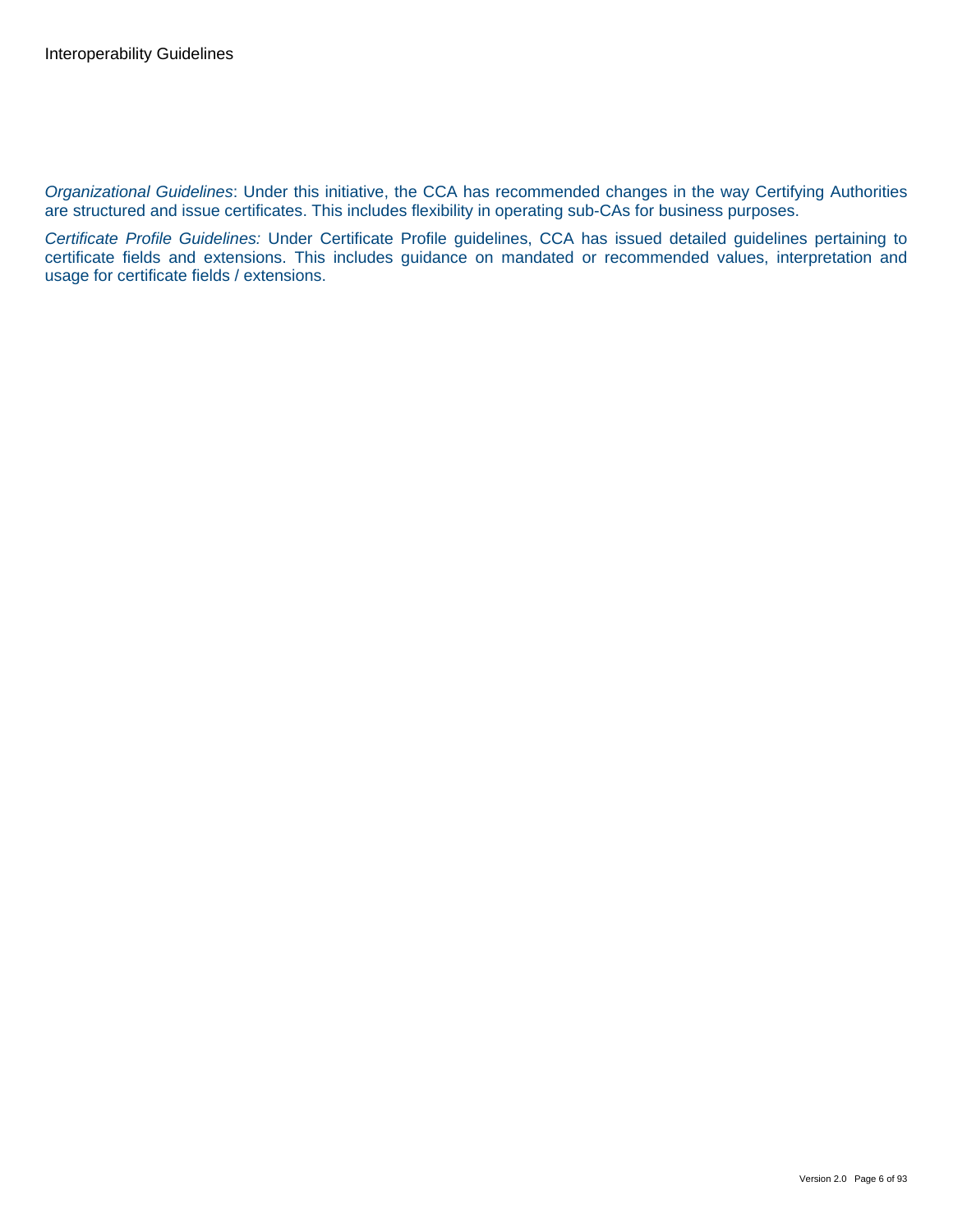### <span id="page-6-0"></span>Organizational Guidelines

The current India PKI organization structure consists of the Controller of Certifying Authority as the apex body and the Root Certifying Authority of India (RCAI). The RCAI is responsible for issuing digital certificates to Licensed Certifying Authorities (henceforth referred to Certifying Authorities or CA) as per the IT Act 2000. The CAs are responsible for issuing further digital certificates to the end users.

#### **Recommended Organization Hierarchy**

In order to facilitate greater flexibility to Certifying Authorities, the CCA allowed the creation of sub-CAs. As per this model, a Certifying Authority can create a sub-CA to meet his business branding requirement. However the sub-CA will be part of the same legal entity as the CA.

- The sub-CA model will be based on the following principles:
	- o The CAs MUST NOT have more than ONE level of sub-CA
	- o The sub-CA MUST use a sub-CA certificate issued by the CA for issuing end entity certificates
	- o The sub-CA must necessarily use the CAs infrastructure for issuing certificate
	- o The sub-CAs operations shall be subject to same audit procedures as the CA
	- o The certificate policies of the sub-CA must be same as or sub-set of the CA's certificate policies
	- o A CA with sub-CA must necessarily issue end entity certificates only through its sub-CA. The only exception will be for code signing and time stamping certificates, which may directly be issued by the CA.



#### **Figure 1: Recommended PKI Hierarchy with sub-CAs**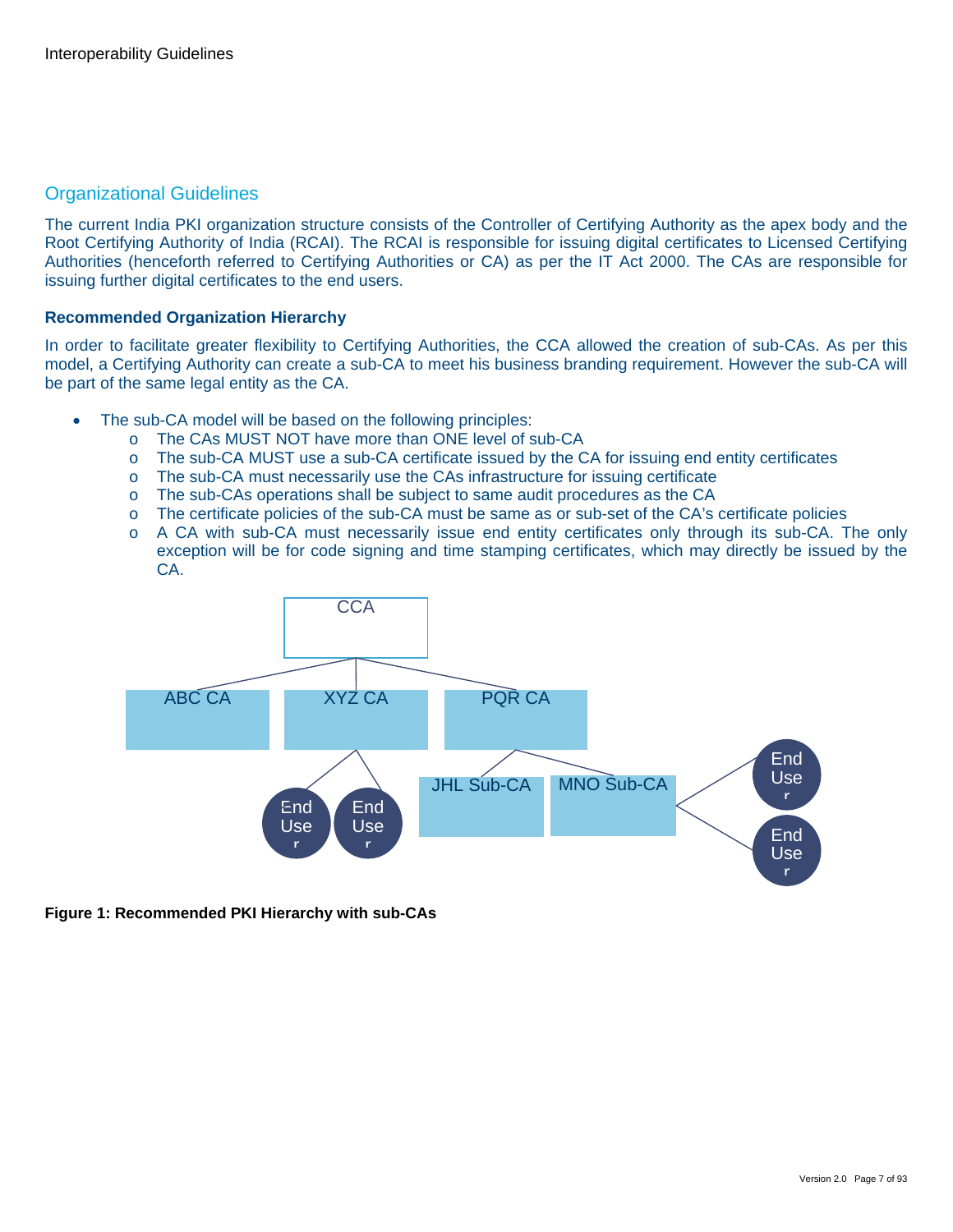### <span id="page-7-0"></span>Certificate Profile Guidelines

One of the most important aspects of interoperability is the uniform interpretation of Digital Certificate fields and extensions. The Certificate Profile Guidelines specifies the format of the digital certificate and classifies each of the fields / extensions as following:

**Mandatory** – These fields or extensions are mandated by the CCA and MUST be present in the certificates issued by the Certifying Authorities. Additionally the content of the fields MUST be as per the guidance provided in this document.

**Optional** – The CA may use this field at its discretion. However, in case the field is being used, the applicable guidance or the compliance standards specified MUST be adhered to.

**Special Purpose** – These fields may be used only in certain circumstances. In all such cases, additional guidance will be provided by the CCA

**Customizable** – Customizable fields are non standard extensions notified by CCA which may have interpretations depending upon usage / application / industry.

**Prohibited** – These fields or extensions are NOT to be included or used in Digital Certificates unless notified by CCA regarding the usage and format.

**Reserved for Future Use** – These extensions are reserved by CCA for use in the future and additional guidance is expected from CCA before these can be utilized in the Digital Certificates. Until such time CA MUST NOT use these fields / extensions.

The following specification also provides guidance on other important aspects of the field including the length, data type and mandated values. The certifying authorities must issue certificates in accordance with the guidance provided in this documents.

#### **Applications Using Digital Certificates**

Applications are to process digital certificates as mentioned in the application developer guidance mentioned in annexure III.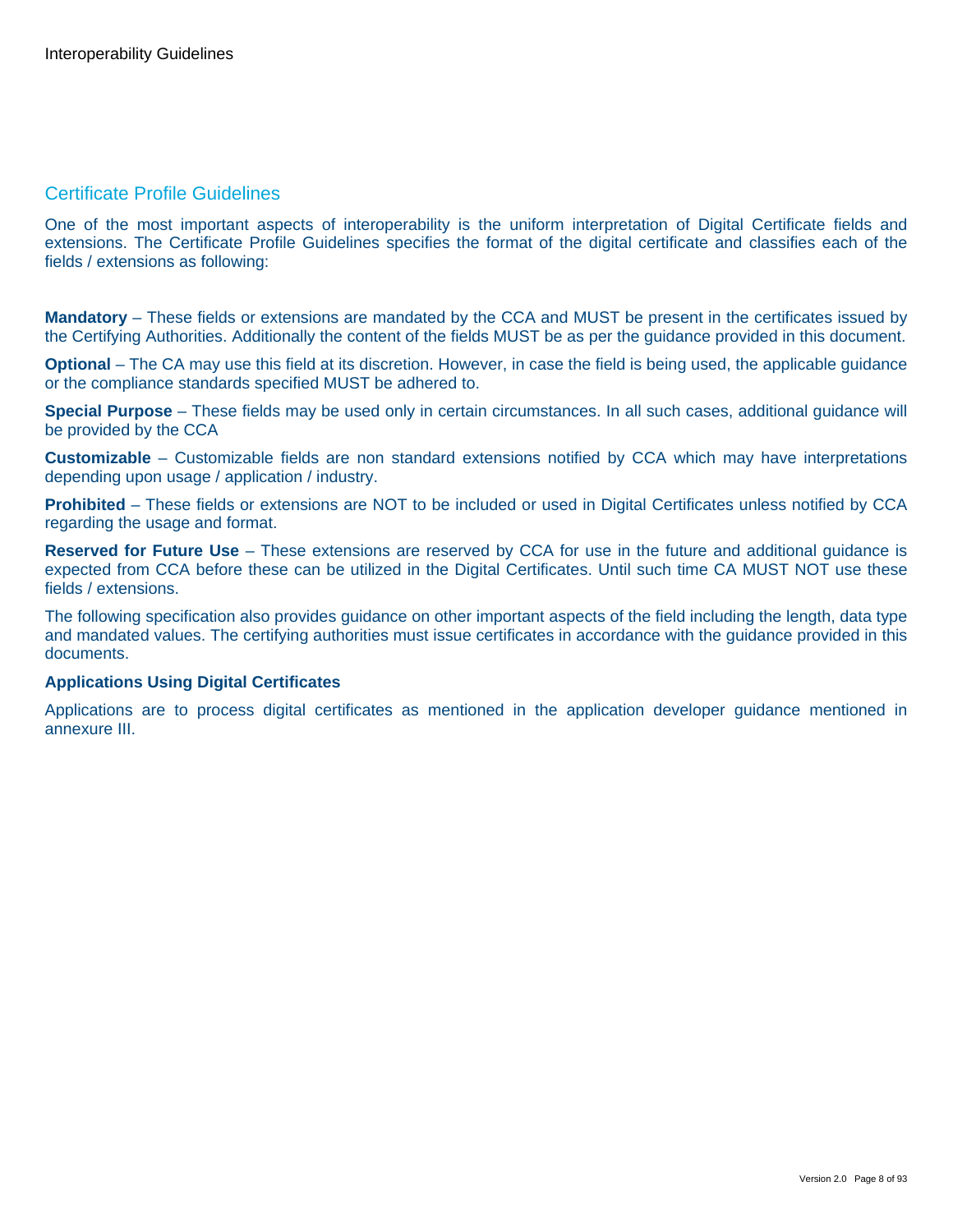### <span id="page-8-0"></span>Field Definitions

## 1. Field Name: **Version**

| Mandatory              |  |
|------------------------|--|
| Optional               |  |
| <b>Special Purpose</b> |  |
| Customisable           |  |
| <b>Prohibited</b>      |  |

| <b>Field description</b>    | Describes the version of certificate format adopted                                                                                            |
|-----------------------------|------------------------------------------------------------------------------------------------------------------------------------------------|
| Interpretation & usage      | This field describes the version of the encoded certificate. Version field is<br>used by the ASN.1 decoding software to parse the certificate. |
| <b>Compliance Standards</b> | <b>RFC 5280</b>                                                                                                                                |
| <b>Type</b>                 | <b>Positive Integer</b>                                                                                                                        |
| Length                      | 1 Integer                                                                                                                                      |
| <b>Mandated Value</b>       | The mandated value is 2. (i.e. The certificate must be in the version 3 format)                                                                |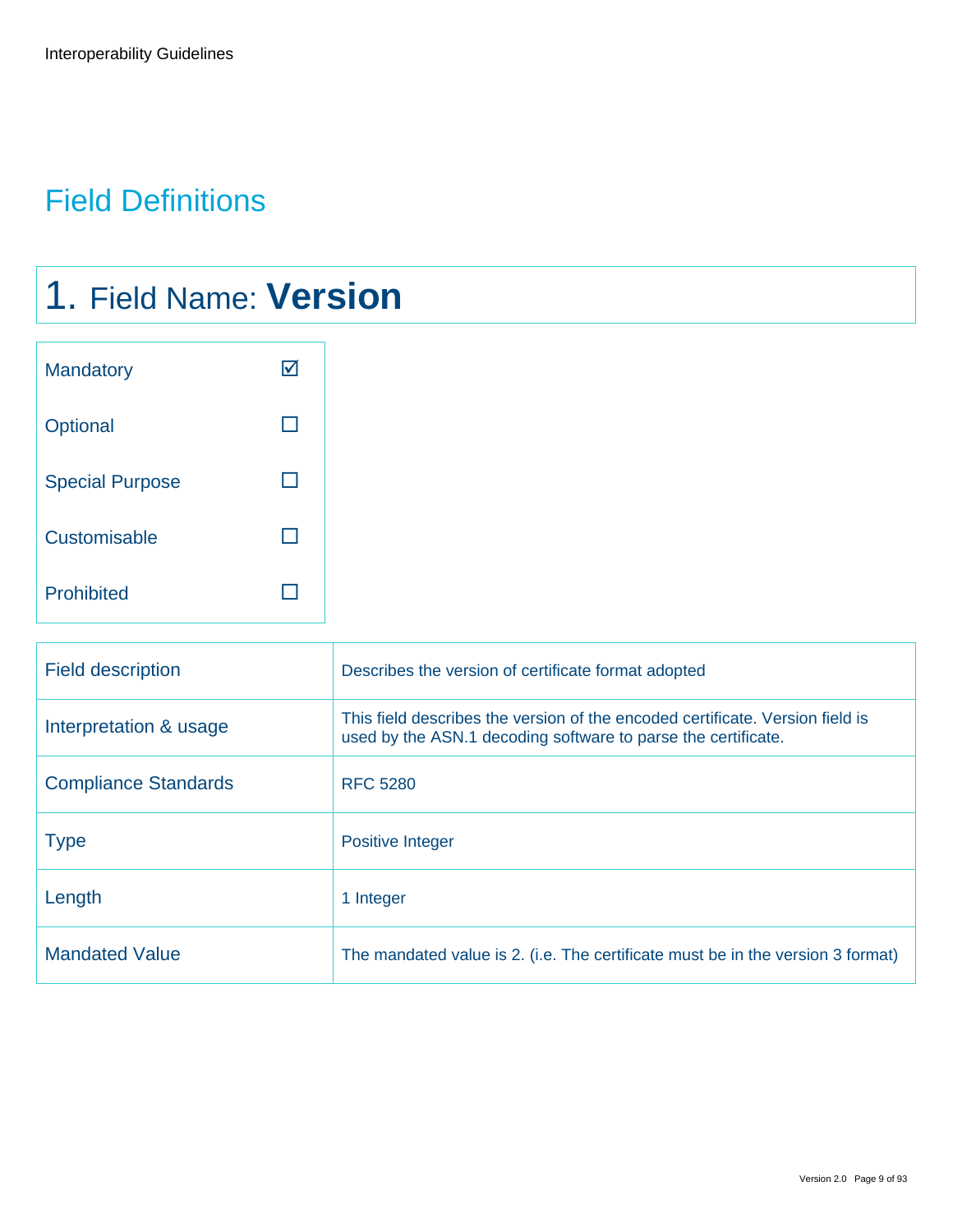## 2. Field Name: Serial Number

| <b>Mandatory</b>       |  |
|------------------------|--|
| Optional               |  |
| <b>Special Purpose</b> |  |
| Customisable           |  |
| <b>Prohibited</b>      |  |

| <b>Field description</b>    | Number allocated to a certificate by the issuer CA, unique for a given issuer<br>CA.     |
|-----------------------------|------------------------------------------------------------------------------------------|
| Interpretation & usage      | The serial number field along with the Issuer DN is unique identifier for<br>certificate |
| <b>Compliance Standards</b> | <b>RFC 5280</b>                                                                          |
| <b>Type</b>                 | <b>Positive Integer</b>                                                                  |
| Length                      | Max 20 Octets (bytes)                                                                    |
| <b>Mandated Value</b>       | Positive number unique to each certificate issued by a CA.                               |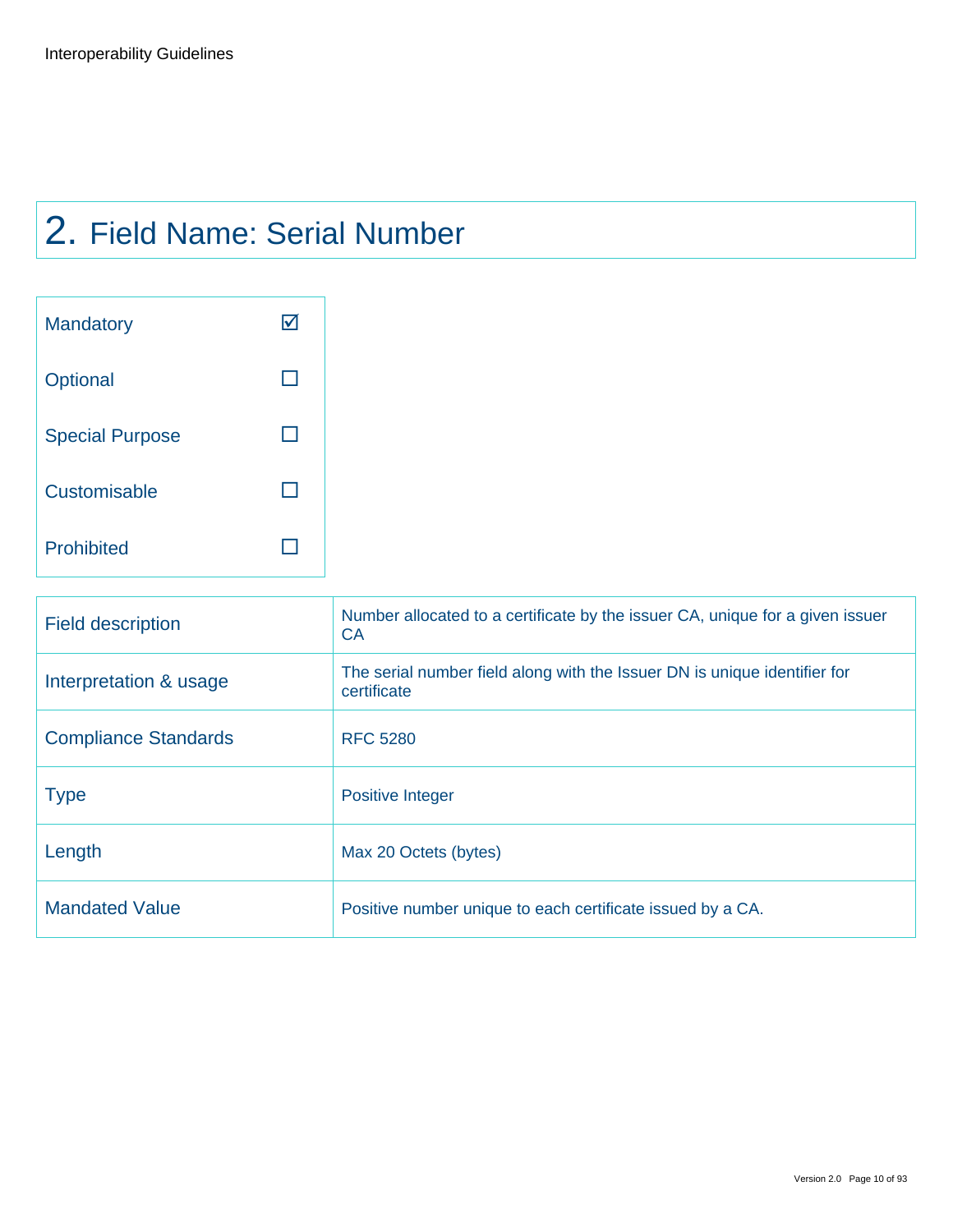# 3. Field Name: Signature

| <b>Mandatory</b>       |  |
|------------------------|--|
| Optional               |  |
| <b>Special Purpose</b> |  |
| Customisable           |  |
| <b>Prohibited</b>      |  |

| <b>Field description</b>    | Issuer signature algorithm identifier                                                                                                                                                                                                                            |
|-----------------------------|------------------------------------------------------------------------------------------------------------------------------------------------------------------------------------------------------------------------------------------------------------------|
| Interpretation & usage      | The signature field identifies the algorithm used by the CA to sign the<br>certificate. This field is used to invoke the appropriate hashing and signature<br>verification algorithm.                                                                            |
| <b>Compliance Standards</b> | RFC 5280, RFC 3279, RFC 4055, and RFC 4491                                                                                                                                                                                                                       |
| <b>Type</b>                 | Algorithm OID and Algorithm dependent parameters                                                                                                                                                                                                                 |
| <b>Mandated Value</b>       | OID for SHA1 with RSA Encryption (null parameters) $\{iso(1)$ member-body(2)<br>us(840) rsadsi(113549) pkcs(1) pkcs-1(1) 5}<br>OR<br>OID for SHA256 with RSA Encryption (null parameters) {iso(1) member-body(2)<br>us(840) rsadsi(113549) pkcs(1) pkcs-1(1) 11} |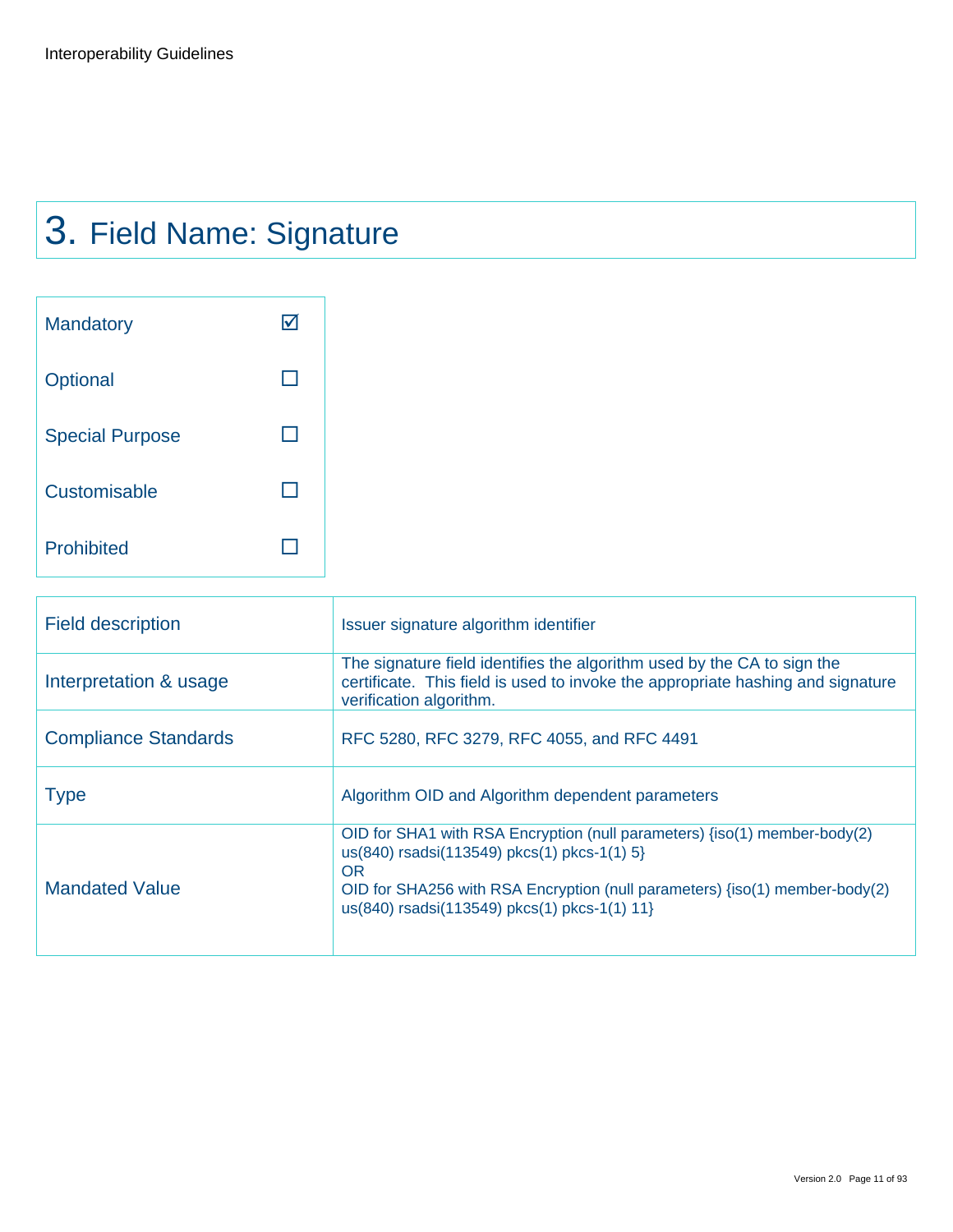## 4. Field Name: Issuer

| Mandatory              |  |
|------------------------|--|
| Optional               |  |
| <b>Special Purpose</b> |  |
| Customisable           |  |
| <b>Prohibited</b>      |  |

| <b>Field description</b>    | Uniquely Identifies the Certifying Authority issuing the certificate              |
|-----------------------------|-----------------------------------------------------------------------------------|
| Interpretation & usage      | The issuer field identifies the entity that has issued and signed the certificate |
| <b>Compliance Standards</b> | RFC 5280, X.520                                                                   |
| <b>Type</b>                 | SEQUENCE OF Relative Distinguished Names (RDNs) in printable string<br>format     |
| <b>Mandated Value</b>       | Refer Annexure I                                                                  |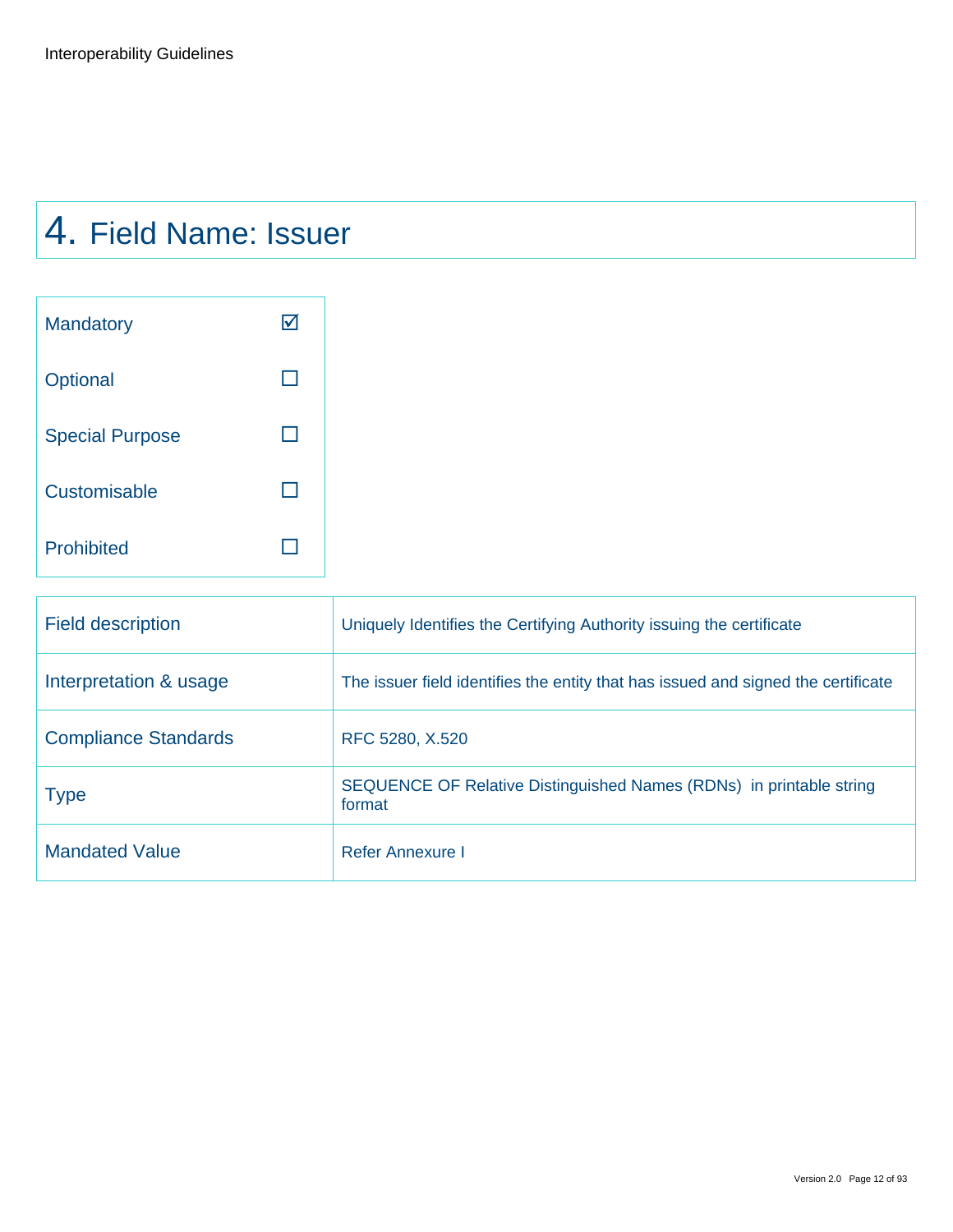# 6. Field Name: Validity

| Mandatory              |  |
|------------------------|--|
| Optional               |  |
| <b>Special Purpose</b> |  |
| Customisable           |  |
| <b>Prohibited</b>      |  |

| <b>Field description</b>    | Time interval during which the CA warrants that it will maintain information<br>about the status of the certificate (hence certificate is valid)                                                                                                                                                        |
|-----------------------------|---------------------------------------------------------------------------------------------------------------------------------------------------------------------------------------------------------------------------------------------------------------------------------------------------------|
| Interpretation & usage      | The Validity fields are used to assess if the certificate issued is valid.<br>The validity is represented as Sequence of two dates during which the<br>certificate is valid inclusive.                                                                                                                  |
| <b>Compliance Standards</b> | <b>RFC 5280</b>                                                                                                                                                                                                                                                                                         |
| <b>Type</b>                 | UTC Time / Generalized time                                                                                                                                                                                                                                                                             |
| <b>Mandated Value</b>       | Validity expressed in UTC Time for certificates valid through 2049<br>٠<br>Validity expressed in Generalized Time for certificates valid through 2050<br>and beyond<br>Certificate MUST contain a well defined expiration date.<br>Sub-CA certificate validity must not exceed CA certificate validity. |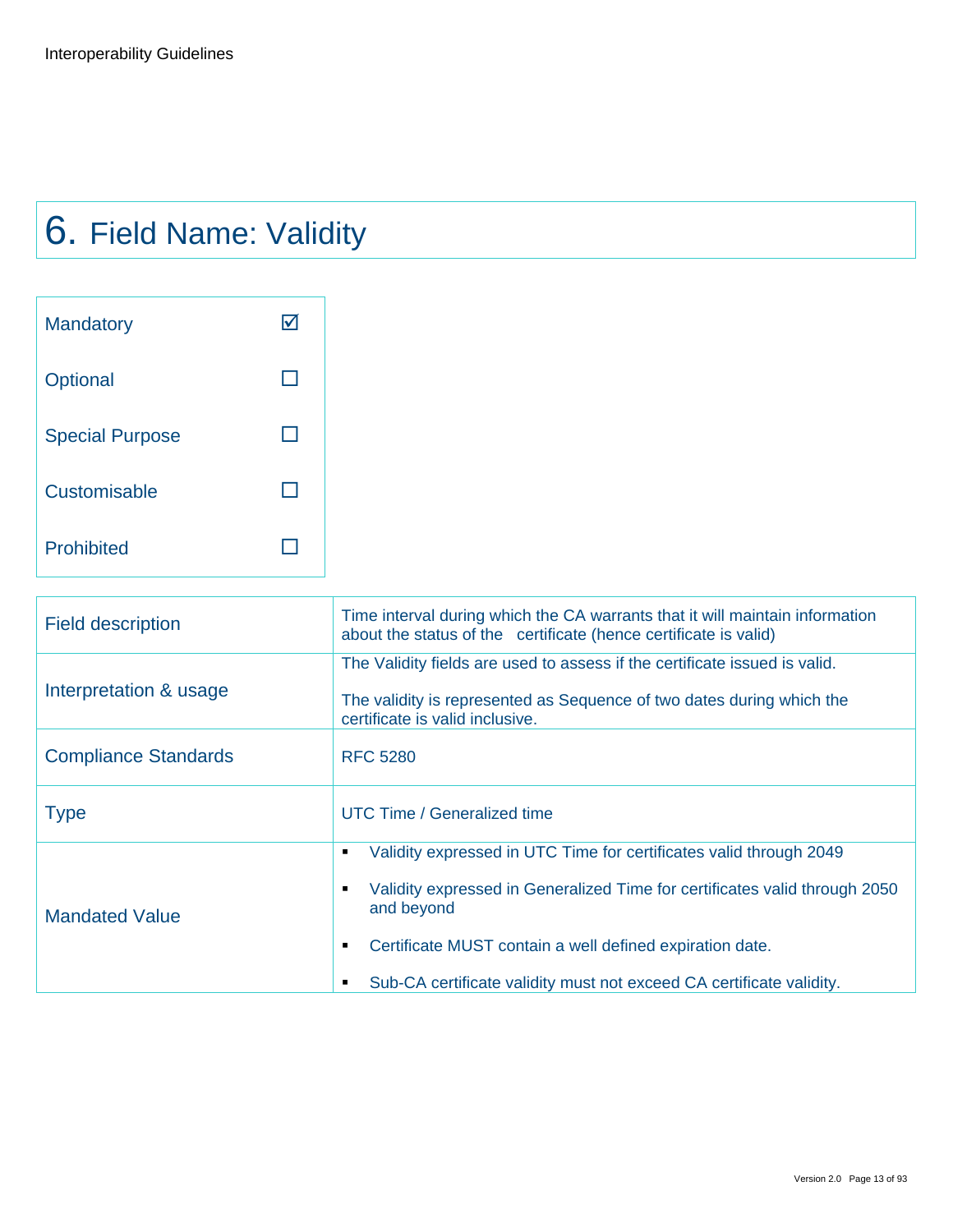## 6. Field Name: Subject

| <b>Mandatory</b>       |  |
|------------------------|--|
| Optional               |  |
| <b>Special Purpose</b> |  |
| Customisable           |  |
| <b>Prohibited</b>      |  |

| <b>Field description</b>    | The subject field associates an entity (named in the field) with the public key<br>in the certificate.                                              |
|-----------------------------|-----------------------------------------------------------------------------------------------------------------------------------------------------|
| Interpretation & usage      | The Distinguished Name mentioned in the Subject identifies the owner of the<br>certificate – or the entity to whom the certificate has been issued. |
| <b>Compliance Standards</b> | RFC 5280, X.520                                                                                                                                     |
| <b>Type</b>                 | SEQUENCE OF Relative Distinguished Names (RDNs) in printable string<br>format (except for variations mentioned in Annexure I)                       |
| <b>Mandated Value</b>       | Refer Annexure I                                                                                                                                    |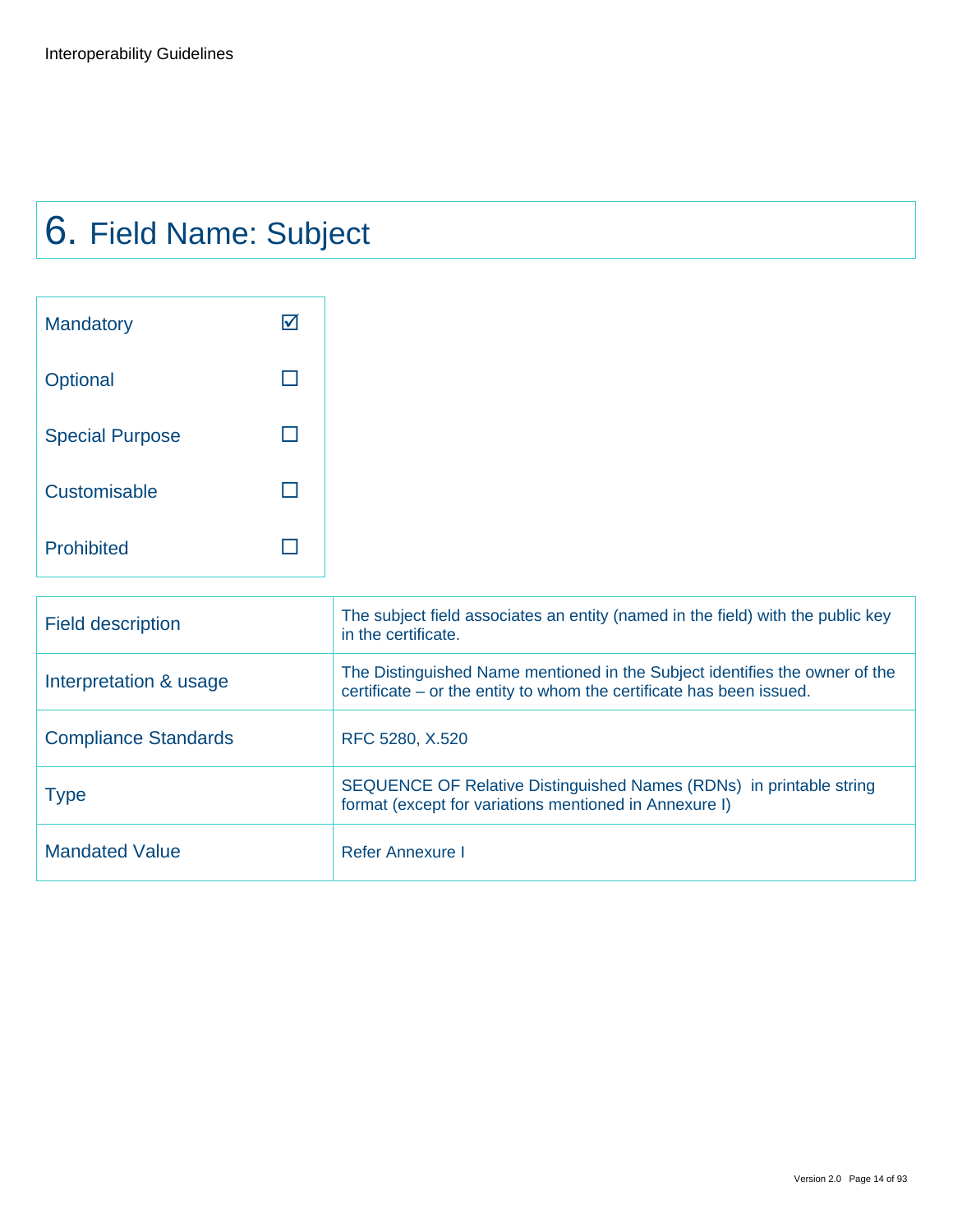# 7. Field Name: Subject Public Key Info

| <b>Mandatory</b>       |  |
|------------------------|--|
| Optional               |  |
| <b>Special Purpose</b> |  |
| Customisable           |  |
| <b>Prohibited</b>      |  |

| Algorithm identifier identifies the algorithm with which the key is used.                                                                                                                     |
|-----------------------------------------------------------------------------------------------------------------------------------------------------------------------------------------------|
| RFC 5280, RFC 3279, RFC 4055, RFC 4491                                                                                                                                                        |
| OID, OID dependent parameters and Key in bitstring format                                                                                                                                     |
| <b>For CA &amp; sub-CA:</b> rsaEncryption, 2048 RSA Key modulus, Public Exponent<br>$= 2^{16}+1$<br><b>For end user:</b> rsaEncryption, 1024 RSA Key modulus, Public Exponent =<br>$2^{16}+1$ |
|                                                                                                                                                                                               |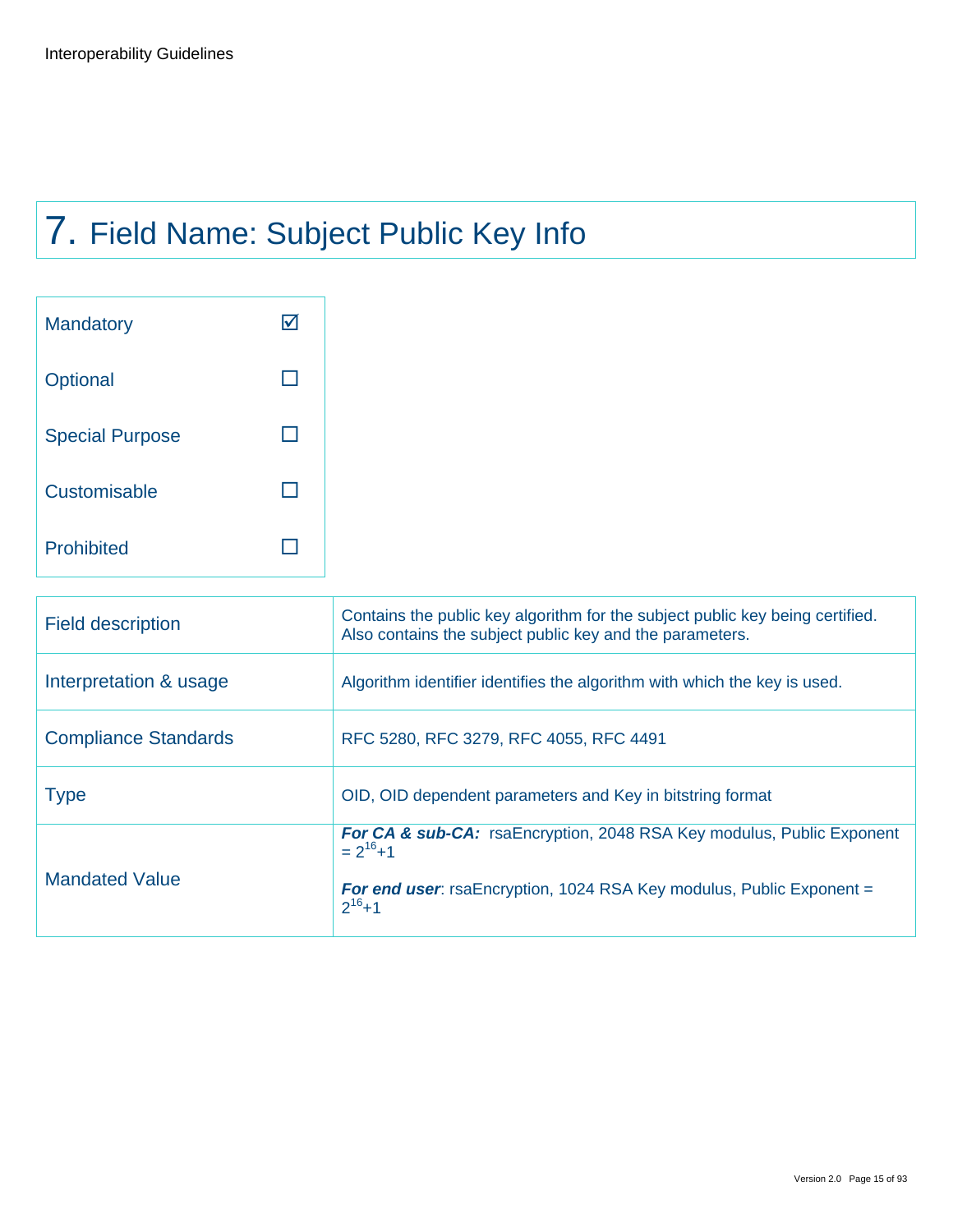## 8. Field Name: Unique Identifiers

| <b>Mandatory</b>       |  |
|------------------------|--|
| Optional               |  |
| <b>Special Purpose</b> |  |
| Customisable           |  |
| <b>Prohibited</b>      |  |

| <b>Field description</b>    | Unique identifier for a subject and issuer names (Subject Unique Identifier,<br><b>Issuer Unique Identifier)</b> |
|-----------------------------|------------------------------------------------------------------------------------------------------------------|
| Interpretation & usage      | The certificates MUST NOT generate / use unique identifier for Subject or<br>Issuer.                             |
| <b>Compliance Standards</b> | <b>RFC 5280</b>                                                                                                  |
| <b>Type</b>                 | <b>Printable String</b>                                                                                          |
| <b>Mandated Value</b>       | Field not to be used                                                                                             |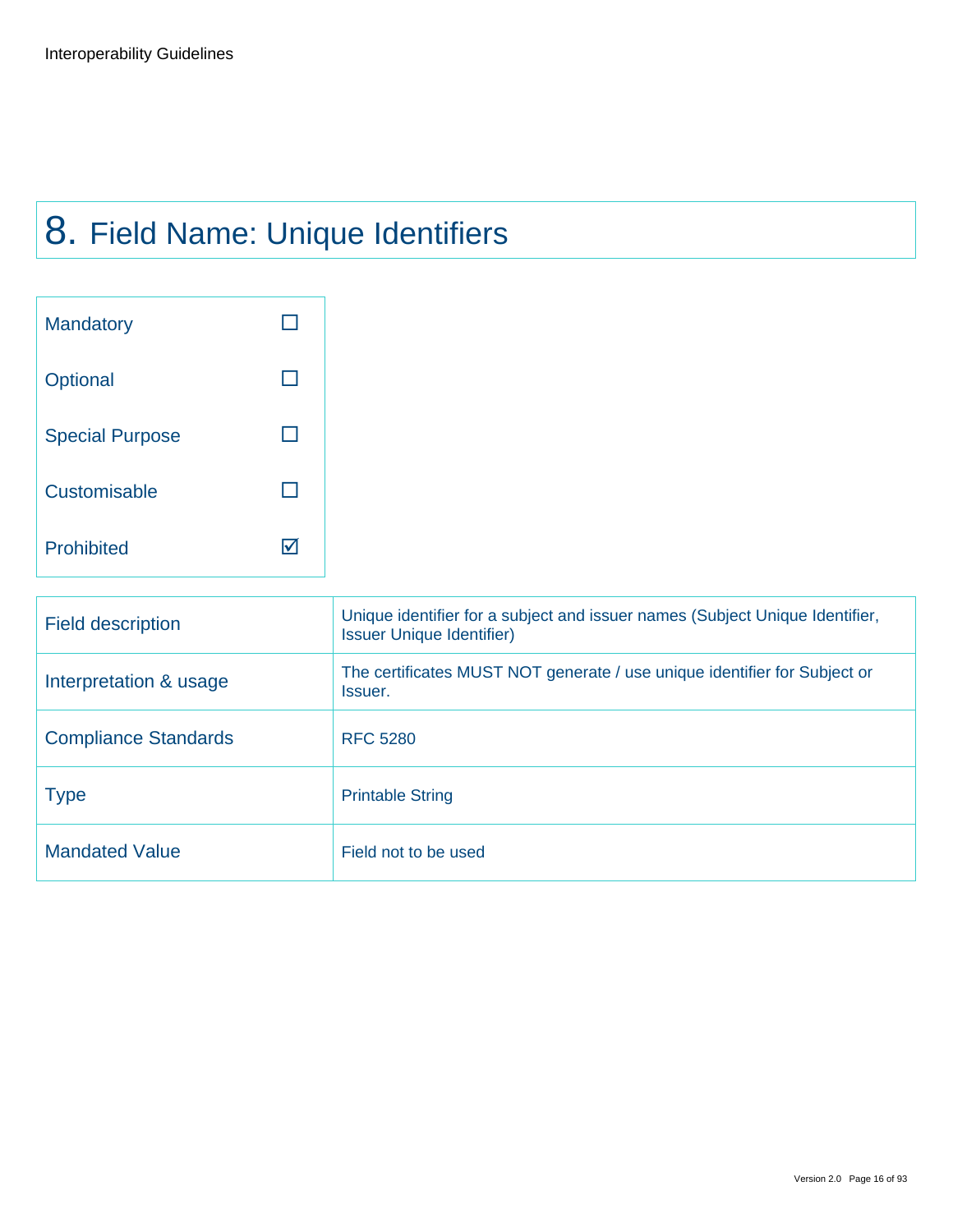## 9. Field Name: signatureAlgorithm

| <b>Mandatory</b>       |  |
|------------------------|--|
| Optional               |  |
| <b>Special Purpose</b> |  |
| Customisable           |  |
| Prohibited             |  |

| <b>Field description</b>    | Issuer signature algorithm identifier                                                                                                                                                                                                                                                                                                    |
|-----------------------------|------------------------------------------------------------------------------------------------------------------------------------------------------------------------------------------------------------------------------------------------------------------------------------------------------------------------------------------|
| Interpretation & usage      | The signature field identifies the algorithm used by the CA to sign the<br>certificate. This field is used to invoke the appropriate hashing and signature<br>verification algorithm                                                                                                                                                     |
| <b>Compliance Standards</b> | RFC 5280, RFC 3279, RFC 4055, and RFC 4491                                                                                                                                                                                                                                                                                               |
| <b>Type</b>                 | Algorithm OID and Algorithm dependent parameters                                                                                                                                                                                                                                                                                         |
| <b>Mandated Value</b>       | OID for SHA1 with RSA Encryption (null parameters) {iso(1) member-body(2)<br>us(840) rsadsi(113549) pkcs(1) pkcs-1(1) 5}<br><b>OR</b><br>OID for SHA256 with RSA Encryption (null parameters) {iso(1) member-body(2)<br>us(840) rsadsi(113549) pkcs(1) pkcs-1(1) 11}<br>If parameters are present, in this field, they shall be ignored. |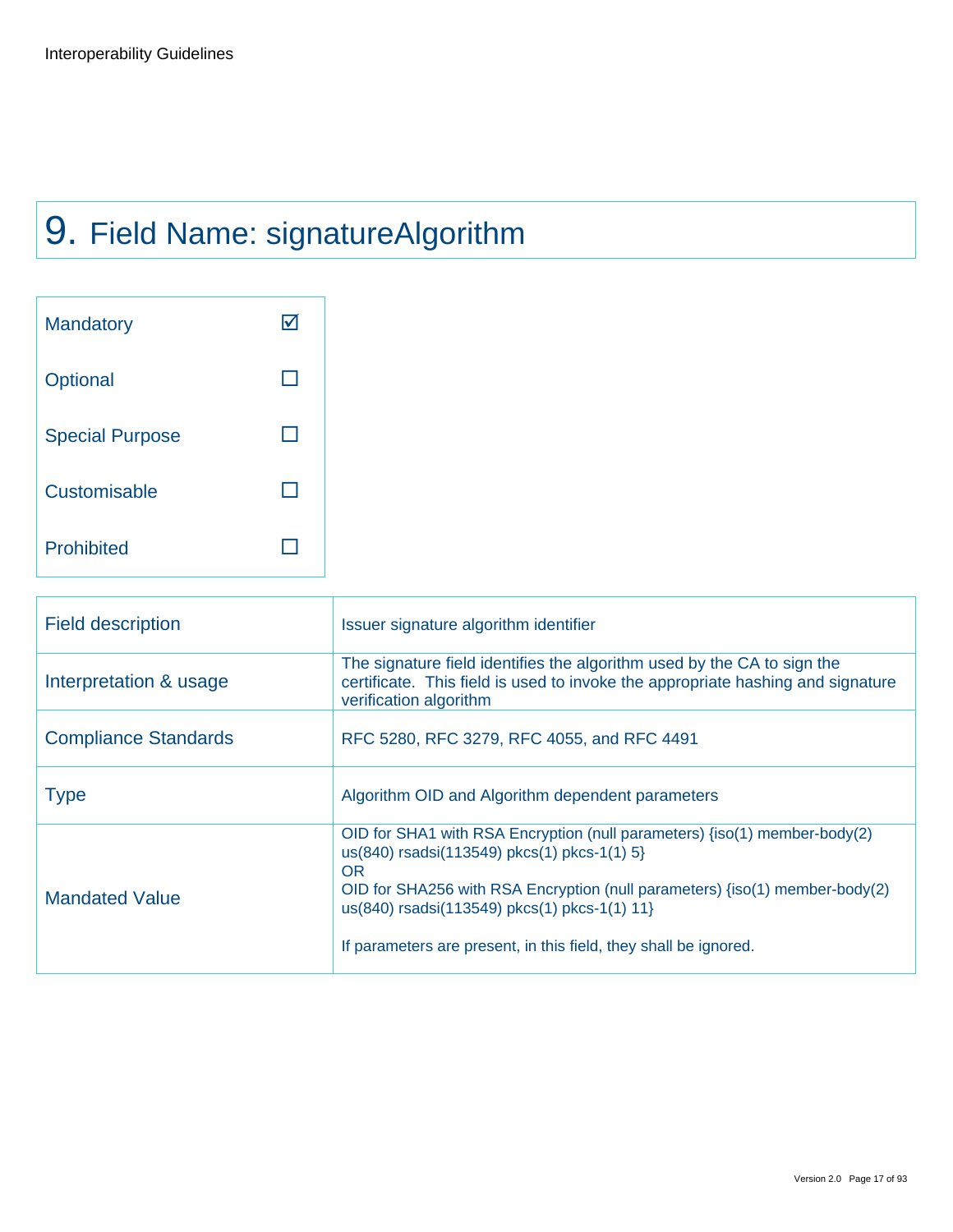## 10. Field Name: signatureValue

| <b>Mandatory</b>       |  |
|------------------------|--|
| Optional               |  |
| <b>Special Purpose</b> |  |
| Customisable           |  |
| <b>Prohibited</b>      |  |

| <b>Field description</b>    | This field contains the signature on the certificate                                                                                                                                                       |
|-----------------------------|------------------------------------------------------------------------------------------------------------------------------------------------------------------------------------------------------------|
| Interpretation & usage      | The value in this field is used for signature verification. For example, for RSA,<br>this field is decrypted using the public key, then unpadded, and then matched<br>against the hash of the certificate. |
| <b>Compliance Standards</b> | <b>RFC 5280</b>                                                                                                                                                                                            |
| <b>Type</b>                 | <b>Bit string</b>                                                                                                                                                                                          |
| <b>Mandated Value</b>       | Must contain the signature in accordance with the algorithm. For RSA, this is<br>the value generated by hashing the certificate, then padding, and then<br>performing the RSA private key operation.       |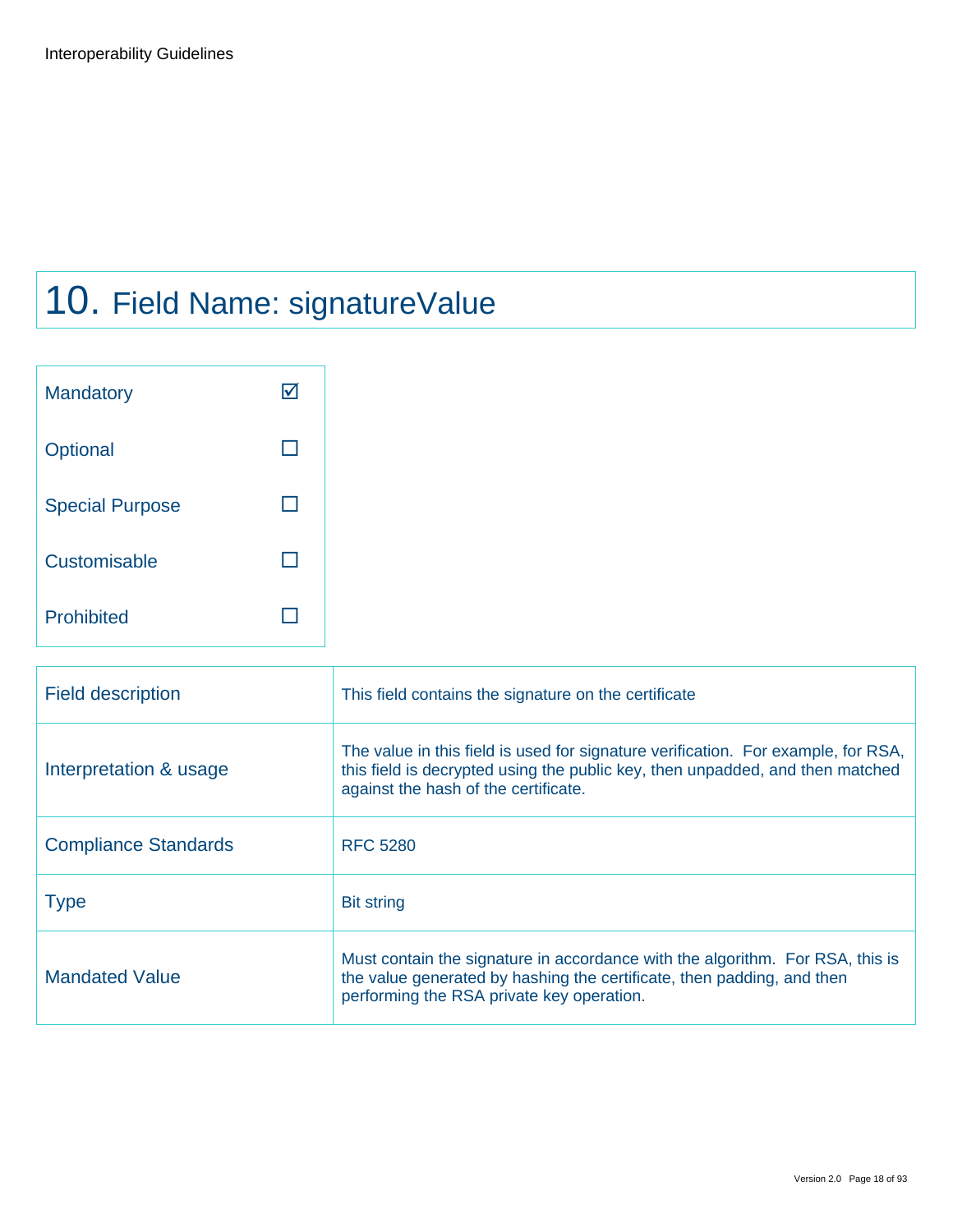### <span id="page-18-0"></span>Standard Extensions Definition

### 1. Std. Extension : Authority Key Identifier

| Mandatory               | $\blacktriangledown$ |
|-------------------------|----------------------|
| Optional                | $\Box$               |
| <b>Special Purpose</b>  | $\Box$               |
| Customisable            | $\Box$               |
| Prohibited              | П                    |
| Reserved for future use | $\Box$               |

| <b>Field description</b>       | The authority key identifier extension provides means of identifying the public<br>key corresponding to signing key used (by CA) to sign the certificate. |
|--------------------------------|-----------------------------------------------------------------------------------------------------------------------------------------------------------|
| Interpretation & usage         | The authority key identifier is used to facilitate certificate path construction.                                                                         |
| <b>Compliance Standards</b>    | <b>RFC 5280</b>                                                                                                                                           |
| <b>Type</b>                    | Octet string                                                                                                                                              |
| <b>Critical / Non Critical</b> | <b>Non Critical</b>                                                                                                                                       |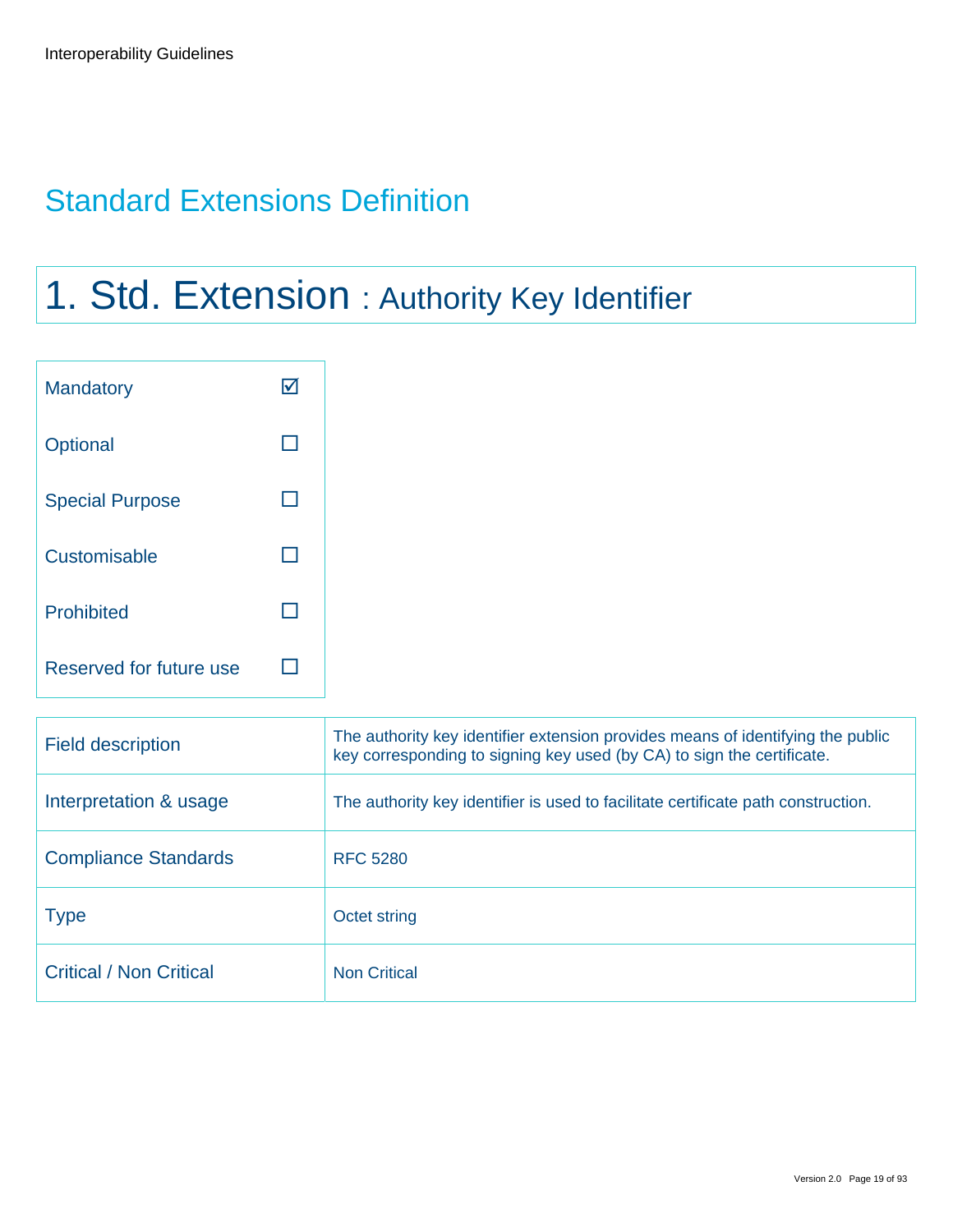-

|                           | This field may be absent in the RCAI certificate.                                                                                                                                                                                                                                       |
|---------------------------|-----------------------------------------------------------------------------------------------------------------------------------------------------------------------------------------------------------------------------------------------------------------------------------------|
|                           | All CAs MUST have Authority key identifier value same as Subject key Identifier<br>Value of RCAI                                                                                                                                                                                        |
| <b>Mandated Value</b>     | CA Authoritykeyidentifier = Root Certifying Authority of India (RCAI)<br>SubjectkeyIdentifier (currently 4f 1e c0 58 27 d8 b8 e4)                                                                                                                                                       |
|                           | Authoritykeyidentifier value for a certificate shall be the same as the<br>SubjectkeyIdentifier for the Issuer. In other words, certificates issued by a CA<br>shall contain the Authority key identifier value as the same as the<br>SubjectkeyIdentifier in the CA's own certificate. |
| <b>Calculation Method</b> | Calculation method has been specified in the Subject key Identifier section.                                                                                                                                                                                                            |

<span id="page-19-0"></span><sup>\*</sup> With respect to creation of separate distinct chain for special operations, RCAI will refer to Root Certifying Authority of India Certificate for the respective special operation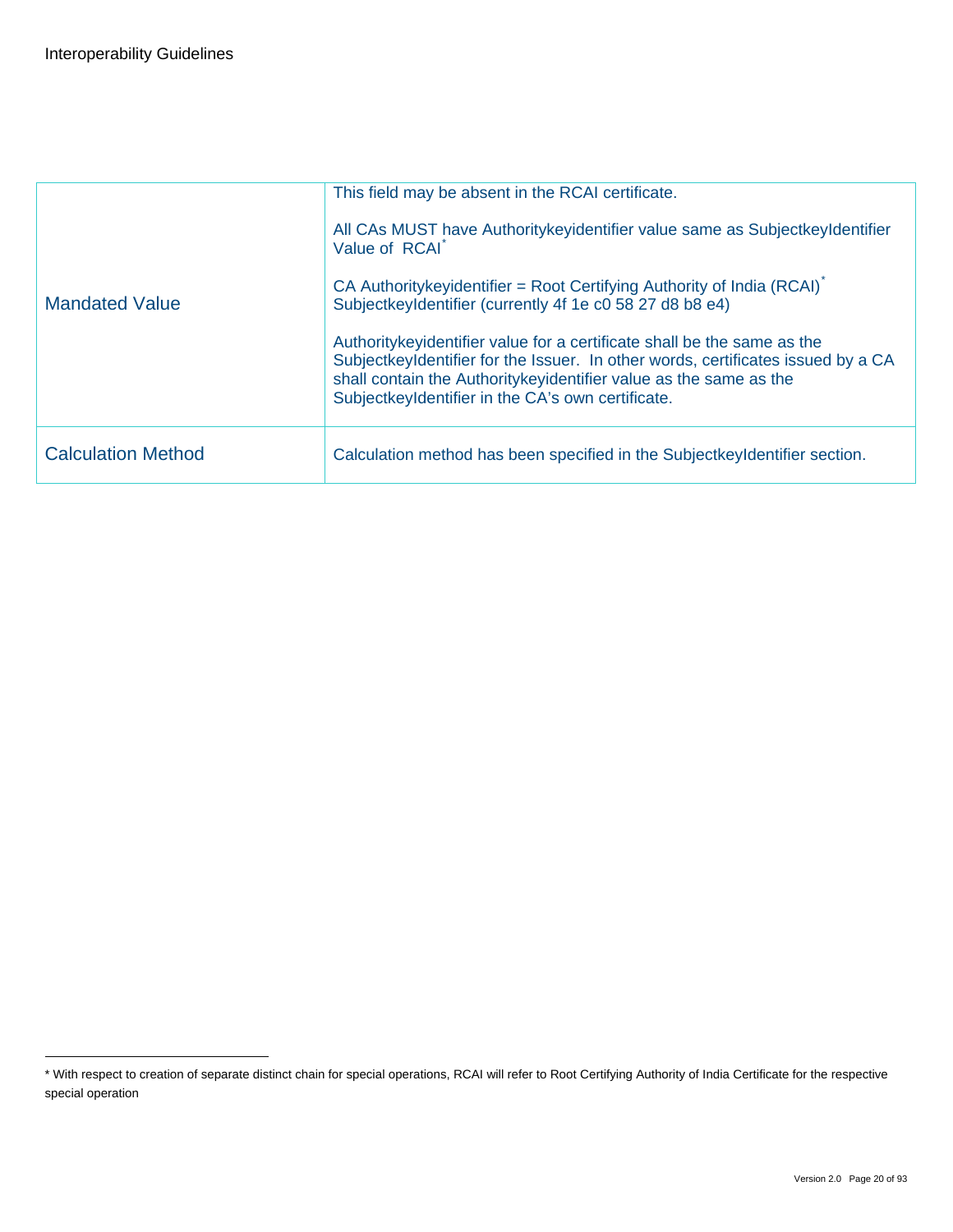## 2. Std. Extension : Subject Key Identifier

| <b>Mandatory</b>        |   |
|-------------------------|---|
| Optional                |   |
| <b>Special Purpose</b>  | M |
| Customisable            |   |
| <b>Prohibited</b>       |   |
| Reserved for future use |   |

### Note: This field is mandatory for all CA / sub-CA / end entity certificates

| <b>Field description</b>       | The subject key identifier extension provides means of identifying certificates<br>that contain a particular key when the subject has multiple certificates with<br>multiple keys.                                                                              |
|--------------------------------|-----------------------------------------------------------------------------------------------------------------------------------------------------------------------------------------------------------------------------------------------------------------|
| Interpretation & usage         | The subject key identifier is used to facilitate certificate path construction.                                                                                                                                                                                 |
| <b>Compliance Standards</b>    | <b>RFC 5280</b>                                                                                                                                                                                                                                                 |
| <b>Type</b>                    | Octet string                                                                                                                                                                                                                                                    |
| <b>Critical / Non Critical</b> | <b>Non Critical</b>                                                                                                                                                                                                                                             |
| <b>Mandated Value</b>          | A CA shall always honour the subject key identifier value requested in a<br>certificate request (e.g., PKCS-10 request). Honouring requested value is<br>critical to interoperability when RCAI issues a CA certificate or a CA issues a<br>sub-CA certificate. |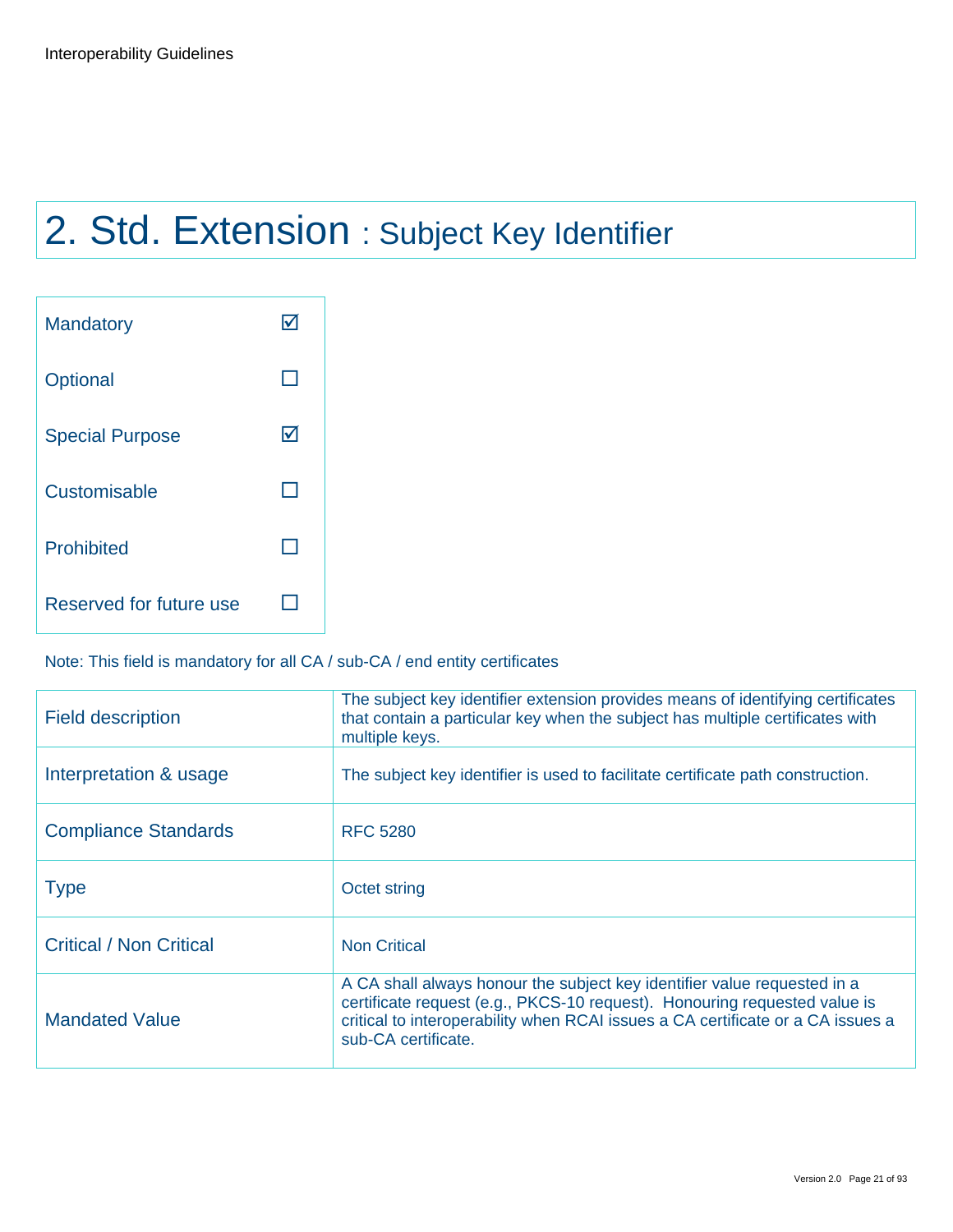| <b>Recommended Value</b>  | Subject key identifier can be calculated as per any of the method mentioned<br>below. Any other method which provides a statistically unique value<br>associated with the Public key is also acceptable.                                                      |
|---------------------------|---------------------------------------------------------------------------------------------------------------------------------------------------------------------------------------------------------------------------------------------------------------|
|                           | SubjectKeyIdentifier should be composed of the 160-bit SHA-1 hash of value<br>of the BIT STRING subjectPublicKey in the certificate (excluding the tag,<br>length, and number of unused bits).<br><b>OR</b>                                                   |
| <b>Calculation Method</b> | The SubjectKeyIdentifier should be composed of a four-bit type field with<br>value 0100 followed by the least significant 60 bits of SHA-1 hash of the value<br>of the BIT STRING subjectPublicKey (excluding the tag, length, and number<br>of unused bits). |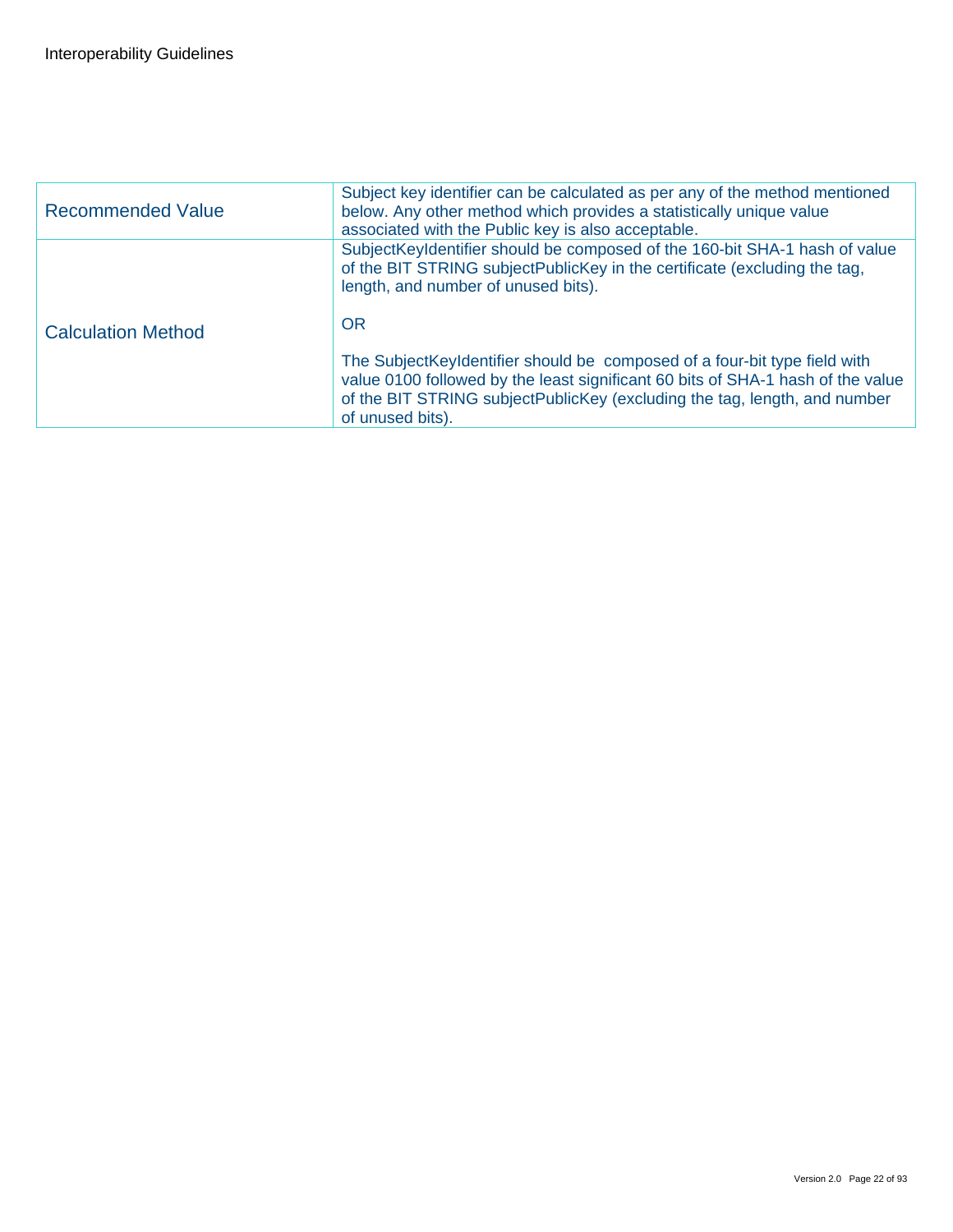## 3. Std. Extension : Key Usage

| <b>Mandatory</b>        |  |
|-------------------------|--|
| Optional                |  |
| <b>Special Purpose</b>  |  |
| Customisable            |  |
| <b>Prohibited</b>       |  |
| Reserved for future use |  |

| <b>Field description</b>       | Key Usage field defines the cryptographic purpose of the key contained in the<br>certificate.                                                                                                                                    |
|--------------------------------|----------------------------------------------------------------------------------------------------------------------------------------------------------------------------------------------------------------------------------|
| Interpretation & usage         | The applications implementing cryptography must interpret this field and<br>restrict the usage of the key accordingly.                                                                                                           |
| <b>Compliance Standards</b>    | <b>RFC 5280</b>                                                                                                                                                                                                                  |
| <b>Type</b>                    | <b>Bit string</b>                                                                                                                                                                                                                |
| <b>Critical / Non Critical</b> | Critical                                                                                                                                                                                                                         |
| <b>Mandated Value</b>          | For CA Certificates, the following key usage MUST be asserted<br>cRLSign<br>٠<br>keyCertsign<br>٠<br>For end entity signature Certificates, following key usage MUST be asserted<br>digitalSignature<br>٠<br>nonRepudiation<br>٠ |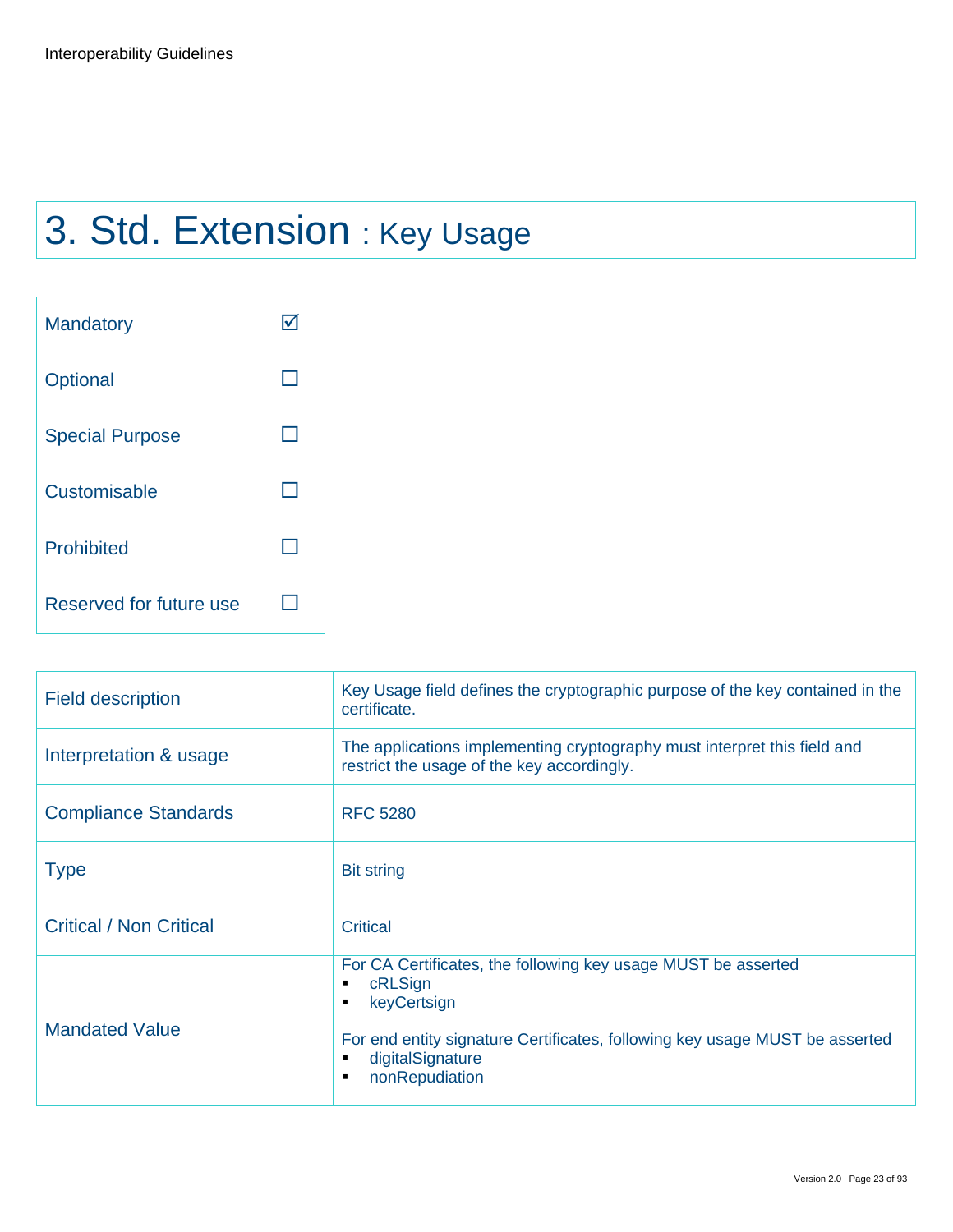| The following key usage MUST NOT be set / asserted for end entity<br>certificates |
|-----------------------------------------------------------------------------------|
| cRLSign<br>keyCertsign<br>$\blacksquare$                                          |
|                                                                                   |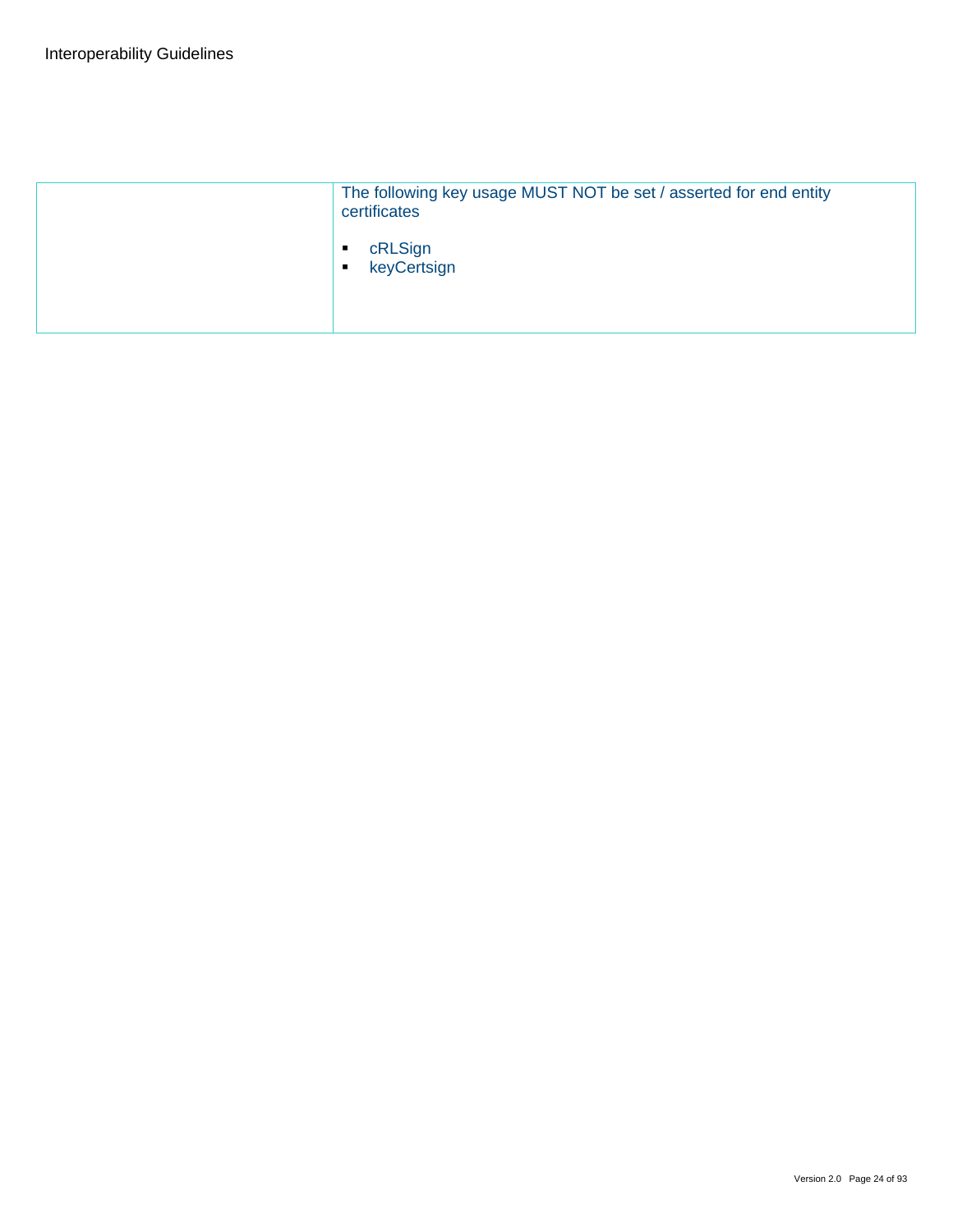## 4. Std. Extension : Certificate Policies

| <b>Mandatory</b>        |  |
|-------------------------|--|
| Optional                |  |
| <b>Special Purpose</b>  |  |
| Customisable            |  |
| <b>Prohibited</b>       |  |
| Reserved for future use |  |

| <b>Field description</b>       | Contains policy information terms in the form of OIDs and qualifiers.                                                                                                                                                                                                                                     |
|--------------------------------|-----------------------------------------------------------------------------------------------------------------------------------------------------------------------------------------------------------------------------------------------------------------------------------------------------------|
| Interpretation & usage         | CCA certificate policy the certificate is valid for; and all the lower level CCA<br>certificate policies.                                                                                                                                                                                                 |
| <b>Compliance Standards</b>    | <b>RFC 5280</b>                                                                                                                                                                                                                                                                                           |
| <b>Type</b>                    | OID, IA5 string                                                                                                                                                                                                                                                                                           |
| <b>Critical / Non Critical</b> | <b>Non Critical</b>                                                                                                                                                                                                                                                                                       |
|                                | The value must contain the OID representing the RCAI certificate policy the<br>certificate is valid for; and all the lower level certificate polices.                                                                                                                                                     |
| <b>Mandated Value</b>          | The end entity certificate should contain User Notice qualifier 'explicit text'<br>encoded as IA5 string. The string should state the highest Certificate Policy<br>for which the certificate is valid for - as defined by the CCA.<br>The maximum length of the 'explicit Text' field is 200 characters. |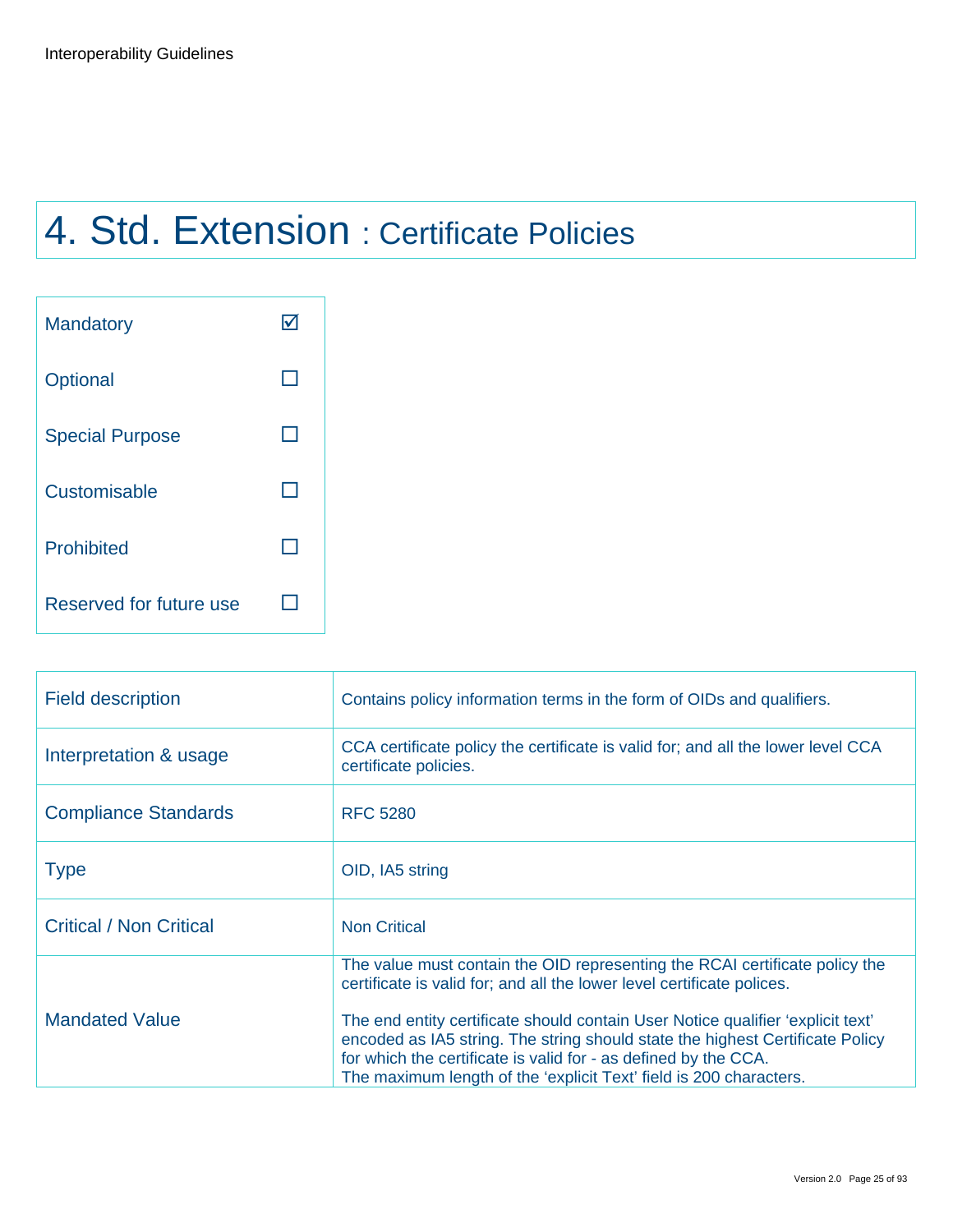## 5. Std. Extension : Policy Mappings

| <b>Mandatory</b>        |    |
|-------------------------|----|
| Optional                |    |
| <b>Special Purpose</b>  |    |
| Customisable            |    |
| <b>Prohibited</b>       | IV |
| Reserved for future use |    |

| <b>Field description</b>       | Lists pairs of OIDs for issuerDomainPolicy and subject DomainPolicy |
|--------------------------------|---------------------------------------------------------------------|
| Interpretation & usage         | The use of this Extension is prohibited by the CCA.                 |
| <b>Compliance Standards</b>    | <b>RFC 5280</b>                                                     |
| <b>Type</b>                    | SEQUENCE of pairs of OID, each pair itself is a SEQUENCE            |
| <b>Critical / Non Critical</b> | <b>Non Critical</b>                                                 |
| <b>Mandated Value</b>          | Field is to not be used                                             |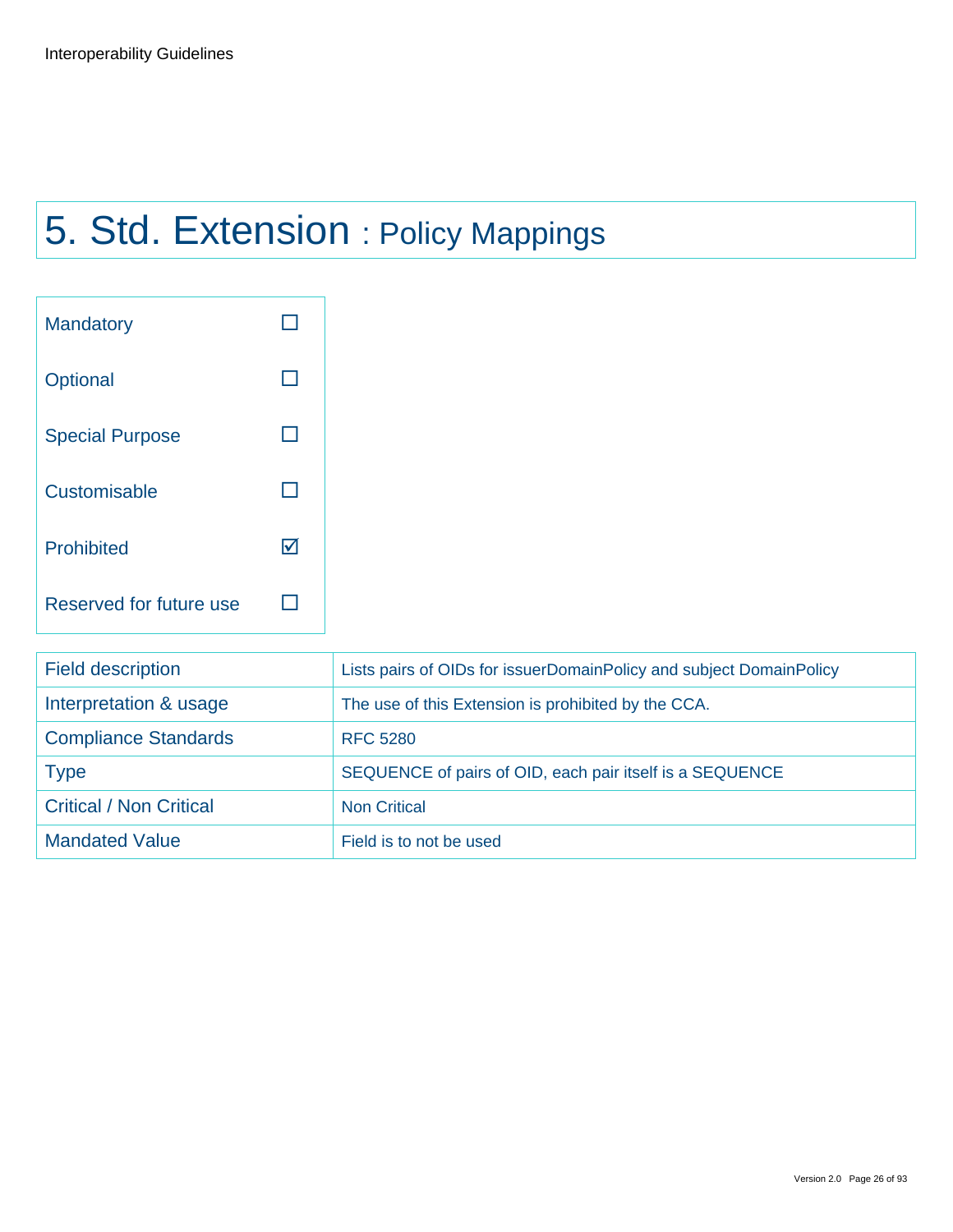# 6. Std. Extension : Subject Alternative Name

| <b>Mandatory</b>        |   |
|-------------------------|---|
| Optional                | M |
| <b>Special Purpose</b>  |   |
| Customisable            |   |
| <b>Prohibited</b>       |   |
| Reserved for future use |   |

| <b>Field description</b>       | Provides additional field to bind the certificate / public key to an identity                                                                                                                                                                                       |
|--------------------------------|---------------------------------------------------------------------------------------------------------------------------------------------------------------------------------------------------------------------------------------------------------------------|
| Interpretation & usage         | Depending upon the type of certificate, the Subject Alternative name must be<br>set to be email ID, IP address or domain name.                                                                                                                                      |
| <b>Compliance Standards</b>    | <b>RFC 5280</b>                                                                                                                                                                                                                                                     |
| <b>Type</b>                    | Email ID / IP Address / URL / DNS Name                                                                                                                                                                                                                              |
| <b>Critical / Non Critical</b> | <b>Non Critical</b>                                                                                                                                                                                                                                                 |
| <b>Mandated Value</b>          | <b>Not Applicable</b>                                                                                                                                                                                                                                               |
| <b>Recommended Value</b>       | The following are the recommended formats<br>For end-entity certificates, email address for RFC822 Name may be<br>٠<br>included ONLY after verification. It shall be encoded as IA5String<br>For machine certificates IP Address as mentioned in RFC791 may be<br>٠ |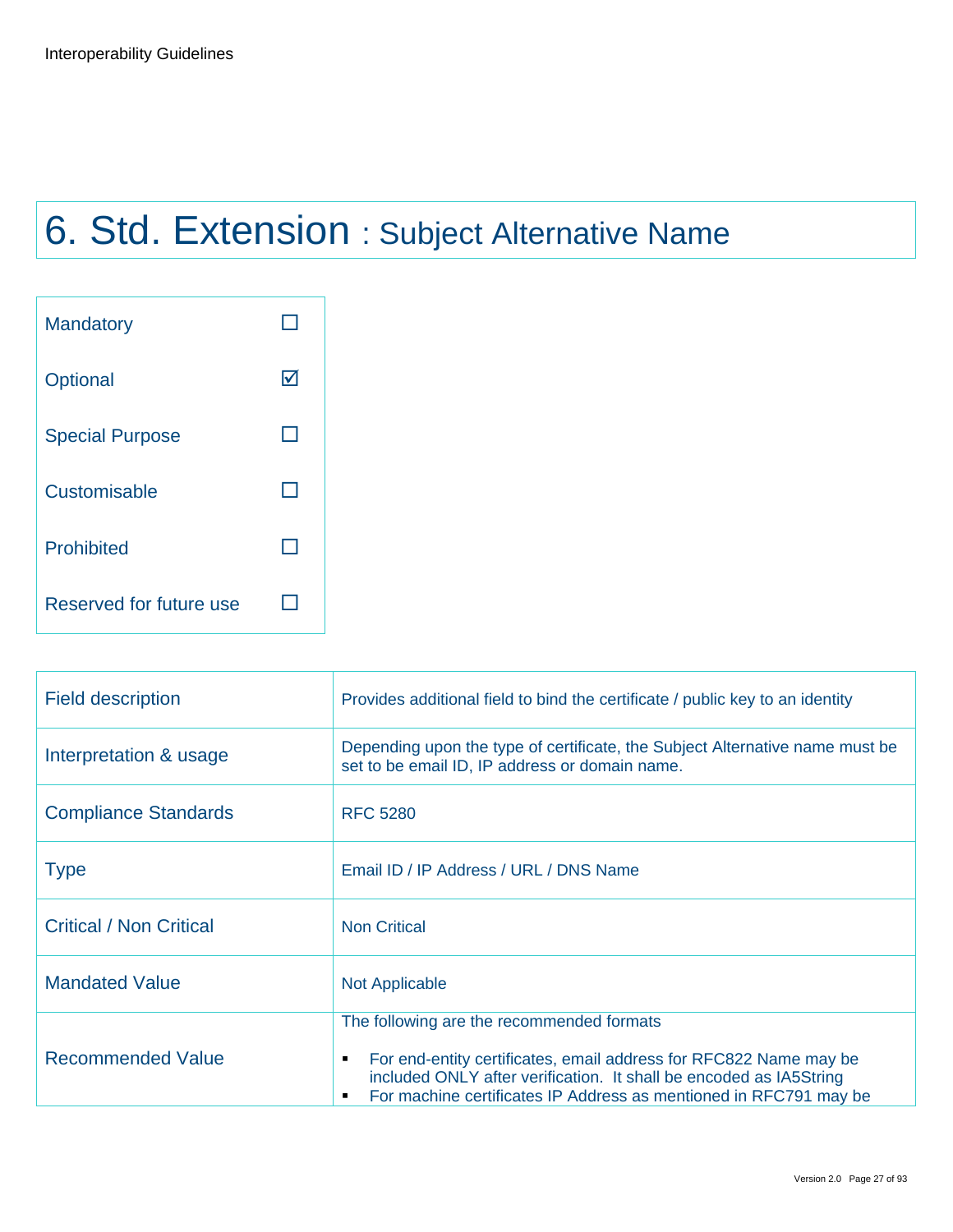| included in the form of Octet string in network byte order.<br>For machine certificates, domain name may be included using the<br>п<br>structure defined in Section 3.5 of [RFC1034] and encoded as IA5String |
|---------------------------------------------------------------------------------------------------------------------------------------------------------------------------------------------------------------|
|                                                                                                                                                                                                               |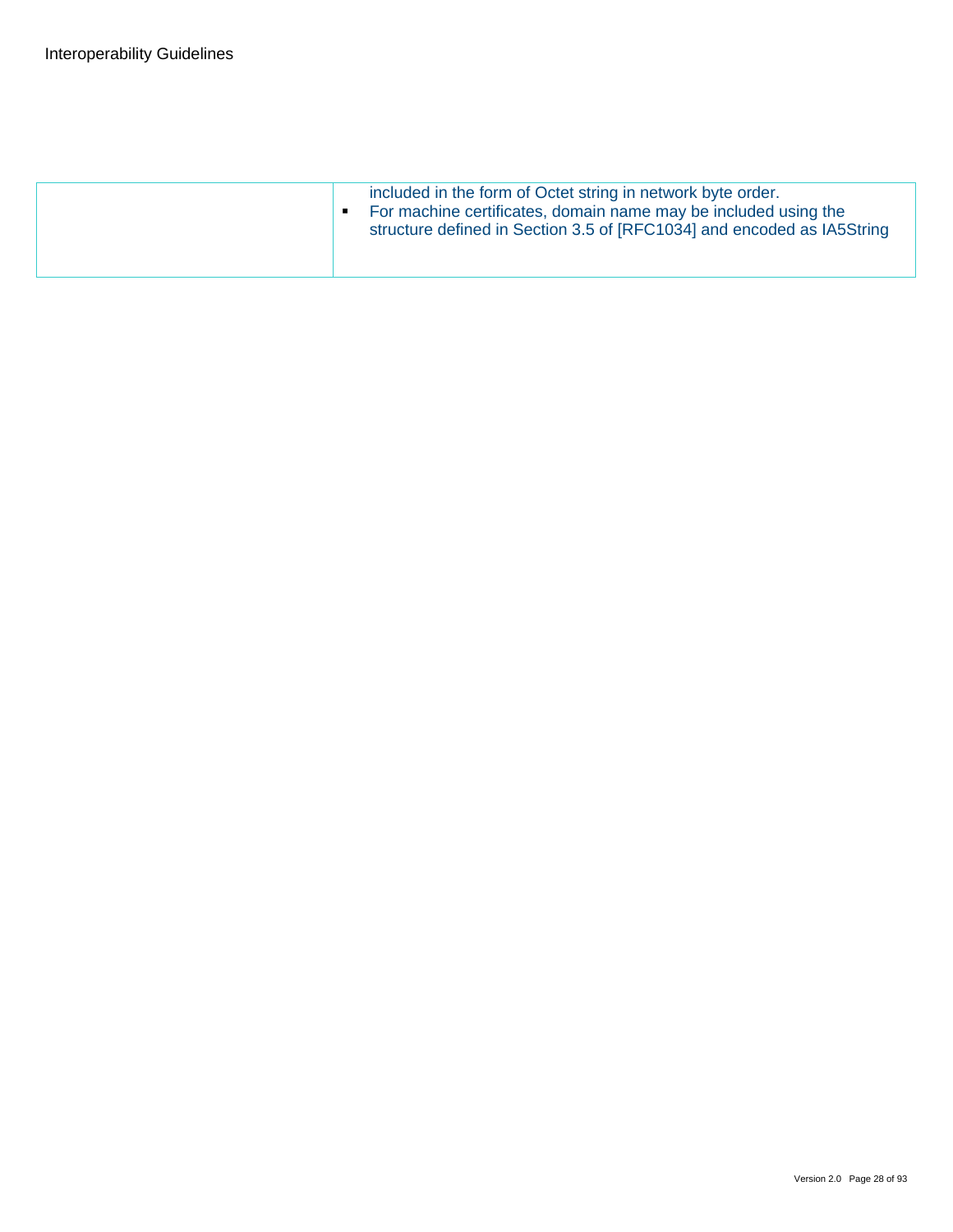## 7. Std. Extension : Issuer Alternative Name

| <b>Mandatory</b>        |   |
|-------------------------|---|
| Optional                |   |
| <b>Special Purpose</b>  |   |
| Customisable            |   |
| <b>Prohibited</b>       | M |
| Reserved for future use |   |

| <b>Field description</b>       | This extension is used for binding internet style identities to the issuer. |
|--------------------------------|-----------------------------------------------------------------------------|
| Interpretation & usage         | The use of this field is Prohibited by the CCA.                             |
| <b>Compliance Standards</b>    | <b>RFC 5280</b>                                                             |
| <b>Type</b>                    | Email ID / IP Address / URL / DNS Name                                      |
| <b>Critical / Non Critical</b> | <b>Non Critical</b>                                                         |
| <b>Mandated Value</b>          | Extension not to be used                                                    |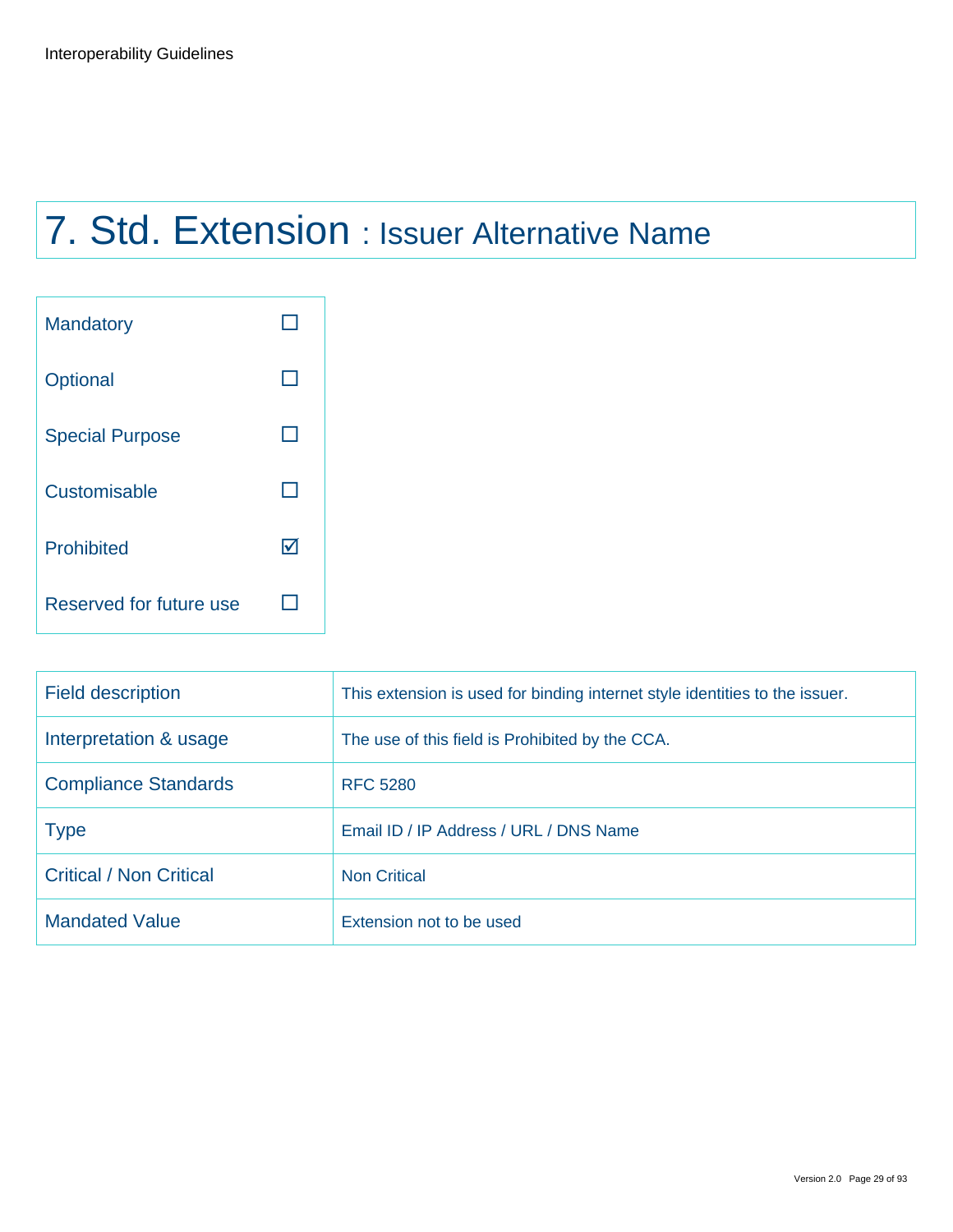# 8. Std. Extension : Subject Directory Attributes

| <b>Mandatory</b>        |   |
|-------------------------|---|
| Optional                | ⋈ |
| <b>Special Purpose</b>  |   |
| Customisable            |   |
| <b>Prohibited</b>       |   |
| Reserved for future use |   |

| <b>Field description</b>       | This extension is used to convey subject authorisations.       |
|--------------------------------|----------------------------------------------------------------|
| Interpretation & usage         | Field used to convey identification attributes of the subject. |
| <b>Compliance Standards</b>    | <b>RFC 5280</b>                                                |
| <b>Type</b>                    | Sequence of attributes                                         |
| <b>Critical / Non Critical</b> | <b>Non Critical</b>                                            |
| <b>Mandated Value</b>          | Not applicable.                                                |
| <b>Recommended Value</b>       | CCA will provide guidance on this as needs arise.              |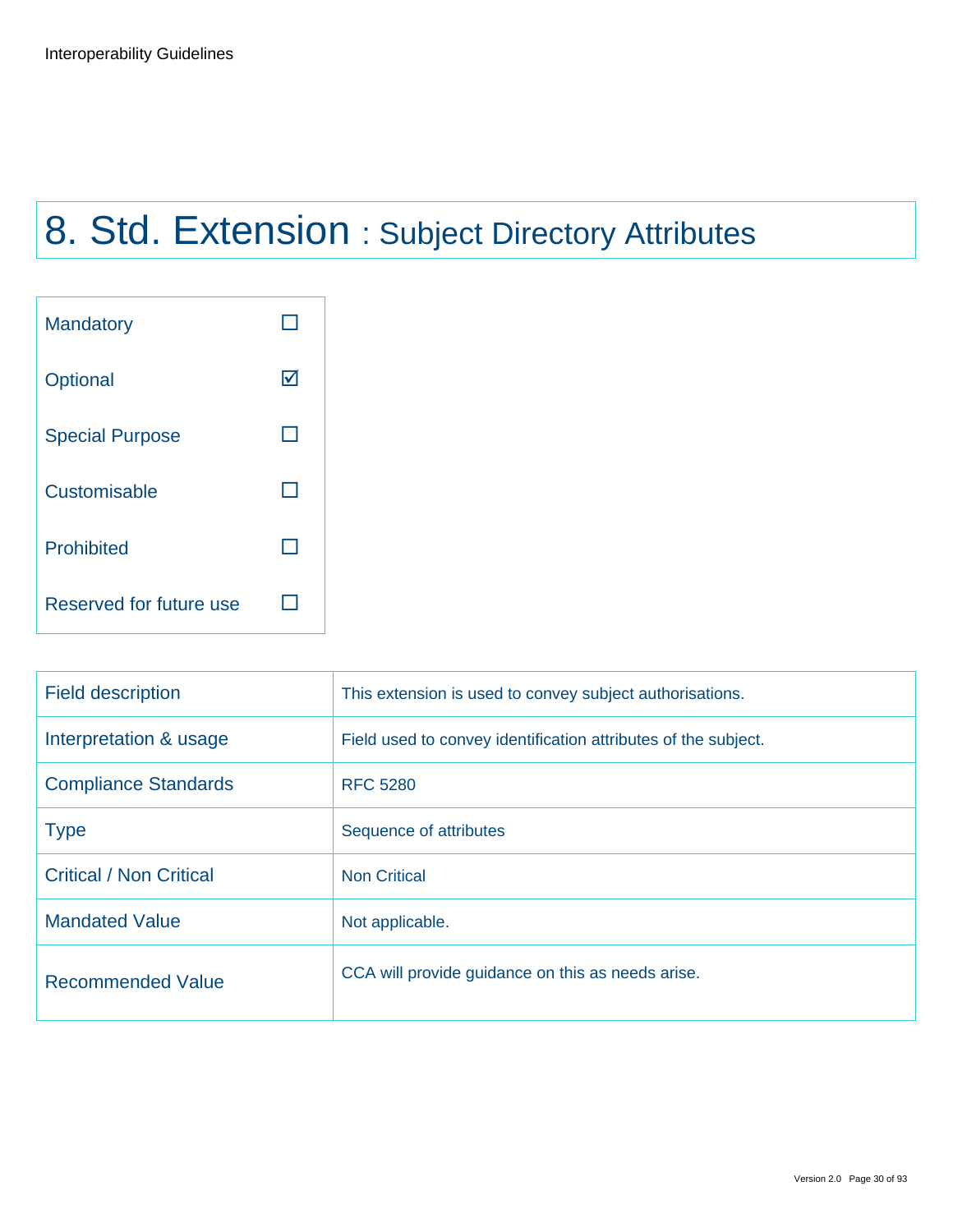## 9. Std. Extension : Basic Constraints

| <b>Mandatory</b>        |    |
|-------------------------|----|
| Optional                |    |
| <b>Special Purpose*</b> | I√ |
| Customisable            |    |
| <b>Prohibited</b>       |    |
| Reserved for future use |    |

Note: Mandatory in RCAI, CA & Sub-CA certificates and to be absent in end entity certificates.

| <b>Field description</b>       | The basic constraints extension identifies whether the subject of the certificate<br>is a CA and the maximum number of CAs may follow in the certification path                                                                                                                        |
|--------------------------------|----------------------------------------------------------------------------------------------------------------------------------------------------------------------------------------------------------------------------------------------------------------------------------------|
| Interpretation & usage         | The use of this field is used to validate if the public key contained can be used<br>to verify Certificate and CRL signatures and the length of certificate path.                                                                                                                      |
| <b>Compliance Standards</b>    | <b>RFC 5280</b>                                                                                                                                                                                                                                                                        |
| <b>Type</b>                    | Boolean, Numeric                                                                                                                                                                                                                                                                       |
| <b>Critical / Non Critical</b> | Critical                                                                                                                                                                                                                                                                               |
| <b>Mandated Value</b>          | For a certifying Authority & sub-CA, Basic Constraints field for CA Boolean<br>must be asserted.<br>RCAI self-signed CA certificate shall not contain pathLengthConstraint.<br>CA certificate shall contain pathLengthConstraint = $0$ if there are no sub-CA<br>for that licensed CA. |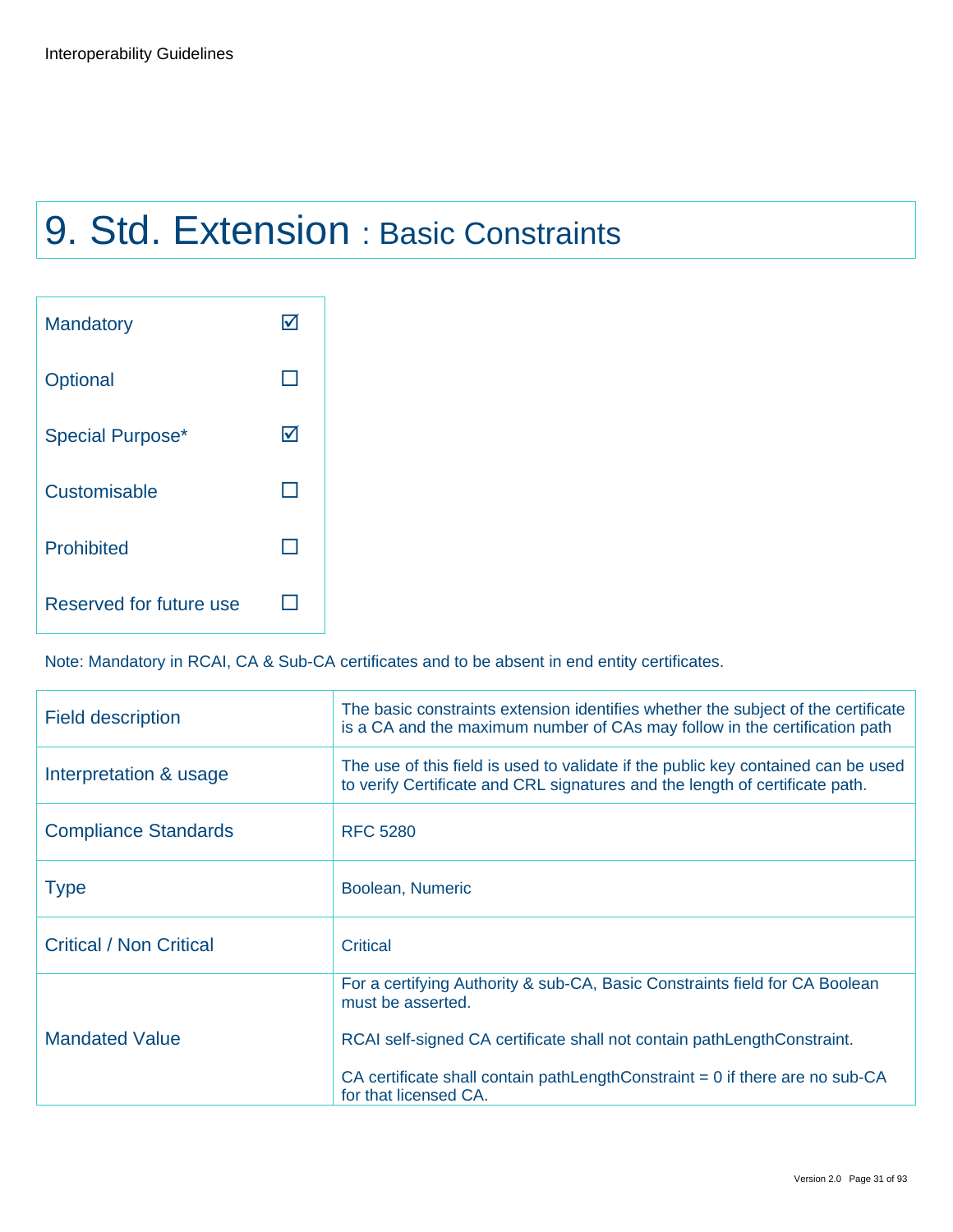| CA certificate shall contain pathLengthConstraint $= 1$ if there are sub-CAs for<br>that licensed CA. |
|-------------------------------------------------------------------------------------------------------|
| Sub-CA certificate shall contain pathLengthConstraint = 0.                                            |
| For end user certificate, the field MUST NOT be present.                                              |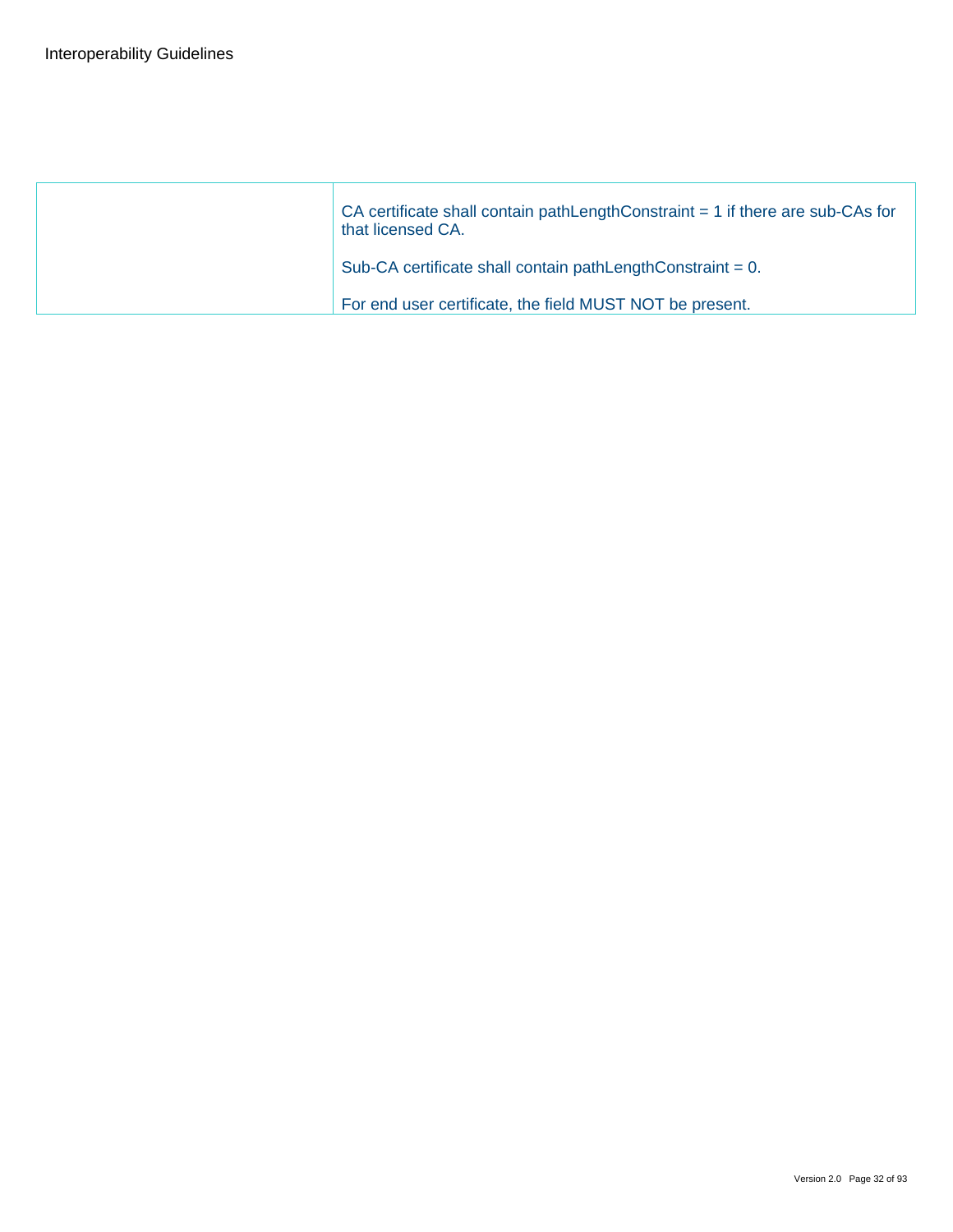## 10. Std. Extension : Name Constraints

| <b>Mandatory</b>        |   |
|-------------------------|---|
| Optional                |   |
| <b>Special Purpose</b>  |   |
| Customisable            |   |
| <b>Prohibited</b>       | M |
| Reserved for future use |   |

| <b>Field description</b>       | Defines the namespace which can and/or can not be used in subject and<br>subject alternative fields of the certificates issued by the subject CA |
|--------------------------------|--------------------------------------------------------------------------------------------------------------------------------------------------|
| Interpretation & usage         | Use of this field is prohibited by the CCA                                                                                                       |
| <b>Compliance Standards</b>    | <b>RFC 5280</b>                                                                                                                                  |
| <b>Type</b>                    | Domain name / IP address / directory Name                                                                                                        |
| <b>Critical / Non Critical</b> | Critical                                                                                                                                         |
| <b>Mandated Value</b>          | Field is not to be used                                                                                                                          |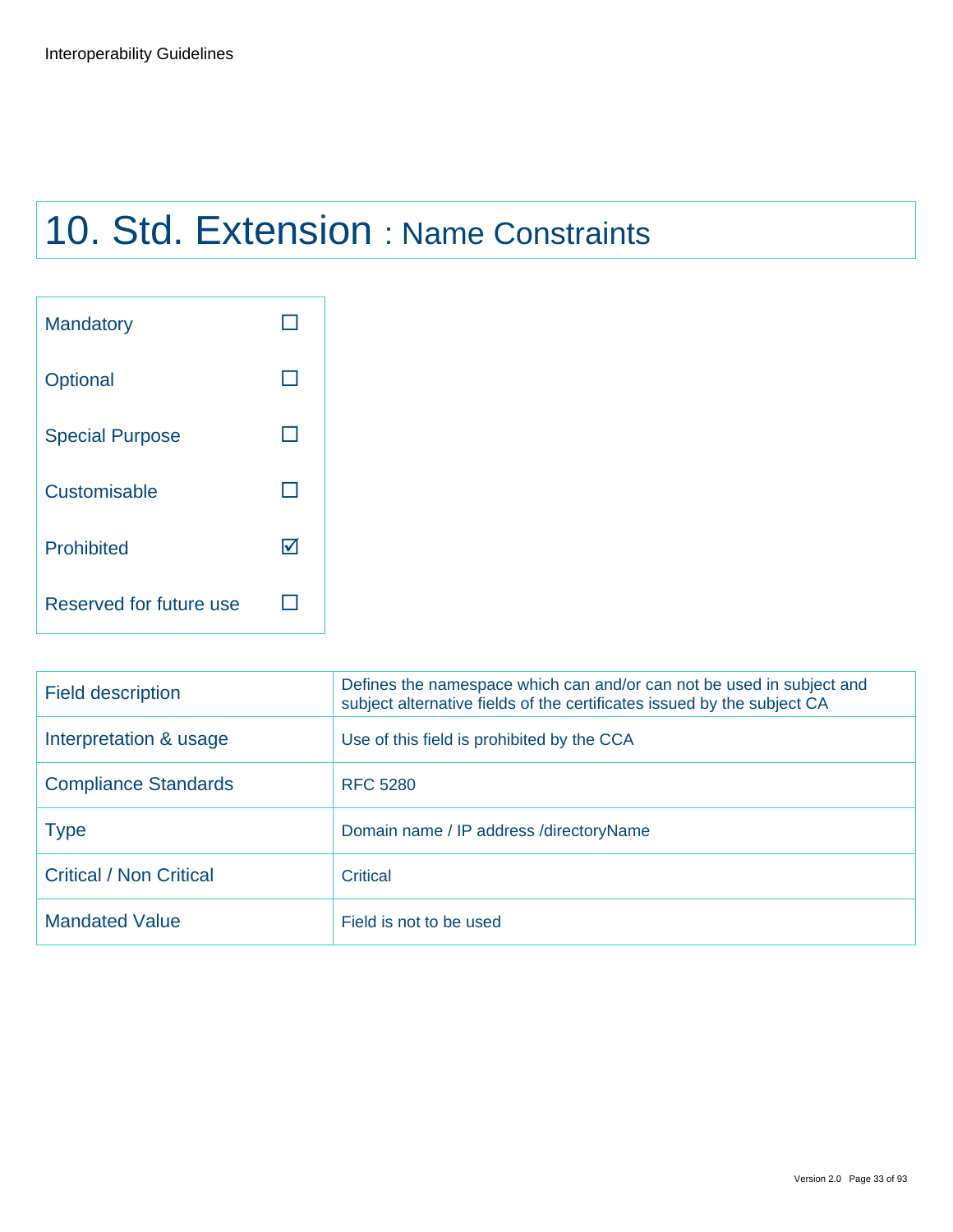## 11. Std. Extension : Policy Constraints

| <b>Mandatory</b>        |   |
|-------------------------|---|
| Optional                |   |
| <b>Special Purpose</b>  |   |
| Customisable            |   |
| <b>Prohibited</b>       | M |
| Reserved for future use |   |

| <b>Field description</b>       | Limits the policy mapping or mandates an acceptable policy in certificate path. |
|--------------------------------|---------------------------------------------------------------------------------|
| Interpretation & usage         | Use of this field is prohibited by the CCA                                      |
| <b>Compliance Standards</b>    | <b>RFC 5280</b>                                                                 |
| <b>Type</b>                    | <b>OIDs</b>                                                                     |
| <b>Critical / Non Critical</b> | <b>Critical</b>                                                                 |
| <b>Mandated Value</b>          | Field is not to be used                                                         |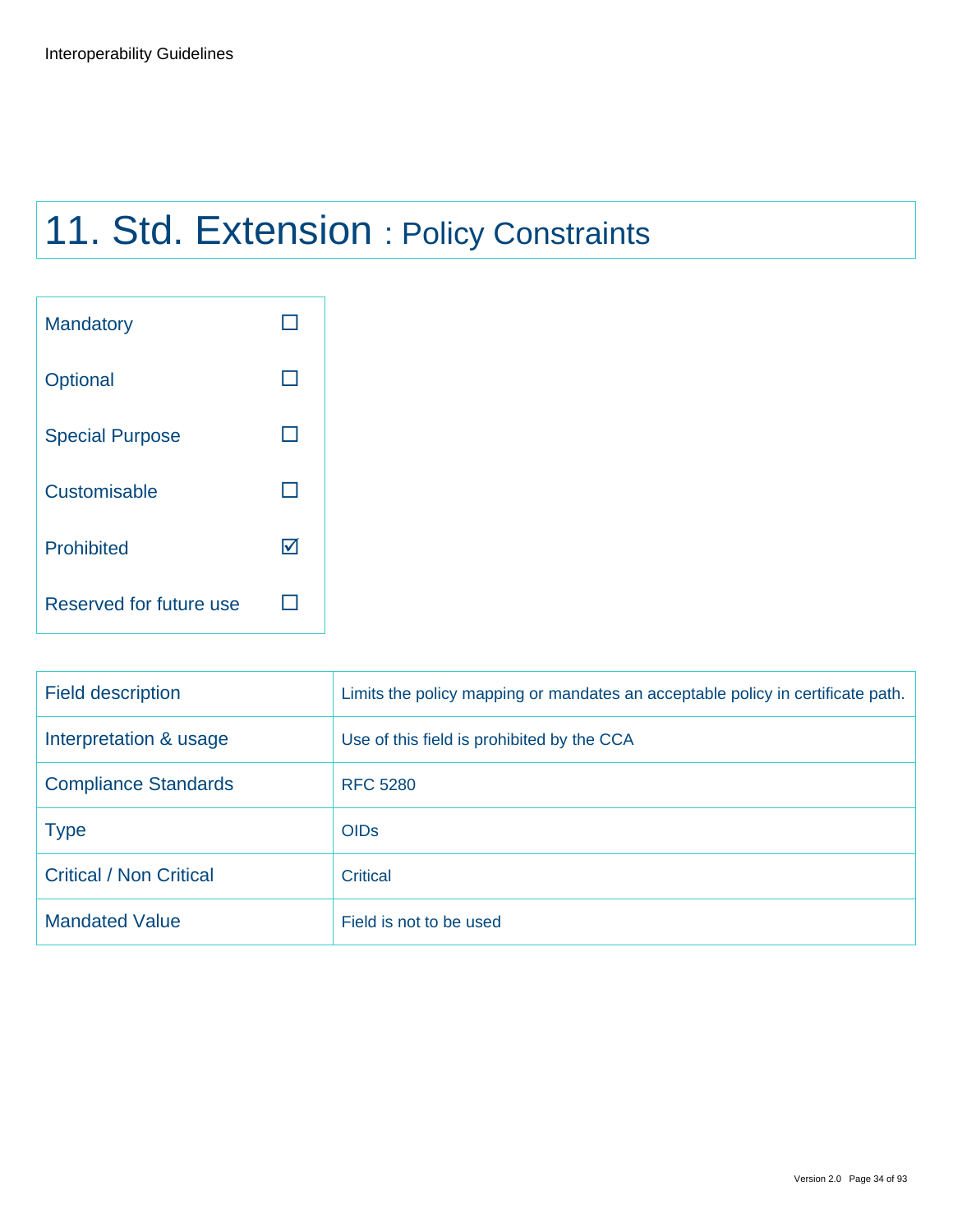## 12. Std. Extension : Extended Key Usage

| <b>Mandatory</b>        |   |
|-------------------------|---|
| Optional                | M |
| <b>Special Purpose</b>  | ⋈ |
| Customisable            |   |
| <b>Prohibited</b>       |   |
| Reserved for future use |   |

| <b>Field description</b>       | Further limits the use of a certificate based on cryptographic application.                                                                                                                                                                                                                            |
|--------------------------------|--------------------------------------------------------------------------------------------------------------------------------------------------------------------------------------------------------------------------------------------------------------------------------------------------------|
| Interpretation & usage         | This field is to be used only for special purpose certificates.<br>For special purpose certificates, refer Annexure II                                                                                                                                                                                 |
| <b>Compliance Standards</b>    | <b>RFC 5280</b>                                                                                                                                                                                                                                                                                        |
| <b>Type</b>                    | <b>OID</b>                                                                                                                                                                                                                                                                                             |
| <b>Critical / Non Critical</b> | Critical / Non Critical as listed below                                                                                                                                                                                                                                                                |
| <b>Mandated Value</b>          | <b>None</b>                                                                                                                                                                                                                                                                                            |
| <b>Recommended Value</b>       | CAs MAY configure the following extended key usage as per guidance<br>provided in Annexure II only<br>id-kp-serverAuth $\{1\ 3\ 6\ 1\ 5\ 5\ 7\ 3\ 1\}$ (for server certificates) – Non Critical<br>٠<br>id-kp-clientAuth $\{1\ 3\ 6\ 1\ 5\ 5\ 7\ 3\ 2\}$ (for end user and system certificates) –<br>٠ |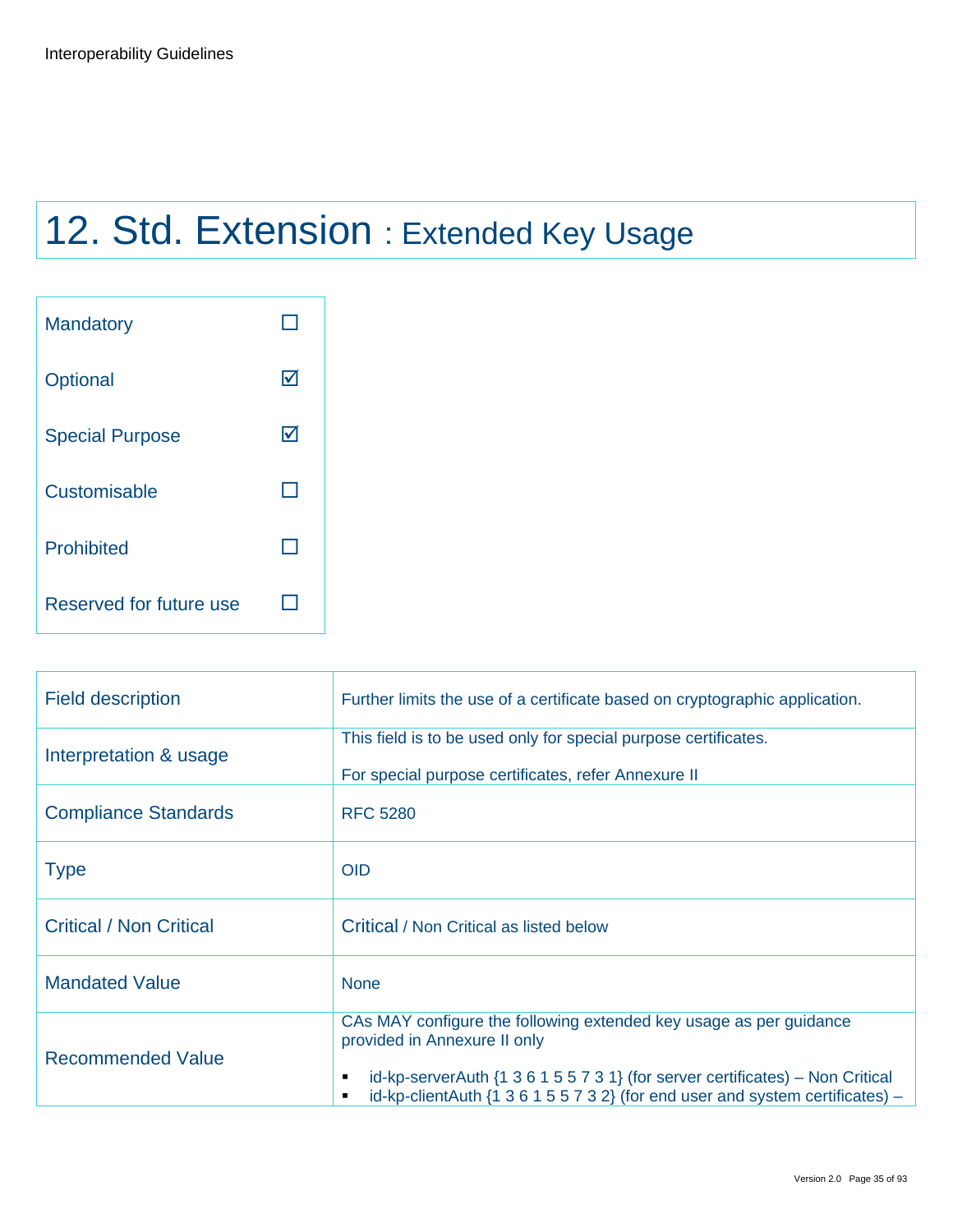|  | <b>Non Critical</b><br>id-kp-codeSigning {1 3 6 1 5 5 7 3 3} (for signing software) -- Critical<br>٠<br>id-kp-emailProtection {1 3 6 1 5 5 7 3 4} (email clients) - Non Critical<br>id-kp-OCSPSigning {1 3 6 1 5 5 7 3 9} (for OCSP Responder Certificate) -<br>п<br>- Critical<br>id-kp-timestamping {1 3 6 1 5 5 7 3 8} (for time stamp authority) -- Critical<br>Е<br>anyExtendedKeyUsage {2 5 29 37 0} (for any and all applications) – Non<br>п<br>Critical |
|--|------------------------------------------------------------------------------------------------------------------------------------------------------------------------------------------------------------------------------------------------------------------------------------------------------------------------------------------------------------------------------------------------------------------------------------------------------------------|
|  |                                                                                                                                                                                                                                                                                                                                                                                                                                                                  |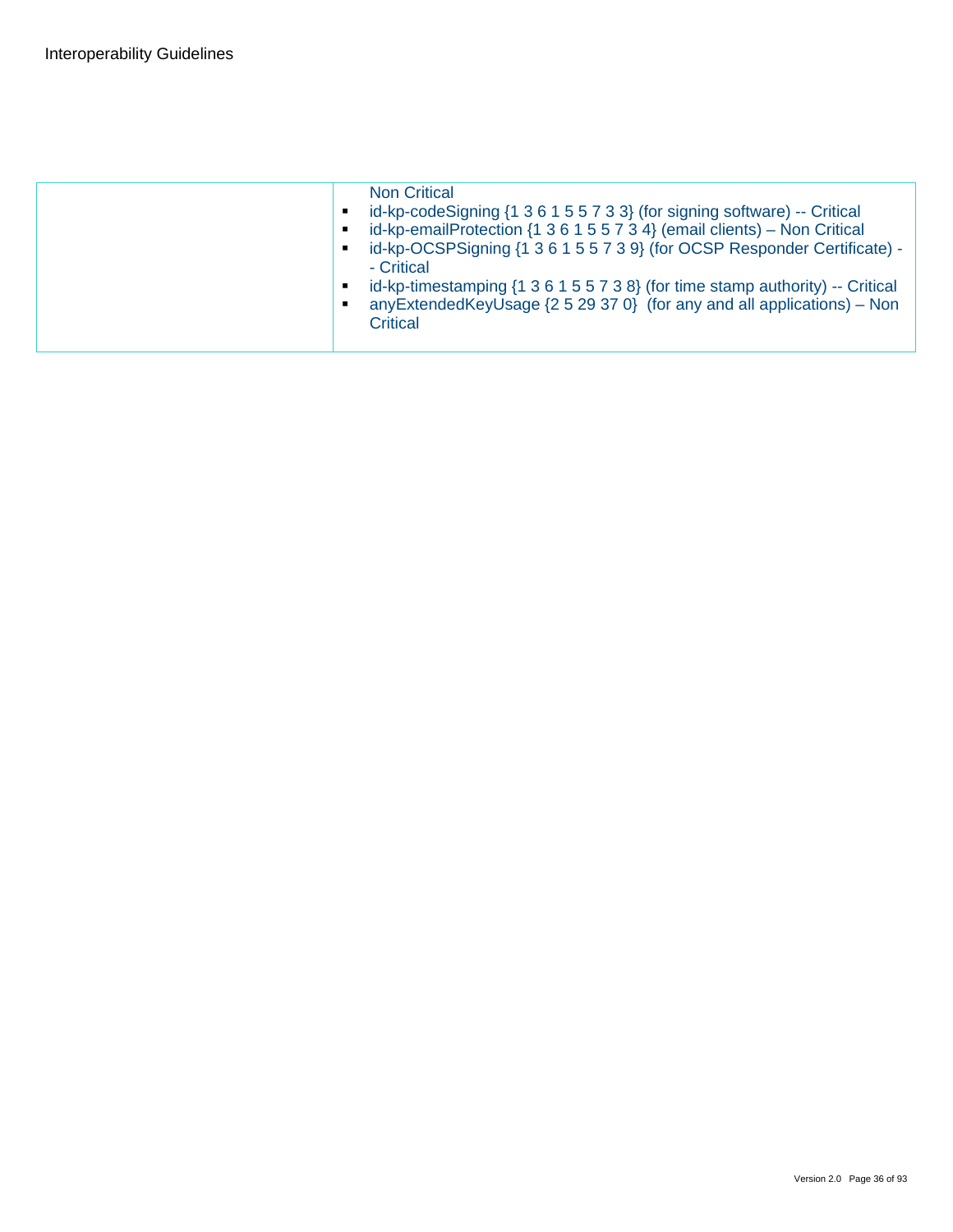# 13. Std. Extension : CRL Distribution Point

| <b>Mandatory</b>        |  |
|-------------------------|--|
| Optional                |  |
| <b>Special Purpose</b>  |  |
| Customisable            |  |
| <b>Prohibited</b>       |  |
| Reserved for future use |  |

| <b>Field description</b>       | The CRL distribution points extension identifies the location and method by<br>which CRL information can be obtained.                                                                                                                                                                                      |
|--------------------------------|------------------------------------------------------------------------------------------------------------------------------------------------------------------------------------------------------------------------------------------------------------------------------------------------------------|
| Interpretation & usage         | The field is interpreted as a Distribution Point URI.                                                                                                                                                                                                                                                      |
| <b>Compliance Standards</b>    | <b>RFC 5280</b>                                                                                                                                                                                                                                                                                            |
| <b>Type</b>                    | URI, IA5String                                                                                                                                                                                                                                                                                             |
| <b>Critical / Non Critical</b> | <b>Non Critical</b>                                                                                                                                                                                                                                                                                        |
| <b>Mandated Value</b>          | Distribution Point Name MUST be set and MUST contain a complete HTTP<br>URI pointing to a DER encoded full and complete CRL for all reasons.<br>Distribution Point Name shall contain the full Name and thus shall not contain<br>nameRelativeToCRLIssuer<br>reasons and cRLIssuer fields shall be absent. |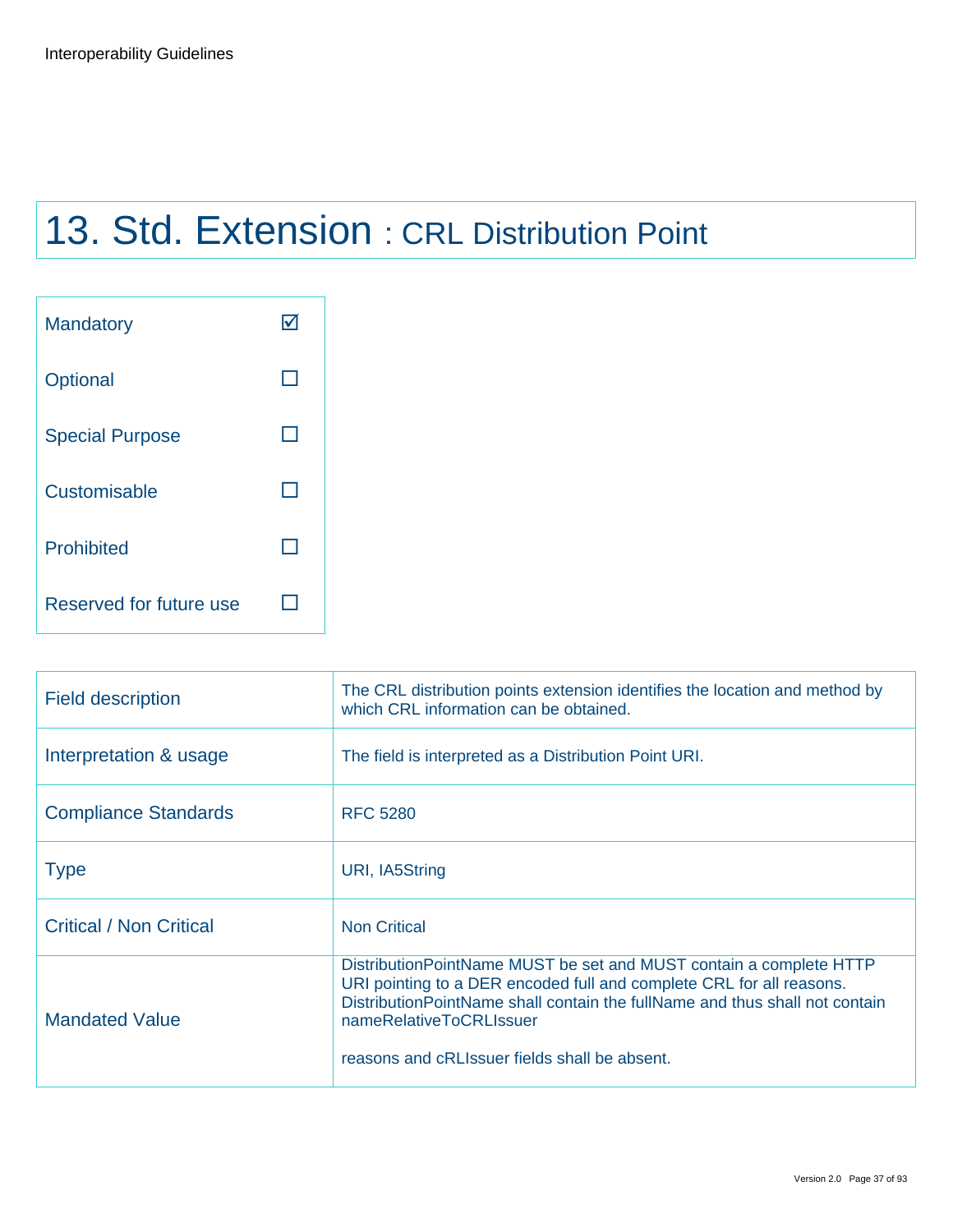# 14. Std. Extension : Inhibit Any Policy

| <b>Mandatory</b>        |   |
|-------------------------|---|
| Optional                |   |
| <b>Special Purpose</b>  |   |
| Customisable            |   |
| <b>Prohibited</b>       | M |
| Reserved for future use |   |

| <b>Field description</b>       | When set, this field inhibits an explicit match with special any Policy OID { 2 5<br>29 32 0 } |
|--------------------------------|------------------------------------------------------------------------------------------------|
| Interpretation & usage         | This field is prohibited to be used by CCA                                                     |
| <b>Compliance Standards</b>    | <b>RFC 5280</b>                                                                                |
| <b>Type</b>                    | <b>OID</b>                                                                                     |
| <b>Critical / Non Critical</b> | <b>Critical</b>                                                                                |
| <b>Mandated Value</b>          | This field must not be used.                                                                   |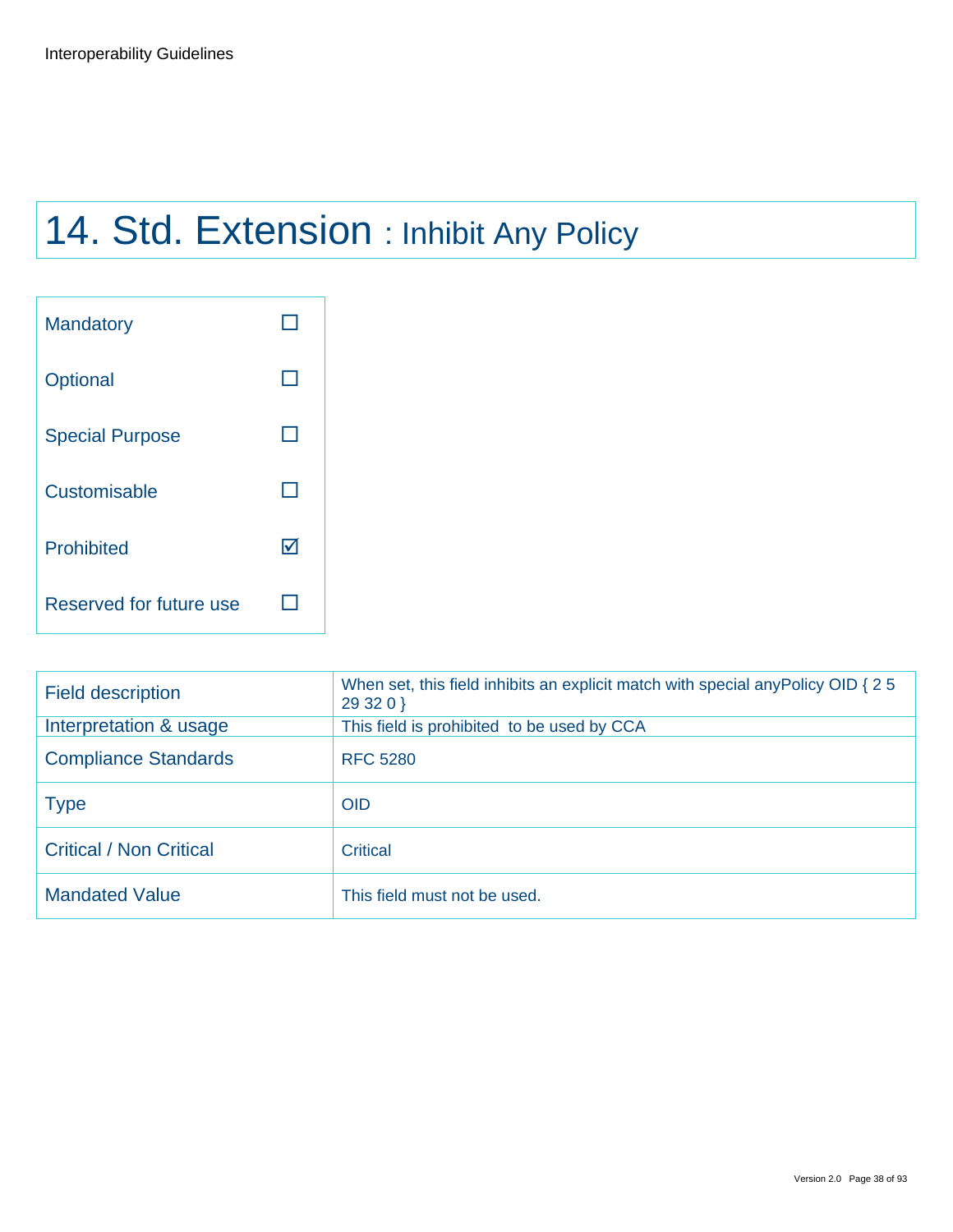# 15. Std. Extension : Freshest CRL

| <b>Mandatory</b>        |   |
|-------------------------|---|
| Optional                |   |
| <b>Special Purpose</b>  |   |
| Customisable            |   |
| <b>Prohibited</b>       | M |
| Reserved for future use |   |

| <b>Field description</b>       | The freshest CRL extension identifies how delta CRL information is obtained. |
|--------------------------------|------------------------------------------------------------------------------|
| Interpretation & usage         | The use of this field is prohibited by the CCA                               |
| <b>Compliance Standards</b>    | <b>RFC 5280</b>                                                              |
| <b>Type</b>                    | URI                                                                          |
| <b>Critical / Non Critical</b> | <b>Non Critical</b>                                                          |
| <b>Mandated Value</b>          | This field must not be used.                                                 |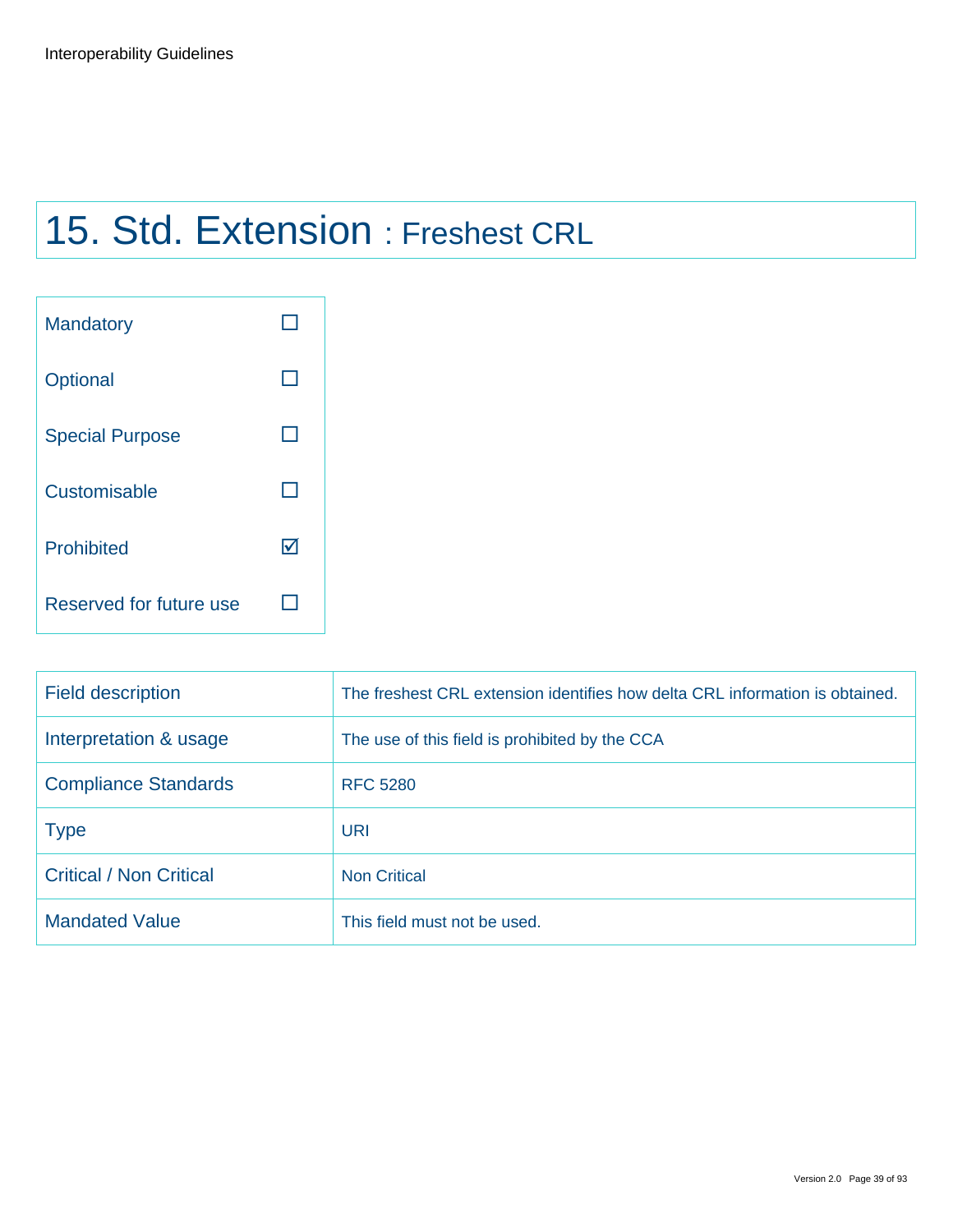## Private Extensions

## 1. Pvt. Internet Extension : Authority Information Access

| <b>Mandatory</b>        |  |
|-------------------------|--|
| Optional                |  |
| <b>Special Purpose</b>  |  |
| Customisable            |  |
| <b>Prohibited</b>       |  |
| Reserved for future use |  |

| <b>Field description</b>       | The extension provides information for accessing information and services of<br>the issuer.                                                                                                                                                                                                                       |
|--------------------------------|-------------------------------------------------------------------------------------------------------------------------------------------------------------------------------------------------------------------------------------------------------------------------------------------------------------------|
| Interpretation & usage         | The field is used to access information regarding the issuer (such as issuer<br>certificate) and the OCSP service                                                                                                                                                                                                 |
| <b>Compliance Standards</b>    | <b>RFC 5280</b>                                                                                                                                                                                                                                                                                                   |
| <b>Type</b>                    | URI                                                                                                                                                                                                                                                                                                               |
| <b>Critical / Non Critical</b> | <b>Non Critical</b>                                                                                                                                                                                                                                                                                               |
| <b>Mandated Value</b>          | The id-ad-calssuers MUST point to certificates issued to the CA issuing the<br>certificate containing this field. This should specify a HTTP URI which points<br>to a single DER encoded certificate or a collection of DER encoded<br>certificates in a BER or DER encoded "certs-only" CMS message as specified |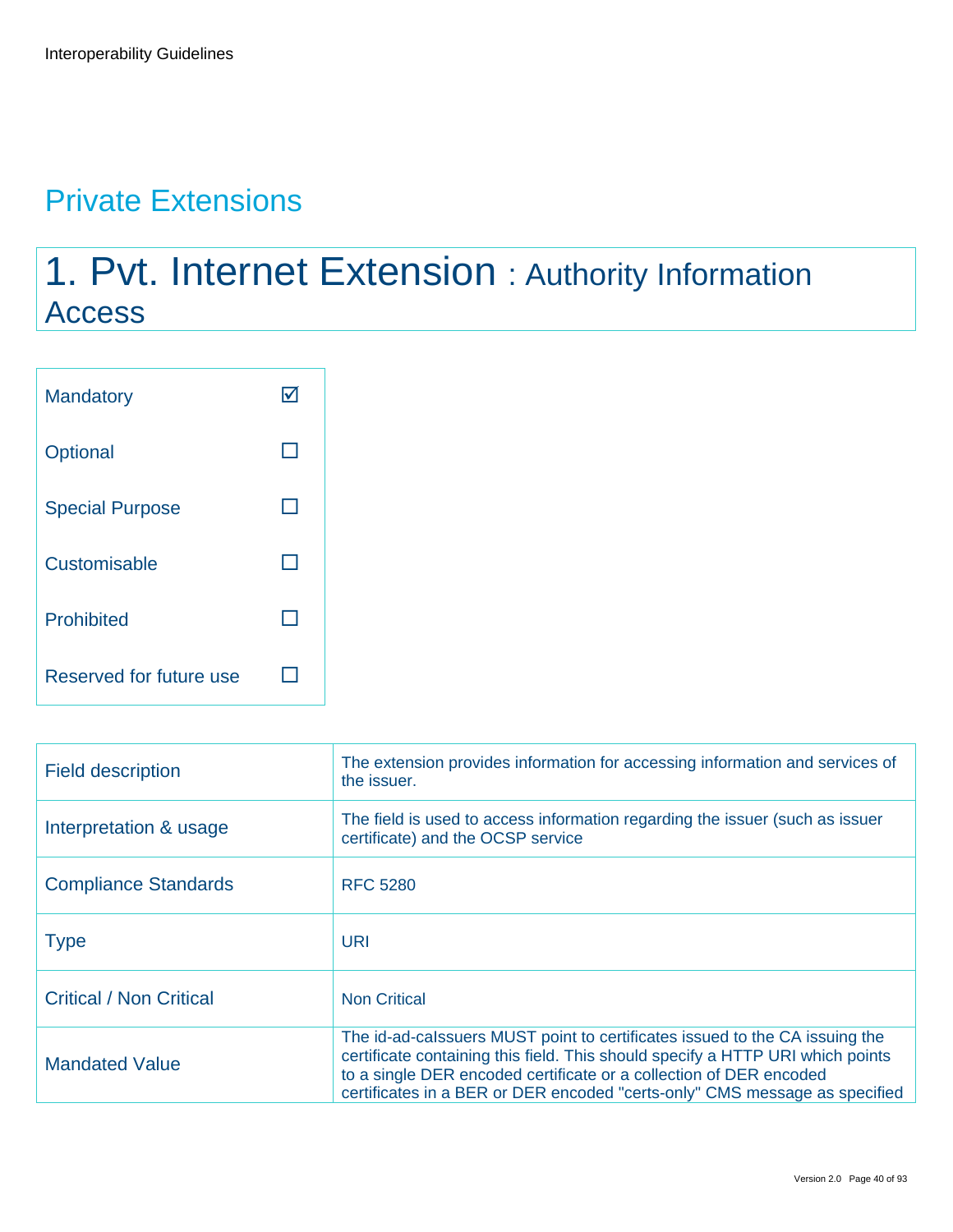| in [RFC3852].                                                                                                                                                                                                                                                          |
|------------------------------------------------------------------------------------------------------------------------------------------------------------------------------------------------------------------------------------------------------------------------|
| The id-ad-ocsp access location must specify the location of the OCSP<br>responder as an HTTP URL encoded as IA5String using the syntax defined in<br>[RFC5280] for CAs using OCSP. If OCSP is not used, id-ad-ocsp<br>accesslocation accessMethod must not be present. |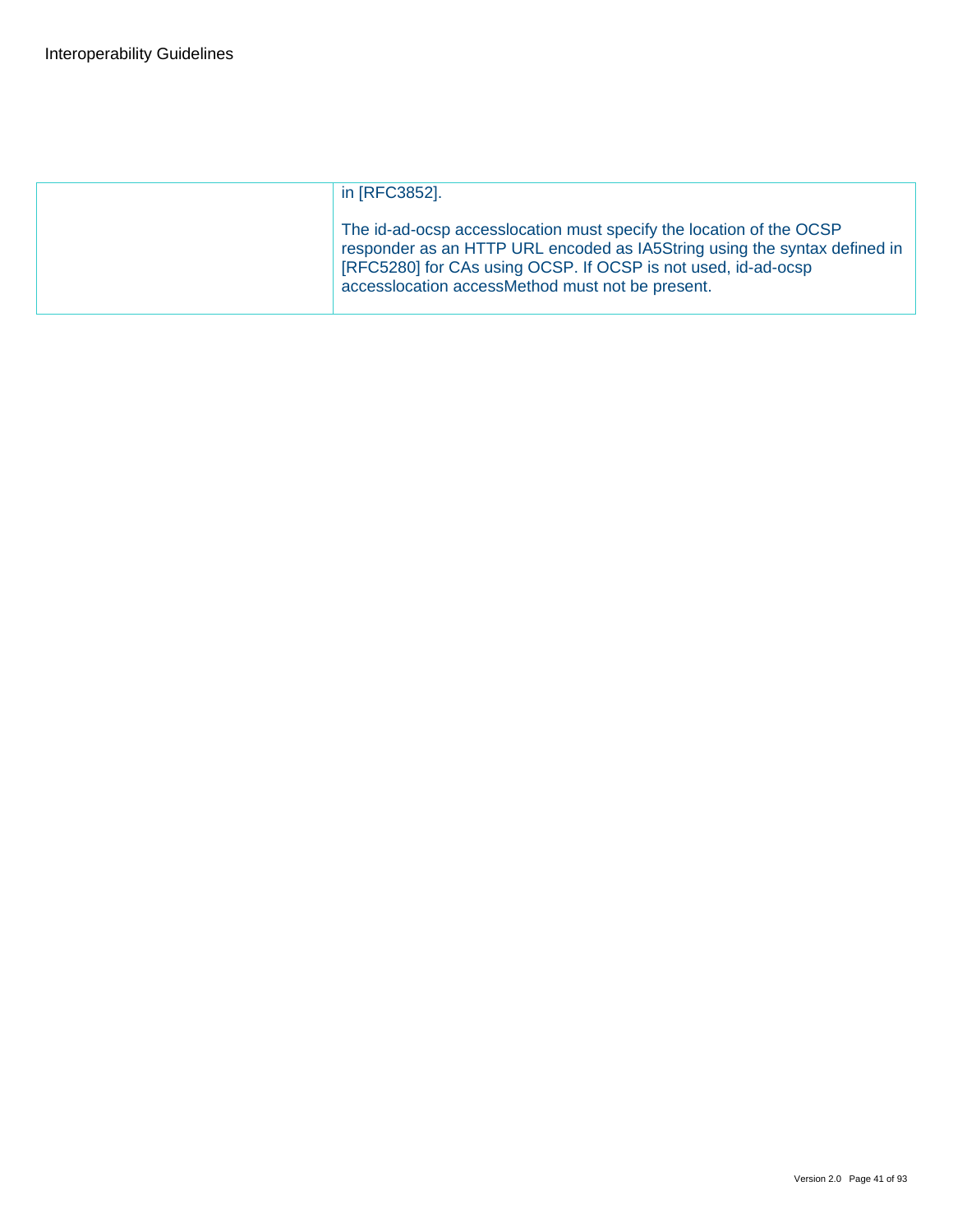# 2. Pvt. Internet Extension : Subject Information Access

| <b>Mandatory</b>        |  |
|-------------------------|--|
| Optional                |  |
| <b>Special Purpose</b>  |  |
| Customisable            |  |
| <b>Prohibited</b>       |  |
| Reserved for future use |  |

| <b>Field description</b>       | The extension provides information for accessing information and services<br>regarding the subject |
|--------------------------------|----------------------------------------------------------------------------------------------------|
| Interpretation & usage         | The use of this field is prohibited by the CCA                                                     |
| <b>Compliance Standards</b>    | <b>RFC 5280</b>                                                                                    |
| <b>Type</b>                    | URI                                                                                                |
| <b>Critical / Non Critical</b> | <b>Non Critical</b>                                                                                |
| <b>Mandated Value</b>          | This field must not be used.                                                                       |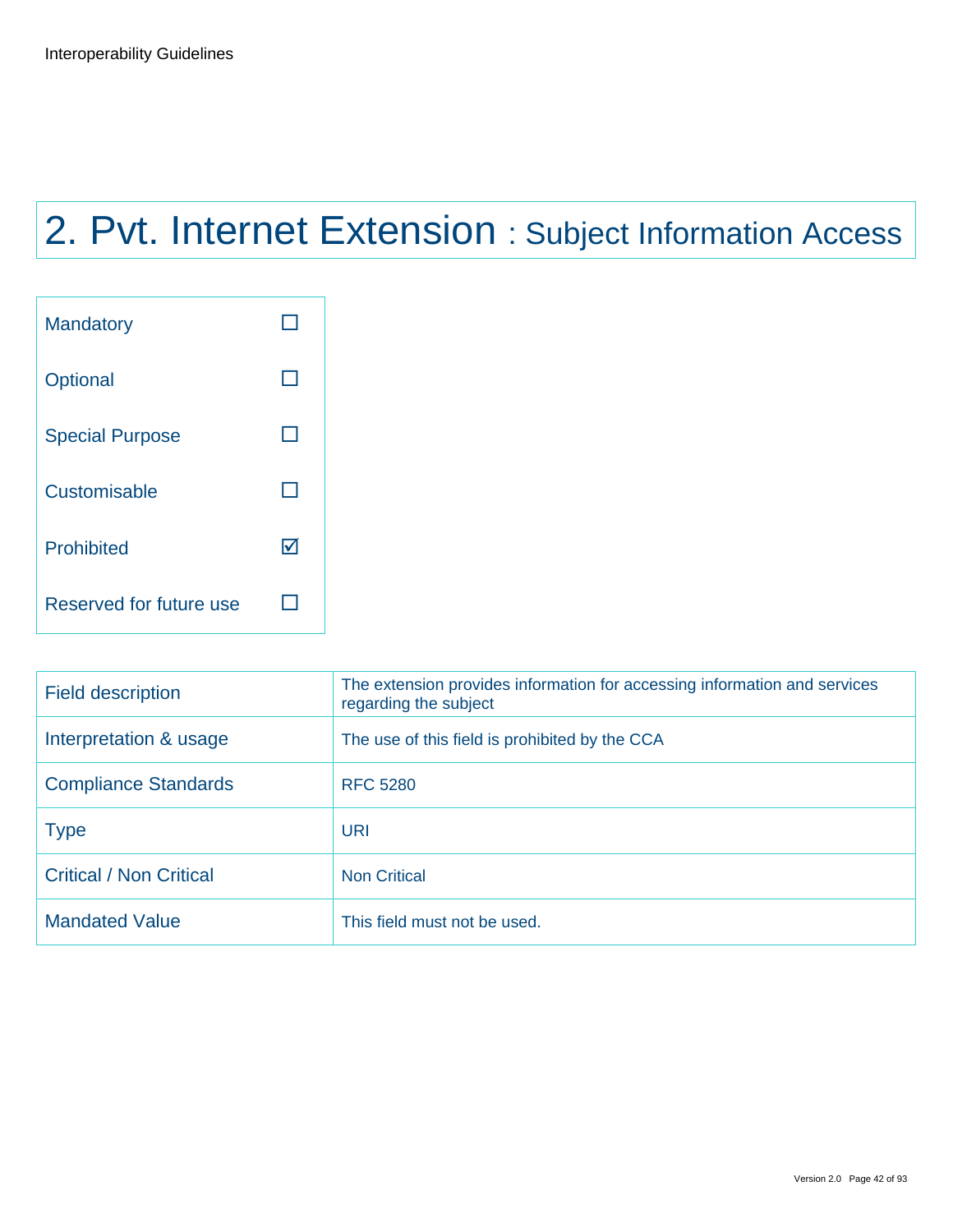## Annexure I – Issuer and Subject field specification

#### **Background**

The issuer field identifies the entity that has signed and issued the certificate. It is required that the Issuer field MUST contain a non-empty distinguished name (DN). The issuer field is defined as the X.501 type Name [X.501].

Subject field associates the public key in the certificate with an entity. The subject field MUST be populated for all certificates issued by a CA. The Subject field MUST contain a X.500 distinguished name (DN). Again, the Subject field too must follow X.501 distinguished name format.

A distinguished name consist of a hierarchical structure composed of attributes such as Common name, organization, organization unit, common name etc. and the corresponding vales for these attributes. The standard set of attributes is defined in the X.520 specification.

As explained in the first section of this report, the India PKI hierarchy is depicted in the figure below.



**Figure 2: PKI Hierarchy**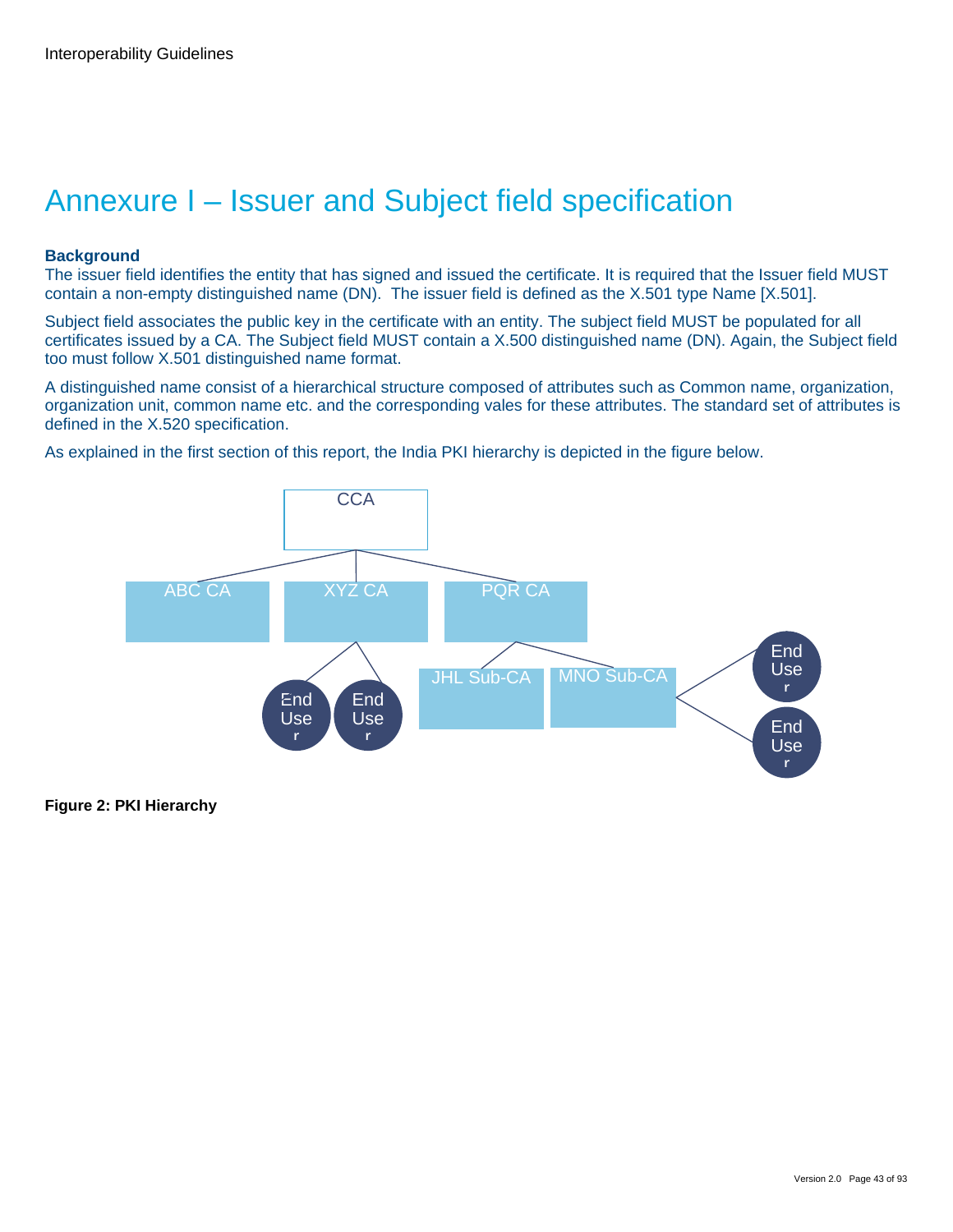#### **Naming Conventions**

In order to standardize the naming for the CAs and sub-CAs, the following guideline is to be adopted for determining the 'Common Name' (CN) for CAs and Sub-CAs.

| <b>Entity</b>               | <b>Naming (Common Name)</b>                                                                           | <b>Example</b>                                                     |
|-----------------------------|-------------------------------------------------------------------------------------------------------|--------------------------------------------------------------------|
| <b>Certifying Authority</b> | "Certifying Authority Name" CA {Generation Qualifier}<br>(re-issuance number)                         | XYZ CA 2009<br>XYZ CA 2009-1                                       |
| Sub-CA                      | "Certifying Authority Name" sub-CA for "Branding<br>Name" {Generation qualifier} (re-issuance number} | XYZ Sub CA for Income Tax 2009<br>XYZ Sub CA for Income Tax 2009-1 |

Note: The generation qualifier will be used only on re-issuance of certificate keys for the CA. The generation qualifier necessarily is to be in the form of 4 digit year (yyyy). In case multiple certificates have been issued in the same year, the year indicator is to be followed by hyphen and digit indicating the re-issuance of certificate. E.g. When a certificate is issued in 2009, the CA name will be XYZ CA 2009. When the certificate is reissued in the same year, the CA name will be indicate as 2009 – 1.

Each Relative Distinguished Name (RDN) shall contain a single attribute type and associated value.

Attribute values shall be encoded as specified below:

| Sr. No         | <b>Attribute Type</b>    | <b>Attribute Value Encoding</b> |
|----------------|--------------------------|---------------------------------|
|                | Country                  | <b>Printable String</b>         |
| $\overline{2}$ | Organisation             | <b>Printable String</b>         |
| 3              | <b>Organisation Unit</b> | <b>Printable String</b>         |
| 4              | <b>Post Code</b>         | <b>Printable String</b>         |
| 5              | State / Province         | <b>Printable String</b>         |
| 6              | <b>Street Address</b>    | <b>Printable String</b>         |
| $\overline{7}$ | <b>House Identifier</b>  | <b>Printable String</b>         |
| 8              | <b>Common Name</b>       | <b>Printable String</b>         |
| 9              | <b>Serial Number</b>     | <b>Printable String</b>         |
| 10             | <b>Unique Identifier</b> | <b>Bit String</b>               |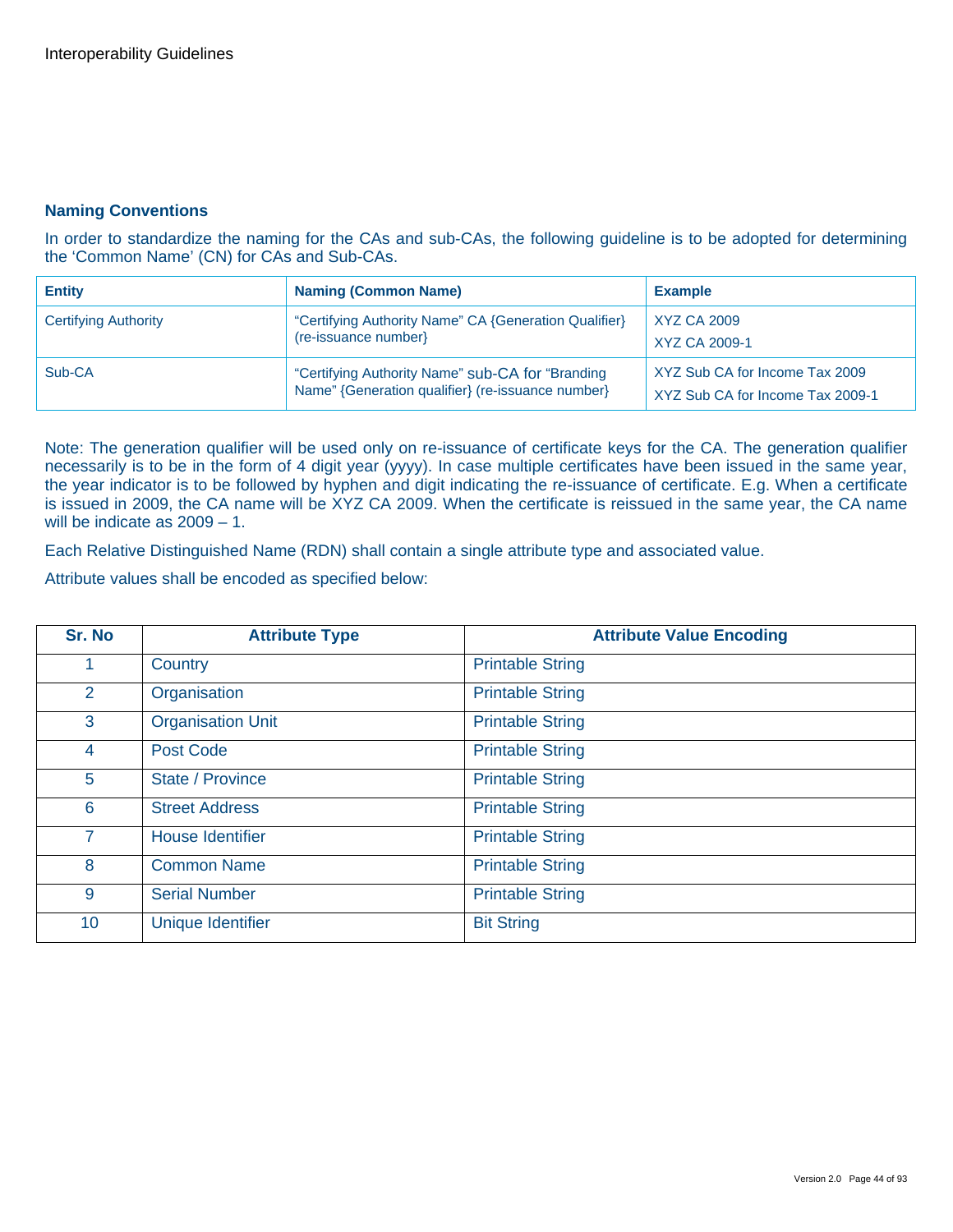#### **Specifications for Issuer and Subject DN**

The summary of issuer and subject fields are presented in the table below. Note that the attributes are presented in a reverse order than that of a directory structure.

| Sr.<br>No.    | <b>Certificate Type</b>                            | Issuer                                                    | <b>Subject</b>                                            |
|---------------|----------------------------------------------------|-----------------------------------------------------------|-----------------------------------------------------------|
|               | <b>RCAI</b> <sup>*</sup>                           | <b>Self</b>                                               | Same as issuer                                            |
| $\mathcal{P}$ | <b>Licensed CA</b>                                 | Same as Subject in CCA<br>Certificate                     | <b>Refer licensed CA Subject</b><br><b>Specifications</b> |
| 3             | Sub CA                                             | Same as subject in<br>licensed CA Certificate             | Refer sub CA Subject<br><b>Specifications</b>             |
| 4             | <b>End User (certificate)</b><br>issued by sub-CA) | Same as subject for issuing<br>CA (or sub-CA) Certificate | Refer End user subject<br>specifications                  |

#### **CCA Certificate – SUBJECT and ISSUER specifications**

The CCA certificate must comply with following distinguished name specifications for both subject and issuers (for a self signed certificate)

| Sr. No.        | <b>Attribute</b> | Value                                                 |
|----------------|------------------|-------------------------------------------------------|
|                | Common Name (CN) | CCA India {Generation Qualifier} (re-issuance number} |
| $\overline{2}$ | Organisation (O) | India PKI*                                            |
| 3              | Country (C)      | India (IN)                                            |

#### **CA Certificate –Issuer specifications**

| Sr. No. | <b>Attribute</b> | Value                                                 |
|---------|------------------|-------------------------------------------------------|
| 1       | Common Name (CN) | CCA India {Generation Qualifier} (re-issuance number} |
| 2       | Organisation (O) | India PKI*                                            |
| 3       | Country (C)      | India (IN)                                            |

<span id="page-44-0"></span><sup>\*</sup> With respect to creation of separate distinct chain for special operation "O=India PKI" will be substituted with "O=India PKI (XXXXXXXXXXX operations)"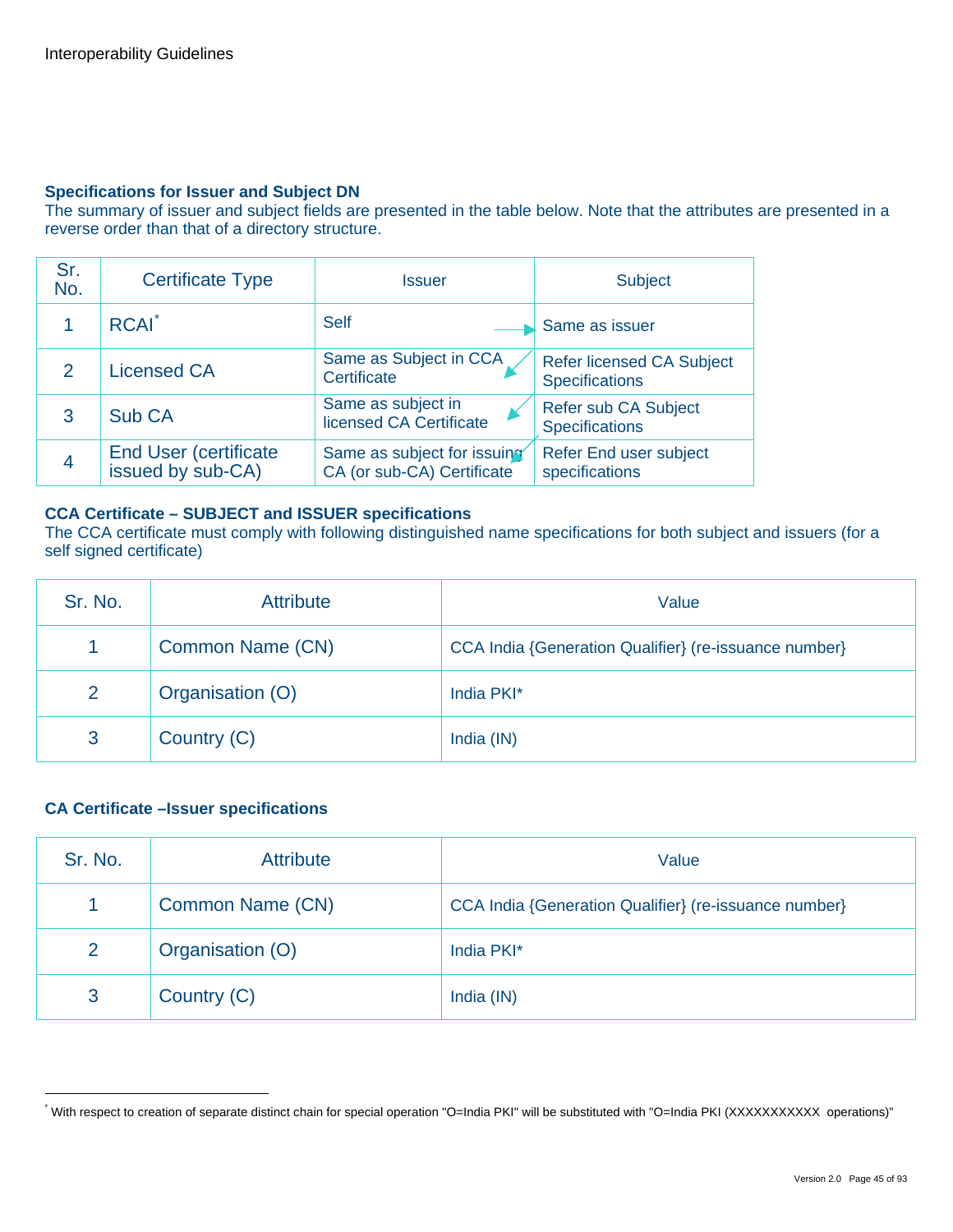#### **CA Certificate – SUBJECT specifications**

| Sr. No.        | <b>Attribute</b>                | Value                                                                                                                                                                                                                                                                           |
|----------------|---------------------------------|---------------------------------------------------------------------------------------------------------------------------------------------------------------------------------------------------------------------------------------------------------------------------------|
| 1              | Common Name (CN)                | Max Length: 64 characters<br>• Licensed (subject) CA Name (name by which it will<br>be commonly known) (Refer Naming Conventions<br>section in organisational recommendations section)                                                                                          |
| $\overline{2}$ | <b>House Identifier</b>         | Max Length: 60 Characters<br>This attribute MUST contain the<br>• Flat number, Apartment name and Plot no.<br><b>OR</b><br>• House Name / Number and Plot Number<br>of the CA's head office or registered office address                                                        |
| 3              | <b>Street Address</b>           | Max Length: 60 Characters<br>This attribute value MUST contain following<br>parameters of the CA's head office or registered office<br>address<br>• Locality / colony name<br>• (nearest) Street Name<br>• Town / Suburb / Village<br>• City name (if applicable)<br>• District |
| $\overline{4}$ | State / Province                | Max Length: 60 Characters<br>• State / province where the Certifying Authority has its<br>head office or registered office                                                                                                                                                      |
| 5.             | <b>Postal Code</b>              | Pin Code of the CA's head office or registered office<br>address                                                                                                                                                                                                                |
| 6              | <b>Organisational Unit (OU)</b> | "Certifying Authority"                                                                                                                                                                                                                                                          |
| $\overline{7}$ | Organisation (O)                | Max Length: 64 Characters<br>Legal Name of the Organisation operating the CA                                                                                                                                                                                                    |

<span id="page-45-0"></span> $\star$ With respect to creation of separate distinct chain for special operation "O= Legal Name of the Organization operating CA " will be substituted with "O= Legal Name of the Organization operating CA (XXXXXXXXXX operations)"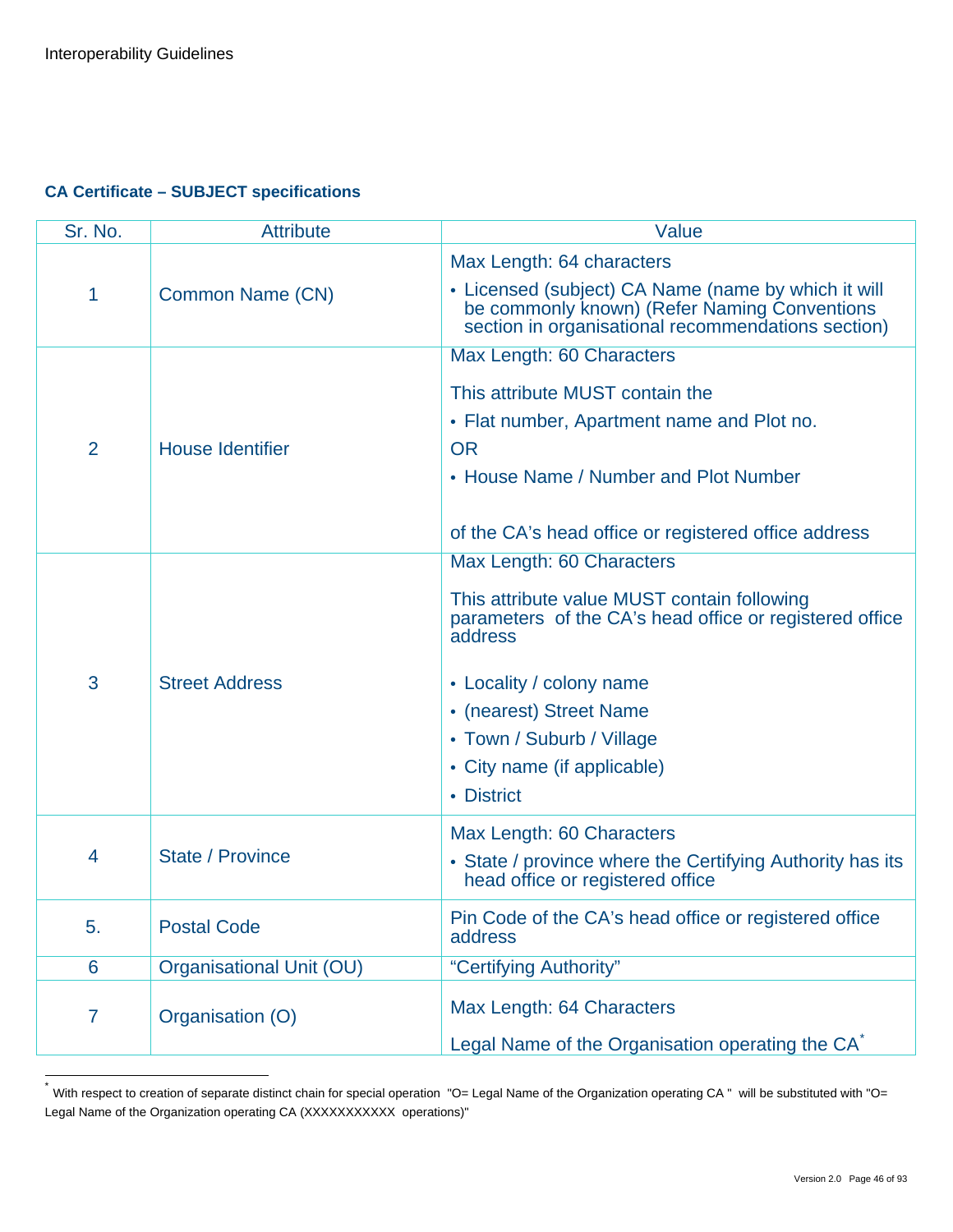| Country (C) | Max Length: 2 Characters                                      |
|-------------|---------------------------------------------------------------|
|             | Country code as per the verified residential / office address |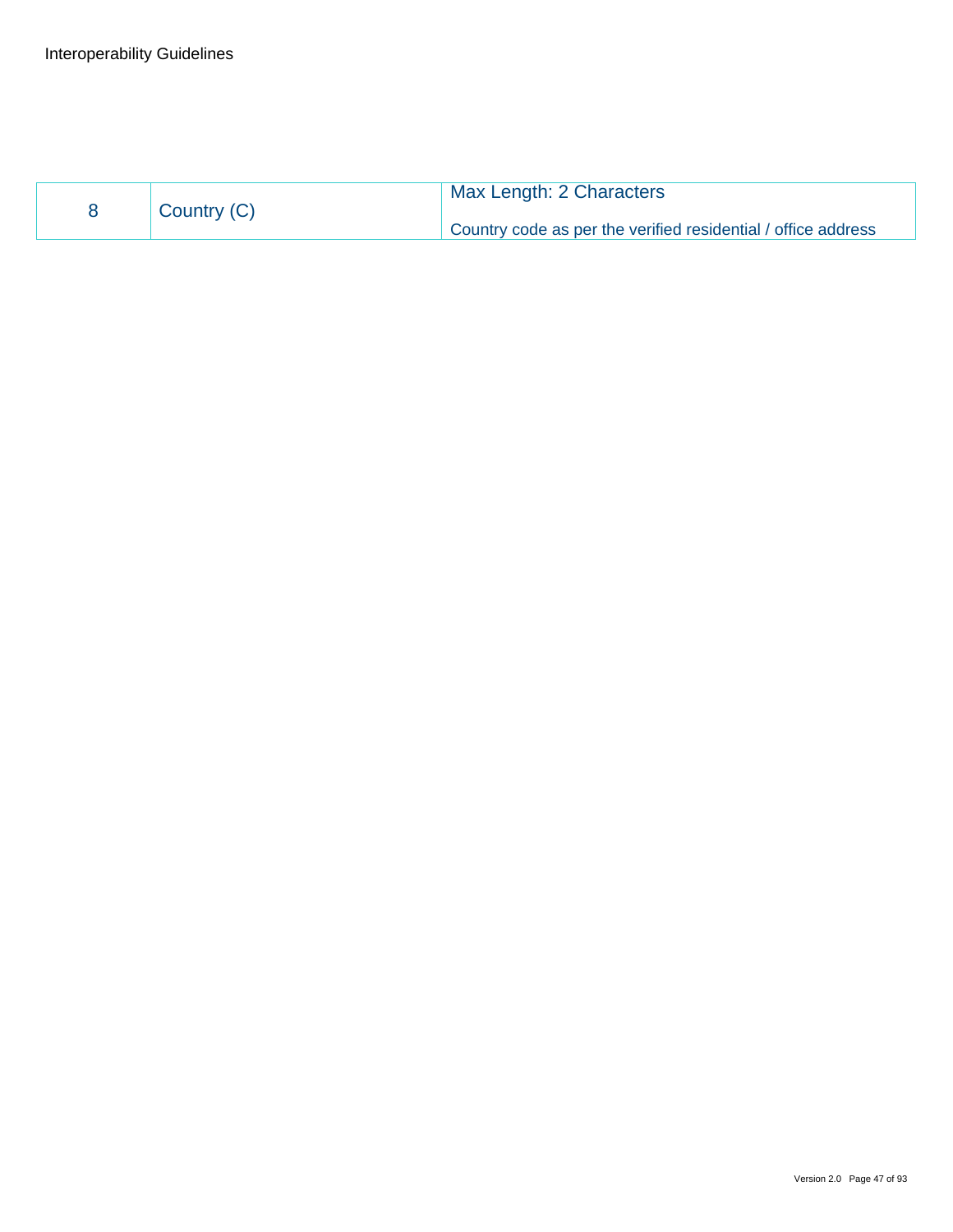#### **Sub-CA Certificate – Issuer specifications**

Issuer Field for Sub-CA MUST be same as the Subject Field for the CA have been again provided here for easy reference

| Sr. No.        | <b>Attribute</b>         | Value                                          |
|----------------|--------------------------|------------------------------------------------|
| 1              | Common Name (CN)         | Same as SUBJECT field in Issuer CA certificate |
| 2              | <b>House Identifier</b>  | Same as SUBJECT field in Issuer CA certificate |
| 3              | <b>Street Address</b>    | Same as SUBJECT field in Issuer CA certificate |
| $\overline{4}$ | State / Province         | Same as SUBJECT field in Issuer CA certificate |
| 5.             | <b>Postal Code</b>       | Same as SUBJECT field in Issuer CA certificate |
| 6              | Organisational Unit (OU) | Same as SUBJECT field in Issuer CA certificate |
| 7              | Organisation (O)         | Same as SUBJECT field in Issuer CA certificate |
| 8              | Country (C)              | Same as SUBJECT field in Issuer CA certificate |

#### **Sub-CA Certificate – Subject specifications**

| Sr. No. | <b>Attribute</b>         | Value                                                                                                           |
|---------|--------------------------|-----------------------------------------------------------------------------------------------------------------|
| 1       | Common Name (CN)         | Sub-CA Common Name (refer CA naming conventions)                                                                |
| 2       | Organisational Unit (OU) | Sub-CA                                                                                                          |
| 3       | Organisation (O)         | Legal Name of the Organisation operating the Sub-CA (same<br>as the O in Issuer field of Issuer CA certificate) |
| 4       | Country (C)              | Max Length: 2 Characters<br>Country code as per the verified residential / office address                       |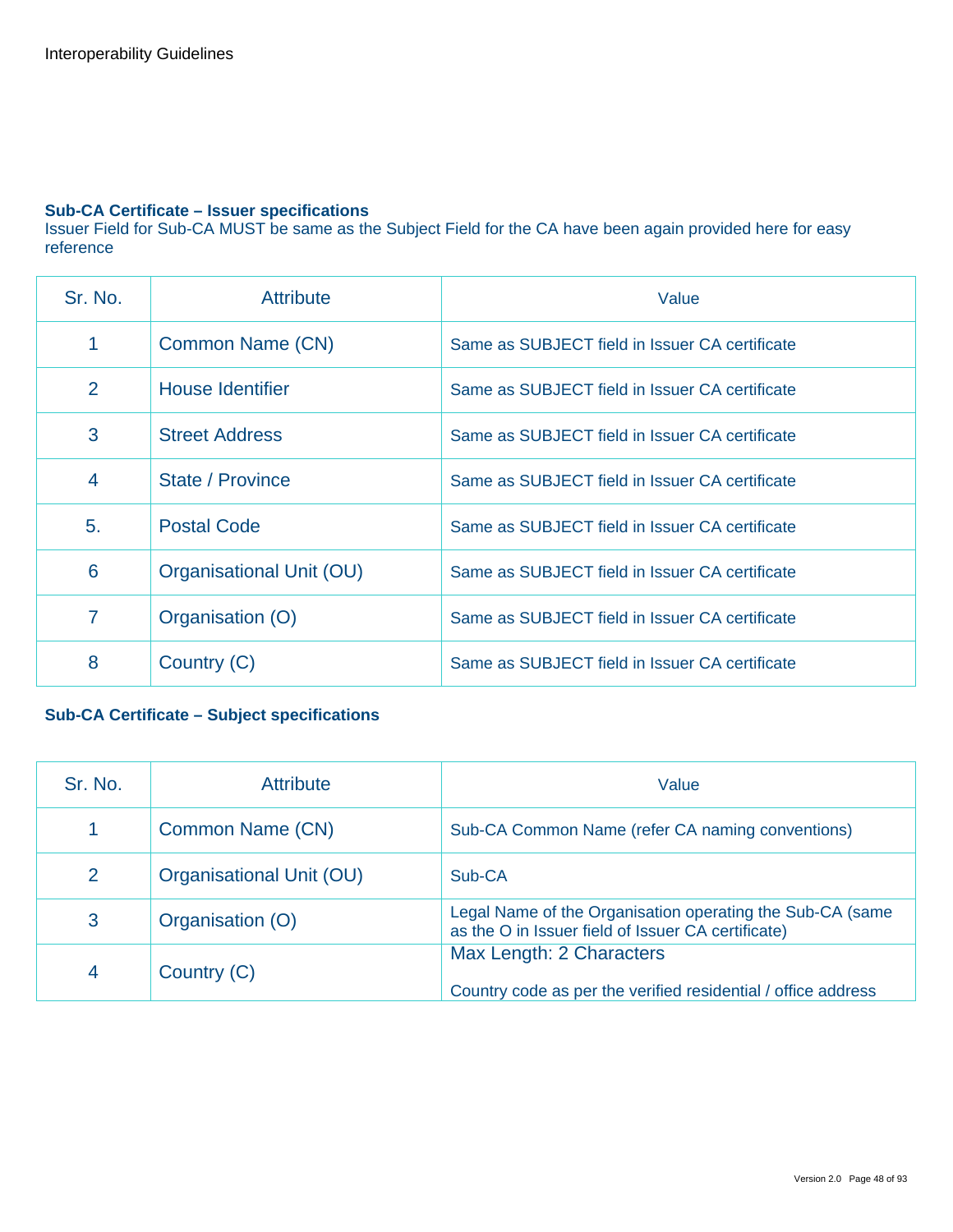#### **End User Certificate (Issued by a Sub-CA) – Issuer specifications**

Issuer Field for Sub-CA MUST be same as the Subject Field for the Sub-CA have been again provided here for easy reference

| Sr. No. | <b>Attribute</b>         | Value                                   |
|---------|--------------------------|-----------------------------------------|
|         | Common Name (CN)         | Same as SUBJECT field in issuing sub-CA |
| 2       | Organisational Unit (OU) | Same as SUBJECT field in issuing sub-CA |
| 3       | Organisation (O)         | Same as SUBJECT field in issuing sub-CA |
| 4       | Country (C)              | Same as SUBJECT field in issuing sub-CA |

#### **End User Certificate –Subject Specifications**

| Sn.           | <b>Attribute</b> | <b>Definition</b>                                                                                                                                                                                                                                                                                                                                                                                                                                                                                                                                                                                                                                                                                                                                                                                                                                                                                                                                                                                                                                                                                                                                                                                                                 |
|---------------|------------------|-----------------------------------------------------------------------------------------------------------------------------------------------------------------------------------------------------------------------------------------------------------------------------------------------------------------------------------------------------------------------------------------------------------------------------------------------------------------------------------------------------------------------------------------------------------------------------------------------------------------------------------------------------------------------------------------------------------------------------------------------------------------------------------------------------------------------------------------------------------------------------------------------------------------------------------------------------------------------------------------------------------------------------------------------------------------------------------------------------------------------------------------------------------------------------------------------------------------------------------|
| $\mathbf 1$ . | • Common Name    | Max Length: 64 Characters<br>• The Common name MUST be constructed in the following manner<br>• CN = "Surname" "Given Name" "Father / Husband's name" "Initials"<br>• Surname<br>• The surname is name 'inherited' by and individual from individual's parent<br>or assumed by marriage.<br>• In the Indian context, Surname is same as last name or family name. In<br>certain populations, where the use of Surname is not prevalent, the<br>Surname will mean the part of the name which is common with the<br>individual's parents or spouse (assumed from marriage).<br>• Where none of the above criteria are satisfied and where applicable, the<br>house name, 'gotra', trade, Indian tile, Indian salutation which is an integral<br>part of the person's name is to be used as the surname.<br>• The Surname MUST not be Blank or substituted by initials.<br>• Given Names<br>• Given name is the name which is given to an individual by parent, or<br>chosen by the individual, or by the name by which the individual is known.<br>• The given Name MUST not be Blank or substituted by initials.<br>• Generation qualifier if any (Jr. II) MUST be appended to the given name<br>with a space distinguishing both. |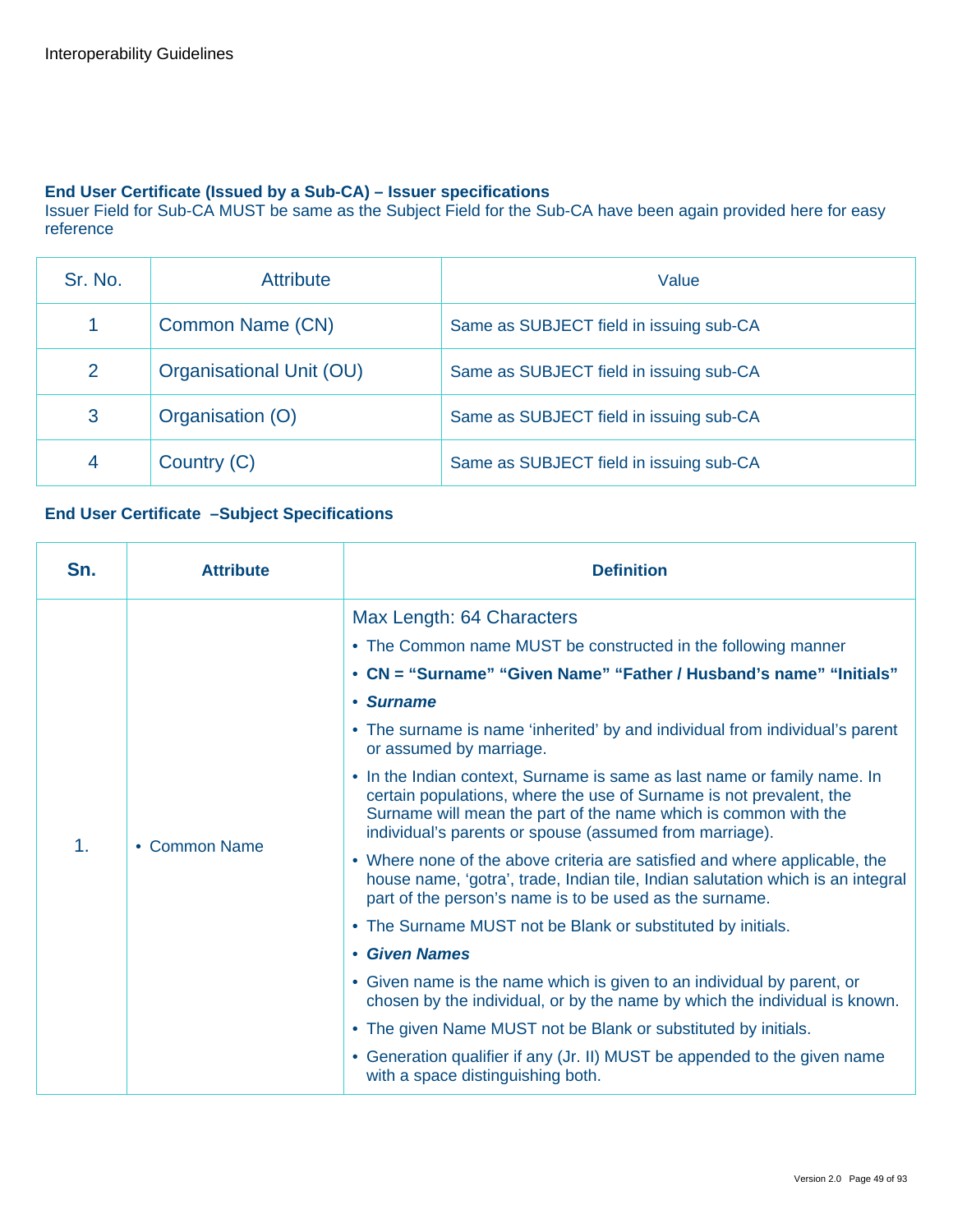| Sn. | <b>Attribute</b>              | <b>Definition</b>                                                                                                                                                                                                                                                  |
|-----|-------------------------------|--------------------------------------------------------------------------------------------------------------------------------------------------------------------------------------------------------------------------------------------------------------------|
|     |                               | • Father / Husband's name                                                                                                                                                                                                                                          |
|     |                               | • This is the given name for the individual's father or husband. Father /<br>Husband's name MAY be substituted with an initial.                                                                                                                                    |
|     |                               | • Initials                                                                                                                                                                                                                                                         |
|     |                               | • This being a completely optional field and MAY contain initials of parts of<br>person's name not already addressed in and of the above attributes.                                                                                                               |
| 2.  | <b>Serial Number</b>          | This attribute should be populated with the SHA 256 hash of the PAN<br>number of the end user. The hash must be calculated for the PAN number<br>after deleting all leading and trailing blanks. In case PAN has not been<br>provided, this field must be omitted. |
| 3.  | Unique Identifier             | This is a reserved attribute and shall be used in the future for SHA 256 hash<br>of Citizen ID or any other Unique ID for individuals. Currently this attribute is<br>omitted.                                                                                     |
|     |                               | Max Length: 60 Characters                                                                                                                                                                                                                                          |
| 4   | <b>State or Province Name</b> | This attribute value MUST be populated with the name of the State /<br>Province of Subject's residential or office address.                                                                                                                                        |
| 5   | <b>Postal Code</b>            | PIN Code for the for Subject's residential or office address.                                                                                                                                                                                                      |
|     |                               | Max Length: 64 Characters                                                                                                                                                                                                                                          |
| 6   | <b>Organisation Unit</b>      | This attribute MUST either contain the name of the department or sub-<br>division of the organisation the person belongs to if the certificate is being<br>issued for official purposes OR must not be used.                                                       |
|     |                               | The Organisational unit must not be present when the organisation has been<br>marked as "personal"                                                                                                                                                                 |
|     |                               | Max Length: 64 Characters                                                                                                                                                                                                                                          |
| 7   | Organisation                  | This attribute MUST contain either<br>Name of the organisation the person belongs to $-$ if such information has<br>been verified by the CA<br><b>OR</b>                                                                                                           |
|     |                               | <b>Contain string "Personal"</b><br>٠                                                                                                                                                                                                                              |
|     |                               | Max Length: 2 Characters                                                                                                                                                                                                                                           |
| 8   | Country                       | Country code as per the verified residential / office address                                                                                                                                                                                                      |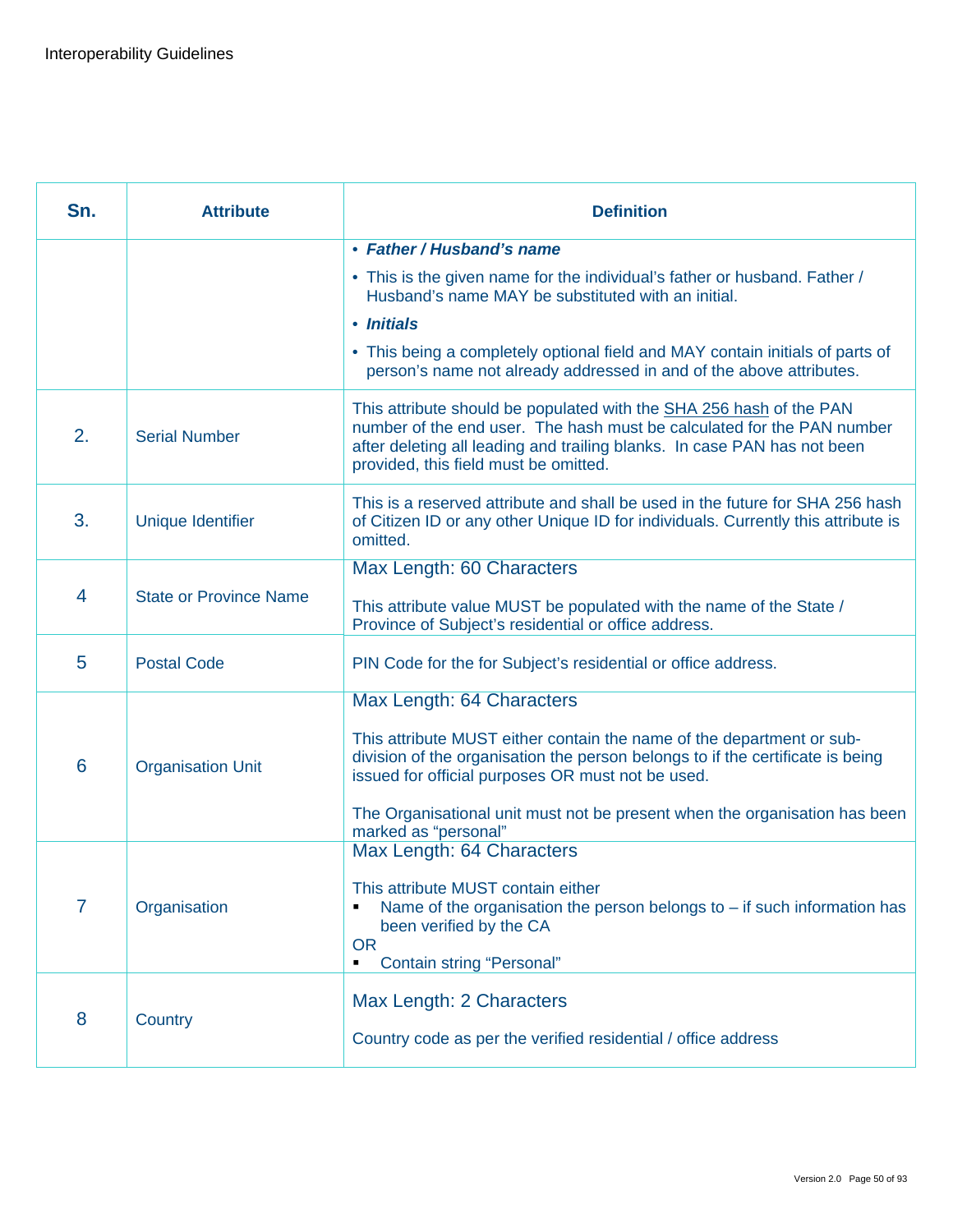## **Certificate Subject & Issuer Examples**

The subject and issuer profiles starting CA certificate onwards are illustrated below.

## 1. (n)Code Solutions

#### CA Certificate *Issuer DN*

| ISSUEI DIV       |                |  |
|------------------|----------------|--|
| <b>Attribute</b> | <b>Value</b>   |  |
| Common Name (CN) | CCA India 2007 |  |
| Organization (O) | India PKI      |  |
| Country (C)      | India (IN)     |  |

#### *Subject DN*

| <b>Attribute</b>         | <b>Value</b>                                             |
|--------------------------|----------------------------------------------------------|
| Common Name (CN)         | (n)Code Solutions CA {Generation Qualifier} (re-issuance |
|                          | number                                                   |
| <b>House Identifier</b>  | 301, GNFC Infotower                                      |
|                          | Bodakdev,                                                |
| <b>Street Address</b>    | S G Road,                                                |
|                          | Ahmedabad                                                |
| State / Province         | Gujarat                                                  |
| <b>Postal Code</b>       | 380054                                                   |
| Organizational Unit (OU) | <b>Certifying Authority</b>                              |
| Organization (O)         | Gujarat Narmada Valley Fertilizers Company Ltd.          |
| Country (C)              | <b>IN</b>                                                |

<span id="page-50-0"></span><sup>.&</sup>lt;br>™With respect to creation of separate distinct chain for special operation "O=India PKI" will be substituted with "O=India PKI (XXXXXXXXXX operations)"<br>™With respect to creation of separate distinct chain for special op

<span id="page-50-1"></span>Legal Name of the Organization operating CA (XXXXXXXXXXX operations)"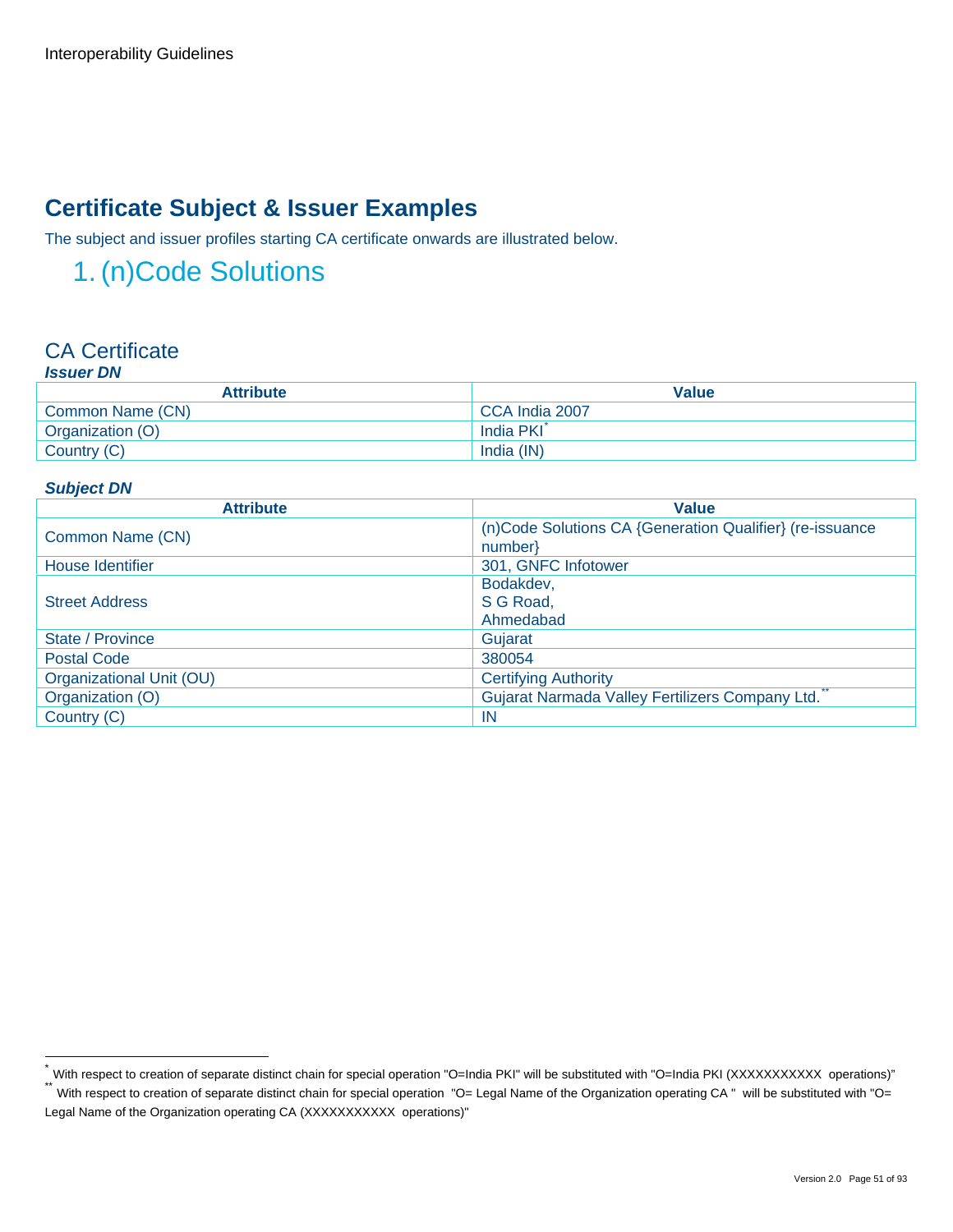#### *Issuer DN*

| <b>Attribute</b>         | <b>Value</b>                                             |
|--------------------------|----------------------------------------------------------|
|                          | (n)Code Solutions CA {Generation Qualifier} {Re-issuance |
| Common Name (CN)         | Number}                                                  |
| House Identifier         | 301, GNFC Infotower                                      |
|                          | Bodakdev,                                                |
| <b>Street Address</b>    | S G Road,                                                |
|                          | Ahmedabad                                                |
| State / Province         | Gujarat                                                  |
| <b>Postal Code</b>       | 380054                                                   |
| Organizational Unit (OU) | <b>Certifying Authority</b>                              |
| Organization (O)         | Gujarat Narmada Valley Fertilizers Company Ltd.**        |
| Country (C)              | IN                                                       |

#### *Subject DN*

| <b>Attribute</b>         | <b>Value</b>                                        |
|--------------------------|-----------------------------------------------------|
| Common Name (CN)         | (n)Code Solutions sub-CA for Income Tax {Generation |
|                          | Qualifier} {Re-issuance Number}                     |
| Organizational Unit (OU) | Sub-CA                                              |
| Organization (O)         | Gujarat Narmada Valley Fertilizers Company Ltd.**   |
| Country (C)              | <b>IN</b>                                           |

## End User Certificate Profile (issued by CA)

#### *Issuer DN*

| <b>Attribute</b>         | <b>Value</b>                                             |
|--------------------------|----------------------------------------------------------|
|                          | (n)Code Solutions CA {Generation Qualifier} {Re-issuance |
| Common Name (CN)         | Number}                                                  |
| <b>House Identifier</b>  | 301, GNFC Infotower                                      |
|                          | Bodakdev,                                                |
| <b>Street Address</b>    | S G Road,                                                |
|                          | Ahmedabad                                                |
| State / Province         | Gujarat                                                  |
| <b>Postal Code</b>       | 380054                                                   |
| Organizational Unit (OU) | <b>Certifying Authority</b>                              |
| Organization (O)         | Gujarat Narmada Valley Fertilizers Company Ltd.          |
| Country (C)              | IN                                                       |

<span id="page-51-0"></span> $\ddot{\phantom{1}}$ With respect to creation of separate distinct chain for special operation "O= Legal Name of the Organization operating CA " will be substituted with "O= Legal Name of the Organization operating CA (XXXXXXXXXX operations)"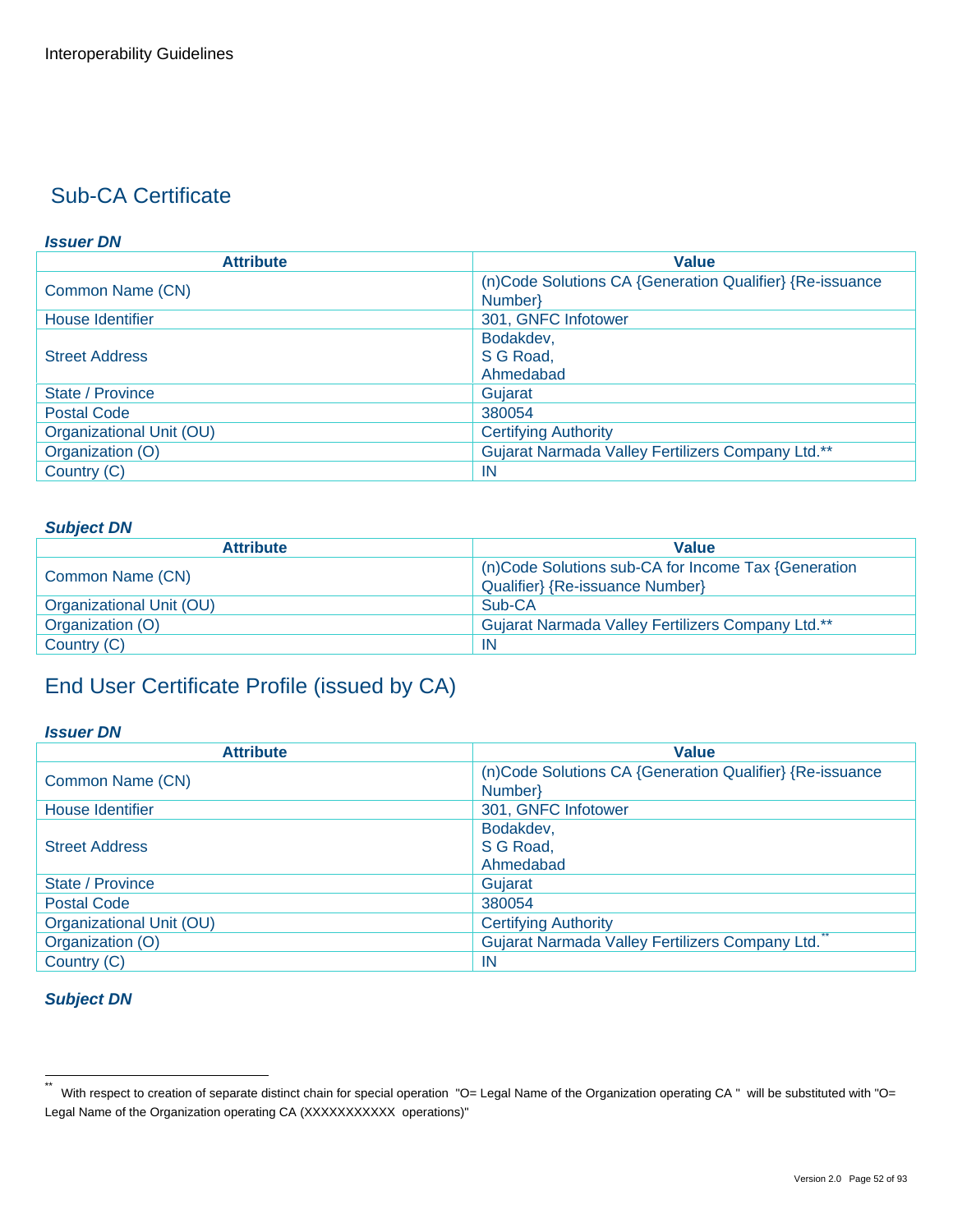| <b>Attribute</b>              | <b>Value</b>                                                     |
|-------------------------------|------------------------------------------------------------------|
| Common Name (CN)              | Joshi Amrut Manohar                                              |
| <b>Serial Number</b>          | 794dbed34bedd3659726f53e44b482b5fc30c76f44baa328522047551c1a4fa4 |
| <b>State or Province Name</b> | <b>Uttar Pradesh</b>                                             |
| <b>Postal Code</b>            | 226020                                                           |
| Organizational Unit (OU)      | <b>Marketing</b>                                                 |
| Organization (O)              | <b>OM Constructions Pvt. Ltd.</b>                                |
| Country (C)                   | IN                                                               |

#### *Issuer DN*

| <b>Attribute</b>         | <b>Value</b>                                                                           |
|--------------------------|----------------------------------------------------------------------------------------|
| Common Name (CN)         | (n)Code Solutions sub-CA for Income Tax {Generation<br>Qualifier} {Re-issuance Number} |
| Organizational Unit (OU) | Sub-CA                                                                                 |
| Organization (O)         | Gujarat Narmada Valley Fertilizers Company Ltd.                                        |
| Country (C)              | IN                                                                                     |

| <b>Attribute</b>              | <b>Value</b>                                                     |
|-------------------------------|------------------------------------------------------------------|
| Common Name (CN)              | Joshi Amrut Manohar                                              |
| <b>Serial Number</b>          | 794DBED34BEDD3659726F53E44B482B5FC30C76F44BAA328522047551C1A4FA4 |
| <b>State or Province Name</b> | <b>Uttar Pradesh</b>                                             |
| <b>Postal Code</b>            | 226020                                                           |
| Organizational Unit (OU)      | <b>Marketing</b>                                                 |
| Organization (O)              | <b>OM Constructions Pvt. Ltd.</b>                                |
| Country (C)                   | IN                                                               |

<span id="page-52-0"></span> $\ddot{\phantom{1}}$ With respect to creation of separate distinct chain for special operation "O= Legal Name of the Organization operating CA " will be substituted with "O= Legal Name of the Organization operating CA (XXXXXXXXXX operations)"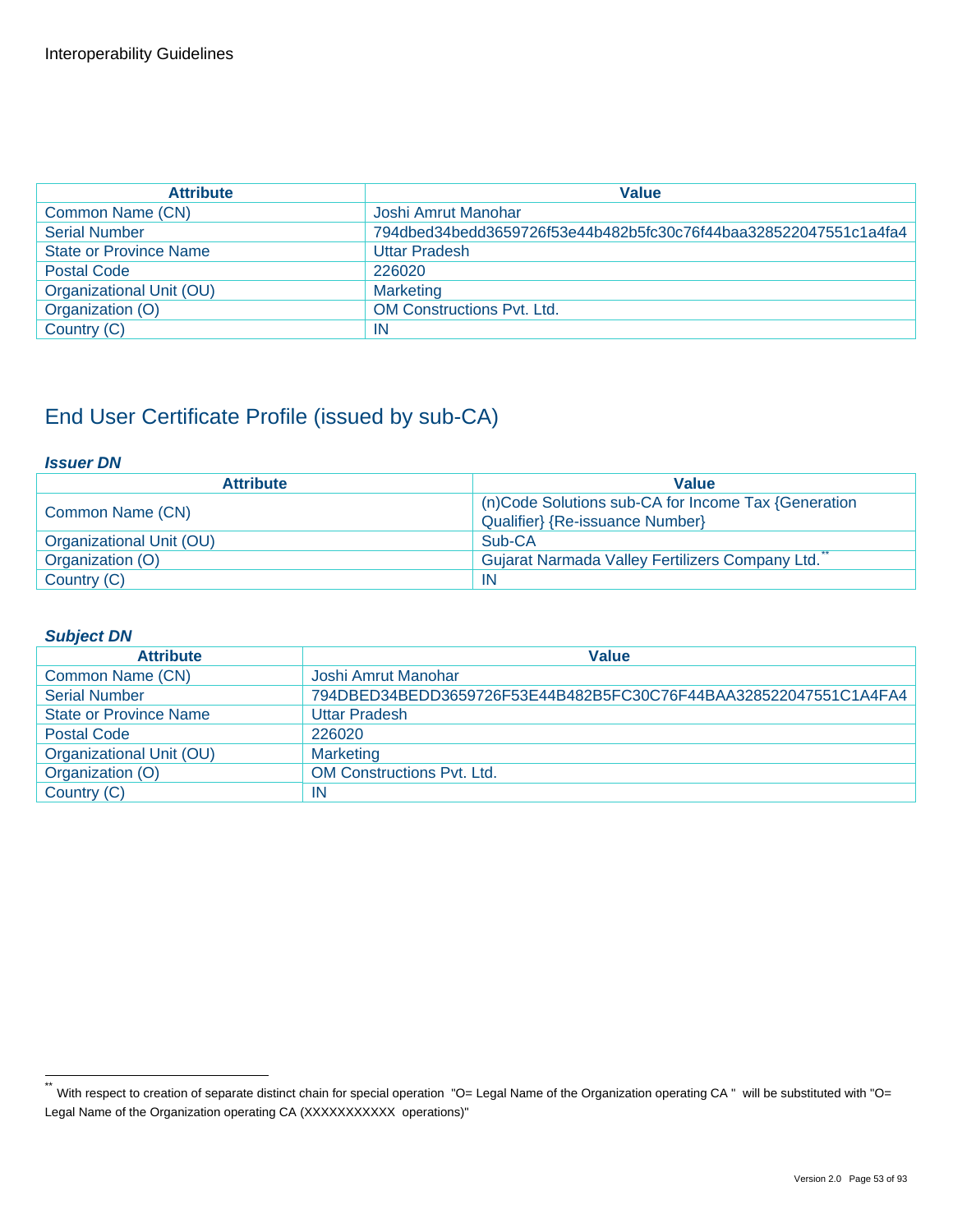## 2. MTNL TrustLine

### CA Certificate

#### *Issuer DN*

| <b>Attribute</b> | Value          |
|------------------|----------------|
| Common Name (CN) | CCA India 2007 |
| Organization (O) | India PKI      |
| Country (C)      | India (IN)     |

#### *Subject DN*

| <b>Attribute</b>         | <b>Value</b>                                          |
|--------------------------|-------------------------------------------------------|
|                          | MTNL TrustLine CA {Generation Qualifier} {Re-issuance |
| Common Name (CN)         | Number}                                               |
| House Identifier         | 5515, 5th Floor, Core - V                             |
|                          | Mahanagar Doorsanchar Sadan                           |
| <b>Street Address</b>    | CGO Complex,                                          |
|                          | Lodhi Road,                                           |
| State / Province         | <b>New Delhi</b>                                      |
| <b>Postal Code</b>       | 110003                                                |
| Organizational Unit (OU) | <b>Certifying Authority</b>                           |
| Organization (O)         | Mahanagar Telephone Nigam Limited                     |
| Country (C)              | IN                                                    |

<span id="page-53-0"></span><sup>.&</sup>lt;br>™With respect to creation of separate distinct chain for special operation "O=India PKI" will be substituted with "O=India PKI (XXXXXXXXXX operations)"<br>™With respect to creation of separate distinct chain for special op

<span id="page-53-1"></span>Legal Name of the Organization operating CA (XXXXXXXXXX operations)"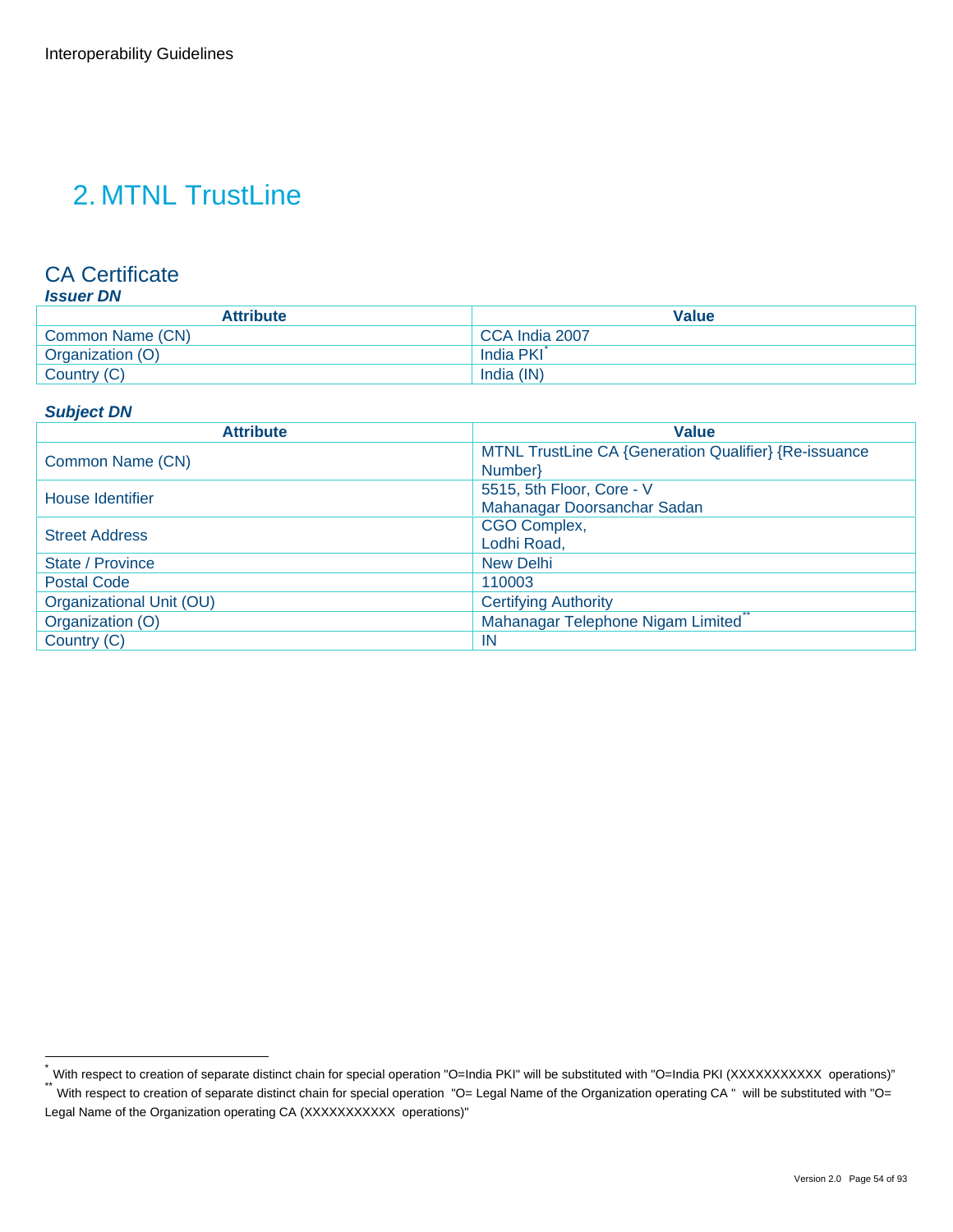#### *Issuer DN*

| <b>Attribute</b>         | Value                                                 |
|--------------------------|-------------------------------------------------------|
| Common Name (CN)         | MTNL TrustLine CA {Generation Qualifier} {Re-issuance |
|                          | Number}                                               |
| House Identifier         | 5515, 5th Floor, Core - V                             |
|                          | Mahanagar Doorsanchar Sadan                           |
| <b>Street Address</b>    | CGO Complex,                                          |
|                          | Lodhi Road,                                           |
| State / Province         | <b>New Delhi</b>                                      |
| <b>Postal Code</b>       | 110003                                                |
| Organizational Unit (OU) | <b>Certifying Authority</b>                           |
| Organization (O)         | Mahanagar Telephone Nigam Limited                     |
| Country (C)              | -IN                                                   |

#### *Subject DN*

| <b>Attribute</b>         | <b>Value</b>                                                                        |
|--------------------------|-------------------------------------------------------------------------------------|
| Common Name (CN)         | MTNL TrustLine sub-CA for Income Tax {Generation<br>Qualifier} {Re-issuance Number} |
| Organizational Unit (OU) | Sub-CA                                                                              |
| Organization (O)         | Mahanagar Telephone Nigam Limited**                                                 |
| Country (C)              | IN                                                                                  |

## End User Certificate Profile (issued by CA)

#### *Issuer DN*

| <b>Attribute</b>         | <b>Value</b>                                          |
|--------------------------|-------------------------------------------------------|
| Common Name (CN)         | MTNL TrustLine CA {Generation Qualifier} {Re-issuance |
|                          | Number                                                |
| State / Province         | New Delhi                                             |
| <b>Postal Code</b>       | 110003                                                |
| Organizational Unit (OU) | <b>Certifying Authority</b>                           |
| Organization (O)         | Mahanagar Telephone Nigam Limited**                   |
| Country (C)              | IN                                                    |

<span id="page-54-0"></span> $\star\star$ With respect to creation of separate distinct chain for special operation "O= Legal Name of the Organization operating CA " will be substituted with "O= Legal Name of the Organization operating CA (XXXXXXXXXX operations)"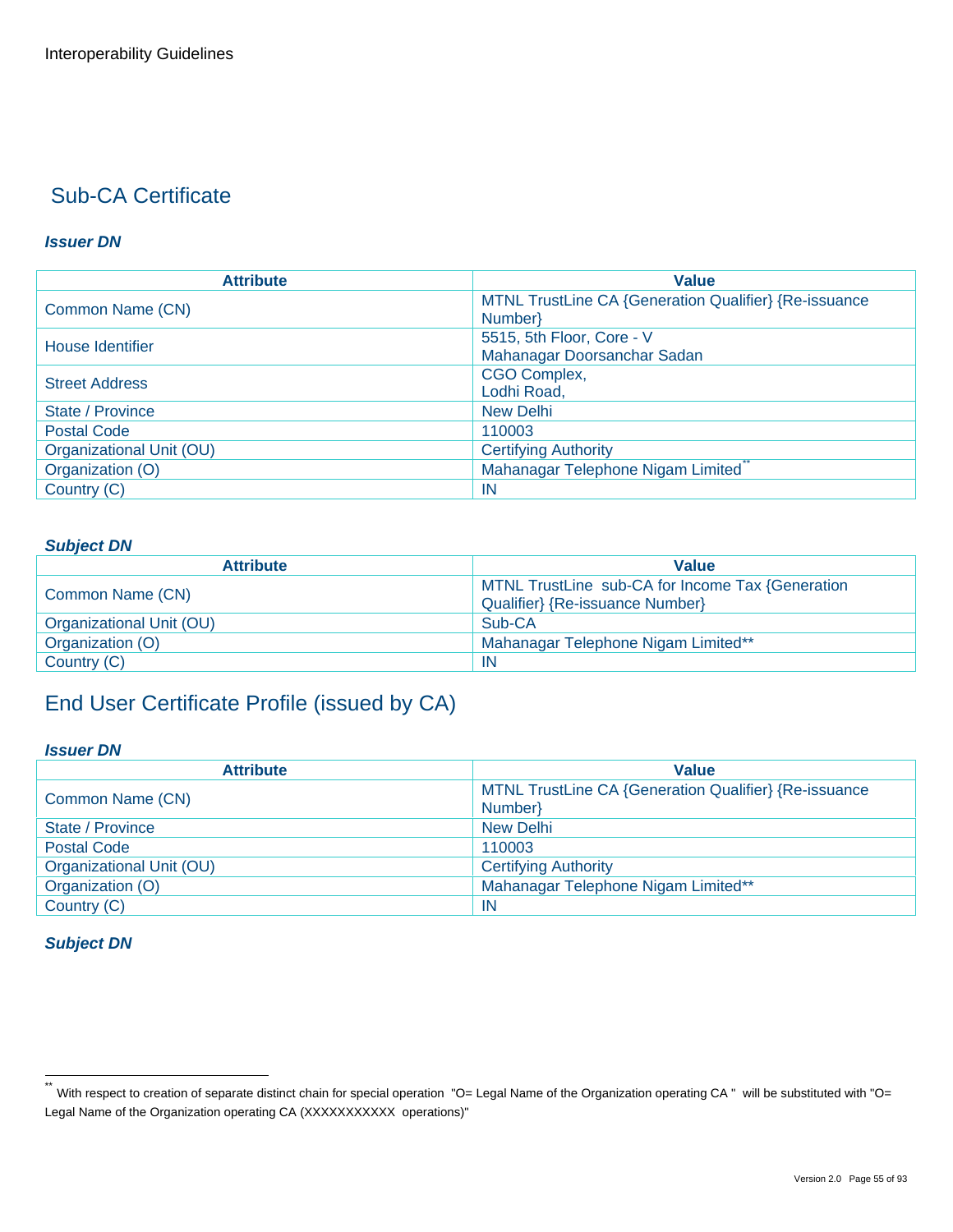| <b>Attribute</b>              | <b>Value</b>                                                     |
|-------------------------------|------------------------------------------------------------------|
| Common Name (CN)              | Joshi Amrut Manohar                                              |
| <b>Serial Number</b>          | 794DBED34BEDD3659726F53E44B482B5FC30C76F44BAA328522047551C1A4FA4 |
| <b>State or Province Name</b> | <b>Uttar Pradesh</b>                                             |
| <b>Postal Code</b>            | 226020                                                           |
| Organizational Unit (OU)      | <b>Marketing</b>                                                 |
| Organization (O)              | <b>OM Constructions Pvt. Ltd.</b>                                |
| Country (C)                   | ΙN                                                               |

#### *Issuer DN*

| <b>Attribute</b>         | <b>Value</b>                                                                        |
|--------------------------|-------------------------------------------------------------------------------------|
| Common Name (CN)         | MTNL TrustLine sub-CA for Income Tax {Generation<br>Qualifier} {Re-issuance Number} |
| Organizational Unit (OU) | Sub-CA                                                                              |
| Organization (O)         | Mahanagar Telephone Nigam Limited"                                                  |
| Country (C)              | IN                                                                                  |

| <b>Attribute</b>              | <b>Value</b>                                                     |
|-------------------------------|------------------------------------------------------------------|
| Common Name (CN)              | Joshi Amrut Manohar                                              |
| <b>Serial Number</b>          | 794DBED34BEDD3659726F53E44B482B5FC30C76F44BAA328522047551C1A4FA4 |
| <b>State or Province Name</b> | <b>Uttar Pradesh</b>                                             |
| <b>Postal Code</b>            | 226020                                                           |
| Organizational Unit (OU)      | <b>Marketing</b>                                                 |
| Organization (O)              | <b>OM Constructions Pvt. Ltd.</b>                                |
| Country (C)                   | IN                                                               |

<span id="page-55-0"></span> $\ddot{\phantom{1}}$ With respect to creation of separate distinct chain for special operation "O= Legal Name of the Organization operating CA " will be substituted with "O= Legal Name of the Organization operating CA (XXXXXXXXXX operations)"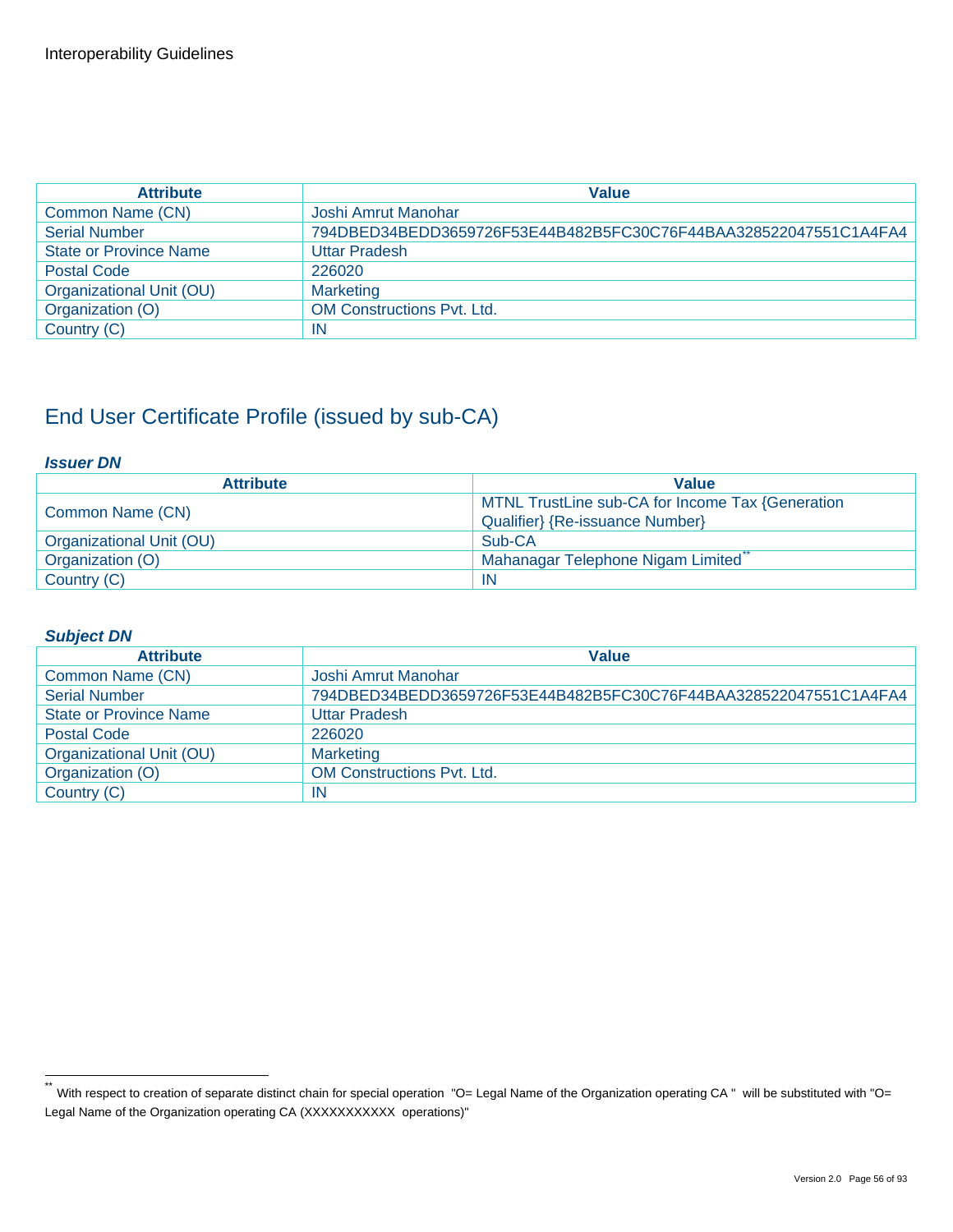## 3. TCS CA

### CA Certificate

#### *Issuer DN*

| <b>Attribute</b> | Value          |
|------------------|----------------|
| Common Name (CN) | CCA India 2007 |
| Organization (O) | India PKI      |
| Country (C)      | India (IN)     |

#### *Subject DN*

| <b>Attribute</b>         | <b>Value</b>                                              |
|--------------------------|-----------------------------------------------------------|
| Common Name (CN)         | <b>TCS CA {Generation Qualifier} {Re-issuance Number}</b> |
| <b>House Identifier</b>  | 11th Floor, Air India Building                            |
| <b>Street Address</b>    | Nariman Point,                                            |
|                          | Mumbai                                                    |
| State / Province         | Maharashtra                                               |
| <b>Postal Code</b>       | 400 021                                                   |
| Organizational Unit (OU) | <b>Certifying Authority</b>                               |
| Organization (O)         | <b>Tata Consultancy Services Ltd.</b>                     |
| Country (C)              | -IN                                                       |

<span id="page-56-0"></span><sup>\*</sup> With respect to Mauritius Operations, "O=India PKI" will be substituted with "O=India PKI for Mauritius Operations"

<span id="page-56-1"></span>With respect to creation of separate distinct chain for special operation "O= Legal Name of the Organization operating CA " will be substituted with "O= Legal Name of the Organization operating CA (XXXXXXXXXX operations)"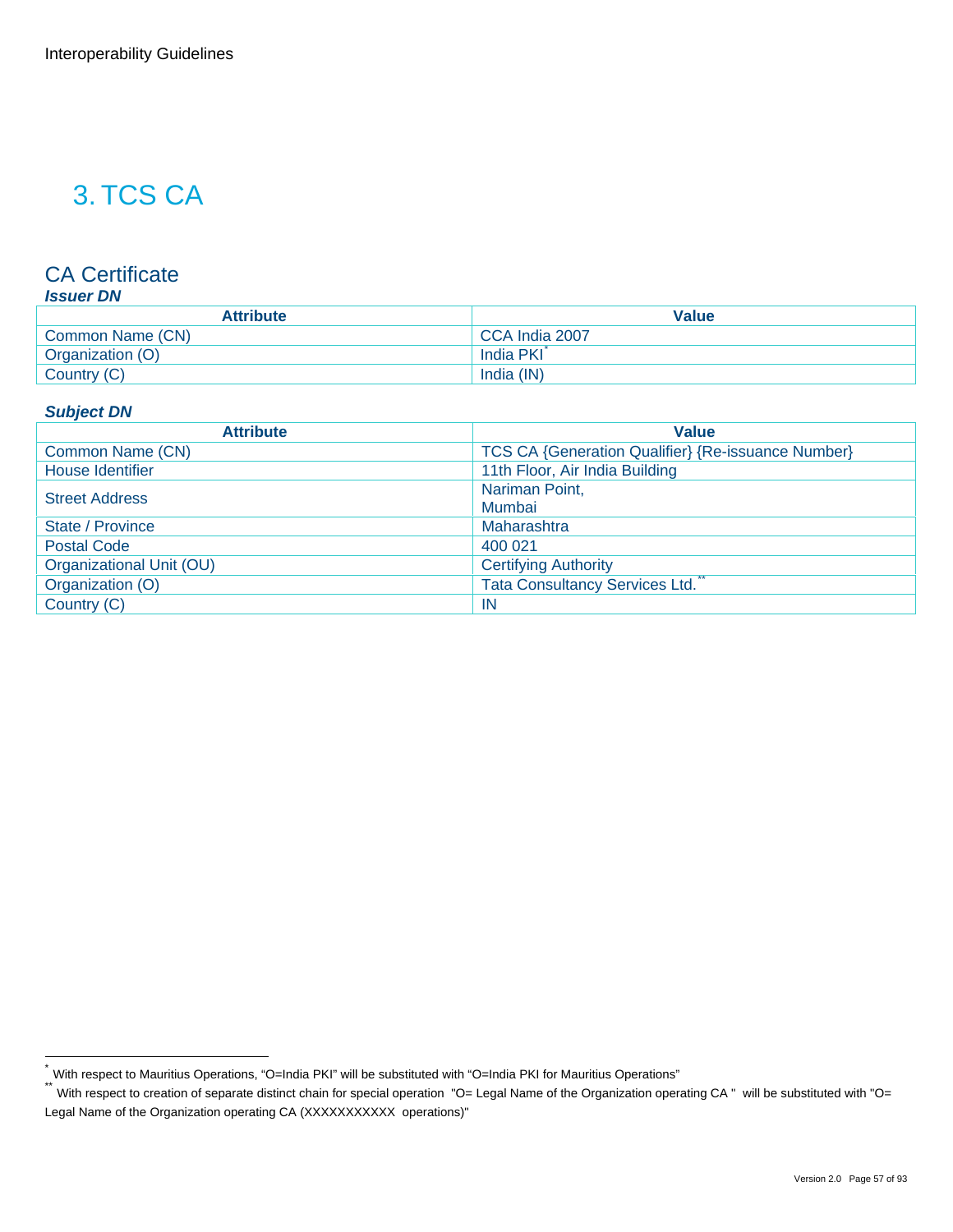#### *Issuer DN*

| <b>Attribute</b>         | <b>Value</b>                                              |
|--------------------------|-----------------------------------------------------------|
| Common Name (CN)         | <b>TCS CA {Generation Qualifier} {Re-issuance Number}</b> |
| House Identifier         | 11th Floor, Air India Building                            |
| <b>Street Address</b>    | Nariman Point,                                            |
|                          | Mumbai                                                    |
| State / Province         | Maharashtra                                               |
| <b>Postal Code</b>       | 400 021                                                   |
| Organizational Unit (OU) | <b>Certifying Authority</b>                               |
| Organization (O)         | <b>Tata Consultancy Services Ltd.</b>                     |
| Country (C)              | -IN                                                       |

#### *Subject DN*

| <b>Attribute</b>         | <b>Value</b>                                                              |
|--------------------------|---------------------------------------------------------------------------|
| Common Name (CN)         | TCS sub-CA for Income Tax {Generation Qualifier} {Re-<br>issuance Number} |
| Organizational Unit (OU) | Sub-CA                                                                    |
| Organization (O)         | <b>Tata Consultancy Services Ltd.**</b>                                   |
| Country (C)              | -IN                                                                       |

## End User Certificate Profile (issued by CA)

#### *Issuer DN*

| <b>Attribute</b>         | <b>Value</b>                                              |
|--------------------------|-----------------------------------------------------------|
| Common Name (CN)         | <b>TCS CA {Generation Qualifier} {Re-issuance Number}</b> |
| <b>House Identifier</b>  | 11th Floor, Air India Building                            |
| <b>Street Address</b>    | Nariman Point,                                            |
|                          | Mumbai                                                    |
| State / Province         | Maharashtra                                               |
| <b>Postal Code</b>       | 400 021                                                   |
| Organizational Unit (OU) | <b>Certifying Authority</b>                               |
| Organization (O)         | Tata Consultancy Services Ltd.**                          |
| Country (C)              | IN                                                        |

<span id="page-57-0"></span> $\ddot{\phantom{1}}$ With respect to creation of separate distinct chain for special operation "O= Legal Name of the Organization operating CA " will be substituted with "O= Legal Name of the Organization operating CA (XXXXXXXXXX operations)"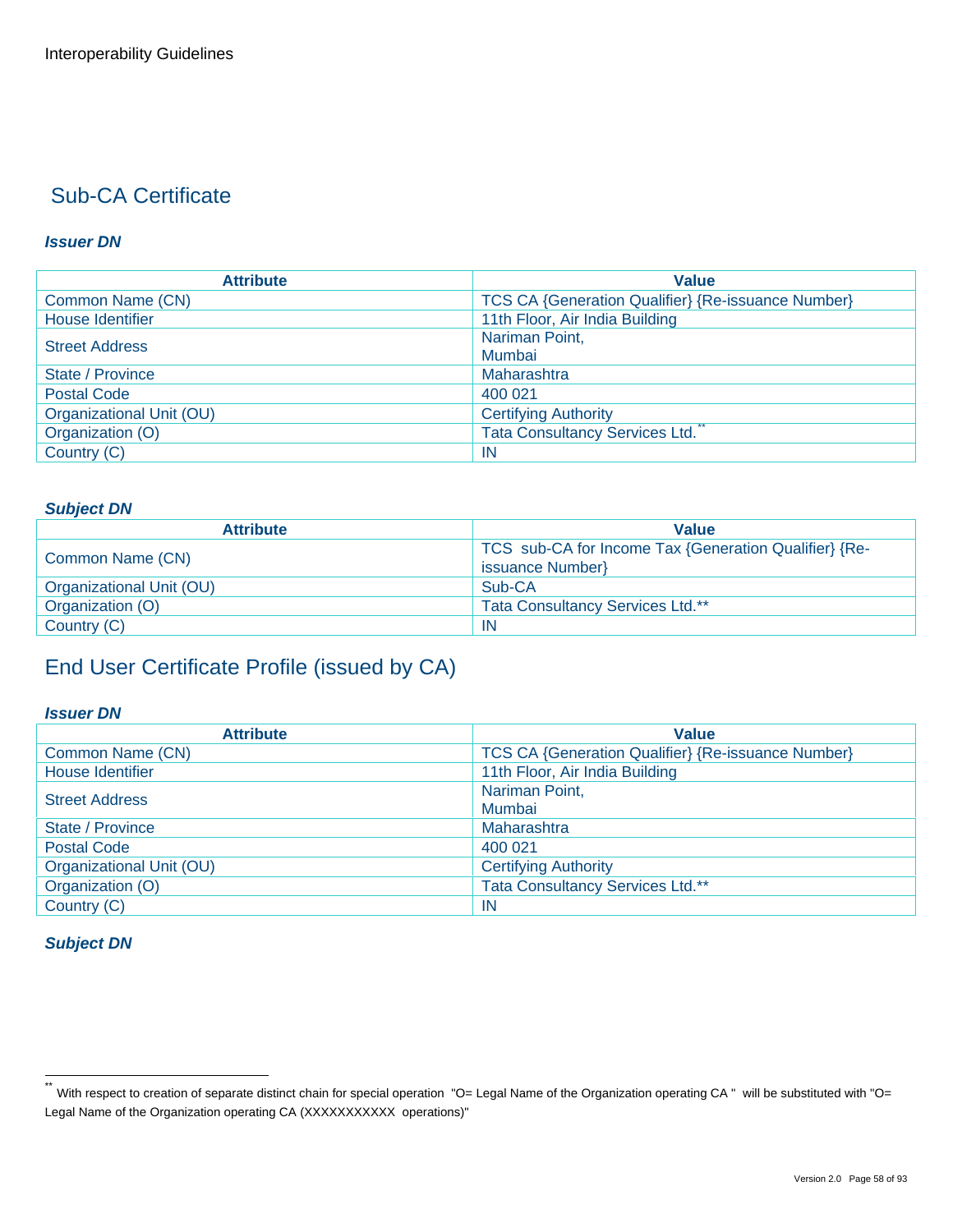| <b>Attribute</b>              | <b>Value</b>                                                     |
|-------------------------------|------------------------------------------------------------------|
| Common Name (CN)              | Joshi Amrut Manohar                                              |
| <b>Serial Number</b>          | 794DBED34BEDD3659726F53E44B482B5FC30C76F44BAA328522047551C1A4FA4 |
| <b>State or Province Name</b> | <b>Uttar Pradesh</b>                                             |
| <b>Postal Code</b>            | 226020                                                           |
| Organizational Unit (OU)      | <b>Marketing</b>                                                 |
| Organization (O)              | <b>OM Constructions Pvt. Ltd.</b>                                |
| Country (C)                   | ΙN                                                               |

#### *Issuer DN*

| <b>Attribute</b>         | <b>Value</b>                                          |
|--------------------------|-------------------------------------------------------|
| Common Name (CN)         | TCS sub-CA for Income Tax {Generation Qualifier} {Re- |
|                          | issuance Number}                                      |
| Organizational Unit (OU) | Sub-CA                                                |
| Organization (O)         | <b>Tata Consultancy Services Ltd.</b>                 |
| Country (C)              | IN                                                    |

| <b>Attribute</b>              | <b>Value</b>                                                     |
|-------------------------------|------------------------------------------------------------------|
| Common Name (CN)              | Joshi Amrut Manohar                                              |
| <b>Serial Number</b>          | 794DBED34BEDD3659726F53E44B482B5FC30C76F44BAA328522047551C1A4FA4 |
| <b>State or Province Name</b> | <b>Uttar Pradesh</b>                                             |
| <b>Postal Code</b>            | 226020                                                           |
| Organizational Unit (OU)      | <b>Marketing</b>                                                 |
| Organization (O)              | <b>OM Constructions Pvt. Ltd.</b>                                |
| Country (C)                   | IN                                                               |

<span id="page-58-0"></span> $\ddot{\phantom{1}}$ With respect to creation of separate distinct chain for special operation "O= Legal Name of the Organization operating CA " will be substituted with "O= Legal Name of the Organization operating CA (XXXXXXXXXX operations)"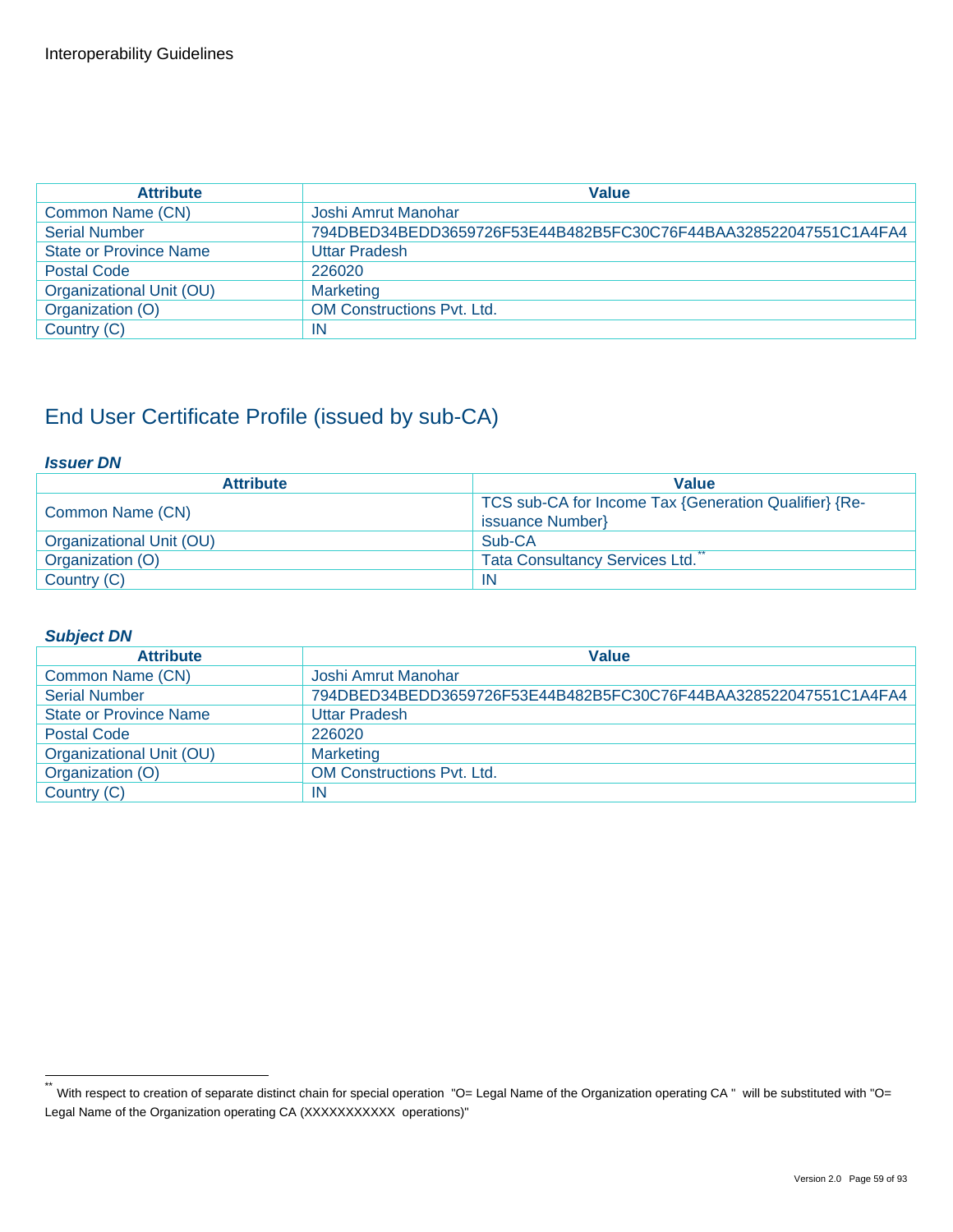## 4. iTrust CA (IDRBT)

## CA Certificate

| <b>DN Attribute</b> | <b>Value</b>   |
|---------------------|----------------|
| Common Name (CN)    | CCA India 2007 |
| Organization (O)    | India PKI      |
| Country (C)         | India (IN)     |

#### *Subject DN*

| <b>Attribute</b>         | <b>Value</b>                                                |
|--------------------------|-------------------------------------------------------------|
| Common Name (CN)         | <b>IDRBT CA {Generation Qualifier} {Re-issuance Number}</b> |
| House Identifier         | <b>Castle Hills</b>                                         |
|                          | Road No. 1,                                                 |
| <b>Street Address</b>    | Masab Tank,                                                 |
|                          | Hyderabad                                                   |
| State / Province         | Andhra Pradesh                                              |
| <b>Postal Code</b>       | 500 057                                                     |
| Organizational Unit (OU) | <b>Certifying Authority</b>                                 |
| Organization (O)         | Institute for Development & Research in Banking             |
|                          | <b>Technology</b>                                           |
| Country (C)              | -IN                                                         |

<span id="page-59-0"></span><sup>.&</sup>lt;br>™With respect to creation of separate distinct chain for special operation "O=India PKI" will be substituted with "O=India PKI (XXXXXXXXXX operations)"<br>™With respect to creation of separate distinct chain for special op

<span id="page-59-1"></span>Legal Name of the Organization operating CA (XXXXXXXXXX operations)"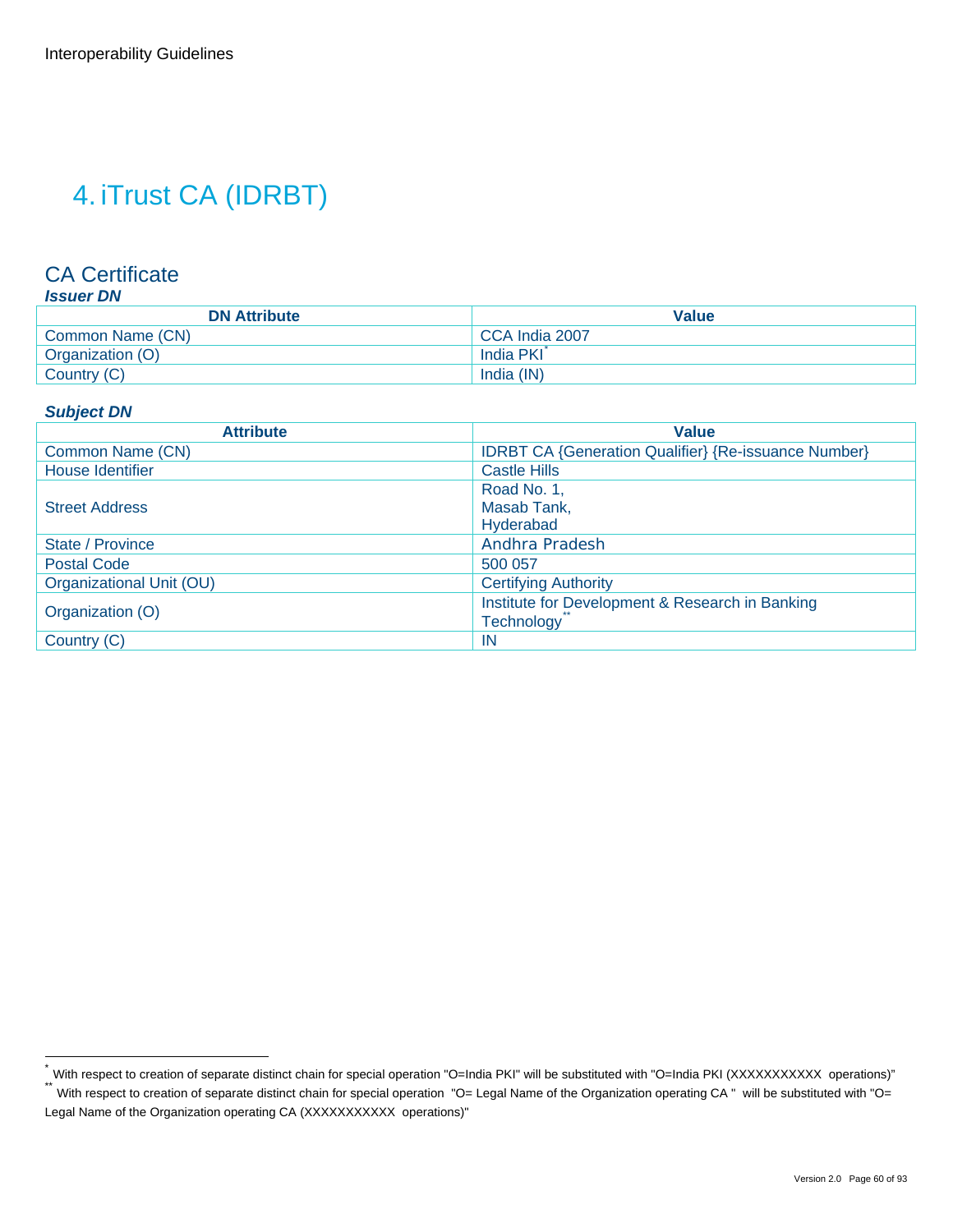#### *Issuer DN*

| <b>Attribute</b>         | Value                                                       |
|--------------------------|-------------------------------------------------------------|
| Common Name (CN)         | <b>IDRBT CA {Generation Qualifier} {Re-issuance Number}</b> |
| <b>House Identifier</b>  | <b>Castle Hills</b>                                         |
|                          | Road No. 1,                                                 |
| <b>Street Address</b>    | Masab Tank,                                                 |
|                          | Hyderabad                                                   |
| State / Province         | Andhra Pradesh                                              |
| <b>Postal Code</b>       | 500 057                                                     |
| Organizational Unit (OU) | <b>Certifying Authority</b>                                 |
| Organization (O)         | Institute for Development & Research in Banking             |
|                          | <b>Technology</b>                                           |
| Country (C)              | -IN                                                         |

#### *Subject DN*

| <b>Attribute</b>         | <b>Value</b>                                                                |
|--------------------------|-----------------------------------------------------------------------------|
| Common Name (CN)         | IDRBT sub-CA for Income Tax {Generation Qualifier} {Re-<br>issuance Number} |
| Organizational Unit (OU) | Sub-CA                                                                      |
| Organization (O)         | Institute for Development & Research in Banking<br>Technology**             |
| Country (C)              | <b>IN</b>                                                                   |

## End User Certificate Profile (issued by CA)

#### *Issuer DN*

| <b>Attribute</b>         | <b>Value</b>                                                |
|--------------------------|-------------------------------------------------------------|
| Common Name (CN)         | <b>IDRBT CA {Generation Qualifier} {Re-issuance Number}</b> |
| House Identifier         | <b>Castle Hills</b>                                         |
| <b>Street Address</b>    | Road No. 1,                                                 |
|                          | Masab Tank,                                                 |
|                          | Hyderabad                                                   |
| State / Province         | Andhra Pradesh                                              |
| <b>Postal Code</b>       | 500 057                                                     |
| Organizational Unit (OU) | <b>Certifying Authority</b>                                 |
| Organization (O)         | Institute for Development & Research in Banking             |
|                          | Technology**                                                |
| Country (C)              | IN                                                          |

#### *Subject DN*

<span id="page-60-0"></span><sup>\*\*&</sup>lt;br>With respect to creation of separate distinct chain for special operation "O= Legal Name of the Organization operating CA " will be substituted with "O= Legal Name of the Organization operating CA (XXXXXXXXXX operations)"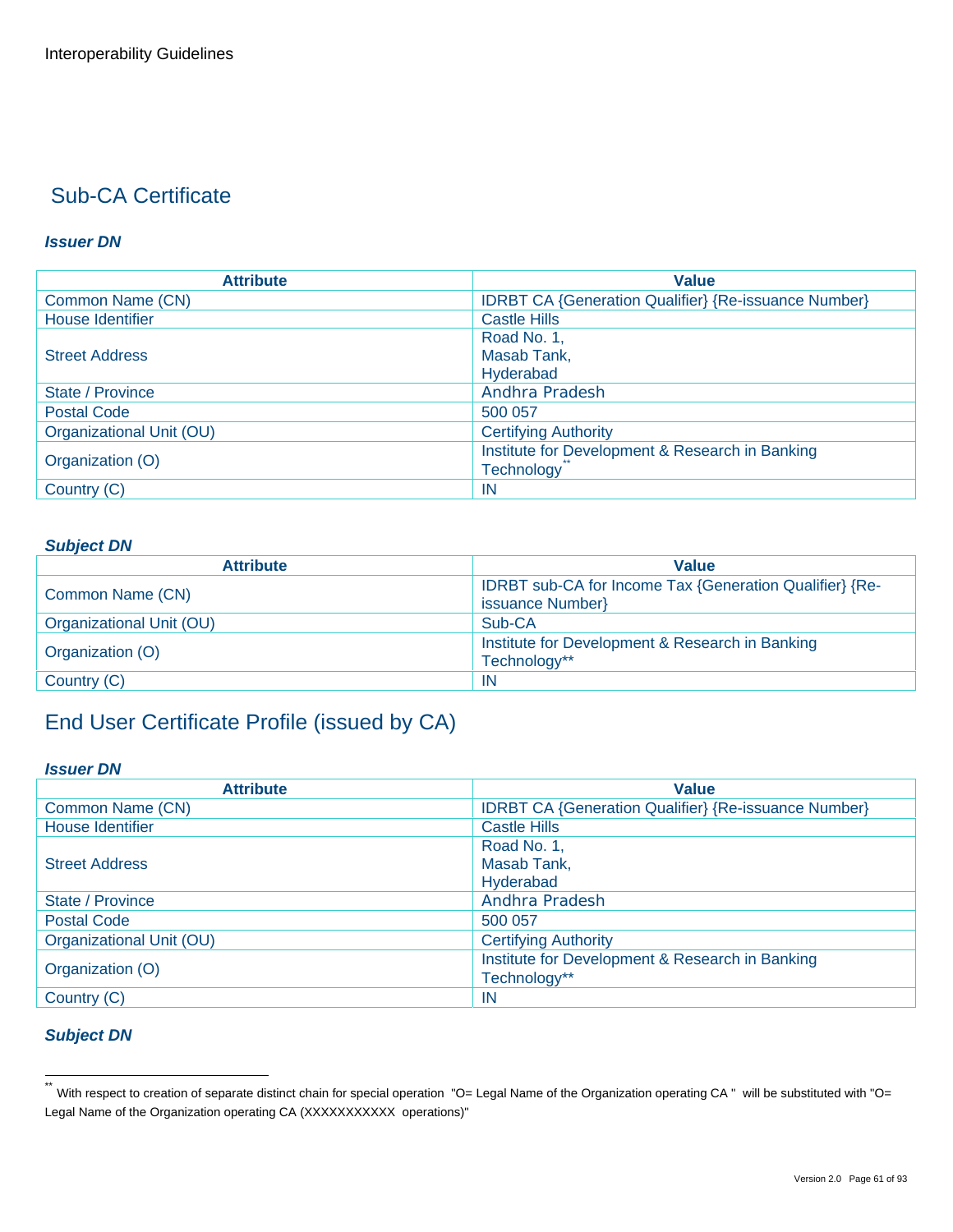| <b>Attribute</b>              | <b>Value</b>                                                     |
|-------------------------------|------------------------------------------------------------------|
| Common Name (CN)              | Joshi Amrut Manohar                                              |
| <b>Serial Number</b>          | 794DBED34BEDD3659726F53E44B482B5FC30C76F44BAA328522047551C1A4FA4 |
| <b>State or Province Name</b> | <b>Uttar Pradesh</b>                                             |
| <b>Postal Code</b>            | 226020                                                           |
| Organizational Unit (OU)      | <b>Marketing</b>                                                 |
| Organization (O)              | <b>OM Constructions Pvt. Ltd.</b>                                |
| Country (C)                   | ΙN                                                               |

#### *Issuer DN*

| <b>Attribute</b>         | <b>Value</b>                                            |
|--------------------------|---------------------------------------------------------|
| Common Name (CN)         | IDRBT sub-CA for Income Tax {Generation Qualifier} {Re- |
|                          | issuance Number}                                        |
| Organizational Unit (OU) | Sub-CA                                                  |
| Organization (O)         | Institute for Development & Research in Banking         |
|                          | <b>Technology</b>                                       |
| Country (C)              | IN                                                      |

| <b>Attribute</b>              | <b>Value</b>                                                     |
|-------------------------------|------------------------------------------------------------------|
| Common Name (CN)              | Joshi Amrut Manohar                                              |
| <b>Serial Number</b>          | 794DBED34BEDD3659726F53E44B482B5FC30C76F44BAA328522047551C1A4FA4 |
| <b>State or Province Name</b> | <b>Uttar Pradesh</b>                                             |
| <b>Postal Code</b>            | 226020                                                           |
| Organizational Unit (OU)      | <b>Marketing</b>                                                 |
| Organization (O)              | <b>OM Constructions Pyt. Ltd.</b>                                |
| Country (C)                   | -IN                                                              |

<span id="page-61-0"></span> $\ddot{\phantom{1}}$ With respect to creation of separate distinct chain for special operation "O= Legal Name of the Organization operating CA " will be substituted with "O= Legal Name of the Organization operating CA (XXXXXXXXXX operations)"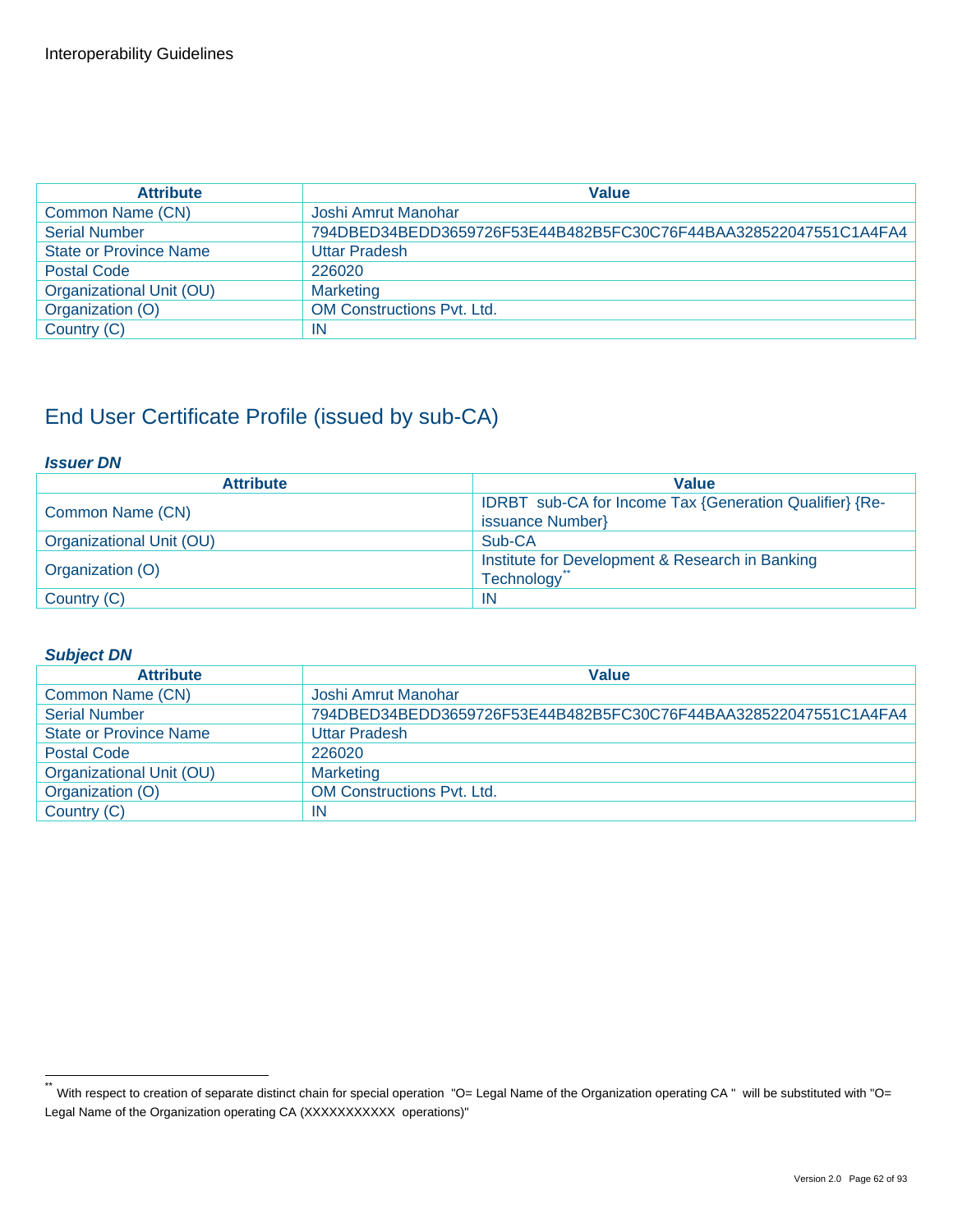## 5. NIC CA

### CA Certificate

#### *Issuer DN*

| <b>Attribute</b> | Value          |
|------------------|----------------|
| Common Name (CN) | CCA India 2007 |
| Organization (O) | India PKI      |
| Country (C)      | India (IN)     |

#### *Subject DN*

| <b>Attribute</b>         | <b>Value</b>                                           |
|--------------------------|--------------------------------------------------------|
| Common Name (CN)         | NIC CA {Generation Qualifier} {Re-issuance Number}     |
| House Identifier         | Ministry of Communications and Information Technology, |
|                          | A-Block,                                               |
| <b>Street Address</b>    | CGO Complex,                                           |
|                          | Lodhi Road,                                            |
| State / Province         | <b>New Delhi</b>                                       |
| <b>Postal Code</b>       | 110 003                                                |
| Organizational Unit (OU) | <b>Certifying Authority</b>                            |
| Organization (O)         | National Informatics Centre                            |
| Country (C)              | IN                                                     |

<span id="page-62-0"></span><sup>.&</sup>lt;br>™With respect to creation of separate distinct chain for special operation "O=India PKI" will be substituted with "O=India PKI (XXXXXXXXXX operations)"<br>™With respect to creation of separate distinct chain for special op

<span id="page-62-1"></span>Legal Name of the Organization operating CA (XXXXXXXXXX operations)"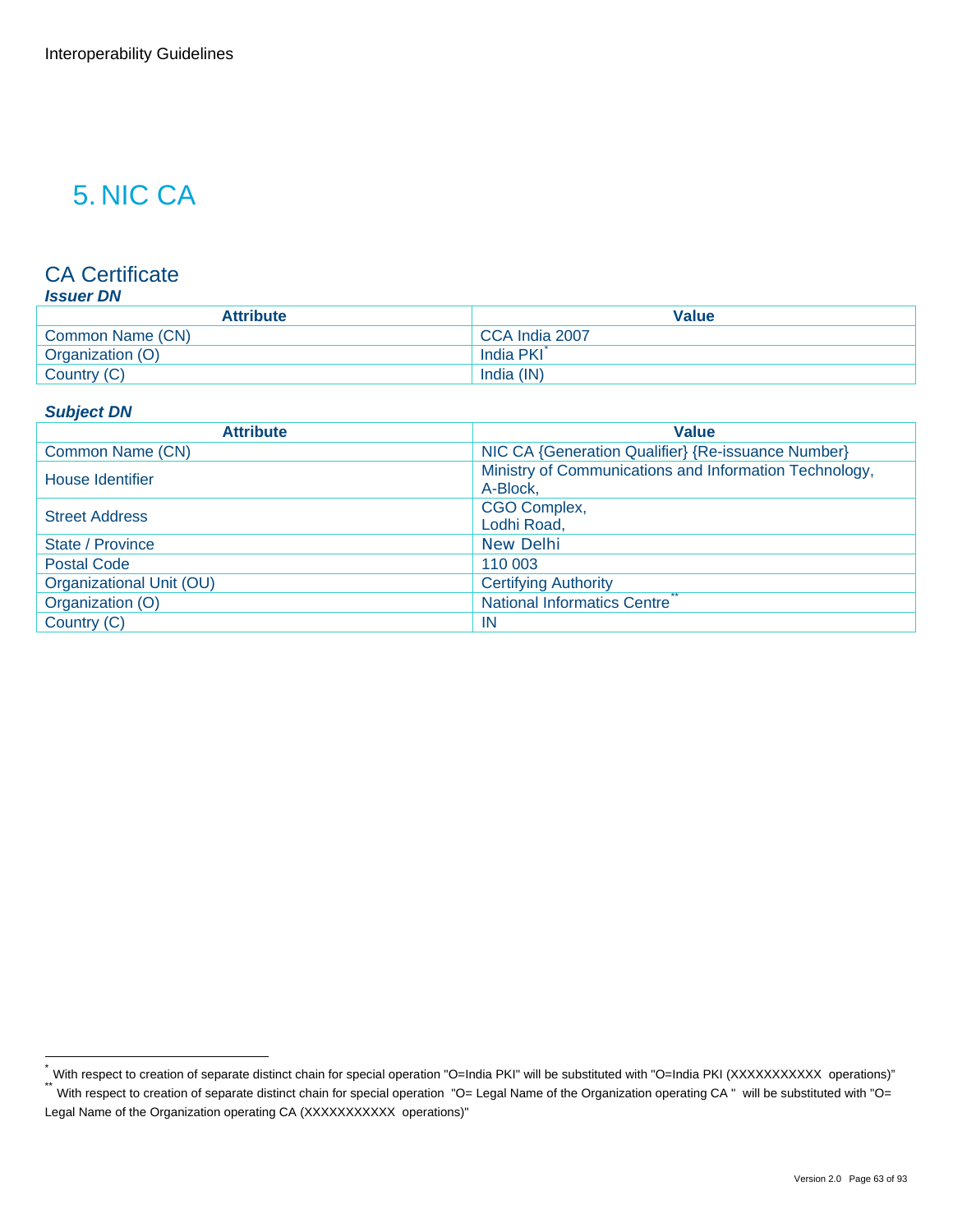#### *Issuer DN*

| <b>Attribute</b>         | <b>Value</b>                                           |
|--------------------------|--------------------------------------------------------|
| Common Name (CN)         | NIC CA {Generation Qualifier} {Re-issuance Number}     |
| House Identifier         | Ministry of Communications and Information Technology, |
|                          | A-Block,                                               |
| <b>Street Address</b>    | CGO Complex,                                           |
|                          | Lodhi Road,                                            |
| State / Province         | <b>New Delhi</b>                                       |
| <b>Postal Code</b>       | 110 003                                                |
| Organizational Unit (OU) | <b>Certifying Authority</b>                            |
| Organization (O)         | <b>National Informatics Centre</b>                     |
| Country (C)              | -IN                                                    |

#### *Subject DN*

| <b>Attribute</b>         | <b>Value</b>                                                              |
|--------------------------|---------------------------------------------------------------------------|
| Common Name (CN)         | NIC sub-CA for Income Tax {Generation Qualifier} {Re-<br>issuance Number} |
| Organizational Unit (OU) | Sub-CA                                                                    |
| Organization (O)         | National Informatics Centre**                                             |
| Country (C)              | IN                                                                        |

## End User Certificate Profile (issued by CA)

#### *Issuer DN*

| <b>Attribute</b>         | <b>Value</b>                                                       |
|--------------------------|--------------------------------------------------------------------|
| Common Name (CN)         | NIC CA {Generation Qualifier} {Re-issuance Number}                 |
| House Identifier         | Ministry of Communications and Information Technology,<br>A-Block, |
| <b>Street Address</b>    | CGO Complex,<br>Lodhi Road,                                        |
| State / Province         | <b>New Delhi</b>                                                   |
| <b>Postal Code</b>       | 110 003                                                            |
| Organizational Unit (OU) | <b>Certifying Authority</b>                                        |
| Organization (O)         | National Informatics Centre**                                      |
| Country (C)              | -IN                                                                |

<span id="page-63-0"></span> $\ddot{\phantom{1}}$ With respect to creation of separate distinct chain for special operation "O= Legal Name of the Organization operating CA " will be substituted with "O= Legal Name of the Organization operating CA (XXXXXXXXXX operations)"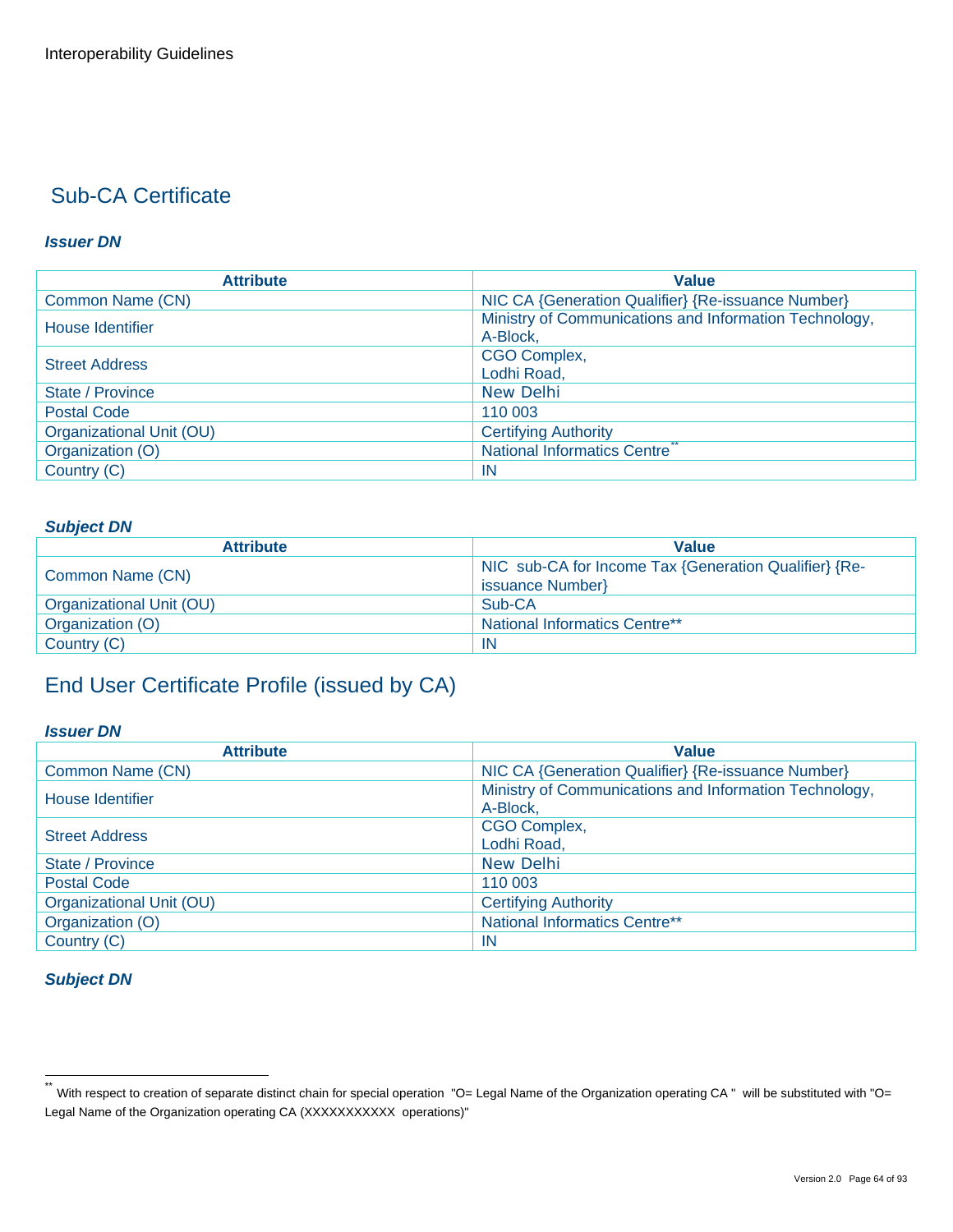| <b>Attribute</b>              | <b>Value</b>                                                     |
|-------------------------------|------------------------------------------------------------------|
| Common Name (CN)              | Joshi Amrut Manohar                                              |
| <b>Serial Number</b>          | 794DBED34BEDD3659726F53E44B482B5FC30C76F44BAA328522047551C1A4FA4 |
| <b>State or Province Name</b> | <b>Uttar Pradesh</b>                                             |
| <b>Postal Code</b>            | 226020                                                           |
| Organizational Unit (OU)      | <b>Marketing</b>                                                 |
| Organization (O)              | <b>OM Constructions Pvt. Ltd.</b>                                |
| Country (C)                   | ΙN                                                               |

#### *Issuer DN*

| <b>Attribute</b>         | <b>Value</b>                                                              |
|--------------------------|---------------------------------------------------------------------------|
| Common Name (CN)         | NIC sub-CA for Income Tax {Generation Qualifier} {Re-<br>issuance Number} |
| Organizational Unit (OU) | Sub-CA                                                                    |
| Organization (O)         | National Informatics Centre                                               |
| Country (C)              | IN                                                                        |

| <b>Attribute</b>              | <b>Value</b>                                                     |
|-------------------------------|------------------------------------------------------------------|
| Common Name (CN)              | Joshi Amrut Manohar                                              |
| <b>Serial Number</b>          | 794DBED34BEDD3659726F53E44B482B5FC30C76F44BAA328522047551C1A4FA4 |
| <b>State or Province Name</b> | <b>Uttar Pradesh</b>                                             |
| <b>Postal Code</b>            | 226020                                                           |
| Organizational Unit (OU)      | <b>Marketing</b>                                                 |
| Organization (O)              | <b>OM Constructions Pvt. Ltd.</b>                                |
| Country (C)                   | IN                                                               |

<span id="page-64-0"></span> $\ddot{\phantom{1}}$ With respect to creation of separate distinct chain for special operation "O= Legal Name of the Organization operating CA " will be substituted with "O= Legal Name of the Organization operating CA (XXXXXXXXXX operations)"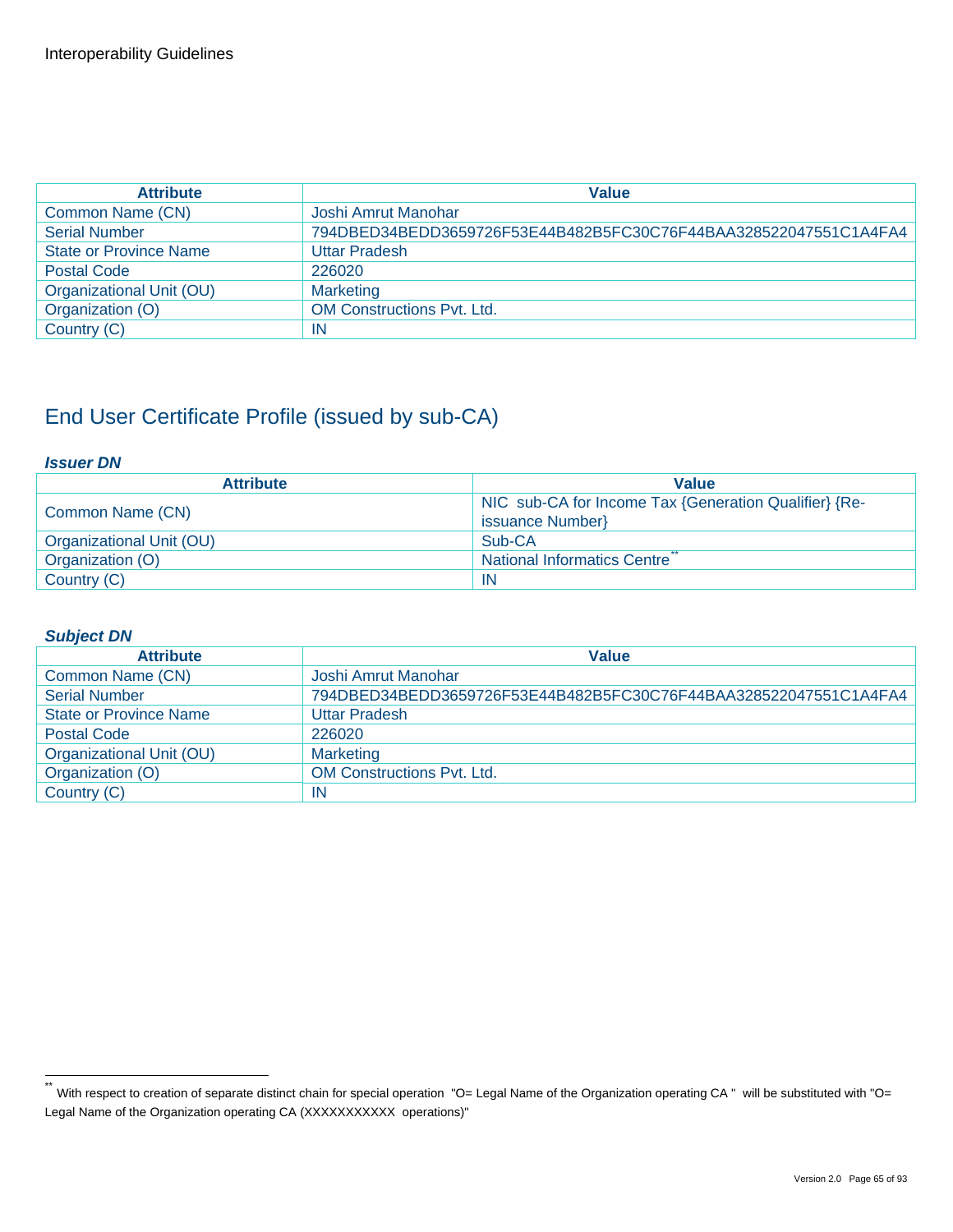## 7. Safescrypt CA

#### CA Certificate *Issuer DN*

| <b>Attribute</b> | <b>Value</b>   |
|------------------|----------------|
| Common Name (CN) | CCA India 2007 |
| Organization (O) | India PKI      |
| Country (C)      | India (IN)     |

#### *Subject DN*

| <b>Attribute</b>         | Value                                                     |
|--------------------------|-----------------------------------------------------------|
| Common Name (CN)         | Safescrypt CA {Generation Qualifier} {Re-issuance Number} |
| House Identifier         | II Floor, Tidel Park,                                     |
|                          | 4 Canal Bank Road,                                        |
| <b>Street Address</b>    | Taramani,                                                 |
|                          | Chennai,                                                  |
| State / Province         | <b>Tamil Nadu</b>                                         |
| <b>Postal Code</b>       | 600 113                                                   |
| Organizational Unit (OU) | <b>Certifying Authority</b>                               |
| Organization (O)         | Safescrypt Ltd.                                           |
| Country (C)              | -IN                                                       |

<span id="page-65-0"></span><sup>.&</sup>lt;br>™With respect to creation of separate distinct chain for special operation "O=India PKI" will be substituted with "O=India PKI (XXXXXXXXXX operations)"<br>™With respect to creation of separate distinct chain for special op

<span id="page-65-1"></span>Legal Name of the Organization operating CA (XXXXXXXXXX operations)"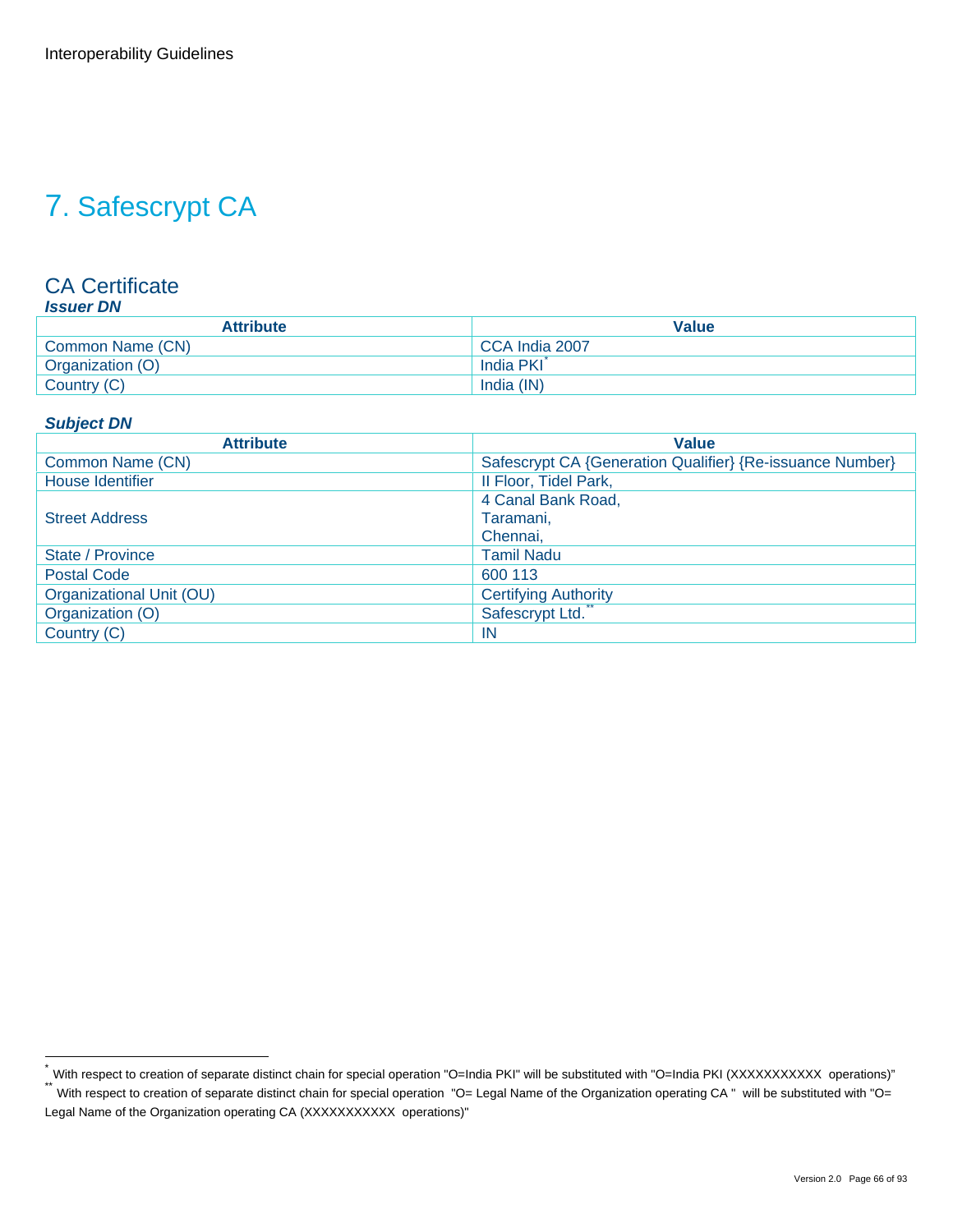#### *Issuer DN*

| <b>Attribute</b>         | <b>Value</b>                                              |
|--------------------------|-----------------------------------------------------------|
| Common Name (CN)         | Safescrypt CA {Generation Qualifier} {Re-issuance Number} |
| House Identifier         | II Floor, Tidel Park,                                     |
|                          | 4 Canal Bank Road,                                        |
| <b>Street Address</b>    | Taramani,                                                 |
|                          | Chennai,                                                  |
| State / Province         | <b>Tamil Nadu</b>                                         |
| <b>Postal Code</b>       | 600 113                                                   |
| Organizational Unit (OU) | <b>Certifying Authority</b>                               |
| Organization (O)         | Safescrypt Ltd.                                           |
| Country (C)              | <b>IN</b>                                                 |

#### *Subject DN*

| <b>Attribute</b>         | <b>Value</b>                                            |
|--------------------------|---------------------------------------------------------|
| Common Name (CN)         | Safescrypt sub-CA for Income Tax {Generation Qualifier} |
|                          | {Re-issuance Number}                                    |
| Organizational Unit (OU) | Sub-CA                                                  |
| Organization (O)         | Safescrypt Ltd.**                                       |
| Country (C)              | IN                                                      |

## End User Certificate Profile (issued by CA)

#### *Issuer DN*

| <b>Attribute</b>         | <b>Value</b>                                              |
|--------------------------|-----------------------------------------------------------|
| Common Name (CN)         | Safescrypt CA {Generation Qualifier} {Re-issuance Number} |
| House Identifier         | II Floor, Tidel Park,                                     |
|                          | 4 Canal Bank Road,                                        |
| <b>Street Address</b>    | Taramani,                                                 |
|                          | Chennai,                                                  |
| State / Province         | <b>Tamil Nadu</b>                                         |
| <b>Postal Code</b>       | 600 113                                                   |
| Organizational Unit (OU) | <b>Certifying Authority</b>                               |
| Organization (O)         | Safescrypt Ltd.**                                         |
| Country (C)              | IN                                                        |

<span id="page-66-0"></span> $\ddot{\phantom{1}}$ With respect to creation of separate distinct chain for special operation "O= Legal Name of the Organization operating CA " will be substituted with "O= Legal Name of the Organization operating CA (XXXXXXXXXX operations)"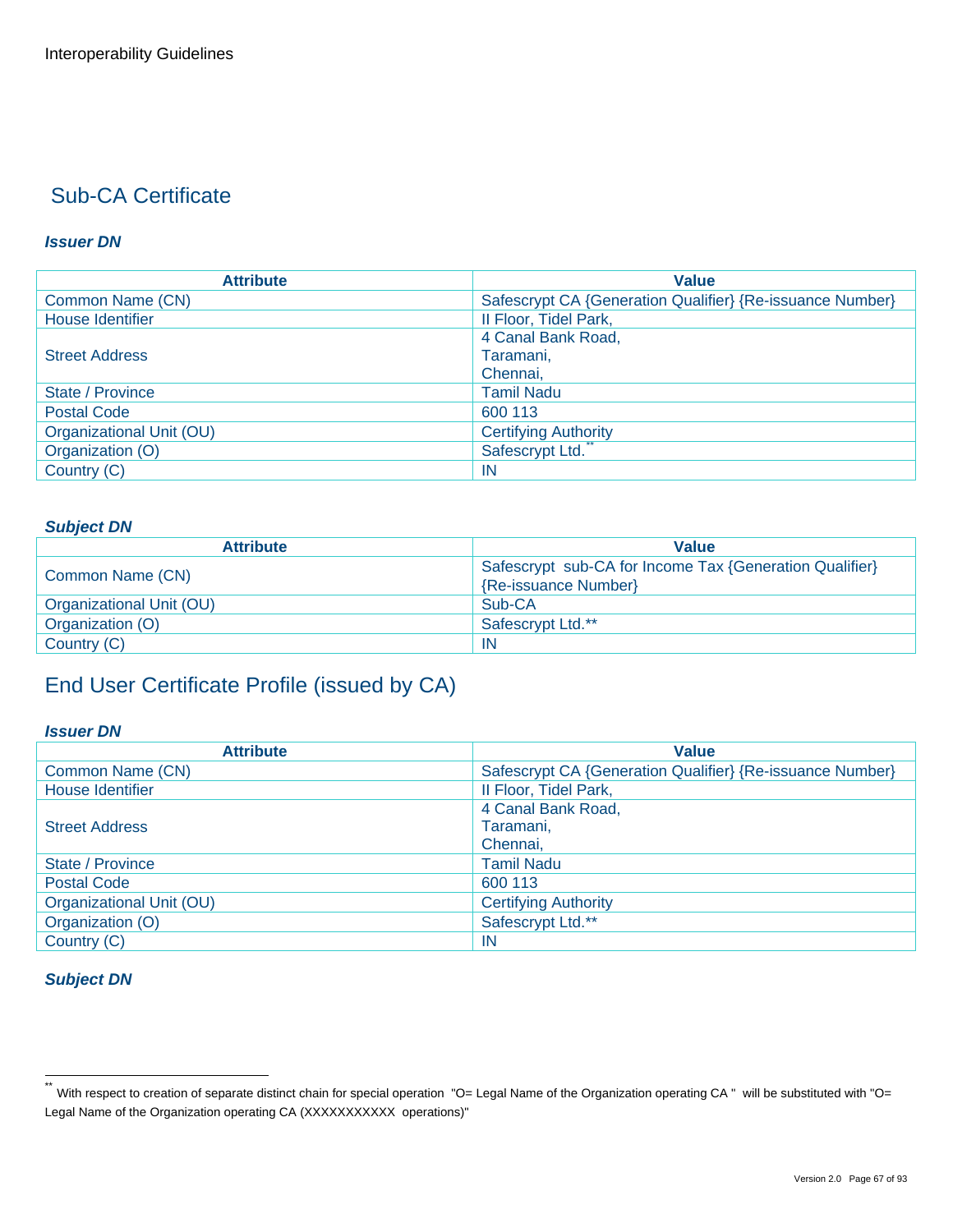| <b>Attribute</b>              | <b>Value</b>                                                     |
|-------------------------------|------------------------------------------------------------------|
| Common Name (CN)              | Joshi Amrut Manohar                                              |
| <b>Serial Number</b>          | 794DBED34BEDD3659726F53E44B482B5FC30C76F44BAA328522047551C1A4FA4 |
| <b>State or Province Name</b> | <b>Uttar Pradesh</b>                                             |
| <b>Postal Code</b>            | 226020                                                           |
| Organizational Unit (OU)      | <b>Marketing</b>                                                 |
| Organization (O)              | <b>OM Constructions Pvt. Ltd.</b>                                |
| Country (C)                   | ΙN                                                               |

#### *Issuer DN*

| <b>Attribute</b>         | <b>Value</b>                                                                    |
|--------------------------|---------------------------------------------------------------------------------|
| Common Name (CN)         | Safescrypt sub-CA for Income Tax {Generation Qualifier}<br>{Re-issuance Number} |
| Organizational Unit (OU) | Sub-CA                                                                          |
| Organization (O)         | Safescrypt Ltd.                                                                 |
| Country (C)              | -IN                                                                             |

| <b>Attribute</b>              | <b>Value</b>                                                     |
|-------------------------------|------------------------------------------------------------------|
| Common Name (CN)              | Joshi Amrut Manohar                                              |
| <b>Serial Number</b>          | 794DBED34BEDD3659726F53E44B482B5FC30C76F44BAA328522047551C1A4FA4 |
| <b>State or Province Name</b> | <b>Uttar Pradesh</b>                                             |
| <b>Postal Code</b>            | 226020                                                           |
| Organizational Unit (OU)      | <b>Marketing</b>                                                 |
| Organization (O)              | <b>OM Constructions Pvt. Ltd.</b>                                |
| Country (C)                   | IN                                                               |

<span id="page-67-0"></span> $\ddot{\phantom{1}}$ With respect to creation of separate distinct chain for special operation "O= Legal Name of the Organization operating CA " will be substituted with "O= Legal Name of the Organization operating CA (XXXXXXXXXX operations)"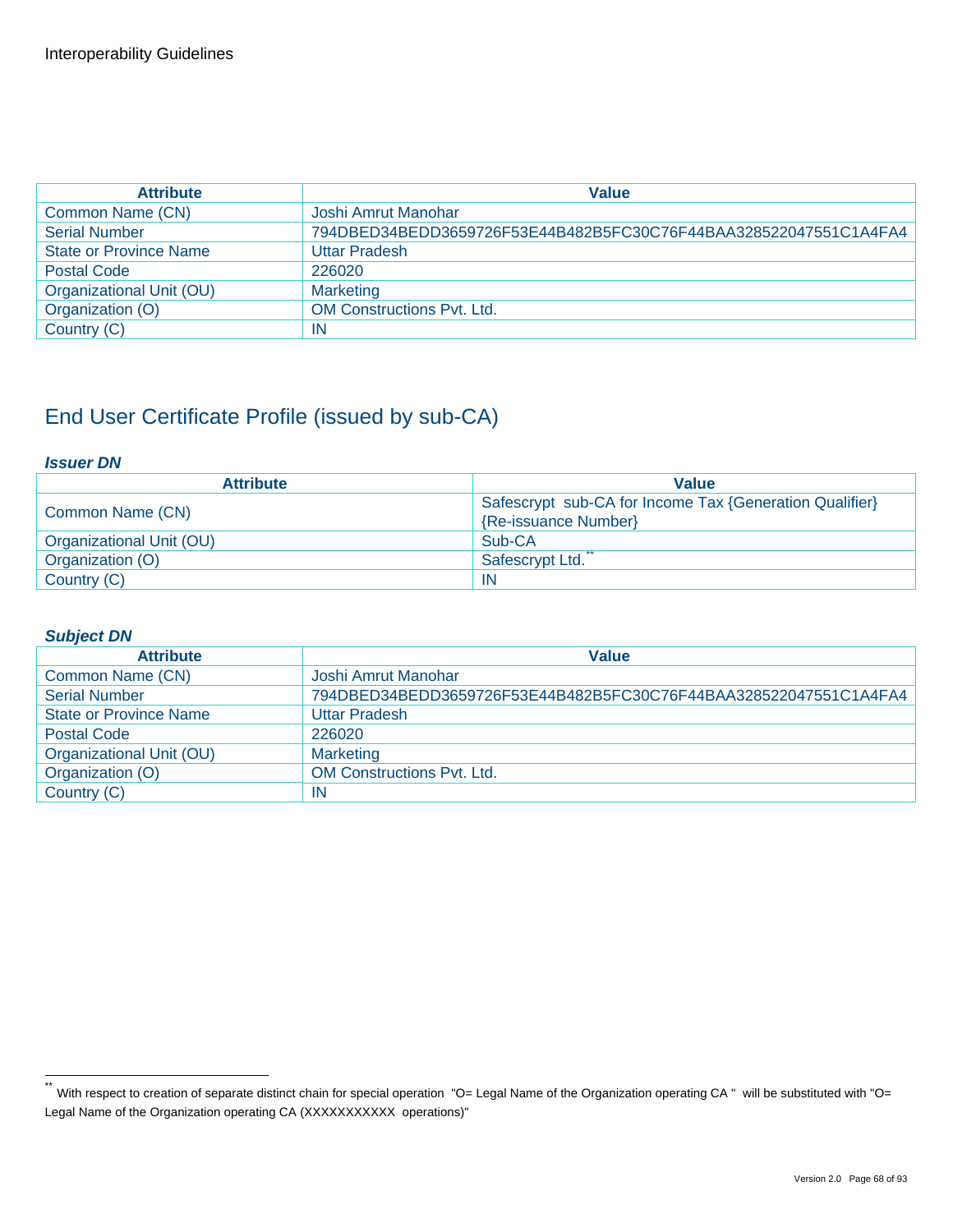## 8. e-Mudhra CA

## CA Certificate

| <b>Attribute</b> | Value          |
|------------------|----------------|
| Common Name (CN) | CCA India 2007 |
| Organization (O) | India PKI      |
| Country (C)      | India (IN)     |

#### *Subject DN*

| <b>Attribute</b>         | Value                                                   |
|--------------------------|---------------------------------------------------------|
| Common Name (CN)         | e-Mudhra CA {Generation Qualifier} {Re-issuance Number} |
| House Identifier         | TOWER No 5,3-6 Floor,                                   |
|                          | International Info Park,                                |
| <b>Street Address</b>    | Vashi,                                                  |
|                          | Navi Mumbai                                             |
| State / Province         | Maharashtra                                             |
| <b>Postal Code</b>       | 400 703                                                 |
| Organizational Unit (OU) | <b>Certifying Authority</b>                             |
| Organization (O)         | 3i Infotech Consumer Services Ltd                       |
| Country (C)              | IN                                                      |

<span id="page-68-0"></span><sup>.&</sup>lt;br>™With respect to creation of separate distinct chain for special operation "O=India PKI" will be substituted with "O=India PKI (XXXXXXXXXX operations)"<br>™With respect to creation of separate distinct chain for special op

<span id="page-68-1"></span>Legal Name of the Organization operating CA (XXXXXXXXXX operations)"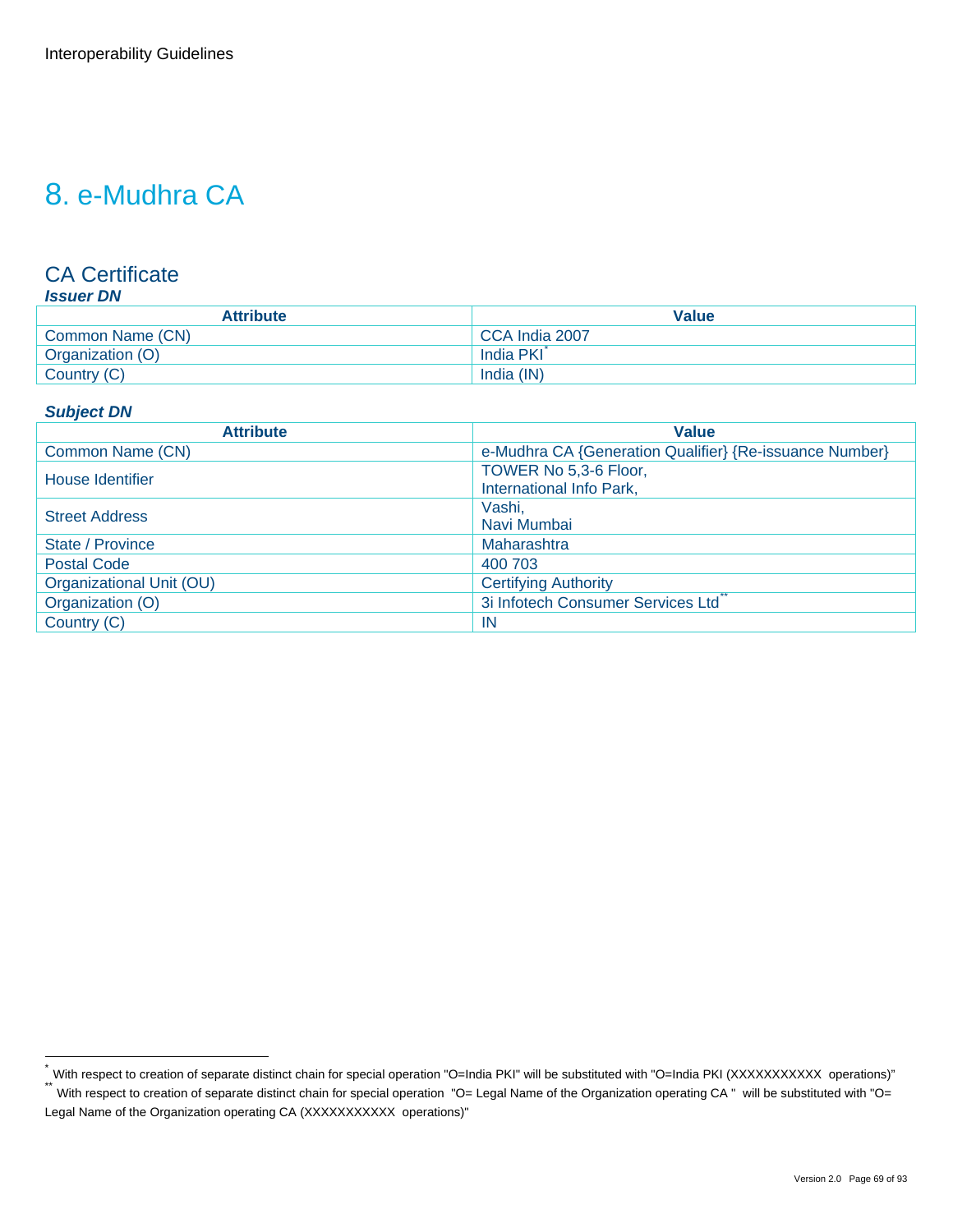#### *Issuer DN*

| <b>Attribute</b>         | <b>Value</b>                                            |
|--------------------------|---------------------------------------------------------|
| Common Name (CN)         | e-Mudhra CA {Generation Qualifier} {Re-issuance Number} |
| House Identifier         | TOWER No 5,3-6 Floor,                                   |
|                          | International Info Park,                                |
| <b>Street Address</b>    | Vashi,                                                  |
|                          | Navi Mumbai                                             |
| State / Province         | Maharashtra                                             |
| <b>Postal Code</b>       | 400 703                                                 |
| Organizational Unit (OU) | <b>Certifying Authority</b>                             |
| Organization (O)         | 3i Infotech Consumer Services Ltd                       |
| Country (C)              | IN                                                      |

#### *Subject DN*

| <b>Attribute</b>         | <b>Value</b>                                               |
|--------------------------|------------------------------------------------------------|
| Common Name (CN)         | e-Mudhra sub-CA for Income Tax {Generation Qualifier} {Re- |
|                          | issuance Number}                                           |
| Organizational Unit (OU) | Sub-CA                                                     |
| Organization (O)         | 3i Infotech Consumer Services Ltd**                        |
| Country (C)              | -IN                                                        |

## End User Certificate Profile (issued by CA)

#### *Issuer DN*

| <b>Attribute</b>         | <b>Value</b>                                            |
|--------------------------|---------------------------------------------------------|
| Common Name (CN)         | e-Mudhra CA {Generation Qualifier} {Re-issuance Number} |
| House Identifier         | TOWER No 5,3-6 Floor,<br>International Info Park,       |
| <b>Street Address</b>    | Vashi,<br>Navi Mumbai                                   |
| State / Province         | Maharashtra                                             |
| <b>Postal Code</b>       | 400 703                                                 |
| Organizational Unit (OU) | <b>Certifying Authority</b>                             |
| Organization (O)         | 3i Infotech Consumer Services Ltd**                     |
| Country (C)              | -IN                                                     |

<span id="page-69-0"></span> $\ddot{\phantom{1}}$ With respect to creation of separate distinct chain for special operation "O= Legal Name of the Organization operating CA " will be substituted with "O= Legal Name of the Organization operating CA (XXXXXXXXXX operations)"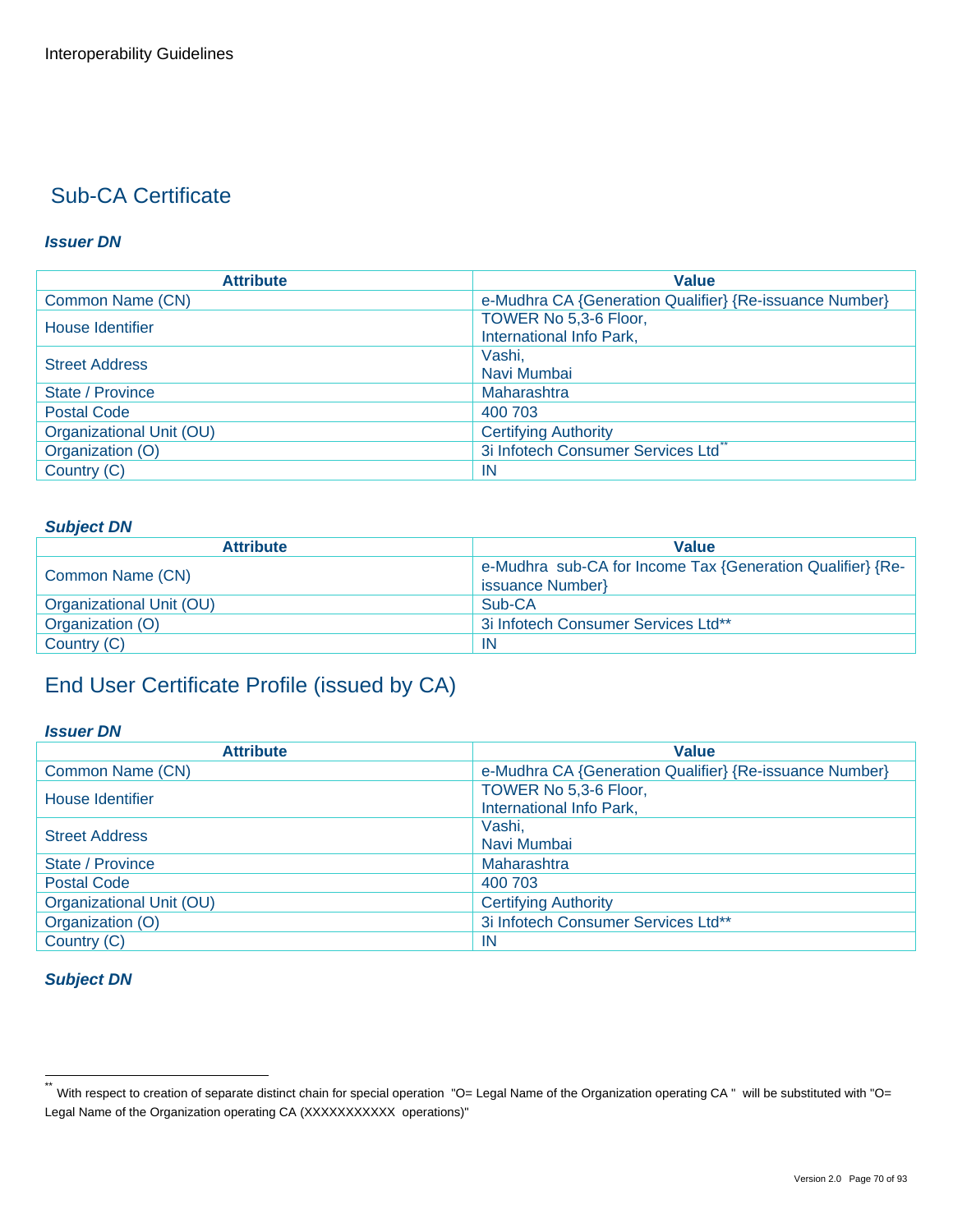| <b>Attribute</b>              | <b>Value</b>                                                     |
|-------------------------------|------------------------------------------------------------------|
| Common Name (CN)              | Joshi Amrut Manohar                                              |
| <b>Serial Number</b>          | 794DBED34BEDD3659726F53E44B482B5FC30C76F44BAA328522047551C1A4FA4 |
| <b>State or Province Name</b> | <b>Uttar Pradesh</b>                                             |
| <b>Postal Code</b>            | 226020                                                           |
| Organizational Unit (OU)      | <b>Marketing</b>                                                 |
| Organization (O)              | <b>OM Constructions Pvt. Ltd.</b>                                |
| Country (C)                   | ΙN                                                               |

#### *Issuer DN*

| <b>Attribute</b>         | <b>Value</b>                                               |
|--------------------------|------------------------------------------------------------|
| Common Name (CN)         | e-Mudhra sub-CA for Income Tax {Generation Qualifier} {Re- |
|                          | issuance Number}                                           |
| Organizational Unit (OU) | Sub-CA                                                     |
| Organization (O)         | 3i Infotech Consumer Services Ltd                          |
| Country (C)              | -IN                                                        |

| <b>Attribute</b>              | <b>Value</b>                                                     |
|-------------------------------|------------------------------------------------------------------|
| Common Name (CN)              | Joshi Amrut Manohar                                              |
| <b>Serial Number</b>          | 794DBED34BEDD3659726F53E44B482B5FC30C76F44BAA328522047551C1A4FA4 |
| <b>State or Province Name</b> | <b>Uttar Pradesh</b>                                             |
| <b>Postal Code</b>            | 226020                                                           |
| Organizational Unit (OU)      | <b>Marketing</b>                                                 |
| Organization (O)              | <b>OM Constructions Pvt. Ltd.</b>                                |
| Country (C)                   | IN                                                               |

<span id="page-70-0"></span> $\ddot{\phantom{1}}$ With respect to creation of separate distinct chain for special operation "O= Legal Name of the Organization operating CA " will be substituted with "O= Legal Name of the Organization operating CA (XXXXXXXXXX operations)"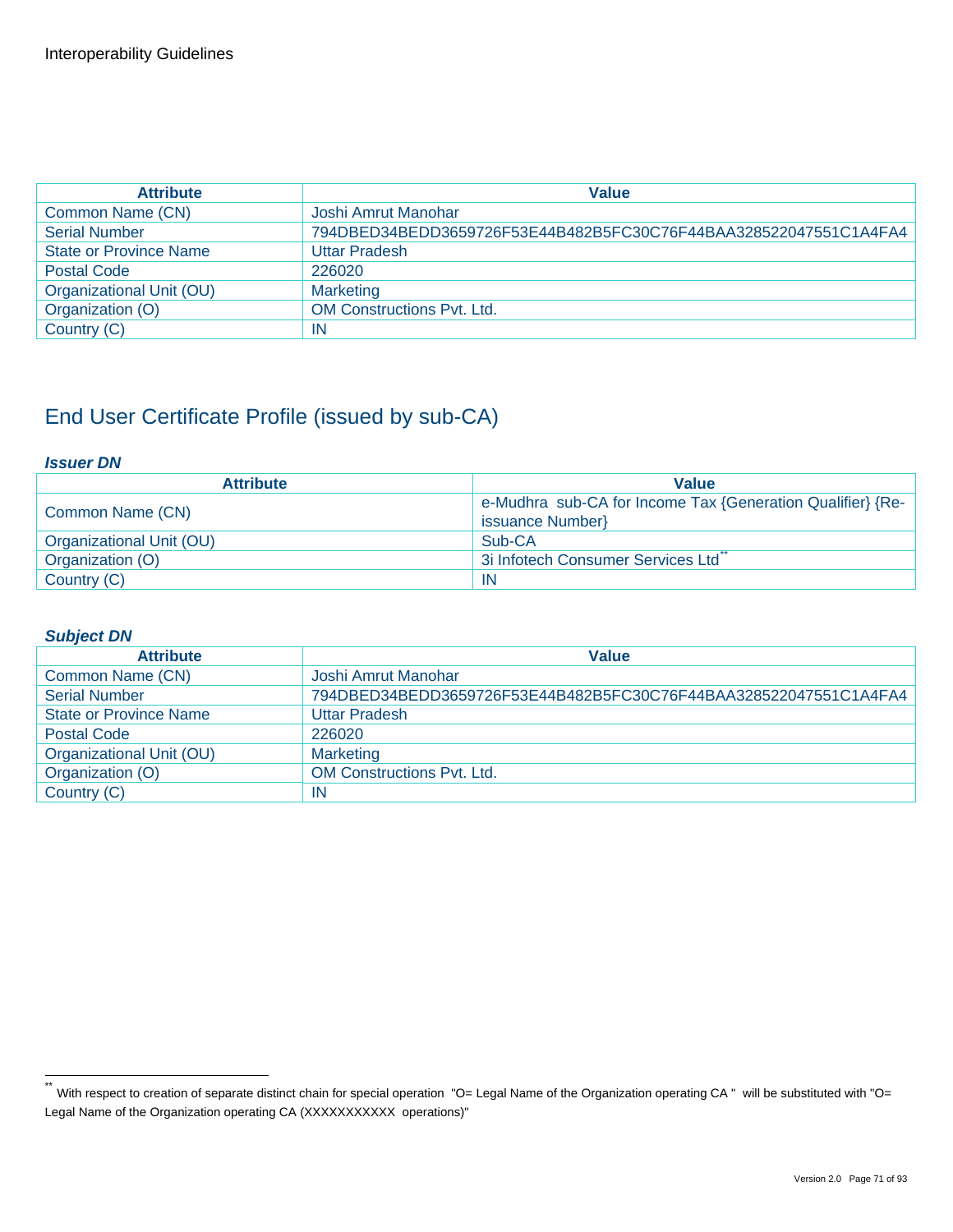## Annexure II - Special Purpose Certificates

Generally digital certificates are issued to persons for the purpose of digital signature. However some special uses of digital certificate exists for which the certificate fields and extensions vary. These certificates are termed by CCA as special purpose certificates. The special purpose certificates issues by a licensed CA will be compliant with the specifications mentioned in this document. Additionally, licensed CA may not issue any type of special certificates other than those mentioned herein unless explicit approval from CCA has been obtained for the same. The special purpose certificates approved by CCA are as follows.

#### 1. SSL Certificate

The SSL or secure sockets layer certificate is a certificate assigned to web server. The variation in the certificate fields and extensions as compared to general specification is as follows

| Sn. | Field / Extension          | Variation                                                                                                                                                                              |
|-----|----------------------------|----------------------------------------------------------------------------------------------------------------------------------------------------------------------------------------|
| 1.  | • Subject Name             | • The CN in the Subject Name MAY contain either<br>Qualified domain name<br>٠<br>IP addresses of the server as a printable string in "network byte order",<br>as specified in [RFC791] |
| 2.  | • Key Usage                | • The key usage field MUST have ONLY the following parameters set<br>Digital Signature, Key Encipherment                                                                               |
| 3.  | • Extended Key usage       | • If present, extended key usage MUST include<br>Server authentication id-kp-serverAuth {1 3 6 1 5 5 7 3 1}<br>Client Authentication id-kp-clientAuth {1 3 6 1 5 5 7 3 2}<br>٠         |
| 4.  | • Subject Alternative Name | The Subject alternative name shall contain the DNS name for the server /<br>web page as an IA5 string                                                                                  |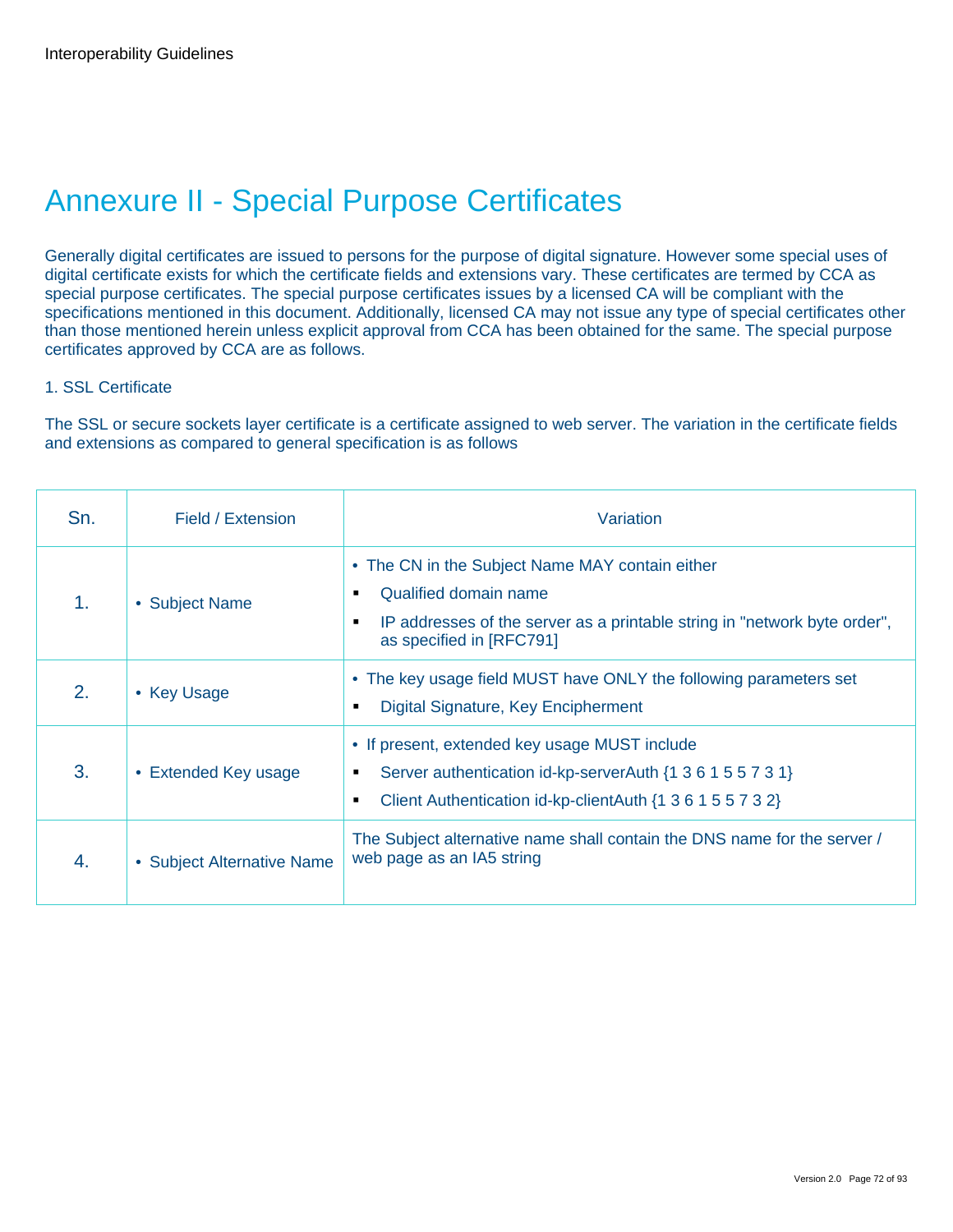#### 2. System Certificates

Where certificates need to be issued to computer systems for the purpose of machine to machine authentication, it is of paramount importance that the certificate contains a unique identification relating to the systems. At the same time, it is essential that the applications making use of such certificates are designed to verify the system with the digital certificate being used. The certificate field requirements for system certificates include

| Sn. | Field / Extension          | Variation                                                                                                                                                                                                                                                                                                                                                                                 |
|-----|----------------------------|-------------------------------------------------------------------------------------------------------------------------------------------------------------------------------------------------------------------------------------------------------------------------------------------------------------------------------------------------------------------------------------------|
| 1.  | • Subject Name             | • The CN in the Subject Name MUST contain either<br>IP Address of the system as a printable string in "network byte order", as<br>specified in [RFC791]<br>MAC Address of primary network interface as a printable string<br>Serial number (CPU or any electronically verifiable serial number) as a<br>printable string<br>Unique ID (such as CPU identifier) as a printable string<br>٠ |
| 2.  | • Key Usage                | Server authentication<br><b>Client Authentication</b><br>٠                                                                                                                                                                                                                                                                                                                                |
| 3.  | • Subject Alternative Name | • Subject Alternative Name MUST contain either<br>IP Address of the system as a octet string in "network byte order", as<br>п<br>specified in [RFC791]<br>dnsName in IA5String format<br>٠                                                                                                                                                                                                |

Applications wishing to utilise these certificates must be developed to independently verify the CN vis-à-vis the actual at the time of each transaction. Additionally, the private key of the certificate should be held in a secure token or smart cards. For applications processing sensitive or high value transactions, it is recommended that the private key be stored in a Hardware Security Module (HSM).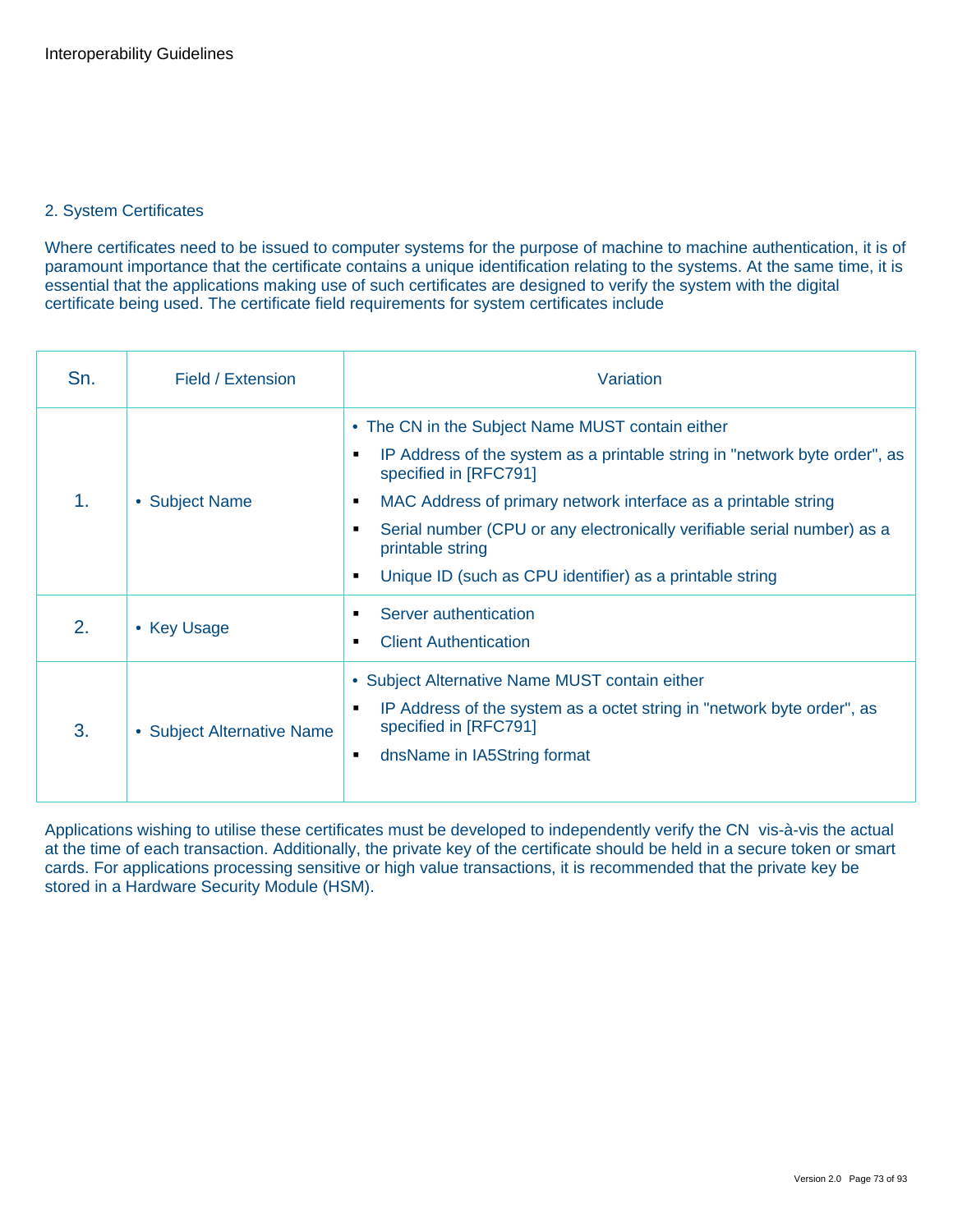#### 3. Time stamping authority certificate

Licensed CAs in India my issue certificates for the purpose of time stamping. It is recommended by the CCA that a time stamping certificate should be exclusively used for the purpose. The only variation for time stamping certificate will be the Extended Key Usage extension. The extension should be set as

| Sn. | Field / Extension    | Variation                                                                                                                                            |
|-----|----------------------|------------------------------------------------------------------------------------------------------------------------------------------------------|
|     | • Subject            | Should follow same naming conventions as a CA with "CA" and "Certifying<br>Authority" replaced with "TSA" and "Time Stamping Authority" respectively |
| 2.  | • Key Usage          | <b>Digital Signature</b>                                                                                                                             |
| 3.  | • Extended Key Usage | Time stamping id-kp-timestamping {1 3 6 1 5 5 7 3 8} -- Critical                                                                                     |

These certificates are to be issued to persons or agencies acting as time stamping authorities.

#### 4. Code Signing

Signing of software code is gaining importance. End users and corporations may wish to sign the software code to indicate genuineness of the software. Certificates may be issued by licensed CAs for code signing purposes. The certificate key usage field MUST be set as follows

| Sn. | Field / Extension    | Variation                                                           |
|-----|----------------------|---------------------------------------------------------------------|
| 1.  | • Key Usage          | <b>Digital Signature</b>                                            |
| 2.  | • Extended Key Usage | Code Signing id-kp-codeSigning {1 3 6 1 5 5 7 3 3} -- Critical<br>п |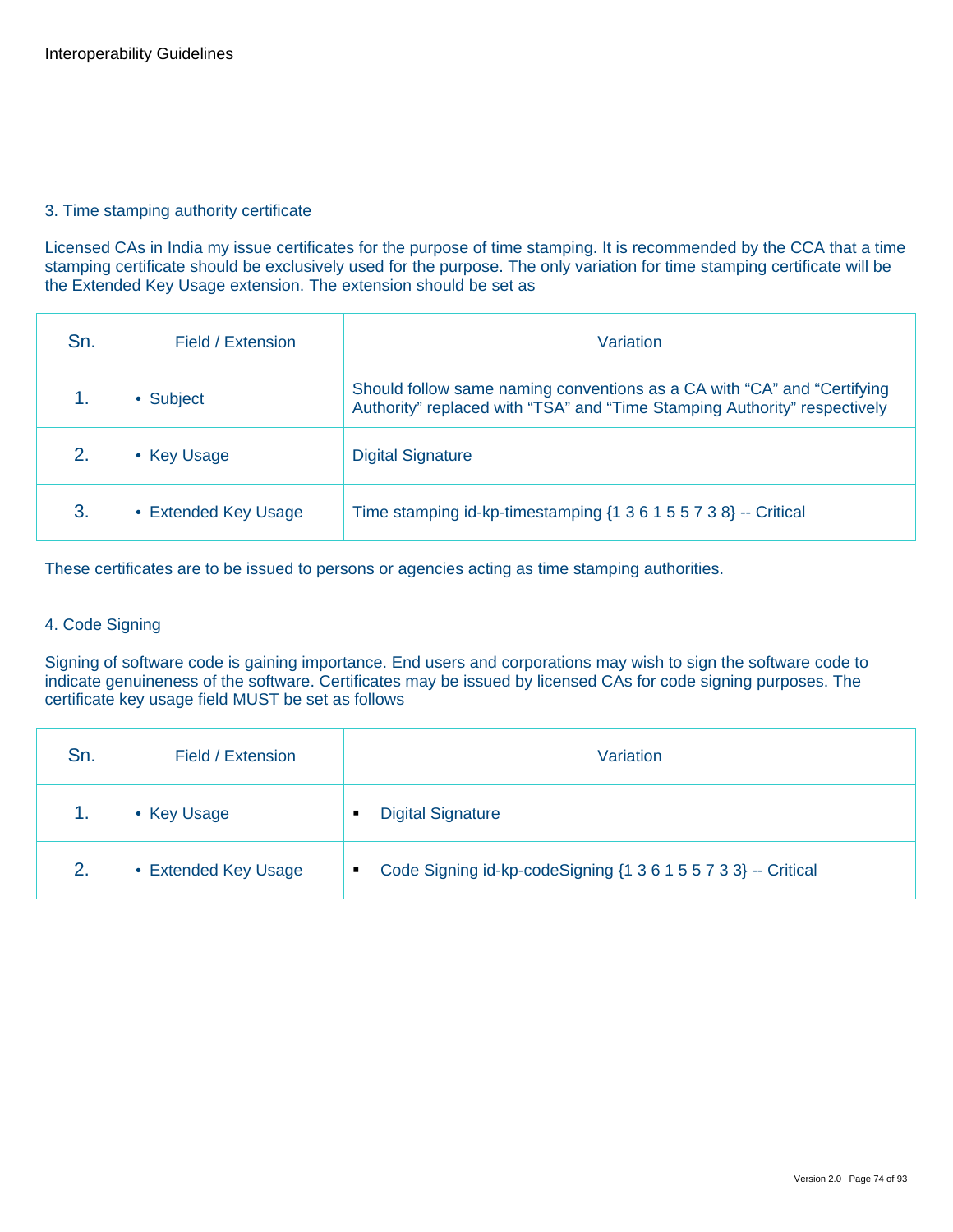#### 5. Encryption Certificate

Certificates for encryption of information must be separate from normal end-user / subscriber digital signature certificate. The certificate may be used for data encryption / decryption or email protection. The variations would exist in the key usage and extended key usage fields as below

| Sn. | Field / Extension | Variation          |
|-----|-------------------|--------------------|
| н.  | • Key Usage       | • Key encipherment |

#### 6. OCSP Responder Certificate

The OCSP responder certificates will have the following variation in the fields.

| Sn.            | Field / Extension                 | Variation                                                                                           |                                                                                                                                                          |  |  |  |  |
|----------------|-----------------------------------|-----------------------------------------------------------------------------------------------------|----------------------------------------------------------------------------------------------------------------------------------------------------------|--|--|--|--|
| 1.             | <b>Validity Period</b>            | Validity expressed in UTC Time for certificates valid through 2049                                  |                                                                                                                                                          |  |  |  |  |
| 2.             | <b>Subject Distinguished Name</b> | <b>Common Name</b><br>(CN)<br><b>Organisational Unit</b><br>(OU)<br>Organisation (O)<br>Country (C) | <ocsp name="" responder=""><br/><b>OCSP Responder</b><br/>Legal Name of the OCSP Organization<br/>Country code as per the verified office address</ocsp> |  |  |  |  |
| 3.             | <b>Key Usage</b>                  | DigitalSignature                                                                                    |                                                                                                                                                          |  |  |  |  |
| $\mathbf{4}$ . | <b>Certificate Policies</b>       |                                                                                                     | The value must contain the OID representing the CCA certificate policy the<br>certificate is valid for; and all the lower level certificate polices.     |  |  |  |  |
| 5.             | <b>Extended Key Usage</b>         | id-kp-OCSPSigning {1 3 6 1 5 5 7 3 9}                                                               |                                                                                                                                                          |  |  |  |  |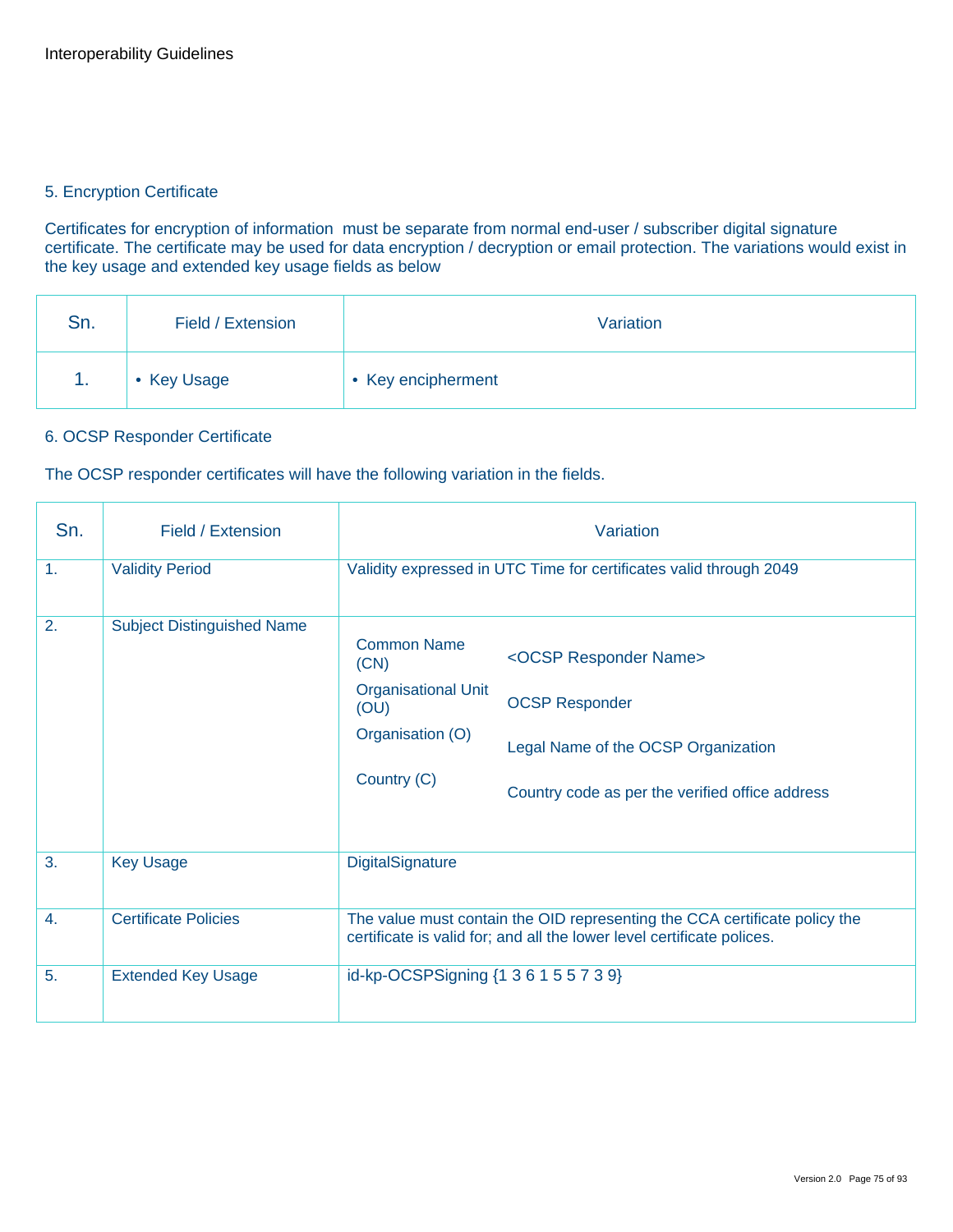# Annexure III - Reference Certificate Profiles

This section provides reference certificate profiles for use of Certifying Authority for creation and issuance of Digital Certificate.

Legend M: Mandatory O: Optional

C: Critical NC: Non Critical

#### CA Certificate Profile

| Sn.              | <b>Field</b>                                | <b>M/O</b> | <b>C/NC</b> | <b>Value</b>                                      |                      |                                                                                                                                                                                                        |
|------------------|---------------------------------------------|------------|-------------|---------------------------------------------------|----------------------|--------------------------------------------------------------------------------------------------------------------------------------------------------------------------------------------------------|
| 1.               | Version                                     | M          | <b>NA</b>   | format)                                           |                      | The mandated value is 2. (i.e., The certificate must be in a version 3                                                                                                                                 |
| 2.               | <b>Serial Number</b>                        | M          | <b>NA</b>   | certificate issued by a CA.                       |                      | Positive number of maximum Length 20 bytes and unique to each                                                                                                                                          |
| 3.               | <b>Issuer Signature</b><br>Algorithm        | M          | <b>NA</b>   | <b>OR</b>                                         |                      | SHA1 with RSA Encryption (null parameters)<br>SHA256 with RSA Encryption (null parameters)                                                                                                             |
| $\overline{4}$ . | <b>Issuer Distinguished</b><br><b>Name</b>  | M          | <b>NA</b>   | Common Name (CN)                                  |                      | <b>CCA India {Generation Qualifier} {Re-</b><br>issuance Number}                                                                                                                                       |
|                  |                                             |            |             | Organisation (O)                                  |                      | India PKI*                                                                                                                                                                                             |
|                  |                                             |            |             | Country (C)                                       |                      | India (IN)                                                                                                                                                                                             |
| 5.               | <b>Validity Period</b>                      | M          | <b>NA</b>   |                                                   |                      | Validity expressed in UTC Time for certificates valid through 2049                                                                                                                                     |
| 6.               | <b>Subject Distinguished</b><br><b>Name</b> | M          | <b>NA</b>   | Common<br>Name (CN)<br>House<br><b>Identifier</b> |                      | "Certifying Authority Name" CA {Generation<br>Qualifier} (re-issuance number)<br>This attribute MUST contain the<br>Flat number, Apartment name and Plot no.                                           |
|                  |                                             |            |             | <b>Street Address</b>                             | <b>OR</b><br>address | House Name / Number and Plot Number<br>Of the CA;s head office / registered office<br>This attribute value MUST contain following<br>parameters of the CA's head office / registered<br>office address |
|                  |                                             |            |             |                                                   |                      | Locality / colony name                                                                                                                                                                                 |
|                  |                                             |            |             |                                                   |                      |                                                                                                                                                                                                        |

<span id="page-75-0"></span>\* With respect to Mauritius Operations, "O=India PKI" will be substituted with "O=India PKI for Mauritius Operations"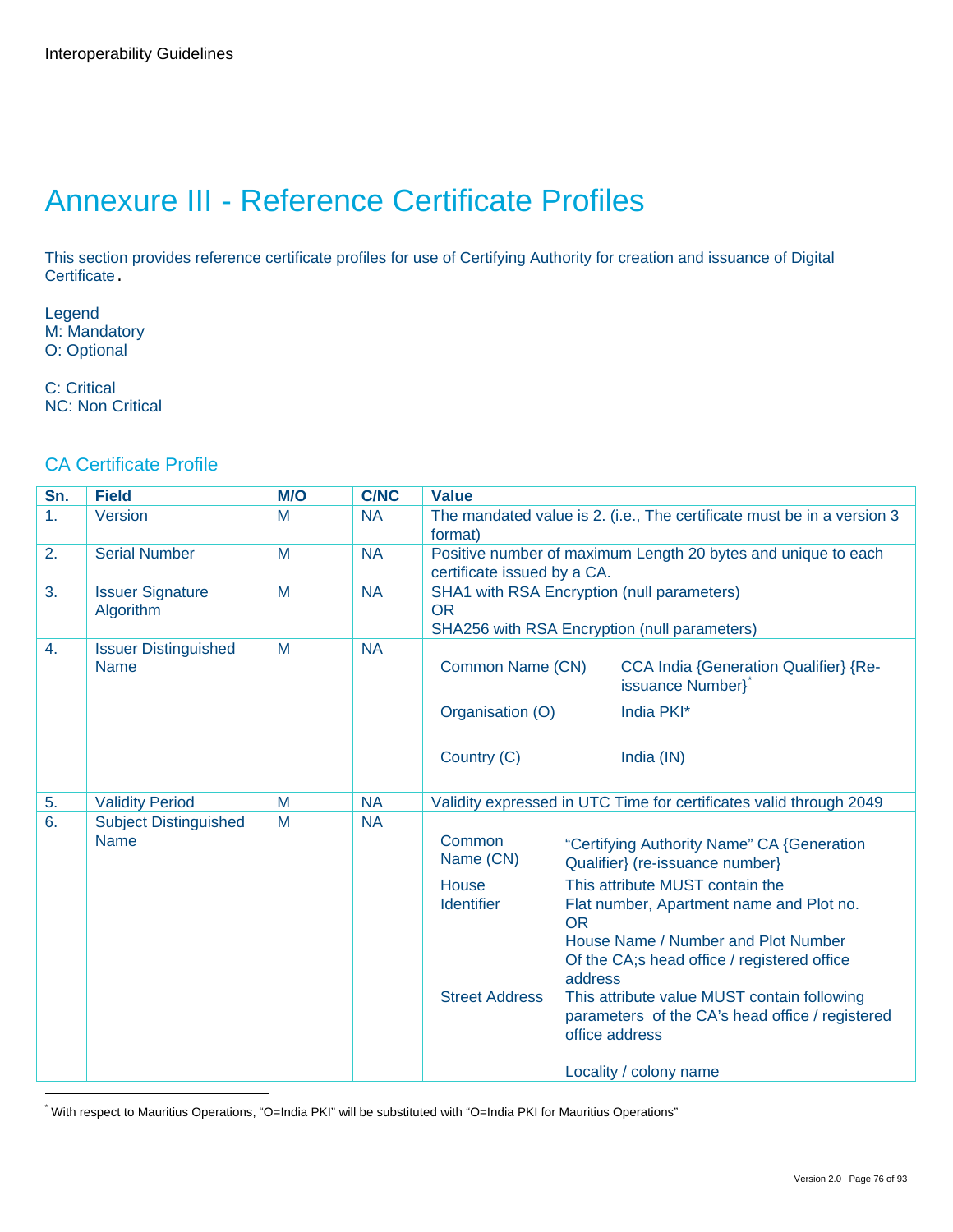|                                          |                                                                                                                                                                   |                            |                                                                         | (nearest) Street Name<br>Town / Suburb / Village<br>City name (if applicable)<br><b>District</b>                                                                                                                                                     |
|------------------------------------------|-------------------------------------------------------------------------------------------------------------------------------------------------------------------|----------------------------|-------------------------------------------------------------------------|------------------------------------------------------------------------------------------------------------------------------------------------------------------------------------------------------------------------------------------------------|
|                                          |                                                                                                                                                                   |                            | State /<br>Province                                                     | State / province where the Certifying Authority<br>has its head office or registered office                                                                                                                                                          |
|                                          |                                                                                                                                                                   |                            | <b>Postal Code</b>                                                      | <b>Pin Code</b>                                                                                                                                                                                                                                      |
|                                          |                                                                                                                                                                   |                            | Organisational<br>Unit (OU)                                             | "Certifying Authority"                                                                                                                                                                                                                               |
|                                          |                                                                                                                                                                   |                            | Organisation<br>(O)                                                     | Legal Name of the CA                                                                                                                                                                                                                                 |
|                                          |                                                                                                                                                                   |                            | Country (C)                                                             | Country code as per the verified CAs head<br>office or registered office address                                                                                                                                                                     |
| <b>Subject Public Key</b><br>Information | M                                                                                                                                                                 | <b>NA</b>                  |                                                                         | rsaEncryption {1 2 840 113549 1 1 1}, 2048 RSA Key modulus,                                                                                                                                                                                          |
| <b>Issuer's Signature</b><br>Algorithm   | M                                                                                                                                                                 | <b>NA</b>                  | parameters)                                                             | sha-1WithRSAEncryption {1 2 840 113549 1 1 5} (null parameters)<br>orsha256 WithRSAEncryption {1 2 840 113549 1 1 11} (null                                                                                                                          |
| <b>Signature Value</b>                   | M                                                                                                                                                                 | <b>NA</b>                  | <b>Issuer CA's signature</b>                                            |                                                                                                                                                                                                                                                      |
|                                          |                                                                                                                                                                   |                            |                                                                         |                                                                                                                                                                                                                                                      |
|                                          |                                                                                                                                                                   |                            | (currently 4f 1e c0 58 27 d8 b8 e4)                                     | Root Certifying Authority of India (RCAI) SubjectkeyIndetifier                                                                                                                                                                                       |
|                                          |                                                                                                                                                                   |                            |                                                                         | Octet String of unique value associated with the Public key                                                                                                                                                                                          |
|                                          |                                                                                                                                                                   |                            |                                                                         | keyCertSign, cRLSign, DigitalSignature, nonRepudiation                                                                                                                                                                                               |
|                                          |                                                                                                                                                                   |                            |                                                                         | The value must contain the OID representing the CCA certificate<br>policy the certificate is valid for; and all the lower level certificate                                                                                                          |
| <b>Basic Constraints</b>                 |                                                                                                                                                                   |                            |                                                                         | CA Boolean = True, pathLenConstraints 0 or 1 depending on sub-CA                                                                                                                                                                                     |
| <b>CRL Distribution Points</b>           | M                                                                                                                                                                 | NC                         |                                                                         | DistributionPointName MUST be set and MUST contain a complete<br>HTTP URI pointing to a DER encoded full and complete CRL for all<br>reasons. DistributionPointName shall contain the fullName and thus<br>shall not contain nameRelativeToCRLIssuer |
|                                          |                                                                                                                                                                   |                            |                                                                         | reasons and cRLIssuer fields shall be absent.                                                                                                                                                                                                        |
| <b>Access</b>                            |                                                                                                                                                                   |                            | be absent.                                                              | The id-ad-calssuers OID shall be absent.<br>The id-ad-ocsp accesslocation must specify the location of the<br>OCSP responder, using the conventions defined in [RFC2560] if<br>RCAI uses OCSP. If RCAI does not use OCSP AIA extension shall         |
|                                          | <b>Extensions</b><br><b>Authority Key Identifier</b><br>Subject Key Identifier<br><b>Key Usage</b><br><b>Certificate Policies</b><br><b>Authority Information</b> | M<br>M<br>M<br>M<br>M<br>M | <b>NC</b><br><b>NC</b><br>$\mathbf C$<br><b>NC</b><br>$\mathsf C$<br>NC | public exponent<br>polices.                                                                                                                                                                                                                          |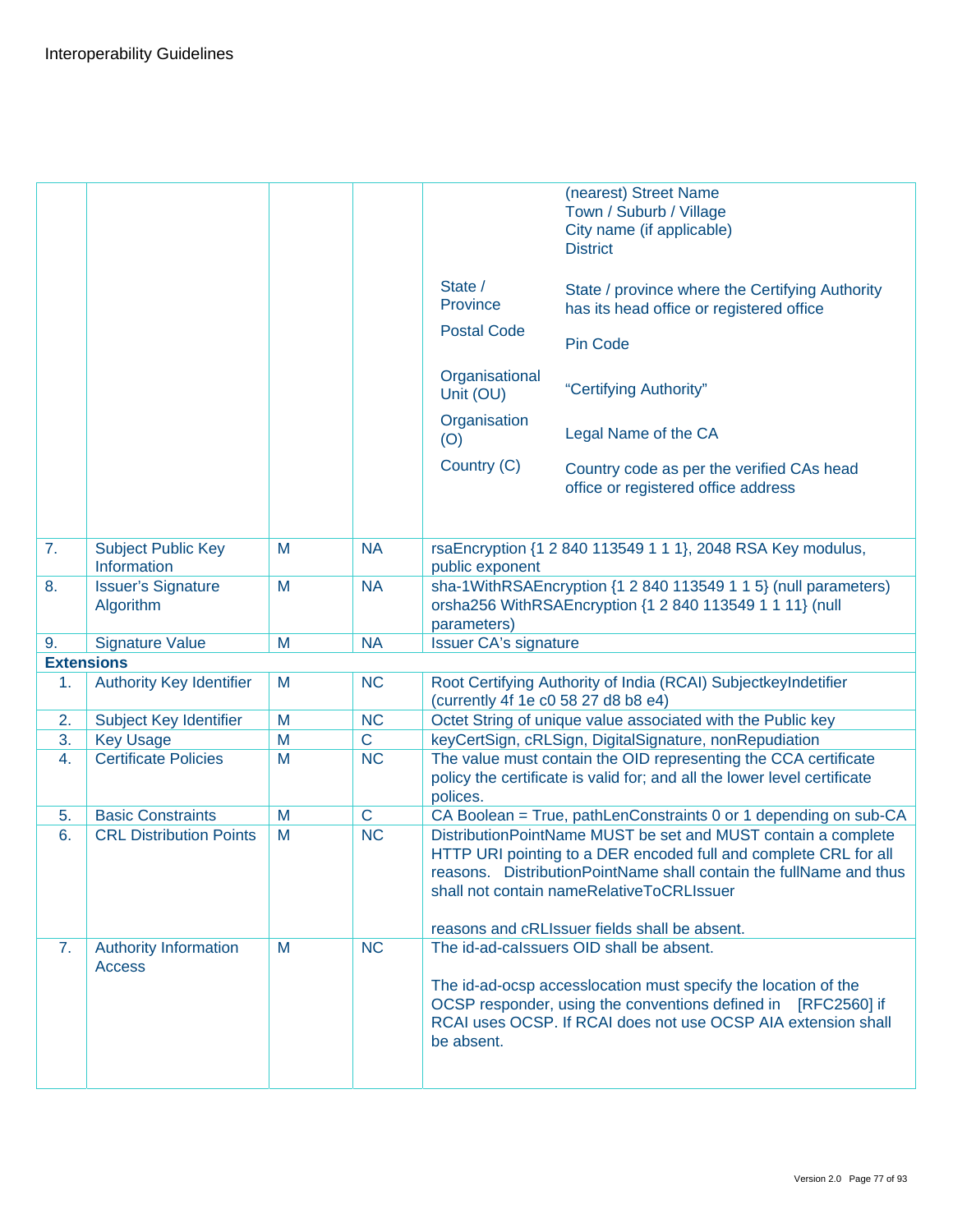## Sub-CA Certificate Profile

| Sn. | <b>Field</b>                                | M/O | <b>C/NC</b>  | <b>Value</b>                                                                                                                                                                                                                                                                                             |
|-----|---------------------------------------------|-----|--------------|----------------------------------------------------------------------------------------------------------------------------------------------------------------------------------------------------------------------------------------------------------------------------------------------------------|
| 1.  | Version                                     | M   | <b>NA</b>    | The mandated value is 2. (i.e., The certificate must be in a version 3<br>format)                                                                                                                                                                                                                        |
| 2.  | <b>Serial Number</b>                        | M   | <b>NA</b>    | Positive number of maximum Length 20 bytes and unique to each<br>certificate issued by a CA.                                                                                                                                                                                                             |
| 3.  | <b>Issuer Signature</b><br>Algorithm        | M   | <b>NA</b>    | SHA1 with RSA Encryption (null parameters)<br><b>OR</b><br>SHA256 with RSA Encryption (null parameters)                                                                                                                                                                                                  |
| 4.  | <b>Issuer Distinguished</b><br><b>Name</b>  | M   | <b>NA</b>    | Must be same as Subject DN of the Issuing CA                                                                                                                                                                                                                                                             |
| 5.  | <b>Validity Period</b>                      | M   | <b>NA</b>    | Validity expressed in UTC Time for certificates valid through 2049                                                                                                                                                                                                                                       |
| 6.  | <b>Subject Distinguished</b><br><b>Name</b> | M   | <b>NA</b>    | <b>Common Name</b><br>"Certifying Authority Name" sub-CA for<br>(CN)<br>"Branding Name" {Generation qualifier} (re-<br>issuance number}<br>Organisational<br>Sub-CA<br>Unit (OU)                                                                                                                         |
|     |                                             |     |              | Organisation<br>Legal Name of the Sub-CA (same as CA legal<br>(O)<br>name)<br>Country (C)                                                                                                                                                                                                                |
|     |                                             |     |              | Country code as per the verified office address                                                                                                                                                                                                                                                          |
| 7.  | <b>Subject Public Key</b><br>Information    | M   | <b>NA</b>    | rsaEncryption {1 2 840 113549 1 1 1}, 2048 RSA Key modulus,<br>public exponent                                                                                                                                                                                                                           |
| 8.  | <b>Issuer's Signature</b>                   | M   | <b>NA</b>    | sha-1WithRSAEncryption {1 2 840 113549 1 1 5} (null parameters)<br>orsha256 WithRSAEncryption {1 2 840 113549 1 1 11} (null<br>parameters)                                                                                                                                                               |
| 9.  | <b>Signature Value</b>                      | M   | <b>NA</b>    | <b>Issuer CA's signature</b>                                                                                                                                                                                                                                                                             |
|     | <b>Extensions</b>                           |     |              |                                                                                                                                                                                                                                                                                                          |
| 1.  | <b>Authority Key Identifier</b>             | M   | <b>NC</b>    | Issuing CA SubjectkeyIndetifier                                                                                                                                                                                                                                                                          |
| 2.  | Subject Key Identifier                      | M   | <b>NC</b>    | Octet String of unique value associated with the Public key                                                                                                                                                                                                                                              |
| 3.  | <b>Key Usage</b>                            | M   | $\mathbf C$  | keyCertSign, cRLSign, DigitalSignature, nonRepudiation                                                                                                                                                                                                                                                   |
| 4.  | <b>Certificate Policies</b>                 | M   | <b>NC</b>    | The value must contain the OID representing the CCA certificate<br>policy the certificate is valid for; and all the lower level certificate<br>polices.                                                                                                                                                  |
| 5.  | <b>Basic Constraints</b>                    | M   | $\mathsf{C}$ | CA Boolean = True, pathLenConstraints = $0$                                                                                                                                                                                                                                                              |
| 6.  | <b>CRL Distribution Points</b>              | M   | <b>NC</b>    | DistributionPointName MUST be set and MUST contain a complete<br>HTTP URI pointing to a DER encoded full and complete CRL for all<br>reasons. Distribution Point Name shall contain the full Name and<br>thus shall not contain nameRelativeToCRLIssuer<br>reasons and cRLIssuer fields shall be absent. |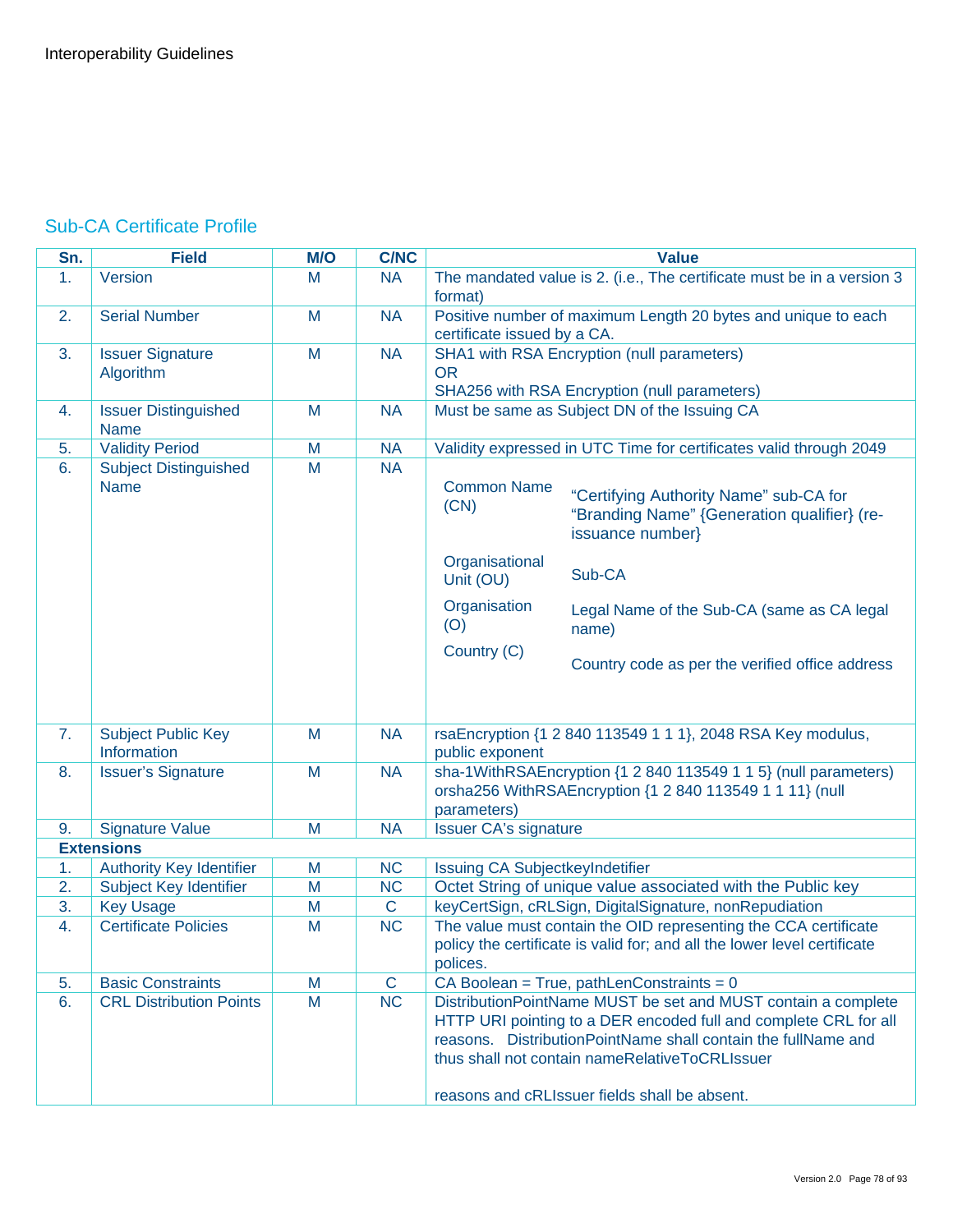| 7. | <b>Authority Information</b><br><b>Access</b> | M | N <sub>C</sub> | The id-ad-calssuers OID MUST point to the certificate issued to the<br>Licensed CA by RCAI. The OID should specify a HTTP URI which<br>points to a single DER encoded certificate or a collection of DER<br>encoded certificates in a BER or DER encoded "certs-only" CMS<br>message as specified in [RFC3852].<br>The id-ad-ocsp accesslocation must specify the location of the<br>OCSP responder, using the conventions defined in [RFC2560] for<br>CAs using OCSP. If OCSP is not used, the OID must not be<br>present. |
|----|-----------------------------------------------|---|----------------|-----------------------------------------------------------------------------------------------------------------------------------------------------------------------------------------------------------------------------------------------------------------------------------------------------------------------------------------------------------------------------------------------------------------------------------------------------------------------------------------------------------------------------|

# End User Certificate Profile (issued for personal use)

| Sn.              | <b>Field</b>                                | M/O | <b>C/NC</b> |                                                                                                                                  | <b>Value</b>                                                                                                                                                                               |
|------------------|---------------------------------------------|-----|-------------|----------------------------------------------------------------------------------------------------------------------------------|--------------------------------------------------------------------------------------------------------------------------------------------------------------------------------------------|
| 1.               | Version                                     | M   | <b>NA</b>   | 3 format)                                                                                                                        | The mandated value is 2. (i.e., The certificate must be in a version                                                                                                                       |
| 2.               | <b>Serial Number</b>                        | M   | <b>NA</b>   | certificate issued by a CA.                                                                                                      | Positive number of maximum Length 20 bytes and unique to each                                                                                                                              |
| 3.               | <b>Issuer Signature</b><br>Algorithm        | M   | <b>NA</b>   | <b>OR</b>                                                                                                                        | SHA1 with RSA Encryption (null parameters)<br>SHA256 with RSA Encryption (null parameters)                                                                                                 |
| 4.               | <b>Issuer Distinguished</b><br><b>Name</b>  | M   | <b>NA</b>   |                                                                                                                                  | Must be same as Subject DN of the issuing CA                                                                                                                                               |
| 5.               | <b>Validity Period</b>                      | M   | <b>NA</b>   |                                                                                                                                  | Validity expressed in UTC Time for certificates valid through 2049                                                                                                                         |
| $\overline{6}$ . | <b>Subject Distinguished</b><br><b>Name</b> | M   | <b>NA</b>   | Common<br>Name (CN)<br><b>Serial</b><br><b>Number</b><br>State /<br><b>Province</b><br><b>Postal Code</b><br>Organisation<br>(O) | Name string of maximum 64 characters<br>This attribute should be populated with the<br>State / province for verified residential<br>PIN Code for the for Subject's residential<br>Personal |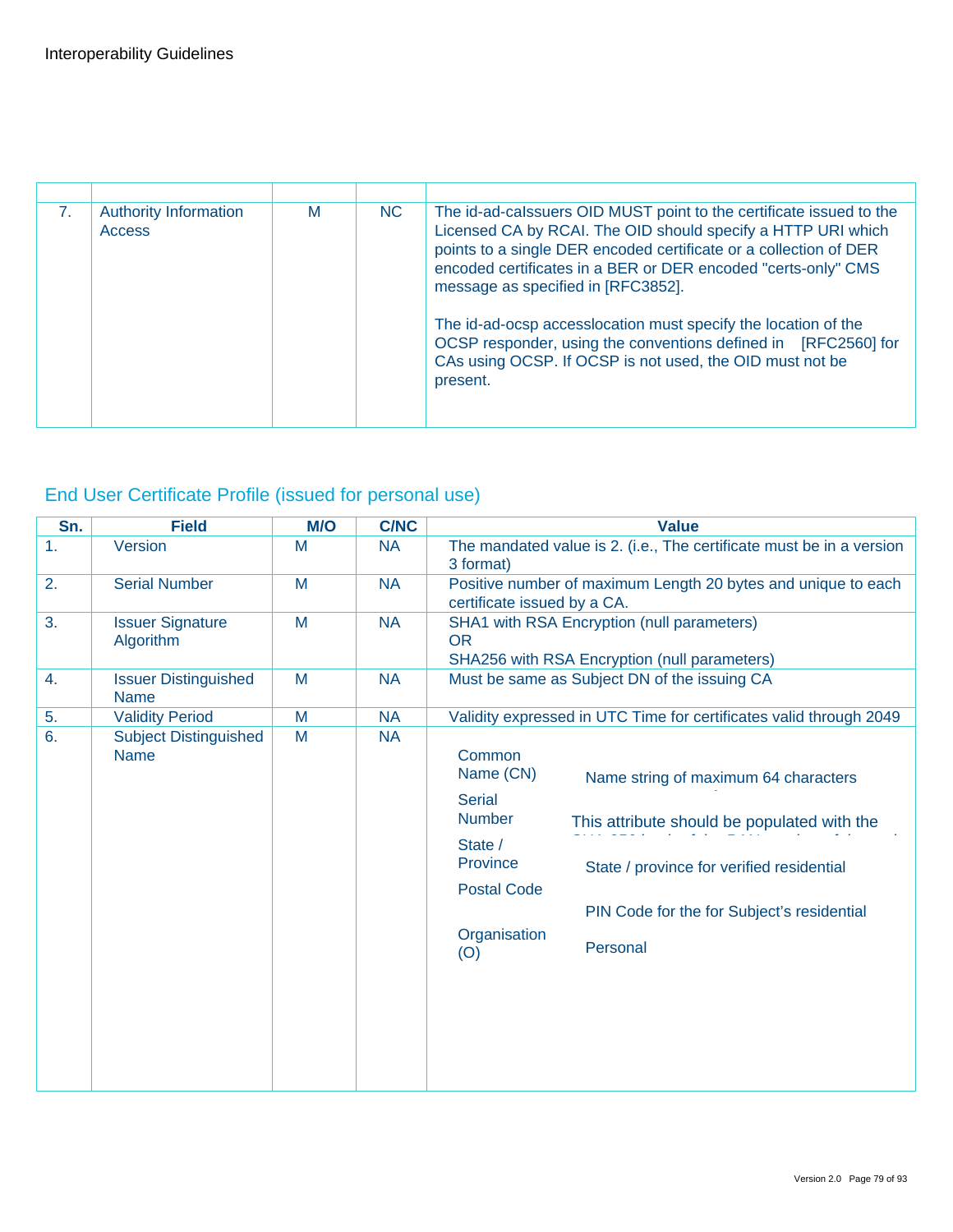|    |                                               |         |                        | Organisation<br>Personal<br>(O)<br>Country (C)<br>Country code as per the verified residential<br>address                                                                                                                                                                                                                                                                                                                                                                                                                                                |
|----|-----------------------------------------------|---------|------------------------|----------------------------------------------------------------------------------------------------------------------------------------------------------------------------------------------------------------------------------------------------------------------------------------------------------------------------------------------------------------------------------------------------------------------------------------------------------------------------------------------------------------------------------------------------------|
|    |                                               |         |                        |                                                                                                                                                                                                                                                                                                                                                                                                                                                                                                                                                          |
| 7. | <b>Subject Public Key</b><br>Information      | M       | <b>NA</b>              | rsaEncryption, 1024 RSA Key modulus, public exponent                                                                                                                                                                                                                                                                                                                                                                                                                                                                                                     |
| 8. | <b>Issuer's Signature</b>                     | M       | <b>NA</b>              | sha-1WithRSAEncryption {1 2 840 113549 1 1 5} (null<br>parameters) or sha256 WithRSAEncryption {1 2 840 113549 1 1<br>11} (null parameters)                                                                                                                                                                                                                                                                                                                                                                                                              |
| 9. | <b>Signature Value</b>                        | M       | <b>NA</b>              | <b>Issuer CA's signature</b>                                                                                                                                                                                                                                                                                                                                                                                                                                                                                                                             |
|    | <b>Extensions</b>                             |         |                        |                                                                                                                                                                                                                                                                                                                                                                                                                                                                                                                                                          |
| 1. | <b>Authority Key</b><br>Identifier            | M       | <b>NC</b>              | <b>Issuing CA SubjectkeyIndetifier</b>                                                                                                                                                                                                                                                                                                                                                                                                                                                                                                                   |
| 2. | Subject Key Identifier                        | M       | $\overline{\text{NC}}$ | Octet String of unique value associated with the Public key                                                                                                                                                                                                                                                                                                                                                                                                                                                                                              |
| 3. | <b>Key Usage</b>                              | M       | $\mathbf C$            | DigitalSignature, nonRepudiation                                                                                                                                                                                                                                                                                                                                                                                                                                                                                                                         |
| 4. | <b>Certificate Policies</b>                   | M       | <b>NC</b>              | The value must contain the OID representing the CCA certificate<br>policy the certificate is valid for; and all the lower level certificate<br>polices.                                                                                                                                                                                                                                                                                                                                                                                                  |
| 5. | <b>Subject Alternative</b><br><b>Name</b>     | $\circ$ | <b>NC</b>              | <b>Email Address</b>                                                                                                                                                                                                                                                                                                                                                                                                                                                                                                                                     |
| 6. | <b>CRL Distribution</b><br><b>Points</b>      | M       | <b>NC</b>              | DistributionPointName MUST be set and MUST contain a<br>complete HTTP URI pointing to a DER encoded full and complete<br>CRL for all reasons. DistributionPointName shall contain the<br>fullName and thus shall not contain nameRelativeToCRLIssuer<br>reasons and cRLIssuer fields shall be absent.                                                                                                                                                                                                                                                    |
| 7. | <b>Authority Information</b><br><b>Access</b> | M       | <b>NC</b>              | The id-ad-calssuers OID MUST point to certificates issued to the<br>CA issuing the certificate containing this field. The OID should<br>specify a HTTP URI which points to a single DER encoded<br>certificate or a collection of DER encoded certificates in a BER or<br>DER encoded "certs-only" CMS message as specified in<br>[RFC3852].<br>The id-ad-ocsp accesslocation must specify the location of the<br>OCSP responder, using the conventions defined in [RFC2560]<br>for CAs using OCSP. If OCSP is not used, the OID must not be<br>present. |

# End User Certificate Profile (issued for organization use)

| --<br>ЭН. | <u>ielu</u>                      | ---<br><b>M/C</b> | CMNC | lue                                                                                                   |
|-----------|----------------------------------|-------------------|------|-------------------------------------------------------------------------------------------------------|
| . .       | <b><i><u>SIOL</u></i></b><br>vei | ΙVΙ               | NΑ   | version<br>l he certificate<br>be in a<br>must<br>nandated<br>value is<br>$\mathbf{11} \bullet$<br>ne |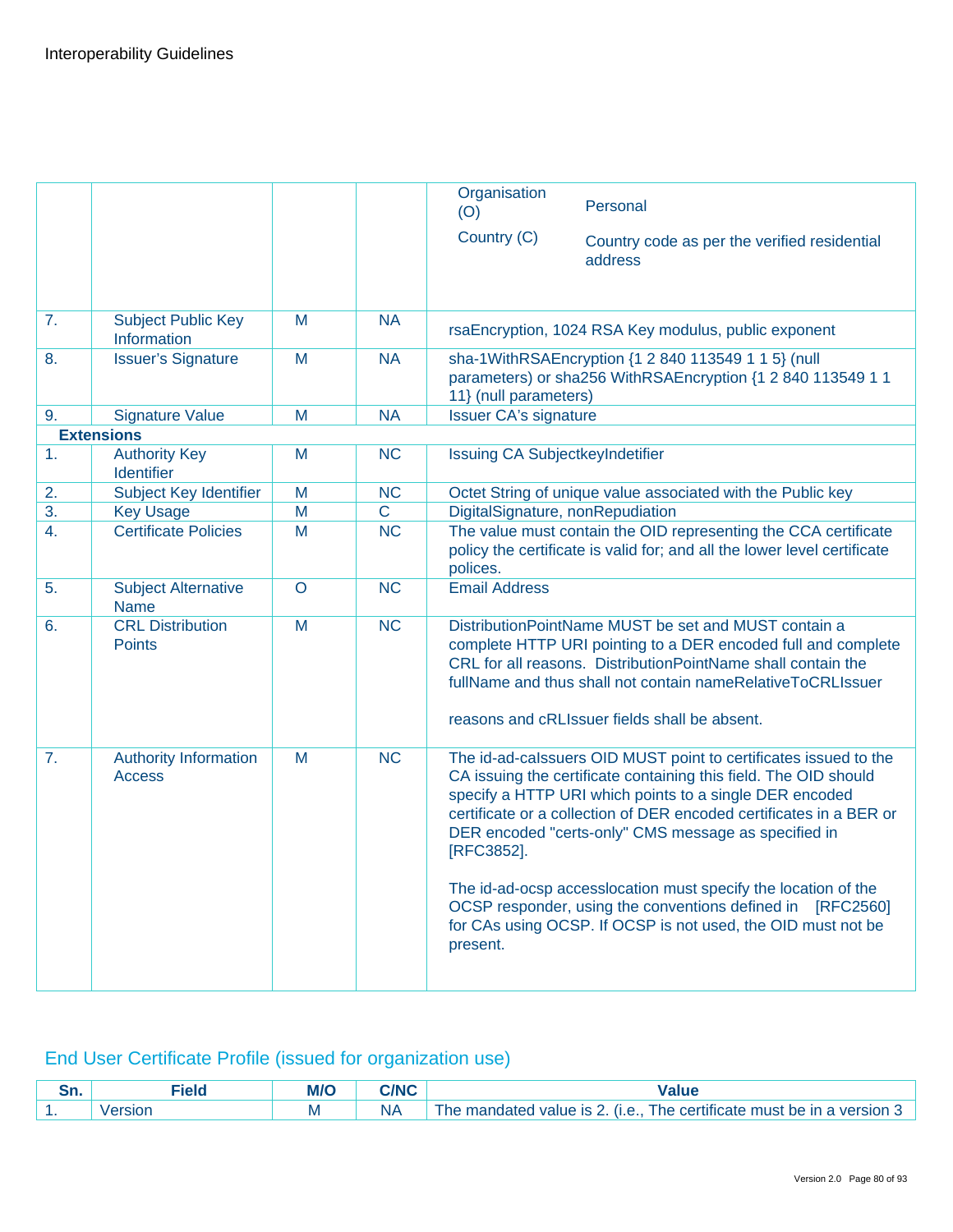|    |                                            |   |             | format)                                |                                                                                                                                                                                                                                                                          |
|----|--------------------------------------------|---|-------------|----------------------------------------|--------------------------------------------------------------------------------------------------------------------------------------------------------------------------------------------------------------------------------------------------------------------------|
| 2. | <b>Serial Number</b>                       | M | <b>NA</b>   |                                        | Positive number of maximum Length 20 bytes and unique to each                                                                                                                                                                                                            |
|    |                                            |   |             | certificate issued by a CA.            |                                                                                                                                                                                                                                                                          |
| 3. | <b>Issuer Signature</b>                    | M | <b>NA</b>   |                                        | SHA1 with RSA Encryption (null parameters)                                                                                                                                                                                                                               |
|    | Algorithm                                  |   |             | <b>OR</b>                              |                                                                                                                                                                                                                                                                          |
|    |                                            |   |             |                                        | SHA256 with RSA Encryption (null parameters)                                                                                                                                                                                                                             |
| 4. | <b>Issuer Distinguished</b><br><b>Name</b> | M | <b>NA</b>   |                                        | Must be same as Subject DN of the issuing CA                                                                                                                                                                                                                             |
| 5. | <b>Validity Period</b>                     | M | <b>NA</b>   |                                        | Validity expressed in UTC Time for certificates valid through 2049                                                                                                                                                                                                       |
| 6. | <b>Subject Distinguished</b>               | M | <b>NA</b>   |                                        |                                                                                                                                                                                                                                                                          |
|    | <b>Name</b>                                |   |             | <b>Common Name</b><br>(CN)             | Name string of maximum 64 characters<br>constructed in the following manner                                                                                                                                                                                              |
|    |                                            |   |             |                                        | "Surname" "Given Name" "Father / Husband's<br>name" "Initials"                                                                                                                                                                                                           |
|    |                                            |   |             | <b>Serial Number</b>                   | This attribute should be populated with the<br>SHA 256 hash of the PAN number of the end<br>user. The hash must be calculated for the<br>PAN number after deleting all leading and<br>trailing blanks. In case PAN has not been<br>provided, this field must be omitted. |
|    |                                            |   |             | State / Province                       | • State / province for verified Office address                                                                                                                                                                                                                           |
|    |                                            |   |             | <b>Postal Code</b>                     | • PIN Code for the for Subject's Office<br>address.                                                                                                                                                                                                                      |
|    |                                            |   |             | Organisation<br>Unit                   | • Department / Division to which the individual<br>belongs within his organisation                                                                                                                                                                                       |
|    |                                            |   |             | Organisation<br>(O)                    | Legal Name of the organisation the person<br>belongs to                                                                                                                                                                                                                  |
|    |                                            |   |             | Country (C)                            | Country code as per the verified Office address                                                                                                                                                                                                                          |
| 7. | <b>Subject Public Key</b><br>Information   | M | <b>NA</b>   |                                        | rsaEncryption, 1024 RSA Key modulus, public exponent                                                                                                                                                                                                                     |
| 8. | <b>Issuer's Signature</b>                  | M | <b>NA</b>   | or<br>parameters)                      | sha-1WithRSAEncryption {1 2 840 113549 1 1 5} (null parameters)<br>sha256 WithRSAEncryption {1 2 840 113549 1 1 11} (null                                                                                                                                                |
| 9. | <b>Signature Value</b>                     | M | <b>NA</b>   | <b>Issuer CA's signature</b>           |                                                                                                                                                                                                                                                                          |
|    | <b>Extensions</b>                          |   |             |                                        |                                                                                                                                                                                                                                                                          |
| 1. | <b>Authority Key Identifier</b>            | M | <b>NC</b>   | <b>Issuing CA SubjectkeyIndetifier</b> |                                                                                                                                                                                                                                                                          |
| 2. | Subject Key Identifier                     | M | <b>NC</b>   |                                        | Octet String of unique value associated with the Public key                                                                                                                                                                                                              |
| 3. | <b>Key Usage</b>                           | M | $\mathbf C$ | DigitalSignature, nonRepudiation       |                                                                                                                                                                                                                                                                          |
|    |                                            |   |             |                                        |                                                                                                                                                                                                                                                                          |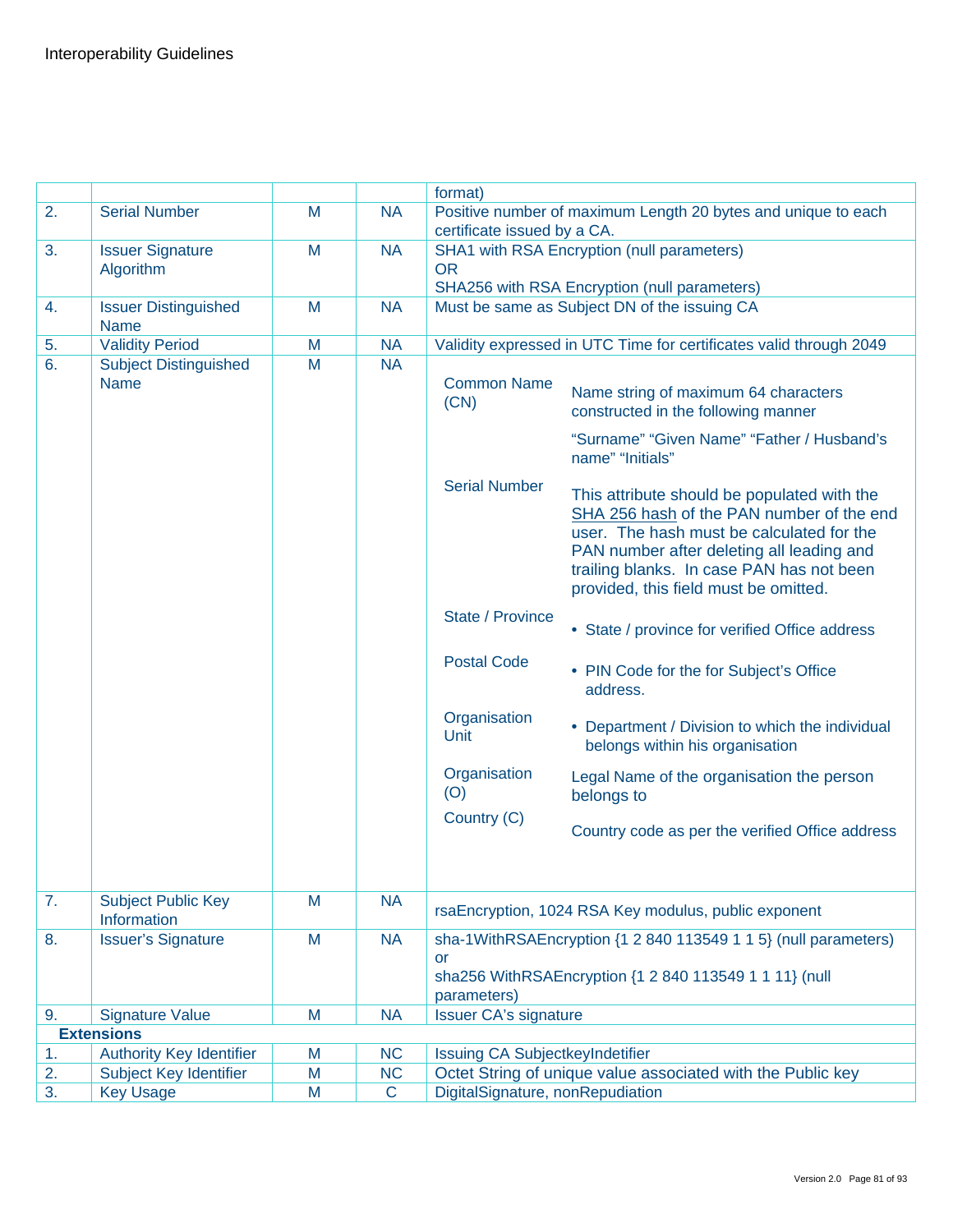| $\overline{4}$ . | <b>Certificate Policies</b>                   | M        | <b>NC</b> | The value must contain the OID representing the CCA certificate<br>policy the certificate is valid for; and all the lower level certificate<br>polices.                                                                                                                                                                                                                                                                                                                                                                                               |
|------------------|-----------------------------------------------|----------|-----------|-------------------------------------------------------------------------------------------------------------------------------------------------------------------------------------------------------------------------------------------------------------------------------------------------------------------------------------------------------------------------------------------------------------------------------------------------------------------------------------------------------------------------------------------------------|
| 5.               | <b>Subject Alternative</b><br><b>Name</b>     | $\Omega$ | <b>NC</b> | <b>Email Address</b>                                                                                                                                                                                                                                                                                                                                                                                                                                                                                                                                  |
| 6.               | <b>CRL Distribution Points</b>                | M        | <b>NC</b> | Distribution Point Name MUST be set and MUST contain a complete<br>HTTP URI pointing to a DER encoded full and complete CRL for all<br>reasons. Distribution Point Name shall contain the full Name and thus<br>shall not contain nameRelativeToCRLIssuer<br>reasons and cRLIssuer fields shall be absent.                                                                                                                                                                                                                                            |
| 7.               | <b>Authority Information</b><br><b>Access</b> | M        | NC        | The id-ad-calssuers OID MUST point to certificates issued to the CA<br>issuing the certificate containing this field. The OID should specify a<br>HTTP URI which points to a single DER encoded certificate or a<br>collection of DER encoded certificates in a BER or DER encoded<br>"certs-only" CMS message as specified in [RFC3852].<br>The id-ad-ocsp accesslocation must specify the location of the<br>OCSP responder, using the conventions defined in [RFC2560] for<br>CAs using OCSP. If OCSP is not used, the OID must not be<br>present. |

## **SSL Certificate Profile**

| Sn. | <b>Field</b>                                    | <b>M/O</b> | <b>C/NC</b> | <b>Value</b>                                                                                                                                                                               |
|-----|-------------------------------------------------|------------|-------------|--------------------------------------------------------------------------------------------------------------------------------------------------------------------------------------------|
| 1.  | <b>Version</b>                                  | M          | <b>NA</b>   | The mandated value is 2. (i.e., The certificate must be in a version 3<br>format)                                                                                                          |
| 2.  | <b>Serial Number</b>                            | M          | <b>NA</b>   | Positive number of maximum Length 20 bytes and unique to each<br>certificate issued by a CA.                                                                                               |
| 3.  | <b>Issuer Signature</b><br>Algorithm            | M          | <b>NA</b>   | SHA1 with RSA Encryption (null parameters)<br><b>OR</b><br>SHA256 with RSA Encryption (null parameters)                                                                                    |
| 4.  | <b>Issuer Distinguished</b><br><b>Name</b>      | M          | <b>NA</b>   | Must be same as Subject DN of the issuing CA                                                                                                                                               |
| 5.  | <b>Validity Period</b>                          | M          | <b>NA</b>   | Validity expressed in UTC Time for certificates valid through 2049                                                                                                                         |
| 6.  | <b>Subject Distinguished</b><br><b>Name</b>     | M          | NA.         | The CN in the Subject Name MAY contain either<br>Qualified domain name<br>٠<br>IP addresses of the server as a printable string in "network byte"<br>п<br>order", as specified in [RFC791] |
| 7.  | <b>Subject Public Key</b><br><b>Information</b> | M          | <b>NA</b>   | rsaEncryption, 1024 RSA Key modulus, public exponent                                                                                                                                       |
| 8.  | <b>Issuer's Signature</b>                       | M          | <b>NA</b>   | sha-1WithRSAEncryption $\{1\ 2\ 840\ 113549\ 1\ 1\ 5\}$ (null parameters)<br>or<br>sha256 WithRSAEncryption {1 2 840 113549 1 1 11} (null<br>parameters)                                   |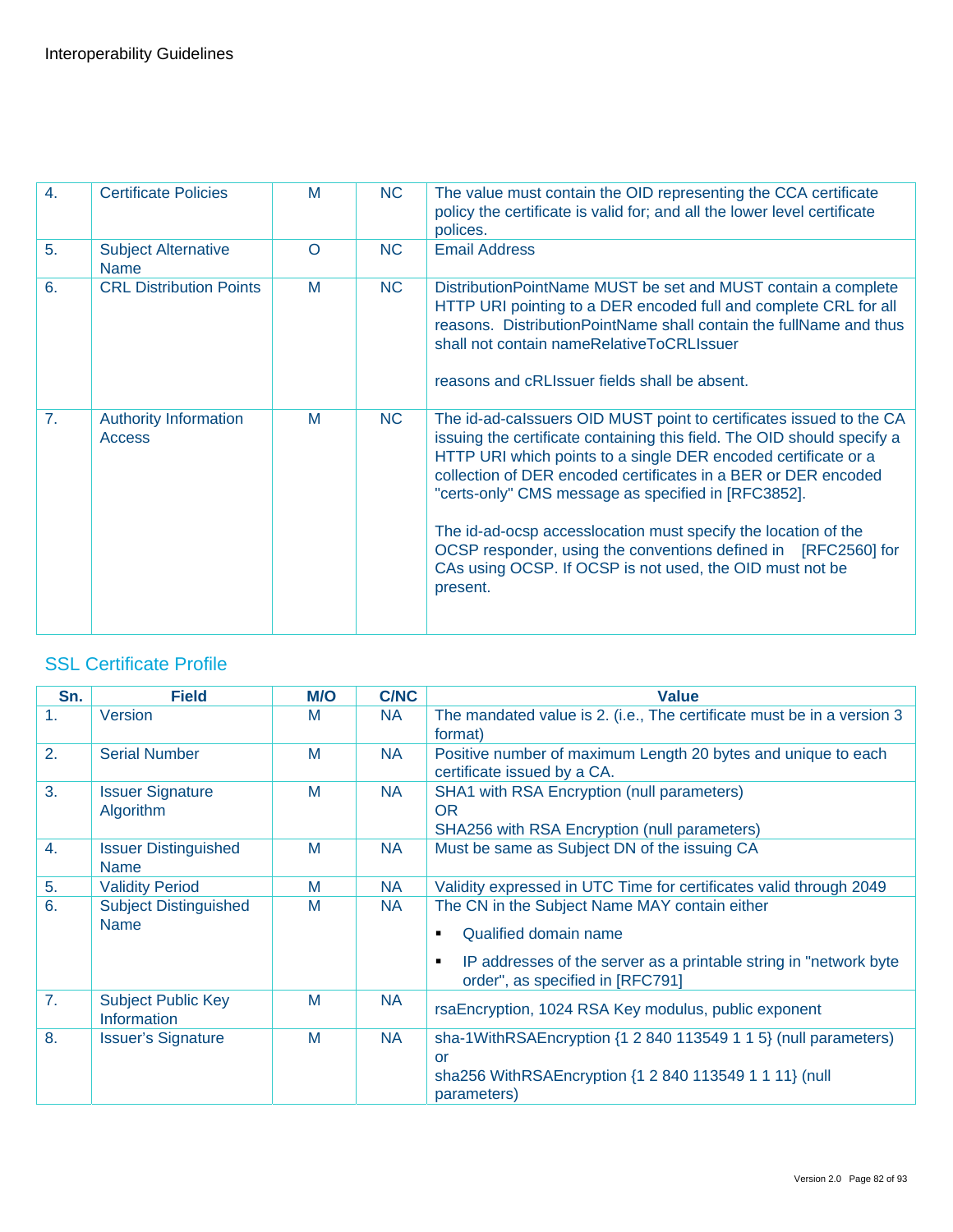| 9.               | <b>Signature Value</b>                    | M        | <b>NA</b> | <b>Issuer CA's signature</b>                                                                                                                                                                                                                                                                              |
|------------------|-------------------------------------------|----------|-----------|-----------------------------------------------------------------------------------------------------------------------------------------------------------------------------------------------------------------------------------------------------------------------------------------------------------|
|                  | <b>Extensions</b>                         |          |           |                                                                                                                                                                                                                                                                                                           |
| 1.               | <b>Authority Key Identifier</b>           | M        | NC.       | <b>Issuing CA SubjectkeyIndetifier</b>                                                                                                                                                                                                                                                                    |
| 2.               | Subject Key Identifier                    | M        | <b>NC</b> | Octet String of unique value associated with the Public key                                                                                                                                                                                                                                               |
| 3.               | <b>Key Usage</b>                          | M        | C.        | Key Encipherment and Digital Signature                                                                                                                                                                                                                                                                    |
| $\overline{4}$ . | <b>Certificate Policies</b>               | M        | NC.       | The value must contain the OID representing the CCA certificate<br>policy the certificate is valid for; and all the lower level certificate<br>polices.                                                                                                                                                   |
| 5.               | <b>Subject Alternative</b><br><b>Name</b> | M        | <b>NC</b> | dnsName for the server / web page as an IA5 string                                                                                                                                                                                                                                                        |
| 6.               | <b>Extended Key Usage</b>                 | $\Omega$ | NC.       | If present, extended key usage shall include<br>id-kp-serverAuth {1 3 6 1 5 5 7 3 1}<br>id-kp-clientAuth {1 3 6 1 5 5 7 3 2}<br>٠                                                                                                                                                                         |
| 7.               | <b>CRL Distribution Points</b>            | M        | NC        | Distribution PointName MUST be set and MUST contain a complete<br>HTTP URI pointing to a DER encoded full and complete CRL for all<br>reasons. Distribution Point Name shall contain the full Name and<br>thus shall not contain nameRelativeToCRLIssuer<br>reasons and cRLIssuer fields shall be absent. |

# System Certificate Profile

| Sn. | <b>Field</b>                                | M/O | <b>C/NC</b> | <b>Value</b>                                                                                                                                                                                                                                                                                                                                                                         |
|-----|---------------------------------------------|-----|-------------|--------------------------------------------------------------------------------------------------------------------------------------------------------------------------------------------------------------------------------------------------------------------------------------------------------------------------------------------------------------------------------------|
| 1.  | Version                                     | M   | <b>NA</b>   | The mandated value is 2. (i.e., The certificate must be in a version 3<br>format)                                                                                                                                                                                                                                                                                                    |
| 2.  | <b>Serial Number</b>                        | M   | <b>NA</b>   | Positive number of maximum Length 20 bytes and unique to each<br>certificate issued by a CA.                                                                                                                                                                                                                                                                                         |
| 3.  | <b>Issuer Signature</b><br>Algorithm        | M   | <b>NA</b>   | SHA1 with RSA Encryption (null parameters)<br><b>OR</b><br>SHA256 with RSA Encryption (null parameters)                                                                                                                                                                                                                                                                              |
| 4.  | <b>Issuer Distinguished</b><br><b>Name</b>  | M   | <b>NA</b>   | Must be same as Subject DN of the issuing CA                                                                                                                                                                                                                                                                                                                                         |
| 5.  | <b>Validity Period</b>                      | M   | <b>NA</b>   | Validity expressed in UTC Time for certificates valid through 2049                                                                                                                                                                                                                                                                                                                   |
| 6.  | <b>Subject Distinguished</b><br><b>Name</b> | M   | <b>NA</b>   | The CN in the Subject Name MUST contain either<br>IP Address of the system as a printable string in<br>"network byte order", as specified in [RFC791]<br>MAC Address of primary network interface as a<br>$\blacksquare$<br>printable string<br>Serial number (CPU or any electronically verifiable<br>٠.<br>serial number) as a printable string<br>Unique ID as a printable string |
| 7.  | <b>Subject Public Key</b><br>Information    | M   | <b>NA</b>   | rsaEncryption, 1024 RSA Key modulus, public exponent                                                                                                                                                                                                                                                                                                                                 |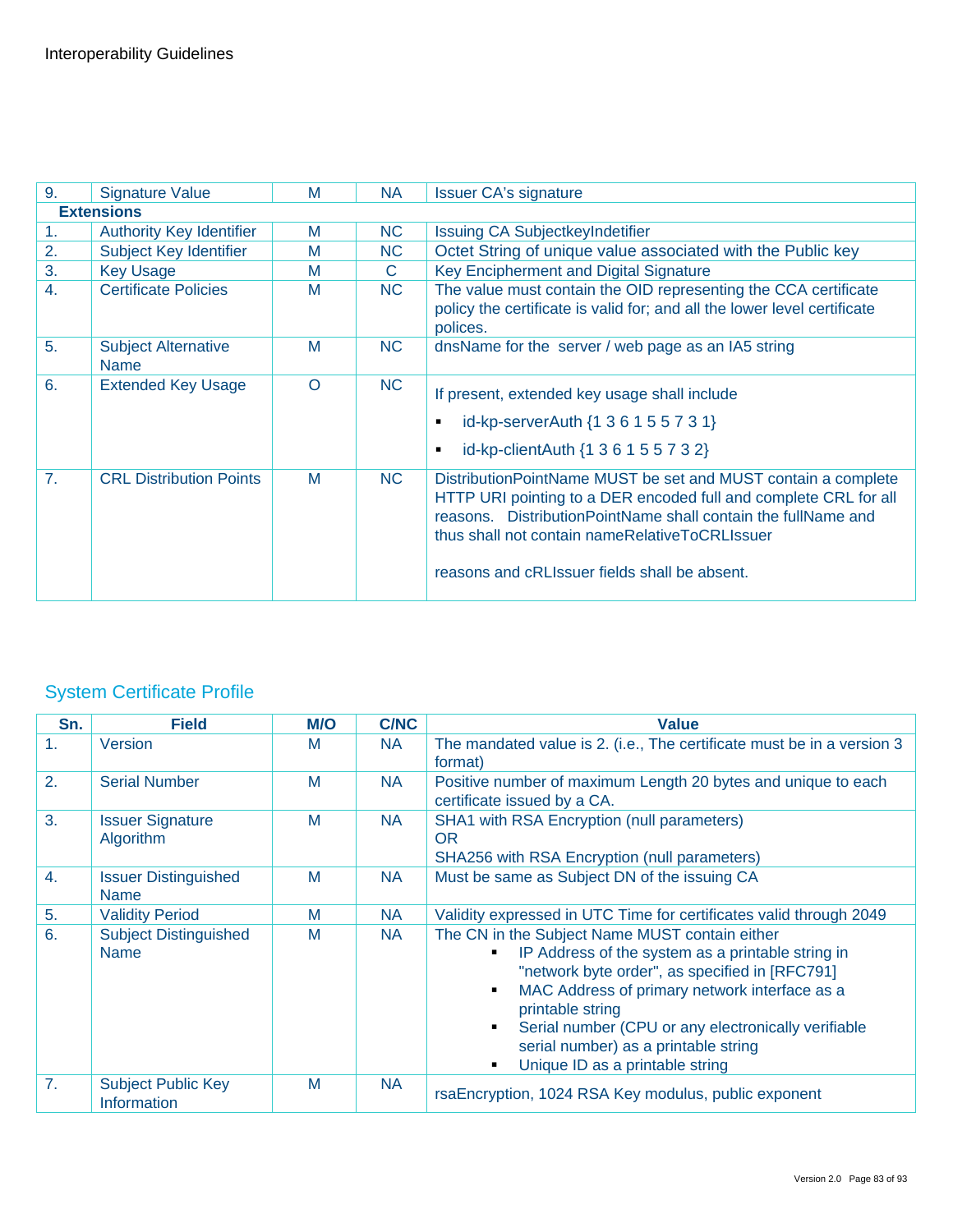| 8.               | <b>Issuer's Signature</b>                 | M        | <b>NA</b> | sha-1WithRSAEncryption {1 2 840 113549 1 1 5} (null parameters)<br>or<br>sha256 WithRSAEncryption {1 2 840 113549 1 1 11} (null<br>parameters)                                                                                                                                                           |
|------------------|-------------------------------------------|----------|-----------|----------------------------------------------------------------------------------------------------------------------------------------------------------------------------------------------------------------------------------------------------------------------------------------------------------|
| 9.               | <b>Signature Value</b>                    | M        | <b>NA</b> | <b>Issuer CA's signature</b>                                                                                                                                                                                                                                                                             |
|                  | <b>Extensions</b>                         |          |           |                                                                                                                                                                                                                                                                                                          |
| 1.<br>2.         | <b>Authority Key Identifier</b>           | M        | <b>NC</b> | Issuing CA SubjectkeyIndetifier                                                                                                                                                                                                                                                                          |
|                  | Subject Key Identifier                    | M        | <b>NC</b> | Octet String of unique value associated with the Public key                                                                                                                                                                                                                                              |
| 3.               | <b>Key Usage</b>                          | M        | C         | Key Encipherment and Digital Signature                                                                                                                                                                                                                                                                   |
| $\overline{4}$ . | <b>Certificate Policies</b>               | M        | <b>NC</b> | The value must contain the OID representing the CCA certificate<br>policy the certificate is valid for; and all the lower level certificate<br>polices.                                                                                                                                                  |
| 5.               | <b>Subject Alternative</b><br><b>Name</b> | M        | <b>NC</b> | The CN in the Subject Name MUST contain either<br>IP Address of the system as a octet string in "network byte<br>٠<br>order", as specified in [RFC791]<br>dnsName in IA5String format                                                                                                                    |
| 6.               | <b>Extended Key Usage</b>                 | $\Omega$ | <b>NC</b> | If present, extended key usage shall include<br>id-kp-serverAuth {1 3 6 1 5 5 7 3 1}<br>$\blacksquare$<br>id-kp-clientAuth {1 3 6 1 5 5 7 3 2}<br>٠                                                                                                                                                      |
| 7 <sub>1</sub>   | <b>CRL Distribution Points</b>            | M        | <b>NC</b> | DistributionPointName MUST be set and MUST contain a complete<br>HTTP URI pointing to a DER encoded full and complete CRL for all<br>reasons. Distribution Point Name shall contain the full Name and thus<br>shall not contain nameRelativeToCRLIssuer<br>reasons and cRLIssuer fields shall be absent. |

# Time Stamping Authority Certificate Profile

| Sn.              | <b>Field</b>                                | <b>M/O</b> | <b>C/NC</b> | <b>Value</b>                                                                                                                  |  |
|------------------|---------------------------------------------|------------|-------------|-------------------------------------------------------------------------------------------------------------------------------|--|
| 1 <sub>1</sub>   | <b>Version</b>                              | M          | <b>NA</b>   | The mandated value is 2. (i.e., The certificate must be in a version 3<br>format)                                             |  |
| 2.               | <b>Serial Number</b>                        | M          | <b>NA</b>   | Positive number of maximum Length 20 bytes and unique to each<br>certificate issued by a CA.                                  |  |
| 3.               | <b>Issuer Signature</b><br>Algorithm        | M          | <b>NA</b>   | SHA1 with RSA Encryption (null parameters)<br><b>OR</b><br>SHA256 with RSA Encryption (null parameters)                       |  |
| $\overline{4}$ . | <b>Issuer Distinguished</b><br><b>Name</b>  | M          | <b>NA</b>   | Must be same as Subject DN of the Issuing CA                                                                                  |  |
| 5.               | <b>Validity Period</b>                      | M          | <b>NA</b>   | Validity expressed in UTC Time for certificates valid through 2049                                                            |  |
| 6.               | <b>Subject Distinguished</b><br><b>Name</b> | M          | <b>NA</b>   | <b>Common Name</b><br><time authority="" name="" stamping=""><br/>(CN)<br/>{Generation qualifier} (re-issuance number}</time> |  |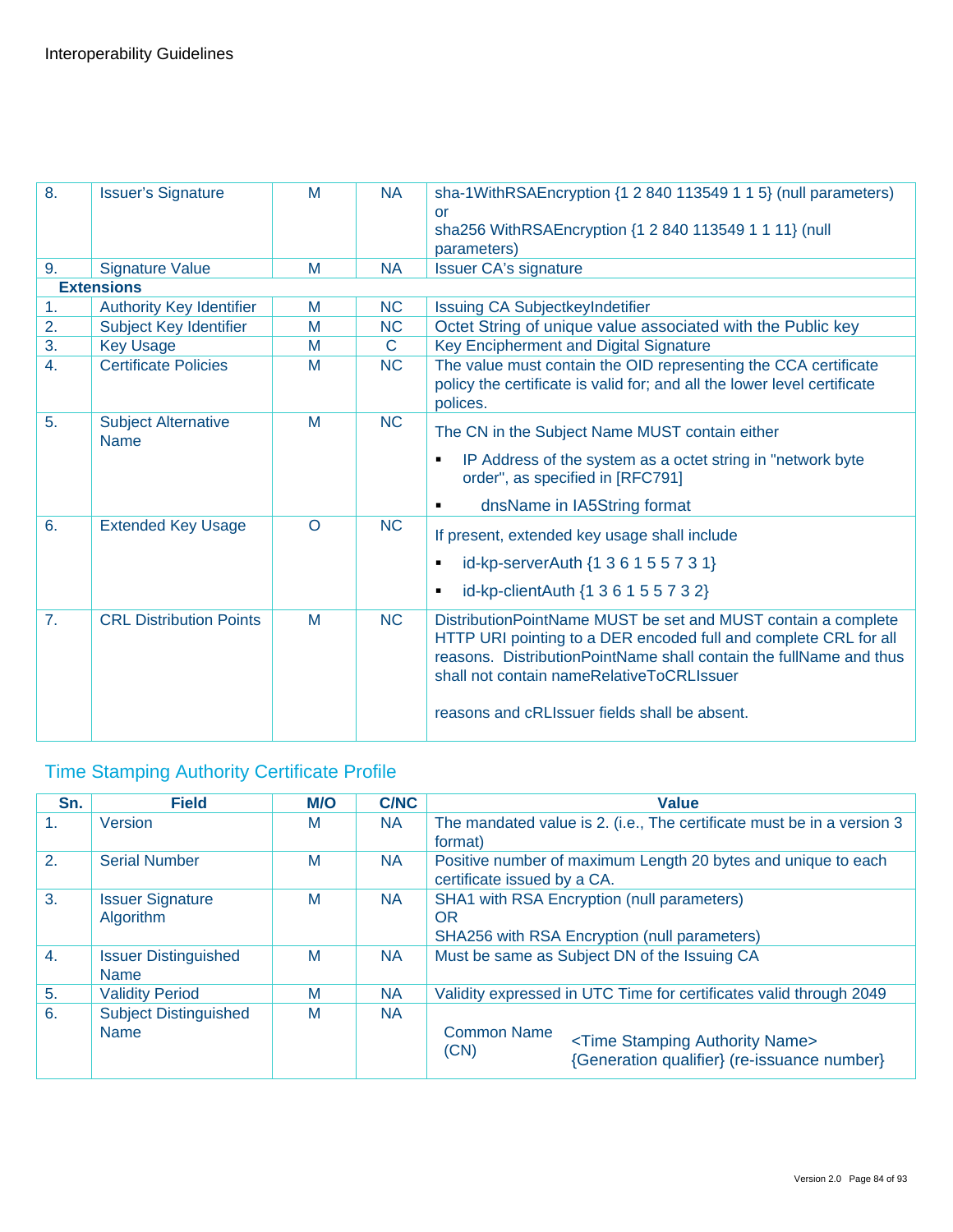|                  |                                               |   |              | Organisational<br><b>Time Stamping Authority</b><br>Unit (OU)                                                                                                                                                                                                                                                                                                                                                                                                                                                                                         |
|------------------|-----------------------------------------------|---|--------------|-------------------------------------------------------------------------------------------------------------------------------------------------------------------------------------------------------------------------------------------------------------------------------------------------------------------------------------------------------------------------------------------------------------------------------------------------------------------------------------------------------------------------------------------------------|
|                  |                                               |   |              | Organisation<br>Legal Name of the TSA Organization<br>(O)                                                                                                                                                                                                                                                                                                                                                                                                                                                                                             |
|                  |                                               |   |              | Country (C)<br>Country code as per the verified office address                                                                                                                                                                                                                                                                                                                                                                                                                                                                                        |
| 7.               | <b>Subject Public Key</b><br>Information      | M | <b>NA</b>    | rsaEncryption, 2048 RSA Key modulus, public exponent                                                                                                                                                                                                                                                                                                                                                                                                                                                                                                  |
| 8.               | <b>Issuer's Signature</b>                     | M | <b>NA</b>    | sha-1WithRSAEncryption {1 2 840 113549 1 1 5} (null parameters)<br><b>or</b><br>sha256 WithRSAEncryption {1 2 840 113549 1 1 11} (null<br>parameters)                                                                                                                                                                                                                                                                                                                                                                                                 |
| 9.               | <b>Signature Value</b>                        | M | <b>NA</b>    | <b>Issuer CA's signature</b>                                                                                                                                                                                                                                                                                                                                                                                                                                                                                                                          |
|                  | <b>Extensions</b>                             |   |              |                                                                                                                                                                                                                                                                                                                                                                                                                                                                                                                                                       |
| 1.               | <b>Authority Key Identifier</b>               | M | <b>NC</b>    | Issuing CA SubjectkeyIndetifier                                                                                                                                                                                                                                                                                                                                                                                                                                                                                                                       |
| 2.               | Subject Key Identifier                        | M | <b>NC</b>    | Octet String of unique value associated with the Public key                                                                                                                                                                                                                                                                                                                                                                                                                                                                                           |
| 3.               | <b>Key Usage</b>                              | M | $\mathsf{C}$ | DigitalSignature                                                                                                                                                                                                                                                                                                                                                                                                                                                                                                                                      |
| $\overline{4}$ . | <b>Certificate Policies</b>                   | M | <b>NC</b>    | The value must contain the OID representing the CCA certificate<br>policy the certificate is valid for; and all the lower level certificate<br>polices.                                                                                                                                                                                                                                                                                                                                                                                               |
| 5.               | <b>Extended Key Usage</b>                     | M | $\mathsf C$  | id-kp-timestamping {1 3 6 1 5 5 7 3 8}                                                                                                                                                                                                                                                                                                                                                                                                                                                                                                                |
| 6.               | <b>CRL Distribution Points</b>                | M | <b>NC</b>    | DistributionPointName MUST be set and MUST contain a complete<br>HTTP URI pointing to a DER encoded full and complete CRL for all<br>reasons. DistributionPointName shall contain the fullName and thus<br>shall not contain nameRelativeToCRLIssuer<br>reasons and cRLIssuer fields shall be absent.                                                                                                                                                                                                                                                 |
| 7.               | <b>Authority Information</b><br><b>Access</b> | M | <b>NC</b>    | The id-ad-calssuers OID MUST point to certificates issued to the CA<br>issuing the certificate containing this field. The OID should specify a<br>HTTP URI which points to a single DER encoded certificate or a<br>collection of DER encoded certificates in a BER or DER encoded<br>"certs-only" CMS message as specified in [RFC3852].<br>The id-ad-ocsp accesslocation must specify the location of the<br>OCSP responder, using the conventions defined in [RFC2560] for<br>CAs using OCSP. If OCSP is not used, the OID must not be<br>present. |

# Code Signing Certificate Profile

| UI I. | ----<br><b>MVC</b> | 5/110 |                                                                                 |
|-------|--------------------|-------|---------------------------------------------------------------------------------|
| . .   |                    | NÆ    | The certificate must be in a version 3<br>l he mandated value is 2.<br>$($ .e., |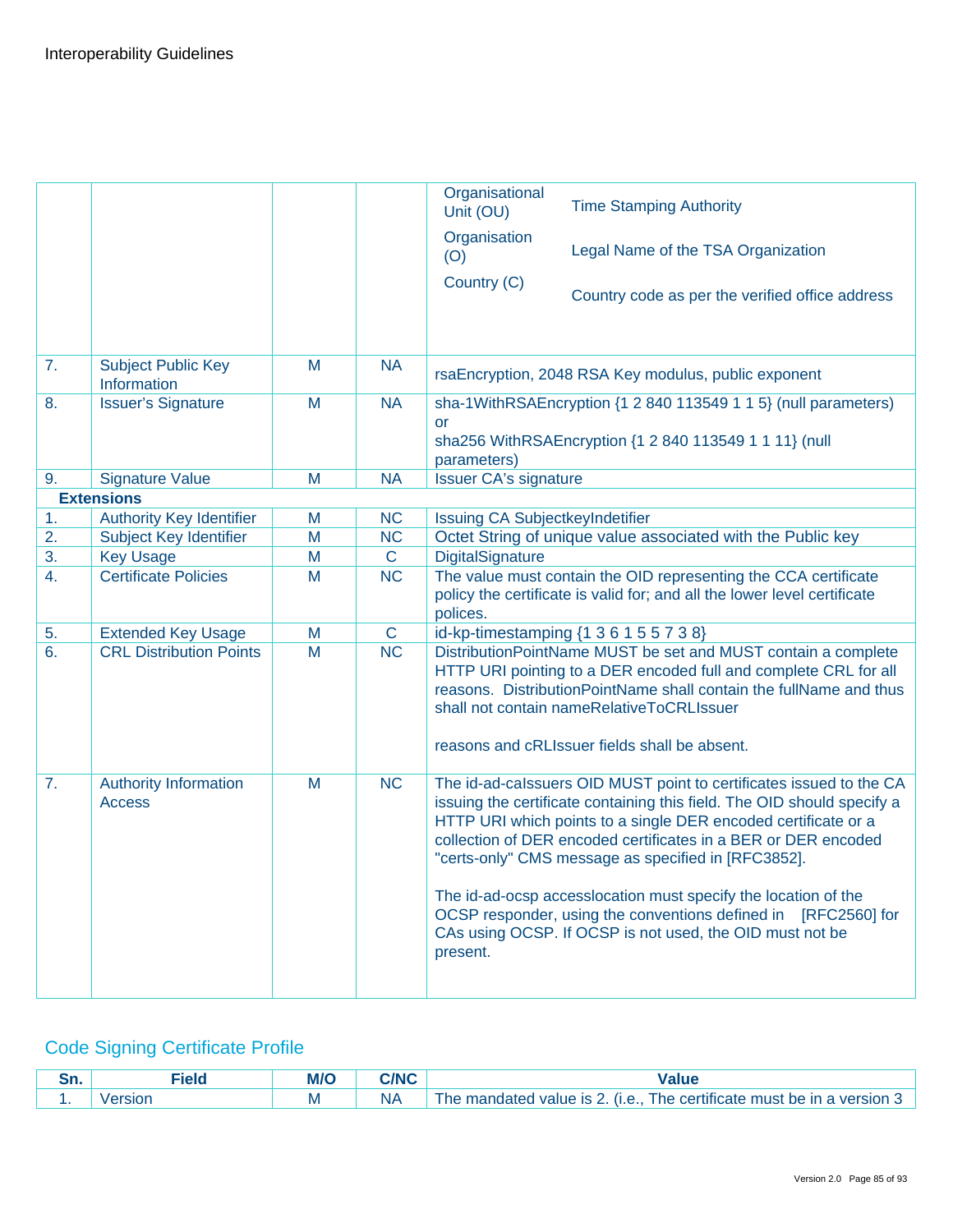|    |                                             |   |           | format)                     |                                                                                                                            |
|----|---------------------------------------------|---|-----------|-----------------------------|----------------------------------------------------------------------------------------------------------------------------|
| 2. | <b>Serial Number</b>                        | M | <b>NA</b> | certificate issued by a CA. | Positive number of maximum Length 20 bytes and unique to each                                                              |
| 3. | <b>Issuer Signature</b><br>Algorithm        | M | <b>NA</b> | <b>OR</b>                   | SHA1 with RSA Encryption (null parameters)                                                                                 |
|    |                                             |   |           |                             | SHA256 with RSA Encryption (null parameters)                                                                               |
| 4. | <b>Issuer Distinguished</b><br><b>Name</b>  | M | <b>NA</b> |                             | Must be same as Subject DN of the issuing CA                                                                               |
| 5. | <b>Validity Period</b>                      | M | <b>NA</b> |                             | Validity expressed in UTC Time for certificates valid through 2049                                                         |
| 6. | <b>Subject Distinguished</b><br><b>Name</b> | M | <b>NA</b> | <b>Common Name</b><br>(CN)  | Name string of maximum 64 characters<br>constructed in the following manner                                                |
|    |                                             |   |           |                             | "Surname" "Given Name" "Father / Husband's<br>name" "Initials"                                                             |
|    |                                             |   |           |                             | Or                                                                                                                         |
|    |                                             |   |           |                             | Legal Name of the Organisation                                                                                             |
|    |                                             |   |           | <b>House Identifier</b>     | This attribute MUST contain the                                                                                            |
|    |                                             |   |           |                             | • Flat number, Apartment name and Plot no.                                                                                 |
|    |                                             |   |           |                             | <b>OR</b>                                                                                                                  |
|    |                                             |   |           |                             | • House Name / Number and Plot Number                                                                                      |
|    |                                             |   |           |                             | Of the individuals verified OFFICE address                                                                                 |
|    |                                             |   |           | <b>Street Address</b>       | This attribute value MUST contain following<br>parameters of the Subject's OFFICE address                                  |
|    |                                             |   |           |                             | Locality / colony name<br>(nearest) Street Name<br>Town / Suburb / Village<br>City name (if applicable)<br><b>District</b> |
|    |                                             |   |           | State / Province            | • State / province for verified Office address                                                                             |
|    |                                             |   |           | <b>Postal Code</b>          | • PIN Code for the for Subject's Office<br>address.                                                                        |
|    |                                             |   |           | Organisation<br>(O)         | Legal Name of the organisation                                                                                             |
|    |                                             |   |           | Country (C)                 | Country code as per the verified Office address                                                                            |
|    |                                             |   |           |                             |                                                                                                                            |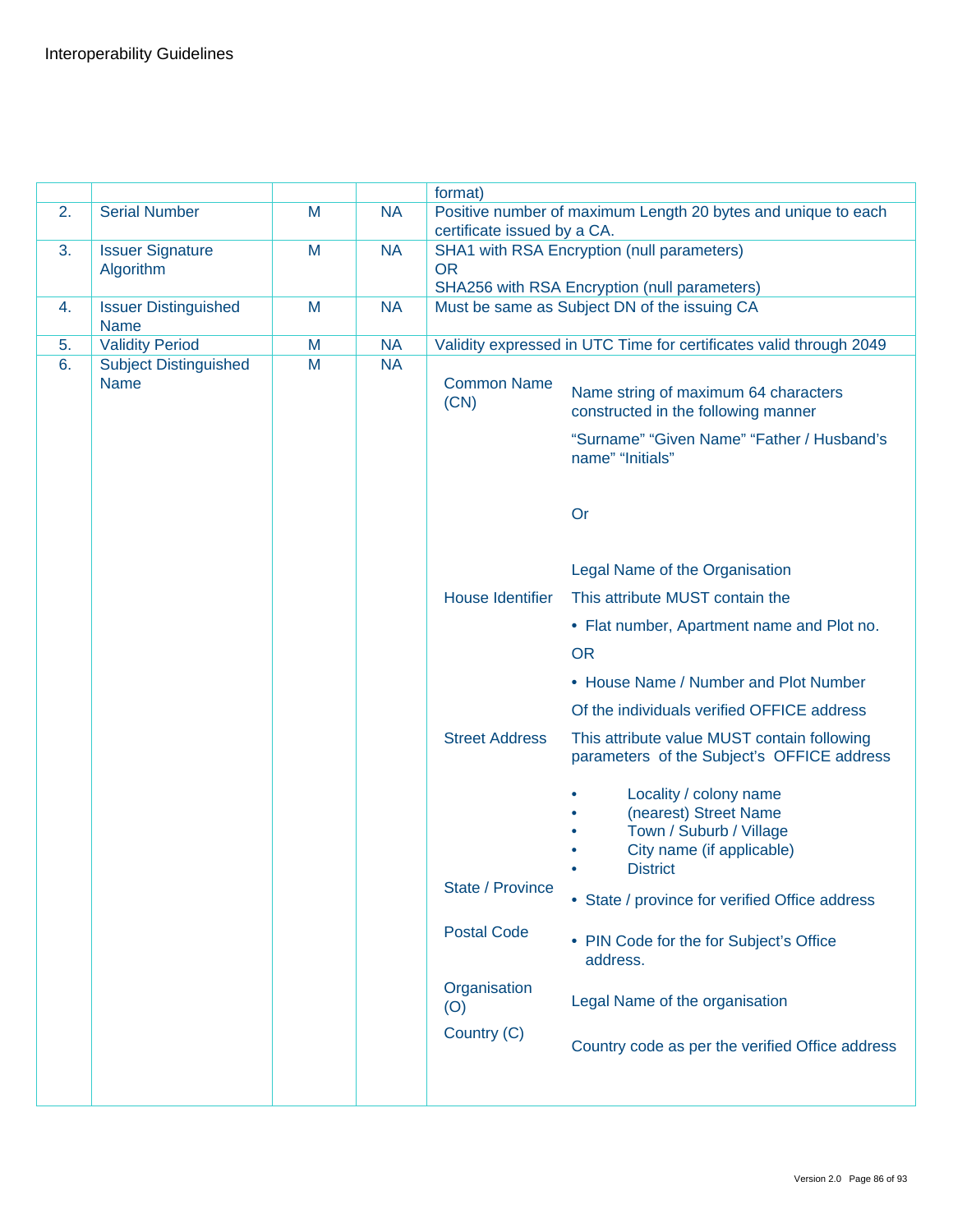| 7. | <b>Subject Public Key</b><br>Information      | M | <b>NA</b>      | rsaEncryption, 1024 RSA Key modulus, public exponent                                                                                                                                                                                                                                                                                                                                                                                                                                                                                                  |
|----|-----------------------------------------------|---|----------------|-------------------------------------------------------------------------------------------------------------------------------------------------------------------------------------------------------------------------------------------------------------------------------------------------------------------------------------------------------------------------------------------------------------------------------------------------------------------------------------------------------------------------------------------------------|
| 8. | <b>Issuer's Signature</b>                     | M | <b>NA</b>      | sha-1WithRSAEncryption {1 2 840 113549 1 1 5} (null parameters)<br><b>or</b><br>sha256 WithRSAEncryption {1 2 840 113549 1 1 11} (null<br>parameters)                                                                                                                                                                                                                                                                                                                                                                                                 |
| 9. | <b>Signature Value</b>                        | M | <b>NA</b>      | <b>Issuer CA's signature</b>                                                                                                                                                                                                                                                                                                                                                                                                                                                                                                                          |
|    | <b>Extensions</b>                             |   |                |                                                                                                                                                                                                                                                                                                                                                                                                                                                                                                                                                       |
| 1. | <b>Authority Key Identifier</b>               | M | <b>NC</b>      | <b>Issuing CA SubjectkeyIndetifier</b>                                                                                                                                                                                                                                                                                                                                                                                                                                                                                                                |
| 2. | Subject Key Identifier                        | M | <b>NC</b>      | Octet String of unique value associated with the Public key                                                                                                                                                                                                                                                                                                                                                                                                                                                                                           |
| 3. | <b>Key Usage</b>                              | M | $\mathsf C$    | <b>DigitalSignature</b>                                                                                                                                                                                                                                                                                                                                                                                                                                                                                                                               |
| 4. | <b>Extended Key Usage</b>                     | M | $\overline{C}$ | id-kp-codeSigning {1 3 6 1 5 5 7 3 3}                                                                                                                                                                                                                                                                                                                                                                                                                                                                                                                 |
| 5. | <b>Certificate Policies</b>                   | M | <b>NC</b>      | The value must contain the OID representing the CCA certificate<br>policy the certificate is valid for; and all the lower level certificate<br>polices.                                                                                                                                                                                                                                                                                                                                                                                               |
| 6. | <b>CRL Distribution Points</b>                | M | <b>NC</b>      | DistributionPointName MUST be set and MUST contain a complete<br>HTTP URI pointing to a DER encoded full and complete CRL for all<br>reasons. Distribution PointName shall contain the fullName and thus<br>shall not contain nameRelativeToCRLIssuer<br>reasons and cRLIssuer fields shall be absent.                                                                                                                                                                                                                                                |
| 7. | <b>Authority Information</b><br><b>Access</b> | M | <b>NC</b>      | The id-ad-calssuers OID MUST point to certificates issued to the CA<br>issuing the certificate containing this field. The OID should specify a<br>HTTP URI which points to a single DER encoded certificate or a<br>collection of DER encoded certificates in a BER or DER encoded<br>"certs-only" CMS message as specified in [RFC3852].<br>The id-ad-ocsp accesslocation must specify the location of the<br>OCSP responder, using the conventions defined in [RFC2560] for<br>CAs using OCSP. If OCSP is not used, the OID must not be<br>present. |

# OCSP Responder Certificate Profile

| Sn. | <b>Field</b>                 | <b>M/O</b> | <b>C/NC</b> | <b>Value</b>                                                           |
|-----|------------------------------|------------|-------------|------------------------------------------------------------------------|
| 1.  | Version                      | M          | <b>NA</b>   | The mandated value is 2. (i.e., The certificate must be in a version 3 |
|     |                              |            |             | format)                                                                |
| 2.  | <b>Serial Number</b>         | M          | NA.         | Positive number of maximum Length 20 bytes and unique to each          |
|     |                              |            |             | certificate issued by a CA.                                            |
| 3.  | <b>Issuer Signature</b>      | M          | NA.         | SHA1 with RSA Encryption (null parameters)                             |
|     | Algorithm                    |            |             | OR                                                                     |
|     |                              |            |             | SHA256 with RSA Encryption (null parameters)                           |
| 4.  | <b>Issuer Distinguished</b>  | M          | <b>NA</b>   | Must be same as Subject DN of the Issuing CA                           |
|     | <b>Name</b>                  |            |             |                                                                        |
| 5.  | <b>Validity Period</b>       | M          | <b>NA</b>   | Validity expressed in UTC Time for certificates valid through 2049     |
| 6.  | <b>Subject Distinguished</b> | M          | <b>NA</b>   |                                                                        |
|     | <b>Name</b>                  |            |             |                                                                        |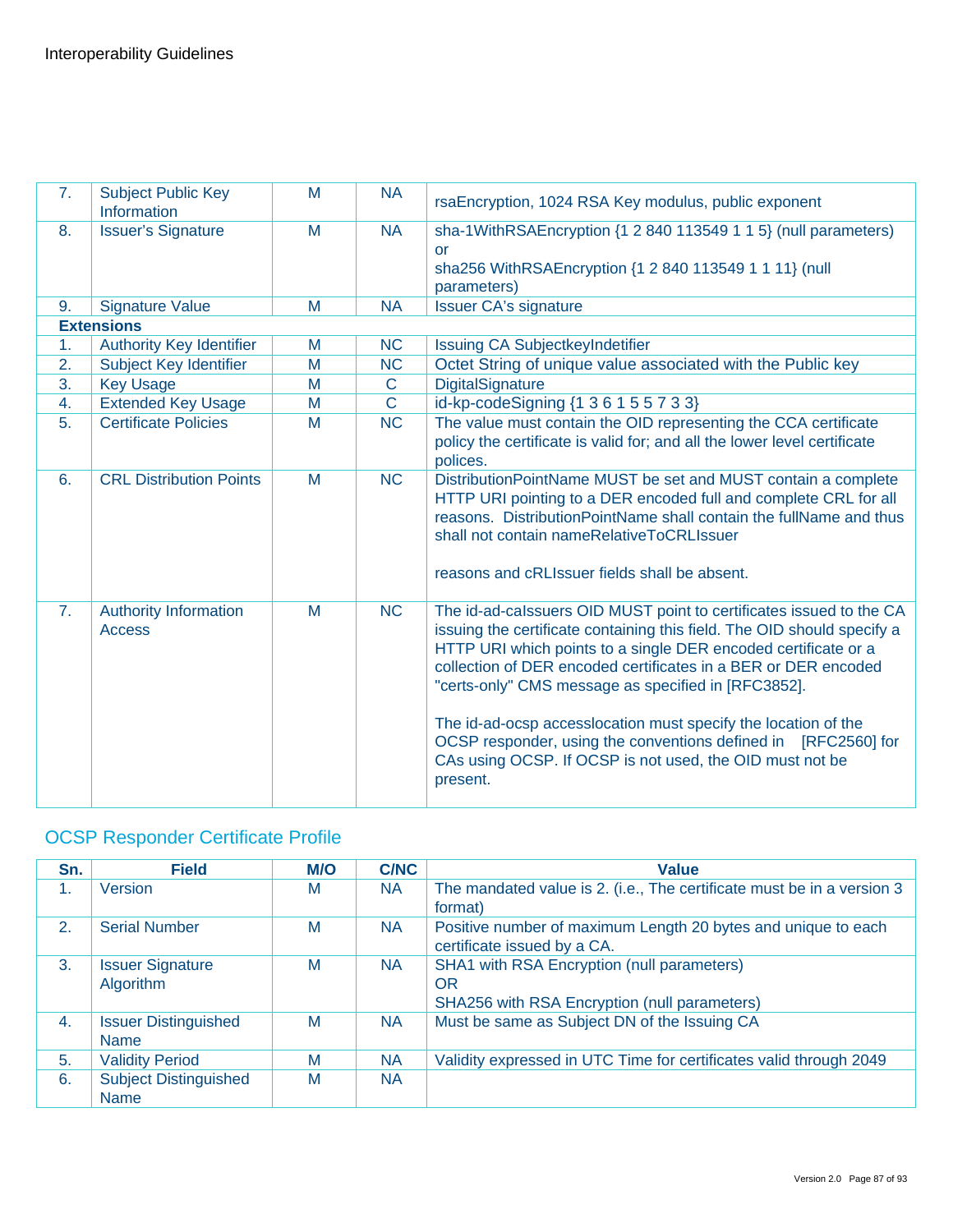|                  |                                               |                         |                        | <b>Common Name</b><br>(CN)                                  | <ocsp name="" responder=""></ocsp>                                                                                                                                                                                                                                                                                                        |
|------------------|-----------------------------------------------|-------------------------|------------------------|-------------------------------------------------------------|-------------------------------------------------------------------------------------------------------------------------------------------------------------------------------------------------------------------------------------------------------------------------------------------------------------------------------------------|
|                  |                                               |                         |                        | Organisational<br>Unit (OU)                                 | <b>OCSP Responder</b>                                                                                                                                                                                                                                                                                                                     |
|                  |                                               |                         |                        | Organisation<br>(O)                                         | Legal Name of the OCSP Organization                                                                                                                                                                                                                                                                                                       |
|                  |                                               |                         |                        | Country (C)                                                 | Country code as per the verified office address                                                                                                                                                                                                                                                                                           |
| 7.               | <b>Subject Public Key</b><br>Information      | M                       | <b>NA</b>              |                                                             | rsaEncryption, 2048 RSA Key modulus, public exponent                                                                                                                                                                                                                                                                                      |
| 8.               | <b>Issuer's Signature</b>                     | M                       | <b>NA</b>              | <b>or</b><br>parameters)                                    | sha-1WithRSAEncryption {1 2 840 113549 1 1 5} (null parameters)<br>sha256 WithRSAEncryption {1 2 840 113549 1 1 11} (null                                                                                                                                                                                                                 |
| 9.               | <b>Signature Value</b>                        | M                       | <b>NA</b>              | <b>Issuer CA's signature</b>                                |                                                                                                                                                                                                                                                                                                                                           |
|                  |                                               |                         |                        |                                                             |                                                                                                                                                                                                                                                                                                                                           |
| 1.               | <b>Authority Key Identifier</b>               | M                       | <b>NC</b>              | <b>Issuing CA SubjectkeyIndetifier</b>                      |                                                                                                                                                                                                                                                                                                                                           |
| 2.               | <b>Subject Key Identifier</b>                 | M                       | <b>NC</b>              | Octet String of unique value associated with the Public key |                                                                                                                                                                                                                                                                                                                                           |
| $\overline{3}$ . | <b>Key Usage</b>                              | $\overline{\mathsf{M}}$ | $\overline{C}$         | <b>DigitalSignature</b>                                     |                                                                                                                                                                                                                                                                                                                                           |
| $\overline{4}$ . | <b>Certificate Policies</b>                   | M                       | <b>NC</b>              | polices.                                                    | The value must contain the OID representing the CCA certificate<br>policy the certificate is valid for; and all the lower level certificate                                                                                                                                                                                               |
| 5.               | <b>Extended Key Usage</b>                     | M                       | $\mathbf C$            |                                                             | id-kp-OCSPSigning {1 3 6 1 5 5 7 3 9}                                                                                                                                                                                                                                                                                                     |
| 6.               | <b>CRL Distribution Points</b>                | $\Omega$                | $\overline{\text{NC}}$ |                                                             | Must be present if no-check extension is absent.                                                                                                                                                                                                                                                                                          |
|                  |                                               |                         |                        |                                                             | Must be absent if no-check extension is present.                                                                                                                                                                                                                                                                                          |
|                  |                                               |                         |                        |                                                             | DistributionPointName MUST be set and MUST contain a complete<br>HTTP URI pointing to a DER encoded partitioned CRL for all<br>reasons. DistributionPointName shall contain the fullName and thus<br>shall not contain nameRelativeToCRLIssuer                                                                                            |
|                  |                                               |                         |                        |                                                             | reasons and cRLIssuer fields shall be absent.                                                                                                                                                                                                                                                                                             |
| 7.               | <b>Authority Information</b><br><b>Access</b> | M                       | <b>NC</b>              |                                                             | The id-ad-calssuers OID MUST point to certificates issued to the CA<br>issuing the certificate containing this field. The OID should specify a<br>HTTP URI which points to a single DER encoded certificate or a<br>collection of DER encoded certificates in a BER or DER encoded<br>"certs-only" CMS message as specified in [RFC3852]. |

# Encryption Certificate

|     | Field   |   | <b>C/NC</b> | Value                                                                                    |
|-----|---------|---|-------------|------------------------------------------------------------------------------------------|
| . . | /ersion | M |             | The mandated value is 2. (i.e., The certificate must be in a version $3 \mid$<br>rormat) |
|     |         |   |             |                                                                                          |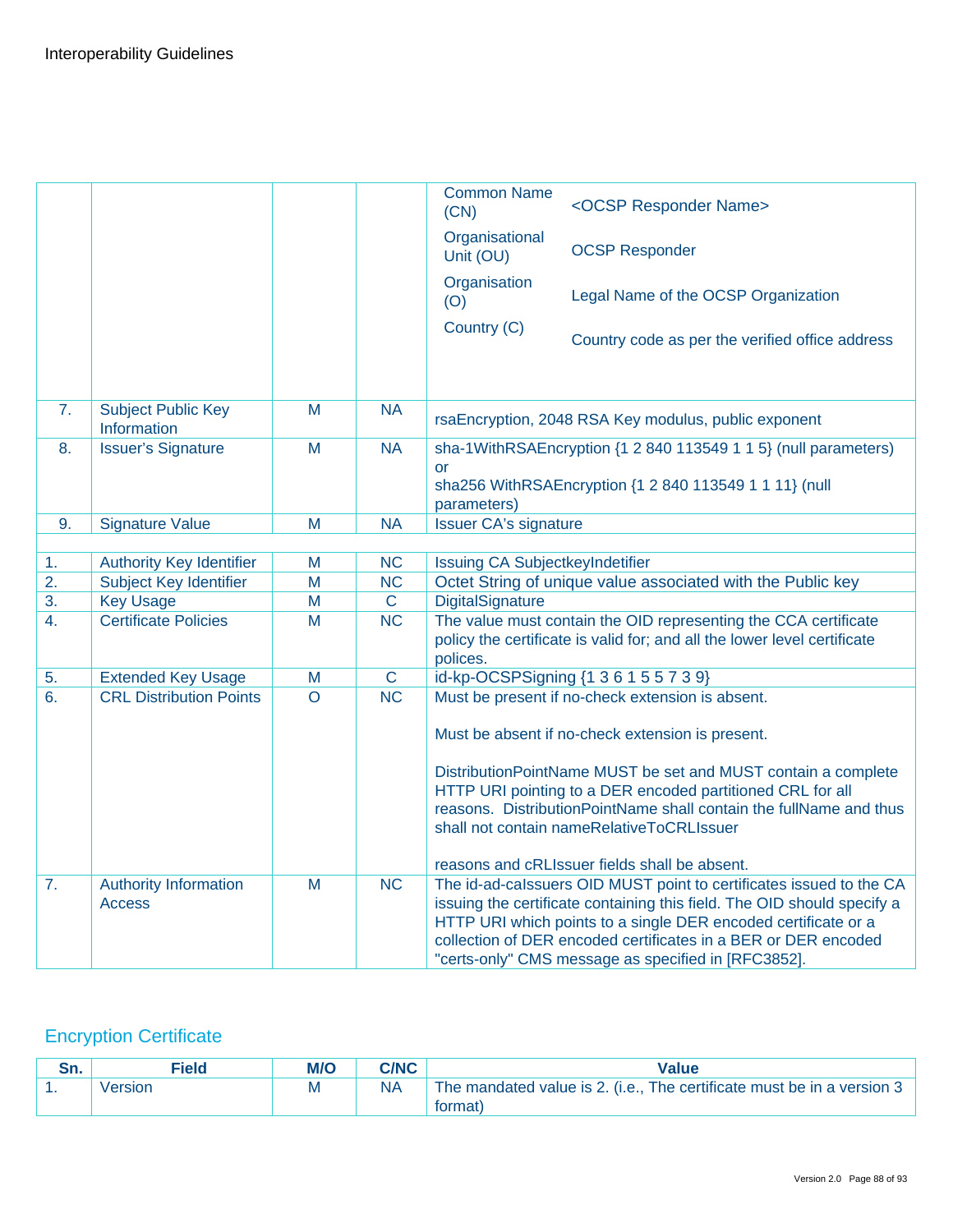| 2. | <b>Serial Number</b>                     | M       | <b>NA</b>   | certificate issued by a CA.                                                                                                                             | Positive number of maximum Length 20 bytes and unique to each                                                                                                                                                                                                            |
|----|------------------------------------------|---------|-------------|---------------------------------------------------------------------------------------------------------------------------------------------------------|--------------------------------------------------------------------------------------------------------------------------------------------------------------------------------------------------------------------------------------------------------------------------|
| 3. | <b>Issuer Signature</b><br>Algorithm     | M       | <b>NA</b>   | <b>OR</b>                                                                                                                                               | SHA1 with RSA Encryption (null parameters)                                                                                                                                                                                                                               |
|    |                                          |         |             |                                                                                                                                                         | SHA256 with RSA Encryption (null parameters)                                                                                                                                                                                                                             |
| 4. | <b>Issuer Distinguished</b>              | M       | <b>NA</b>   |                                                                                                                                                         | Must be same as Subject DN of the issuing CA                                                                                                                                                                                                                             |
|    | <b>Name</b>                              |         |             |                                                                                                                                                         |                                                                                                                                                                                                                                                                          |
| 5. | <b>Validity Period</b>                   | M       | <b>NA</b>   |                                                                                                                                                         | Validity expressed in UTC Time for certificates valid through 2049                                                                                                                                                                                                       |
| 6. | <b>Subject Distinguished</b>             | M       | <b>NA</b>   |                                                                                                                                                         |                                                                                                                                                                                                                                                                          |
|    | <b>Name</b>                              |         |             | <b>Common Name</b><br>(CN)                                                                                                                              | Name string of maximum 64 characters<br>constructed in the following manner                                                                                                                                                                                              |
|    |                                          |         |             |                                                                                                                                                         | "Surname" "Given Name" "Father / Husband's<br>name" "Initials"                                                                                                                                                                                                           |
|    |                                          |         |             | <b>Serial Number</b>                                                                                                                                    | This attribute should be populated with the<br>SHA 256 hash of the PAN number of the end<br>user. The hash must be calculated for the<br>PAN number after deleting all leading and<br>trailing blanks. In case PAN has not been<br>provided, this field must be omitted. |
|    |                                          |         |             | State / Province                                                                                                                                        | • State / province for verified residential<br>address                                                                                                                                                                                                                   |
|    |                                          |         |             | <b>Postal Code</b>                                                                                                                                      | • PIN Code for the for Subject's residential<br>address.                                                                                                                                                                                                                 |
|    |                                          |         |             | Organisation<br>(O)                                                                                                                                     | Personal                                                                                                                                                                                                                                                                 |
|    |                                          |         |             | Country (C)                                                                                                                                             | Country code as per the verified residential<br>address                                                                                                                                                                                                                  |
|    |                                          |         |             |                                                                                                                                                         |                                                                                                                                                                                                                                                                          |
| 7. | <b>Subject Public Key</b><br>Information | M       | <b>NA</b>   |                                                                                                                                                         | rsaEncryption, 1024 RSA Key modulus, public exponent                                                                                                                                                                                                                     |
| 8. | <b>Issuer's Signature</b>                | M       | <b>NA</b>   |                                                                                                                                                         | sha-1WithRSAEncryption {1 2 840 113549 1 1 5} (null parameters)                                                                                                                                                                                                          |
|    |                                          |         |             | or                                                                                                                                                      |                                                                                                                                                                                                                                                                          |
|    |                                          |         |             |                                                                                                                                                         | sha256 WithRSAEncryption {1 2 840 113549 1 1 11} (null                                                                                                                                                                                                                   |
|    |                                          |         |             | parameters)                                                                                                                                             |                                                                                                                                                                                                                                                                          |
| 9. | <b>Signature Value</b>                   | M       | <b>NA</b>   | <b>Issuer CA's signature</b>                                                                                                                            |                                                                                                                                                                                                                                                                          |
|    | <b>Extensions</b>                        |         |             |                                                                                                                                                         |                                                                                                                                                                                                                                                                          |
| 1. | <b>Authority Key Identifier</b>          | M       | <b>NC</b>   | Issuing CA SubjectkeyIndetifier                                                                                                                         |                                                                                                                                                                                                                                                                          |
| 2. | <b>Subject Key Identifier</b>            | M       | <b>NC</b>   | Octet String of unique value associated with the Public key                                                                                             |                                                                                                                                                                                                                                                                          |
| 3. | <b>Key Usage</b>                         | M       | $\mathbf C$ | Key encipherment                                                                                                                                        |                                                                                                                                                                                                                                                                          |
| 4. | <b>Certificate Policies</b>              | M       | <b>NC</b>   | The value must contain the OID representing the CCA certificate<br>policy the certificate is valid for; and all the lower level certificate<br>polices. |                                                                                                                                                                                                                                                                          |
| 5. | <b>Subject Alternative</b>               | $\circ$ | <b>NC</b>   | <b>Email Address</b>                                                                                                                                    |                                                                                                                                                                                                                                                                          |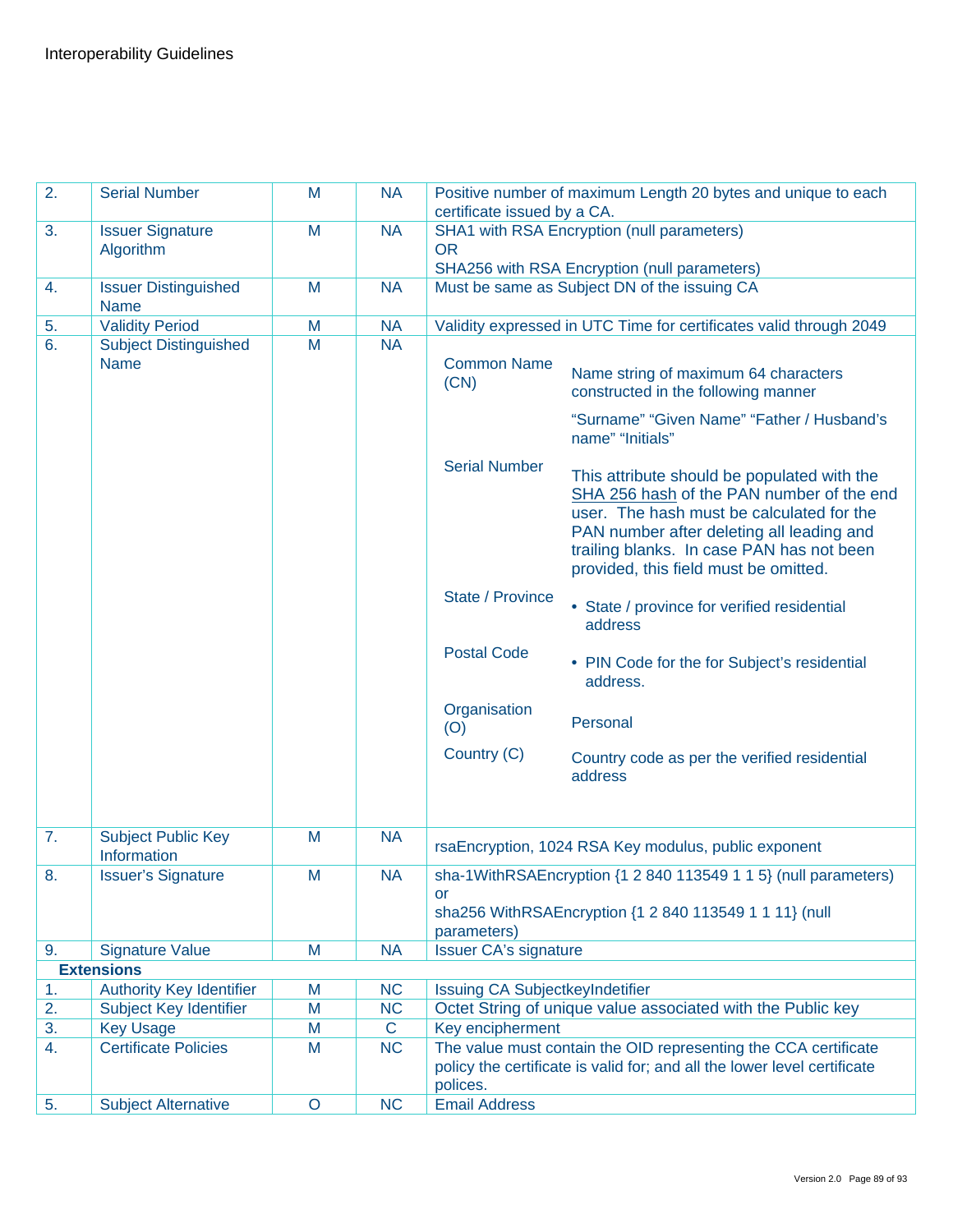|                | <b>Name</b>                                   |   |           |                                                                                                                                                                                                                                                                                                                                                                                                                                                                                                                                                       |
|----------------|-----------------------------------------------|---|-----------|-------------------------------------------------------------------------------------------------------------------------------------------------------------------------------------------------------------------------------------------------------------------------------------------------------------------------------------------------------------------------------------------------------------------------------------------------------------------------------------------------------------------------------------------------------|
| 6.             | <b>CRL Distribution Points</b>                | M | <b>NC</b> | DistributionPointName MUST be set and MUST contain a complete<br>HTTP URI pointing to a DER encoded full and complete CRL for all<br>reasons. Distribution Point Name shall contain the full Name and thus<br>shall not contain nameRelativeToCRLIssuer<br>reasons and cRLIssuer fields shall be absent.                                                                                                                                                                                                                                              |
| 7 <sub>1</sub> | <b>Authority Information</b><br><b>Access</b> | M | <b>NC</b> | The id-ad-calssuers OID MUST point to certificates issued to the CA<br>issuing the certificate containing this field. The OID should specify a<br>HTTP URI which points to a single DER encoded certificate or a<br>collection of DER encoded certificates in a BER or DER encoded<br>"certs-only" CMS message as specified in [RFC3852].<br>The id-ad-ocsp accesslocation must specify the location of the<br>OCSP responder, using the conventions defined in [RFC2560]<br>for CAs using OCSP. If OCSP is not used, the OID must not be<br>present. |

### CRL Profile

| Sn.                         | <b>Field</b>                               | <b>M/O</b> | <b>C/NC</b> | <b>Value</b>                                                                                                                                |
|-----------------------------|--------------------------------------------|------------|-------------|---------------------------------------------------------------------------------------------------------------------------------------------|
| 1.                          | Version                                    | M          |             | Should be Version 2 (Field value 1)                                                                                                         |
| 2.                          | <b>Issuer Signature</b><br>Algorithm       | M          | <b>NA</b>   | sha-1WithRSAEncryption {1 2 840 113549 1 1 5} or<br>sha256 WithRSAEncryption {1 2 840 113549 1 1 11}                                        |
| 3.                          | <b>Issuer Distinguished</b><br><b>Name</b> | M          | <b>NA</b>   | Unique X.500 Issuing CA DN<br>Single value shall be encoded in each RDN. Furthermore, each<br>value shall be encoded as a printable string. |
| 4.                          | thisUpdate                                 | M          | <b>NA</b>   | Expressed in UTCTime until 2049                                                                                                             |
| 5.                          | nextUpdate                                 | M          | <b>NA</b>   | Expressed in UTCTime until 2049 (>= thisUpdate + CRL issuance<br>frequency)                                                                 |
| 6.                          | Revoked certificates list                  | M          | <b>NA</b>   | 0 or more 2-tuple of certificate serial number and revocation date (in<br><b>Generalized Time)</b>                                          |
| 7 <sub>1</sub>              | <b>Issuer's Signature</b>                  | M          | <b>NA</b>   | sha-1WithRSAEncryption {1 2 840 113549 1 1 5} or<br>sha256 WithRSAEncryption {1 2 840 113549 1 1 11}                                        |
| <b>Extensions</b>           |                                            |            |             |                                                                                                                                             |
| 1.                          | <b>CRL Number</b>                          | $\circ$    | <b>NC</b>   | Monotonically increasing integer (never repeated)                                                                                           |
| 2.                          | <b>Authority Key Identifier</b>            | M          | <b>NC</b>   | Octet String (must be the same as in Authority Key Identifier field in<br>certificates issued by the CA)                                    |
| <b>CRL Entry Extensions</b> |                                            |            |             |                                                                                                                                             |
| 1.                          | Reason Code                                | $\Omega$   | <b>NC</b>   | Must be included when reason code = key compromise or CA<br>compromise                                                                      |
| 2.                          | <b>Hold Instruction</b>                    | O          | <b>NC</b>   | id-holdinstruction-reject. This extension must be present only if<br>reason code = certificateHold                                          |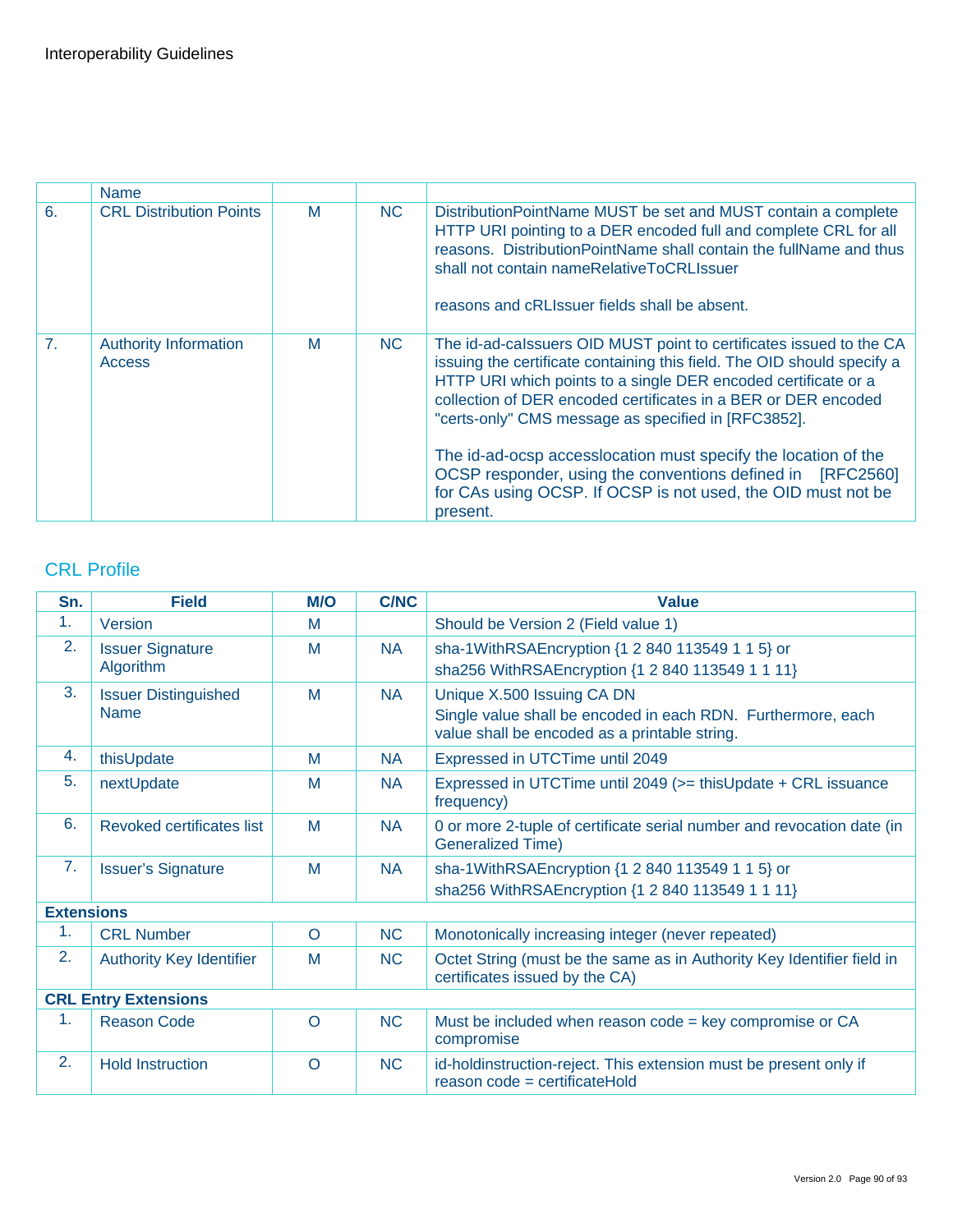# Annexure IV – Application Developer Guidelines

Application developers are to develop applications in compliance with RFC5280 certificate profile. A number of commercial and open source PKI toolkits are available which can be used to develop a standard validation process. Some of the tool kits available include

- Microsoft CAPI for Windows environments
- Microsoft CNG for Vista and Server 2008 environments
- NSS for Linux and Unix environments
- Sun Java toolkit
- Open Source PKIF for Windows, Unix, Linux, .NET, and Java environments.
- Toolkits from PKI vendors

The following guidelines provide the minimum validations and certificate processing which needs to be carried out by applications to establish trust in the certificate presented to them by the user.

#### *Pre-requisites*

- 1. As a prerequisite, the applications need to establish a trust anchor. The trust anchor for the Indian PKI would be the CCA Root Certifying Authority of India (RCAI) Certificate. The certificate needs to be downloaded and installed in the application in a secure manner after verification of the certificate thumbprint.
- 2. The system should know the Certificate Policy OID(s) acceptable to it. For example an application may accept only Class III certificate or both Class II and Class III – depending upon the level of assurance required.
- 3. Applications should be able to determine the prospective certification path. Since the Indian PKI has limited number of CAs and Sub-CA with no cross certification, the CA certificates and sub-CA certificates are easily obtainable manually. Applications also may download the issuers certificate from the URI specified in Authority Information Access (AIA) field
- 4. The applications should have the capability to check the validity of the certificate with CRLs (and OCSP in the future)

#### *Simplified Certificate Validation Steps*

Application developers should carry out certification path validation in accordance to specifications in RFC 5280. The following steps are minimum validations to be performed by an application as an interim measure until it implements the compete path validation algorithm as mentioned in RFC5280.

- 1. Determine the prospective certificate path starting with end-entity certificate to trust anchor by following the AIA pointers in iterative manner.
- 2. for *each certificate* in the certification path starting with the certificate issued by the RCAI
	- a. verify the signature on the certificate using the public key from the previous certificate
	- b. verify that the current time is within the certificate validity
	- c. verify that certificate is not revoked (using CRL or OCSP). This will require verifying signature on the CRL using the same key that was used to verify the signature on the certificate in step 2.a above. For OCSP, the signature is verified on OCSP Response and signature on OCSP Responder certificate is verified using the same key that was used to verify the signature on the certificate in step 2.a above.
	- d. certificate issuer name corresponds to subject name in the previous certificate
- 3. Determine the intersection set of all the policies in the certification path and determine if it confirms to acceptable application policy